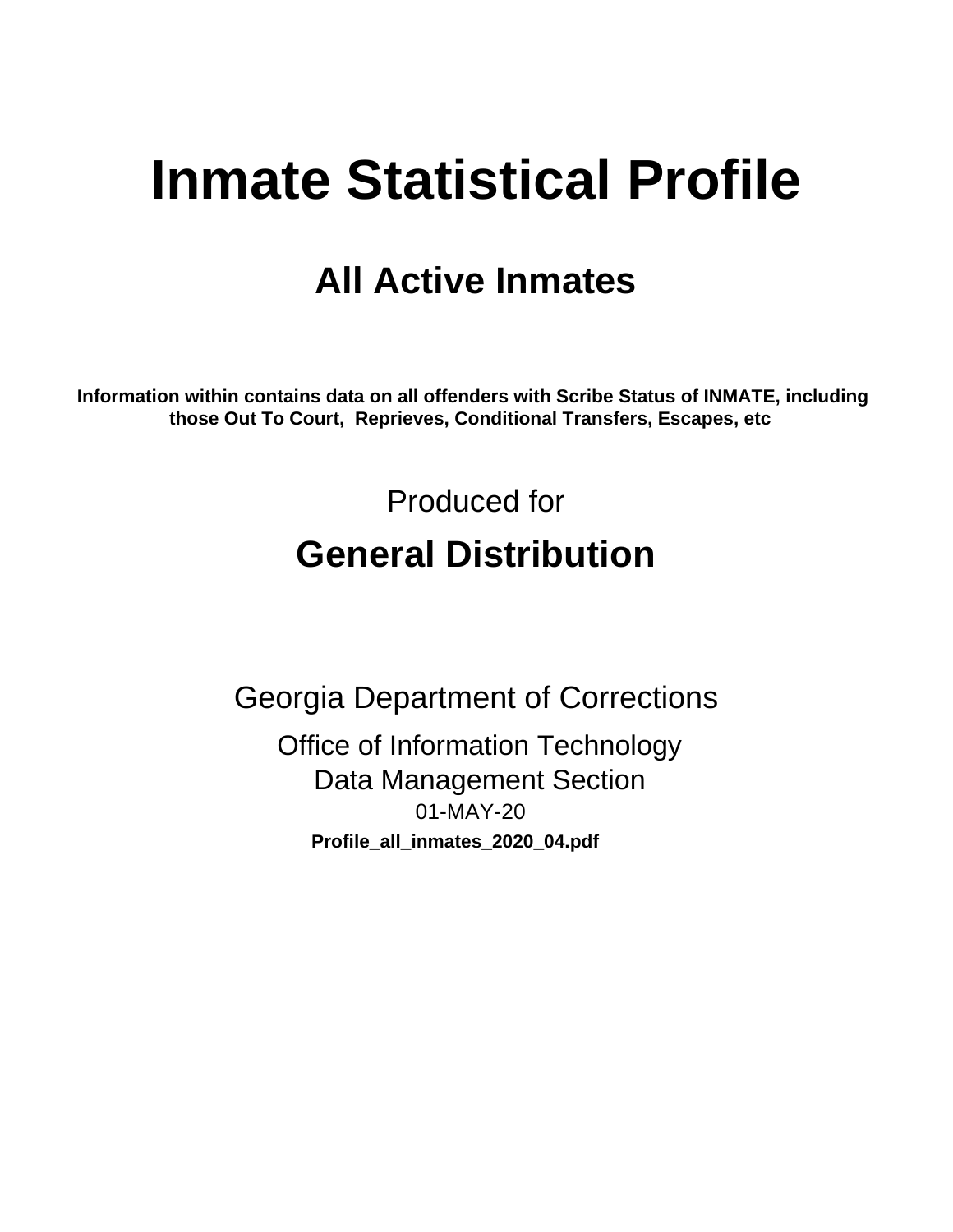#### **Inmate Statistical Profile 01-MAY-20** Contents

**All Active Inmates** 

Produced for General Distribution

# **Table of Contents**

| <b>Demographic information</b>                                        |
|-----------------------------------------------------------------------|
| 4 Current age, broken out in ten year age groups                      |
| 5 Race group                                                          |
| 6 Marital status, self-reported at entry to prison                    |
| 7 Number of Inmates with Dependents, self-reported at entry to prison |
| 8 Religious affiliation, self-reported at entry to prison             |
| 9 Home county - self-reported at entry to prison                      |
| 14 Employment status before prison, self-reported at entry to prison  |
| 15 Age at admission                                                   |
| 17 Age at admission                                                   |
| 20 Height, measured at entry to prison                                |
| 22 Weight, measured at entry to prison                                |
| 23 Military service                                                   |
| <b>Correctional information</b>                                       |
| 24 Type of admission to prison                                        |
| 25 Current / last supervision level                                   |
| 26 Current / last institution type                                    |
| 27 Institution type - transitional centers                            |
| 28 Institution type - county prisons                                  |
| 30 Institution type - state prisons                                   |
| 32 Institution type - private prisons                                 |
| 33 Institution type - inmate boot camp                                |
| 34 Number of disciplinary reports                                     |
| 35 Number of transfers                                                |
| 36 Number of escapes                                                  |
| 37 Split sentence - Probation to follow                               |
| 38 Probable future release type of still active inmates               |
| 39 Time served in current (or last) institution                       |
| Educational, psychological and physical information                   |
| 40 Highest grade level attained                                       |
| 41 Culture fair IQ scores                                             |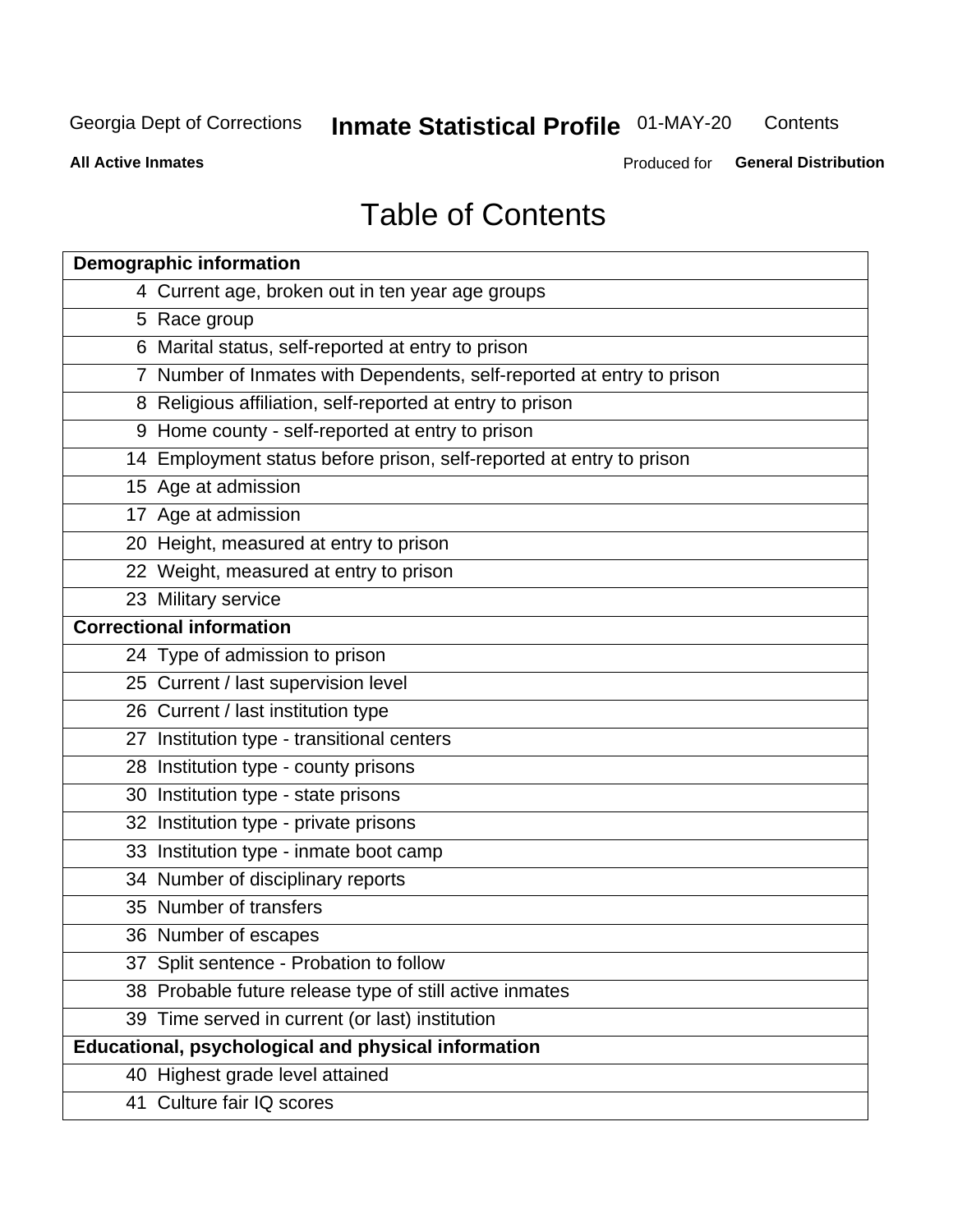# **Inmate Statistical Profile 01-MAY-20**

Contents

**All Active Inmates** 

Produced for General Distribution

# **Table of Contents**

| Educational, psychological and physical information              |
|------------------------------------------------------------------|
| 42 Wide Range Achievement Test (WRAT) reading score              |
| 43 Wide Range Achievement Test (WRAT) math score                 |
| 44 Wide Range Achievement Test (WRAT) spelling score             |
| 45 Current / last mental health treatment level                  |
| 46 PULHESDWIT medical scale - 'P' overall condition ('P'hysical) |
| 47 PULHESDWIT medical scale - 'U' upper body                     |
| 48 PULHESDWIT medical scale - 'L' lower body                     |
| 49 PULHESDWIT medical scale - 'H' hearing                        |
| 50 PULHESDWIT medical scale - 'E' vision                         |
| 51 PULHESDWIT medical scale -'S' psychiatric                     |
| 52 PULHESDWIT medical scale - 'D' dental                         |
| 53 PULHESDWIT medical scale - 'W' work ability                   |
| 54 PULHESDWIT medical scale - 'I' impairment                     |
| 55 PULHESDWIT medical scale - 'T' transportability               |
| <b>Crimes and criminal history information</b>                   |
| 56 Number of prior Georgia incarcerations                        |
| 57 Prison sentence in years                                      |
| 58 Primary offense, broken out into felonies vs misdemeanors     |
| 59 Primary offense, broken out into six broad crime categories   |
| 60 Primary offense, detailed offense code                        |
| 68 County of conviction of primary offense                       |
| 73 Circuit of conviction of primary offense                      |
| 75 Years served (jail + prison) in this incarceration            |
| <b>Medical information</b>                                       |
| 76 Results of most recent HIV test                               |
| 77 Results of most recent tuberculosis test                      |
| 78 Results of most recent syphilis test                          |
| 79 Results of most recent Hepatitis-C test                       |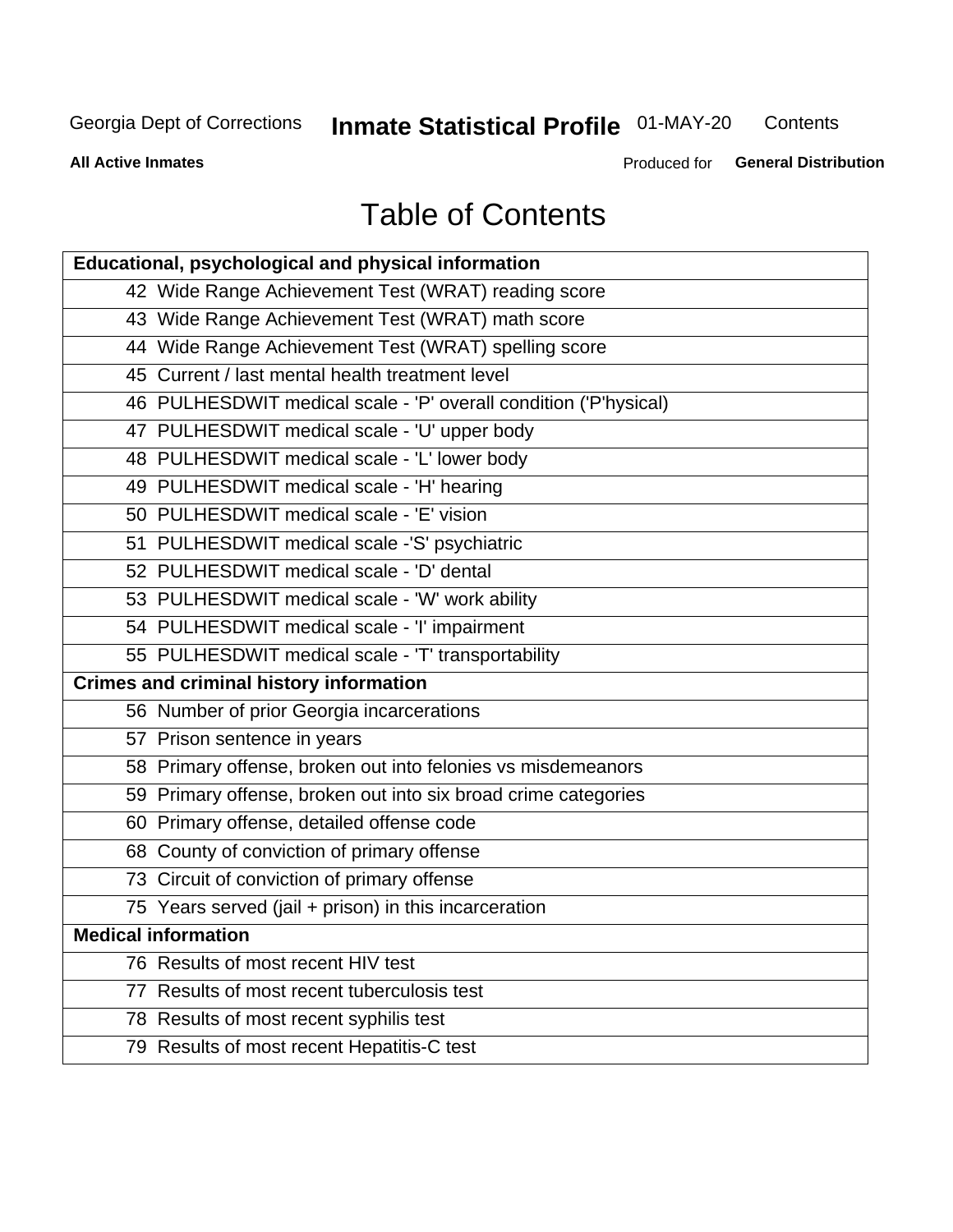### **All Active Inmates**

### Produced for General Distribution

### Current age, broken out in ten-year age groups

COL % - percent each COUNT is of its particular column

|                          | <b>Male</b>  |          |        | <b>Female</b>   |        |       | <b>Total</b> |        |
|--------------------------|--------------|----------|--------|-----------------|--------|-------|--------------|--------|
| <b>Current Age</b>       | <b>Count</b> | Col %    | Row %  | <b>Count</b>    | Col %  | Row % | <b>Total</b> | Col %  |
| <b>Teens (1-19)</b>      | 589          | 1.19%    | 95.15% | 30 <sup>1</sup> | 0.81%  | 4.85% | 619          | 1.16%  |
| <b>Twenties (20-29)</b>  | 12,724       | 25.64%   | 93.31% | 912             | 24.48% | 6.69% | 13,636       | 25.56% |
| Thirties (30-39)         | 15,184       | 30.60%   | 91.86% | 1,346           | 36.12% | 8.14% | 16,530       | 30.99% |
| <b>Forties (40-49)</b>   | 10,816       | 21.80%   | 92.87% | 831             | 22.30% | 7.13% | 11,647       | 21.83% |
| <b>Fifties (50-59)</b>   | 6,868        | 13.84%   | 93.71% | 461             | 12.37% | 6.29% | 7,329        | 13.74% |
| <b>Sixties (60-69)</b>   | 2,727        | $5.50\%$ | 95.58% | 126             | 3.38%  | 4.42% | 2,853        | 5.35%  |
| Seventy + (70 and above) | 711          | 1.43%    | 97.26% | 20 <sub>1</sub> | 0.54%  | 2.74% | 731          | 1.37%  |
| <b>Total Reported</b>    | 49,619       | 100%     | 93.02% | 3,726           | 100%   | 6.98% | 53,345       | 100%   |

| <b>Not Reported</b> | 202<br>פט |                | 303    |
|---------------------|-----------|----------------|--------|
| Total               | 49,921    | דמד מ<br>,,,,, | 53,648 |

| <b>Mean</b><br>(average) | 38.87         | 37.81 | 38.79    |
|--------------------------|---------------|-------|----------|
| Median (middle)          | $\sim$<br>ا پ | 36    | ^¬<br>o. |
| Mode<br>(most frequent)  | 30            | 30    | 30       |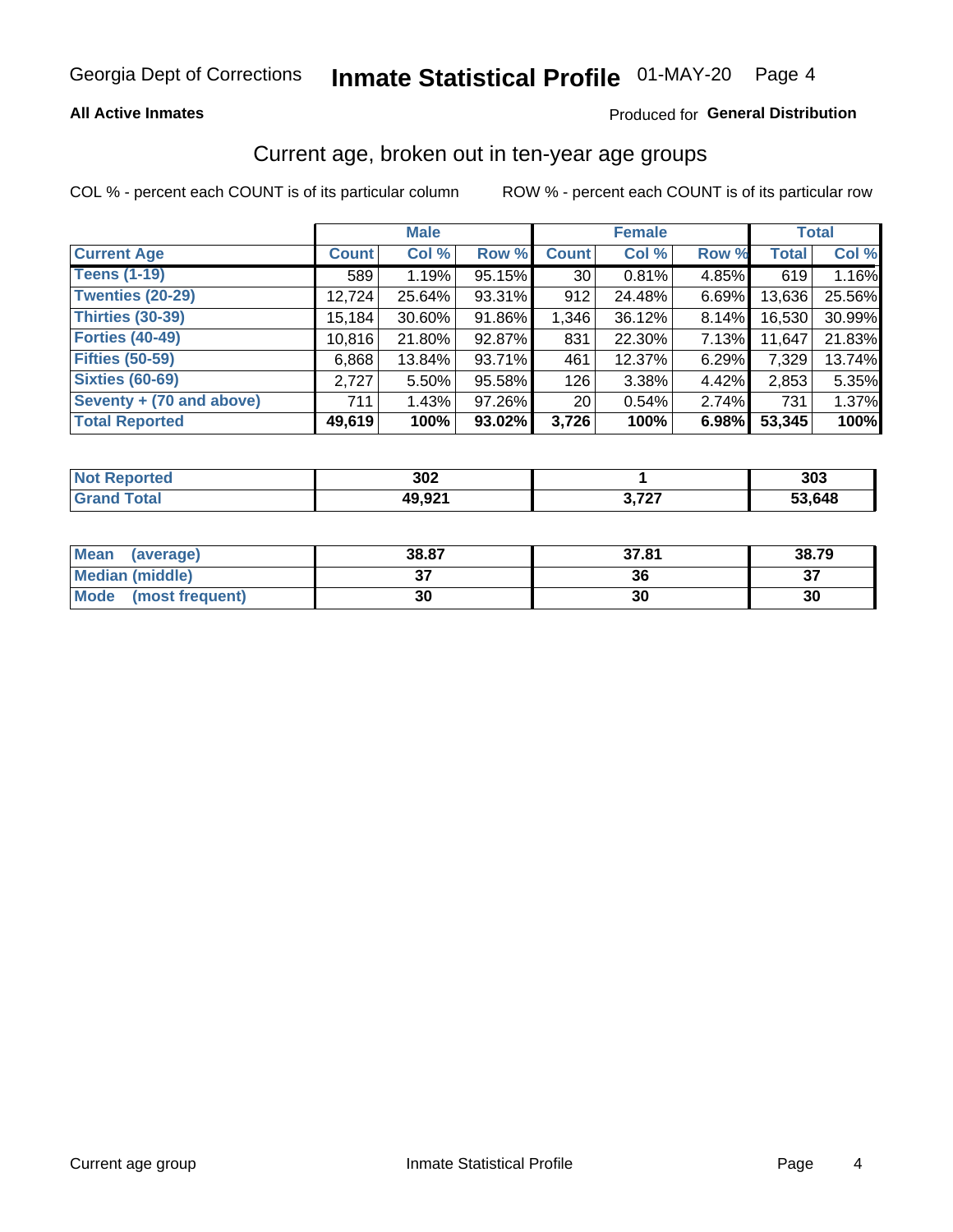# Inmate Statistical Profile 01-MAY-20 Page 5

#### **All Active Inmates**

#### Produced for General Distribution

### Race group

COL % - percent each COUNT is of its particular column

|                                   |              | <b>Male</b> |           |             | <b>Female</b> |        |              | <b>Total</b> |  |
|-----------------------------------|--------------|-------------|-----------|-------------|---------------|--------|--------------|--------------|--|
| <b>Race Group</b>                 | <b>Count</b> | Col %       |           | Row % Count | Col %         | Row %  | <b>Total</b> | Col %        |  |
| <b>White</b>                      | 17,097       | 34.25%      | 88.71%    | 2,176       | 58.38%        | 11.29% | 19,273       | 35.92%       |  |
| <b>Black</b><br>2                 | 30,577       | 61.25%      | 95.37%    | .484        | 39.82%        | 4.63%  | 32,061       | 59.76%       |  |
| <b>Other</b><br>5.                | 3            | $.01\%$     | 75.00%    |             | .03%          | 25.00% | 4            | .01%         |  |
| <b>Asian</b><br>6                 | 175          | .35%        | 95.11%    | 9           | .24%          | 4.89%  | 184          | .34%         |  |
| <b>Unknown</b><br>9               |              | $.01\%$     | 50.00%    |             | .03%          | 50.00% | 2            | .01%         |  |
| <b>Hispanic</b><br>10             | 2,043        | 4.09%       | 97.33%    | 56          | 1.50%         | 2.67%  | 2,099        | 3.91%        |  |
| <b>Native American</b><br>$12 \,$ | 25           | .05%        | 100.00%   |             |               |        | 25           | .05%         |  |
| <b>Total Reported</b>             | 49,921       | 100%        | $93.05\%$ | 3,727       | 100%          | 6.95%  | 53,648       | 100%         |  |

| ported<br>NO.          |        |                       |        |
|------------------------|--------|-----------------------|--------|
| <b>Total</b><br>'Grand | 49,921 | <b>0.707</b><br>9,121 | 53,648 |

| IМ | - - -- |  |
|----|--------|--|
|    |        |  |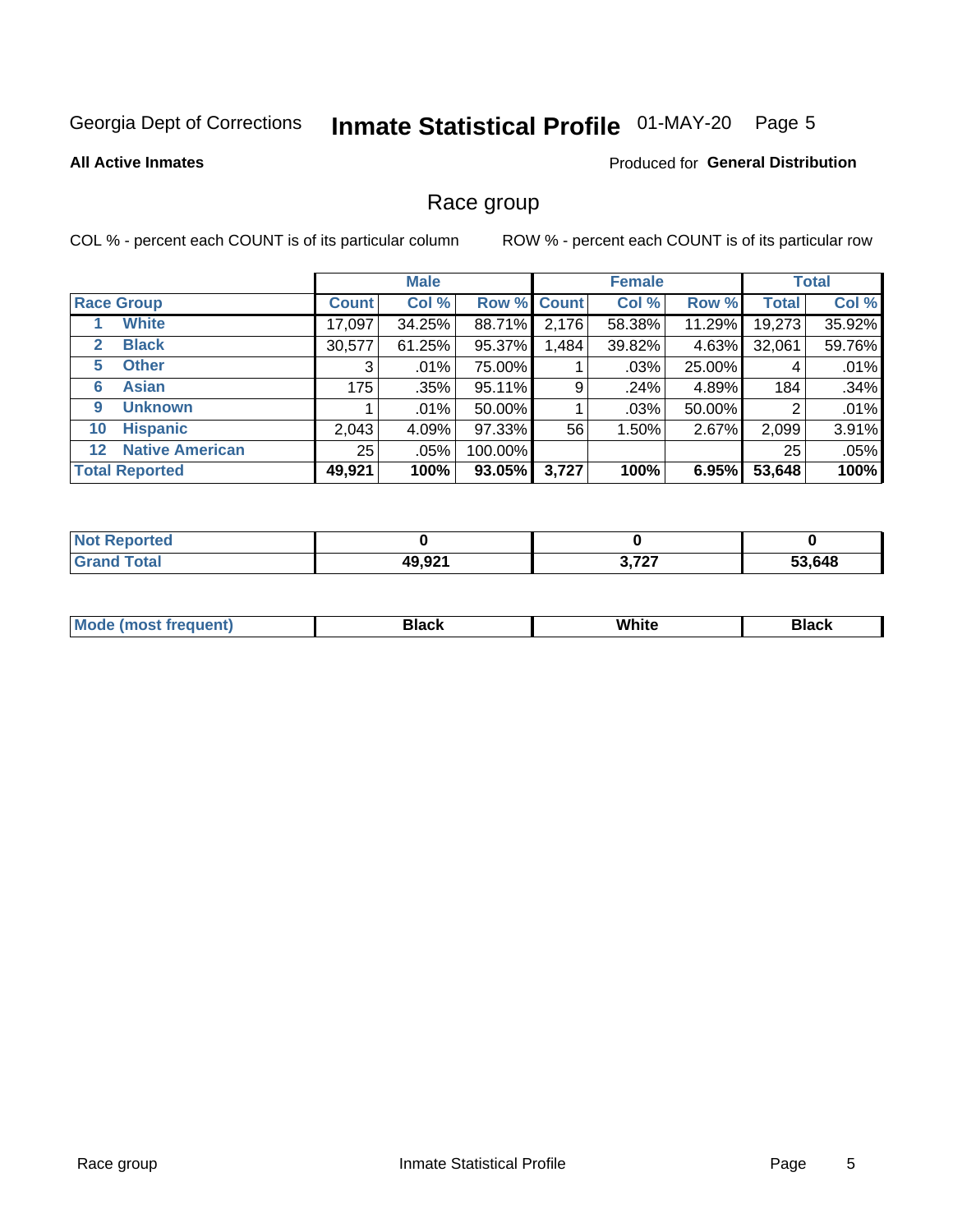# Inmate Statistical Profile 01-MAY-20 Page 6

**All Active Inmates** 

#### Produced for General Distribution

### Marital status, self-reported at entry to prison

COL % - percent each COUNT is of its particular column

|                            | <b>Male</b>  |          |        |              | <b>Female</b> | <b>Total</b> |              |        |
|----------------------------|--------------|----------|--------|--------------|---------------|--------------|--------------|--------|
| <b>Marital Status</b>      | <b>Count</b> | Col %    | Row %  | <b>Count</b> | Col %         | Row %        | <b>Total</b> | Col %  |
| <b>Unknown</b><br>$\bf{0}$ | 1,727        | $3.46\%$ | 91.72% | 156          | 4.19%         | 8.28%        | 1,883        | 3.51%  |
| <b>Divorced</b><br>D       | 4,719        | 9.45%    | 90.38% | 502          | 13.47%        | 9.62%        | 5,221        | 9.73%  |
| <b>Married</b><br>M        | 6,413        | 12.85%   | 90.67% | 660          | 17.71%        | 9.33%        | 7,073        | 13.18% |
| <b>S</b> Separated         | 1,706        | 3.42%    | 88.95% | 212          | 5.69%         | 11.05%       | 1,918        | 3.58%  |
| <b>Unmarried</b><br>U      | 34,770       | 69.65%   | 94.40% | 2,061        | 55.30%        | 5.60%        | 36,831       | 68.65% |
| <b>Widow</b><br>W          | 586          | 1.17%    | 81.16% | 136          | 3.65%         | 18.84%       | 722          | 1.35%  |
| <b>Total Reported</b>      | 49,921       | 100%     | 93.05% | 3,727        | 100%          | 6.95%        | 53,648       | 100%   |

| <b>Not Reported</b> |                 |               |        |
|---------------------|-----------------|---------------|--------|
| Total<br>Cro        | 4992'<br>$\sim$ | -707<br>J.ILI | 53.648 |

|--|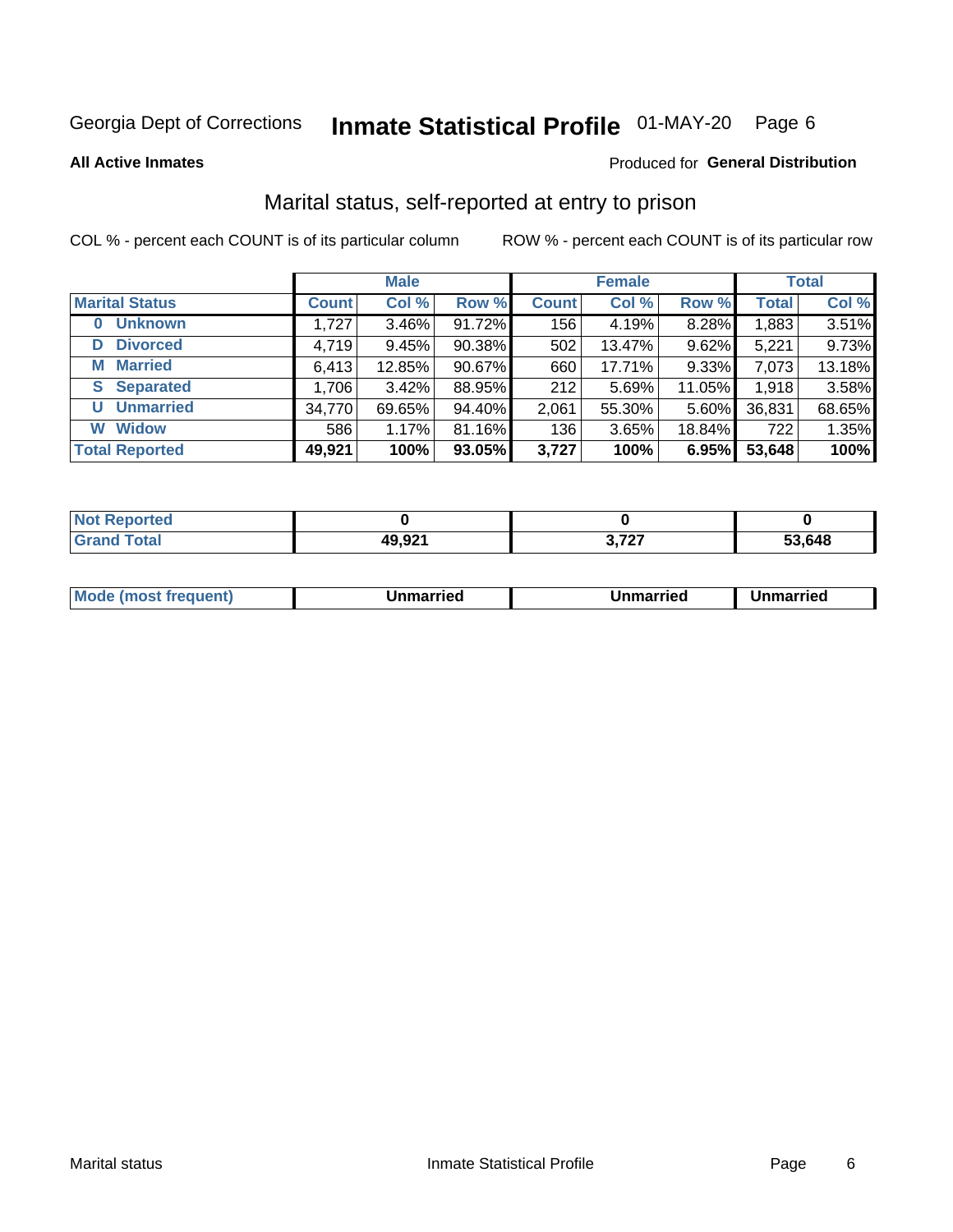#### Inmate Statistical Profile 01-MAY-20 Page 7

#### **All Active Inmates**

### Produced for General Distribution

### Number of Inmates with Dependents, Self-Reported at Entry to Prison

COL % - percent each COUNT is of its particular column

|                             |              | <b>Male</b> |        |              | <b>Female</b> |       |              | <b>Total</b> |
|-----------------------------|--------------|-------------|--------|--------------|---------------|-------|--------------|--------------|
| <b>Number of dependents</b> | <b>Count</b> | Col %       | Row %  | <b>Count</b> | Col %         | Row % | <b>Total</b> | Col %        |
| 10                          | 15,303       | 36.65%      | 92.13% | 1,308        | 40.30%        | 7.87% | 16,611       | 36.91%       |
|                             | 9,585        | 22.96%      | 93.81% | 633          | 19.50%        | 6.19% | 10,218       | 22.71%       |
| $\overline{2}$              | 7,339        | 17.58%      | 92.73% | 575          | 17.71%        | 7.27% | 7,914        | 17.59%       |
| $\mathbf{3}$                | 4,472        | 10.71%      | 91.71% | 404          | 12.45%        | 8.29% | 4,876        | 10.84%       |
| $\overline{\mathbf{4}}$     | 2,370        | 5.68%       | 92.51% | 192          | 5.91%         | 7.49% | 2,562        | 5.69%        |
| 5                           | 1,245        | 2.98%       | 94.97% | 66           | 2.03%         | 5.03% | 1,311        | 2.91%        |
| 6                           | 658          | 1.58%       | 94.95% | 35           | 1.08%         | 5.05% | 693          | 1.54%        |
| 7                           | 316          | 0.76%       | 95.76% | 14           | 0.43%         | 4.24% | 330          | 0.73%        |
| 8                           | 188          | 0.45%       | 94.00% | 12           | 0.37%         | 6.00% | 200          | 0.44%        |
| 9                           | 89           | 0.21%       | 96.74% | 3            | 0.09%         | 3.26% | 92           | 0.20%        |
| 10                          | 79           | 0.19%       | 96.34% | 3            | 0.09%         | 3.66% | 82           | 0.18%        |
| Over 10                     | 109          | 0.26%       | 99.09% |              | 0.03%         | 0.91% | 110          | 0.24%        |
| <b>Total Reported</b>       | 41,753       | 100%        | 92.79% | 3,246        | 100%          | 7.21% | 44,999       | 100%         |

| rrec | 1,168             | 481        | 3.649  |
|------|-------------------|------------|--------|
|      | ,,,,,,<br>49.JZ I | ラヘラ<br>. . | 53.648 |

| Mean (average)          | 1.54 | 1 41 | l.53 |
|-------------------------|------|------|------|
| <b>Median (middle)</b>  |      |      |      |
| Mode<br>(most frequent) |      |      |      |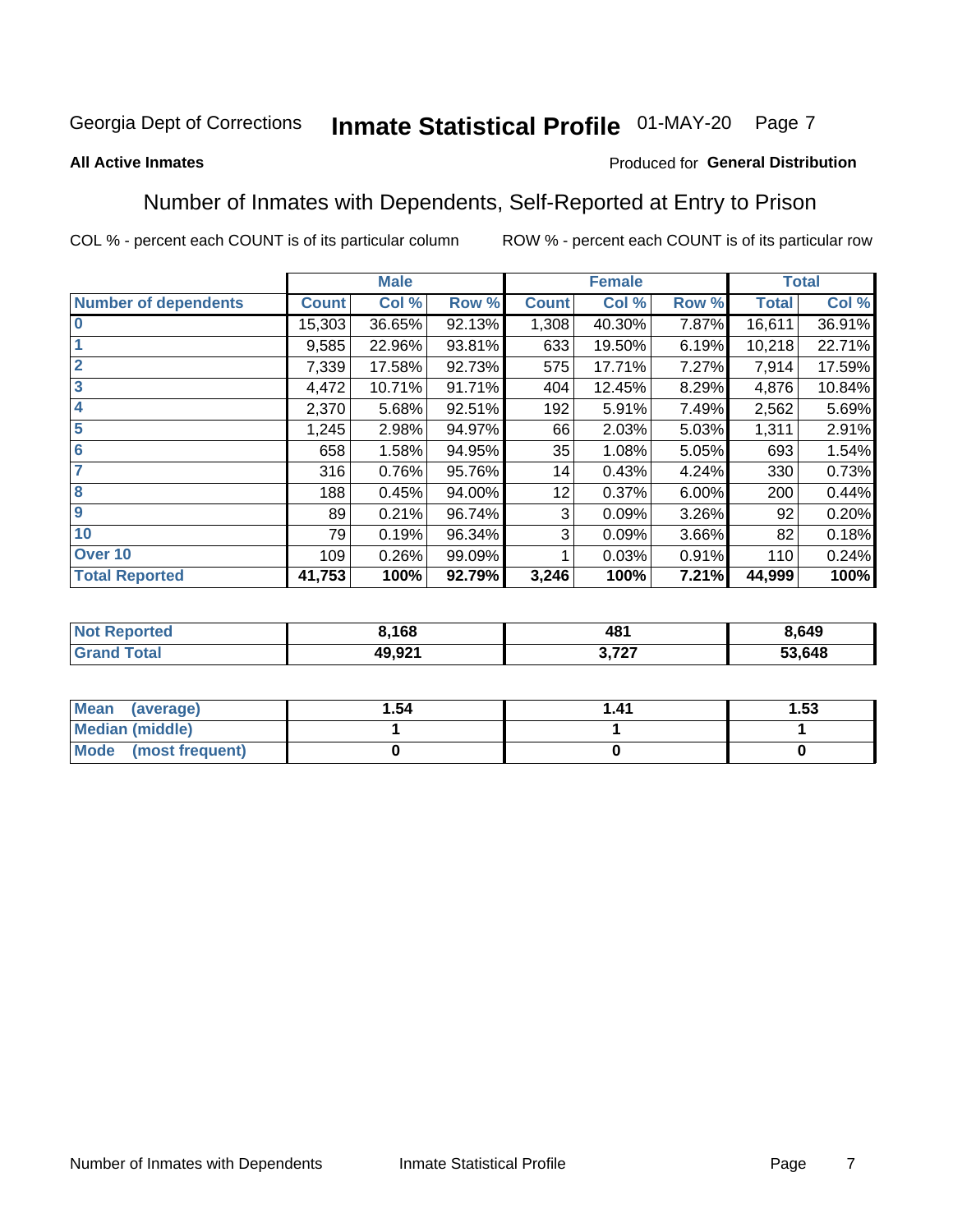# Inmate Statistical Profile 01-MAY-20 Page 8

#### **All Active Inmates**

#### Produced for General Distribution

### Religious affiliation, self-reported at entry to prison

COL % - percent each COUNT is of its particular column

|                         |                              |                 | <b>Male</b>        |         |                         | <b>Female</b> |                  |                 | <b>Total</b> |
|-------------------------|------------------------------|-----------------|--------------------|---------|-------------------------|---------------|------------------|-----------------|--------------|
|                         | <b>Religious Affiliation</b> | <b>Count</b>    | Col %              | Row %   | <b>Count</b>            | Col %         | Row <sup>%</sup> | <b>Total</b>    | Col %        |
| 1                       | <b>Islam</b>                 | 2,083           | 7.91%              | 96.79%  | 69                      | 2.23%         | 3.21%            | 2,152           | 7.31%        |
| $\overline{2}$          | <b>Catholic</b>              | 1,189           | 4.51%              | 88.67%  | 152                     | 4.91%         | 11.33%           | 1,341           | 4.56%        |
| 3                       | <b>Baptist</b>               | 12,331          | 46.81%             | 89.08%  | 1,512                   | 48.88%        | 10.92%           | 13,843          | 47.03%       |
| 4                       | <b>Methodist</b>             | 373             | 1.42%              | 86.95%  | 56                      | 1.81%         | 13.05%           | 429             | 1.46%        |
| 5                       | <b>Episcopal</b>             | 37              | .14%               | 90.24%  | $\overline{\mathbf{4}}$ | .13%          | 9.76%            | 41              | .14%         |
| $6\phantom{a}$          | <b>Presbyterian</b>          | 58              | $\overline{.22\%}$ | 93.55%  | $\overline{\mathbf{4}}$ | .13%          | 6.45%            | 62              | .21%         |
| 7                       | <b>Church Of God</b>         | 344             | 1.31%              | 92.23%  | 29                      | .94%          | 7.77%            | 373             | 1.27%        |
| $\overline{\mathbf{8}}$ | <b>Holiness</b>              | 472             | 1.79%              | 84.89%  | 84                      | 2.72%         | 15.11%           | 556             | 1.89%        |
| $\overline{9}$          | <b>Jewish</b>                | 84              | .32%               | 86.60%  | 13                      | .42%          | 13.40%           | 97              | .33%         |
| 10                      | <b>Anglican</b>              | 31              | .12%               | 86.11%  | 5                       | .16%          | 13.89%           | 36              | .12%         |
| 11                      | <b>Greek Orthodox</b>        | $\,6$           | .02%               | 66.67%  | $\overline{3}$          | .10%          | 33.33%           | 9               | .03%         |
| 12                      | <b>Hindu</b>                 | 16              | .06%               | 94.12%  | $\mathbf{1}$            | .03%          | 5.88%            | 17              | .06%         |
| 13                      | <b>Buddhist</b>              | 62              | .24%               | 93.94%  | 4                       | .13%          | 6.06%            | 66              | .22%         |
| 14                      | <b>Taoist</b>                | 3               | .01%               | 100.00% |                         |               |                  | 3               | .01%         |
| 15                      | <b>Shintoist</b>             | $\overline{2}$  | .01%               | 100.00% |                         |               |                  | $\overline{2}$  | .01%         |
| 16                      | <b>Seventh Day Adventist</b> | 70              | .27%               | 92.11%  | $6\phantom{1}6$         | .19%          | 7.89%            | 76              | .26%         |
| 17                      | <b>Jehovah Witness</b>       | 281             | 1.07%              | 87.27%  | 41                      | 1.33%         | 12.73%           | 322             | 1.09%        |
| 18                      | <b>Latter Day Saints</b>     | 29              | .11%               | 82.86%  | $6\phantom{1}$          | .19%          | 17.14%           | 35              | .12%         |
| 19                      | Quaker                       | $\overline{2}$  | .01%               | 100.00% |                         |               |                  | $\overline{2}$  | .01%         |
| $\overline{20}$         | <b>Other Prot</b>            | 1,373           | 5.21%              | 97.17%  | 40                      | 1.29%         | 2.83%            | 1,413           | 4.80%        |
| $\overline{21}$         | <b>Messianic Judaism</b>     | 50              | .19%               | 79.37%  | 13                      | .42%          | 20.63%           | 63              | .21%         |
| $\overline{22}$         | <b>Asatru-Odinism</b>        | $\overline{2}$  | .01%               | 100.00% |                         |               |                  | $\overline{2}$  | .01%         |
| 23                      | <b>Hebrew Israelite</b>      | 62              | .24%               | 96.88%  | $\overline{2}$          | .06%          | 3.13%            | 64              | .22%         |
| 24                      | <b>Nation Of Islam</b>       | 42              | .16%               | 87.50%  | 6                       | .19%          | 12.50%           | 48              | .16%         |
| 25                      | <b>Native American</b>       | 20              | .08%               | 100.00% |                         |               |                  | 20              | .07%         |
| 26                      | <b>Pagan</b>                 | 8               | .03%               | 88.89%  | $\mathbf{1}$            | .03%          | 11.11%           | 9               | .03%         |
| $\overline{27}$         | <b>Pentecostal</b>           | 99              | .38%               | 76.74%  | 30                      | .97%          | 23.26%           | 129             | .44%         |
| 28                      | <b>Rastafari</b>             | 10              | .04%               | 71.43%  | $\overline{\mathbf{4}}$ | .13%          | 28.57%           | 14              | .05%         |
| 29                      | <b>Wiccan</b>                | $\overline{25}$ | .09%               | 83.33%  | $\overline{5}$          | .16%          | 16.67%           | $\overline{30}$ | .10%         |
| 30                      | <b>No Religion</b>           | 1,673           | 6.35%              | 88.94%  | 208                     | 6.72%         | 11.06%           | 1,881           | 6.39%        |
| 31                      | Christian -                  | 4,174           | 15.85%             | 84.07%  | 791                     | 25.57%        | 15.93%           | 4,965           | 16.87%       |
|                         | <b>Unspecified</b>           |                 |                    |         |                         |               |                  |                 |              |
| 96                      | <b>None</b>                  | 1,330           | 5.05%              | 99.70%  | 4                       | .13%          | .30%             | 1,334           | 4.53%        |
|                         | <b>Total Reported</b>        | 26,341          | 100%               | 89.49%  | 3,093                   | 100%          | 10.51%           | 29,434          | 100%         |

| тес. | 23,580 | ^^<br>034      | 24.214 |
|------|--------|----------------|--------|
|      | 49,921 | דמד מ<br>J.ILI | 53.648 |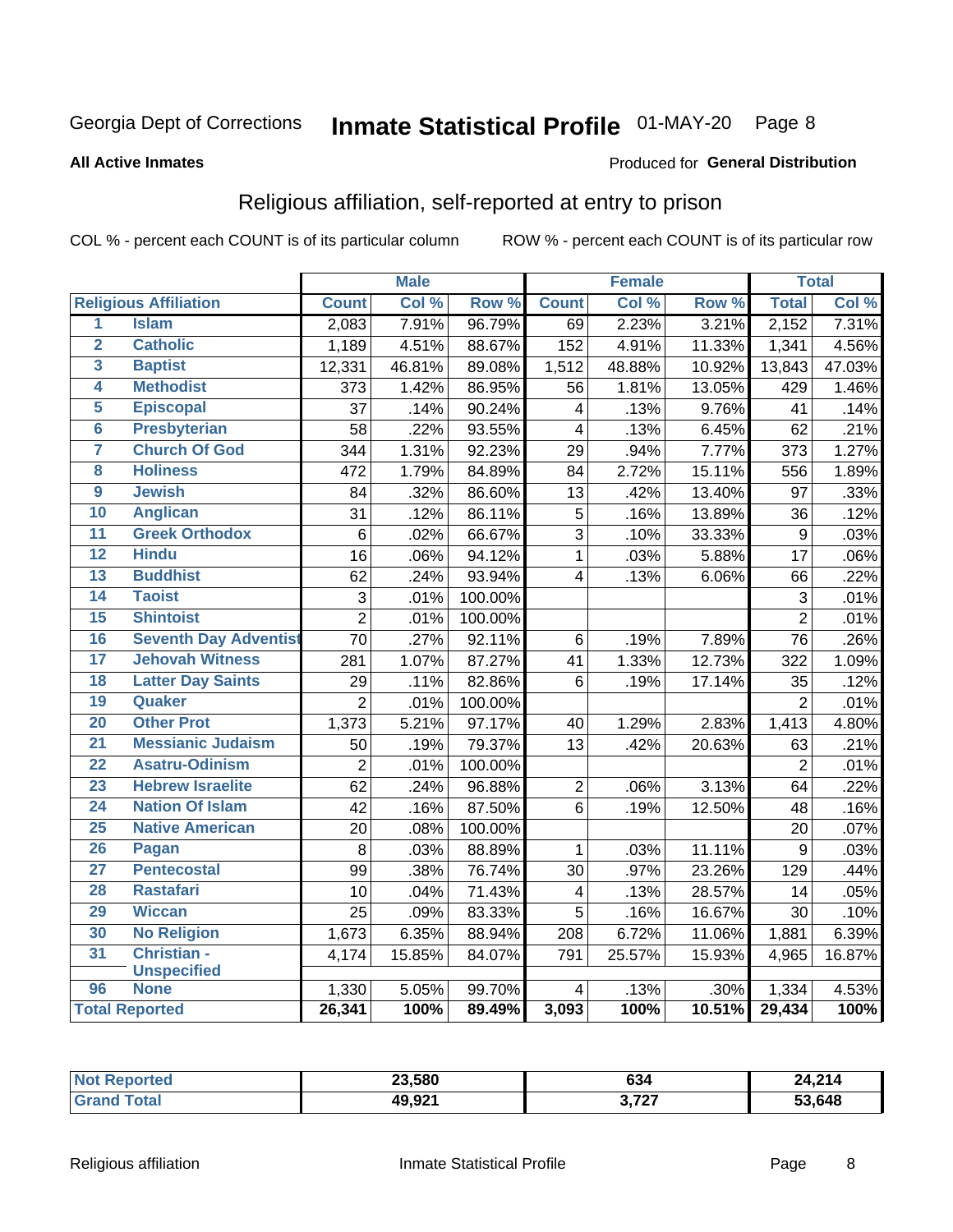#### Inmate Statistical Profile 01-MAY-20 Page 9 Georgia Dept of Corrections

#### **All Active Inmates**

### Produced for General Distribution

# Religious affiliation, self-reported at entry to prison

COL % - percent each COUNT is of its particular column ROW % - percent each COUNT is of its particular row

| <b>Mode (most frequent)</b> | Baptist | 3aptist | Baptist |
|-----------------------------|---------|---------|---------|
|-----------------------------|---------|---------|---------|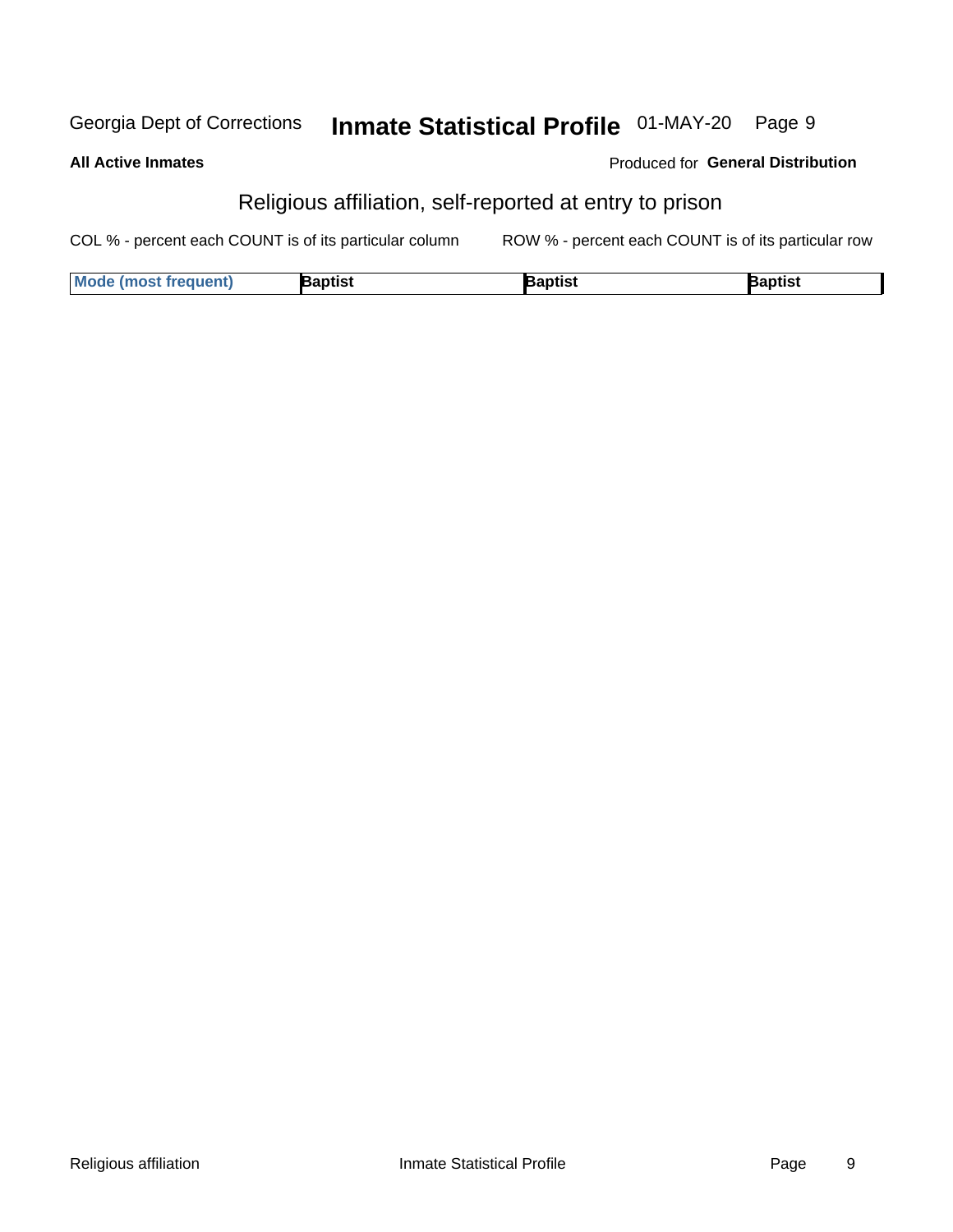# Inmate Statistical Profile 01-MAY-20 Page 9

#### **All Active Inmates**

### **Produced for General Distribution**

### Home county, self-reported at entry to prison

COL % - percent each COUNT is of its particular column

|     |                             |              | <b>Male</b> |                  |                | <b>Female</b> |        | <b>Total</b> |        |
|-----|-----------------------------|--------------|-------------|------------------|----------------|---------------|--------|--------------|--------|
|     | <b>Home County</b>          | <b>Count</b> | Col %       | Row <sup>%</sup> | <b>Count</b>   | Col %         | Row %  | <b>Total</b> | Col %  |
| 000 | <b>Unknown</b>              | 7,968        | 15.96%      | 92.40%           | 655            | 17.57%        | 7.60%  | 8,623        | 16.07% |
| 001 | <b>Appling County</b>       | 122          | .24%        | 93.13%           | 9              | .24%          | 6.87%  | 131          | .24%   |
| 002 | <b>Atkinson County</b>      | 42           | .08%        | 91.30%           | 4              | .11%          | 8.70%  | 46           | .09%   |
| 003 | <b>Bacon County</b>         | 88           | .18%        | 96.70%           | 3              | .08%          | 3.30%  | 91           | .17%   |
| 004 | <b>Baker County</b>         | 21           | .04%        | 91.30%           | $\overline{2}$ | .05%          | 8.70%  | 23           | .04%   |
| 005 | <b>Baldwin County</b>       | 255          | .51%        | 91.73%           | 23             | .62%          | 8.27%  | 278          | .52%   |
| 006 | <b>Banks County</b>         | 85           | .17%        | 93.41%           | $\,6$          | .16%          | 6.59%  | 91           | .17%   |
| 007 | <b>Barrow County</b>        | 300          | .60%        | 91.46%           | 28             | .75%          | 8.54%  | 328          | .61%   |
| 008 | <b>Bartow County</b>        | 472          | .95%        | 87.73%           | 66             | 1.77%         | 12.27% | 538          | 1.00%  |
| 009 | <b>Ben Hill County</b>      | 173          | .35%        | 96.65%           | $\,6$          | .16%          | 3.35%  | 179          | .33%   |
| 010 | <b>Berrien County</b>       | 85           | .17%        | 97.70%           | $\overline{c}$ | .05%          | 2.30%  | 87           | .16%   |
| 011 | <b>Bibb County</b>          | 1,100        | 2.20%       | 95.40%           | 53             | 1.42%         | 4.60%  | 1,153        | 2.15%  |
| 012 | <b>Bleckley County</b>      | 74           | .15%        | 88.10%           | 10             | .27%          | 11.90% | 84           | .16%   |
| 013 | <b>Brantley County</b>      | 82           | .16%        | 86.32%           | 13             | .35%          | 13.68% | 95           | .18%   |
| 014 | <b>Brooks County</b>        | 179          | .36%        | 98.35%           | $\mathbf{3}$   | .08%          | 1.65%  | 182          | .34%   |
| 015 | <b>Bryan County</b>         | 73           | .15%        | 92.41%           | $\,6$          | .16%          | 7.59%  | 79           | .15%   |
| 016 | <b>Bulloch County</b>       | 328          | .66%        | 93.18%           | 24             | .64%          | 6.82%  | 352          | .66%   |
| 017 | <b>Burke County</b>         | 209          | .42%        | 97.21%           | $\,6$          | .16%          | 2.79%  | 215          | .40%   |
| 018 | <b>Butts County</b>         | 150          | .30%        | 95.54%           | $\overline{7}$ | .19%          | 4.46%  | 157          | .29%   |
| 019 | <b>Calhoun County</b>       | 61           | .12%        | 92.42%           | 5              | .13%          | 7.58%  | 66           | .12%   |
| 020 | <b>Camden County</b>        | 128          | .26%        | 92.09%           | 11             | .30%          | 7.91%  | 139          | .26%   |
| 021 | <b>Candler County</b>       | 96           | .19%        | 95.05%           | 5              | .13%          | 4.95%  | 101          | .19%   |
| 022 | <b>Carroll County</b>       | 521          | 1.04%       | 90.45%           | 55             | 1.48%         | 9.55%  | 576          | 1.07%  |
| 023 | <b>Catoosa County</b>       | 191          | .38%        | 90.95%           | 19             | .51%          | 9.05%  | 210          | .39%   |
| 024 | <b>Charlton County</b>      | 46           | .09%        | 92.00%           | 4              | .11%          | 8.00%  | 50           | .09%   |
| 025 | <b>Chatham County</b>       | 1,591        | 3.19%       | 95.79%           | 70             | 1.88%         | 4.21%  | 1,661        | 3.10%  |
| 026 | <b>Chattahoochee County</b> | 20           | .04%        | 100.00%          |                |               |        | 20           | .04%   |
| 027 | <b>Chattooga County</b>     | 206          | .41%        | 87.66%           | 29             | .78%          | 12.34% | 235          | .44%   |
| 028 | <b>Cherokee County</b>      | 405          | .81%        | 89.01%           | 50             | 1.34%         | 10.99% | 455          | .85%   |
| 029 | <b>Clarke County</b>        | 470          | .94%        | 92.52%           | 38             | 1.02%         | 7.48%  | 508          | .95%   |
| 030 | <b>Clay County</b>          | 30           | .06%        | 85.71%           | 5              | .13%          | 14.29% | 35           | .07%   |
| 031 | <b>Clayton County</b>       | 1,450        | 2.90%       | 93.91%           | 94             | 2.52%         | 6.09%  | 1,544        | 2.88%  |
| 032 | <b>Clinch County</b>        | 42           | .08%        | 87.50%           | 6              | .16%          | 12.50% | 48           | .09%   |
| 033 | <b>Cobb County</b>          | 1,597        | 3.20%       | 92.58%           | 128            | 3.43%         | 7.42%  | 1,725        | 3.22%  |
| 034 | <b>Coffee County</b>        | 265          | .53%        | 94.31%           | 16             | .43%          | 5.69%  | 281          | .52%   |
| 035 | <b>Colquitt County</b>      | 216          | .43%        | 96.00%           | 9              | .24%          | 4.00%  | 225          | .42%   |
| 036 | <b>Columbia County</b>      | 266          | .53%        | 89.86%           | 30             | .80%          | 10.14% | 296          | .55%   |
| 037 | <b>Cook County</b>          | 133          | .27%        | 96.38%           | 5              | .13%          | 3.62%  | 138          | .26%   |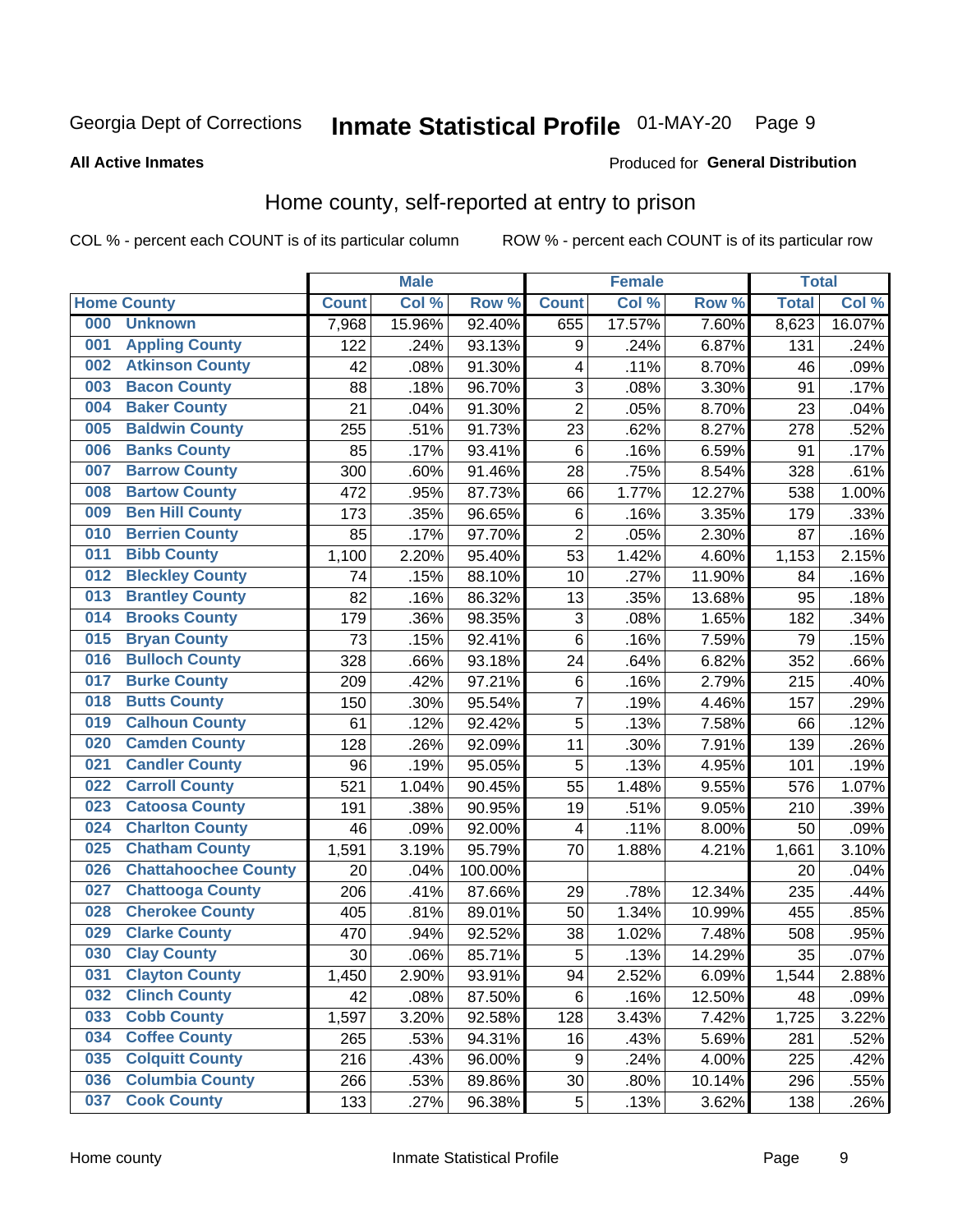# Inmate Statistical Profile 01-MAY-20 Page 10

#### **All Active Inmates**

#### Produced for General Distribution

### Home county, self-reported at entry to prison

COL % - percent each COUNT is of its particular column

|     |                         |              | <b>Male</b> |         |                  | <b>Female</b> |        | <b>Total</b> |       |
|-----|-------------------------|--------------|-------------|---------|------------------|---------------|--------|--------------|-------|
|     | <b>Home County</b>      | <b>Count</b> | Col %       | Row %   | <b>Count</b>     | Col %         | Row %  | <b>Total</b> | Col % |
| 038 | <b>Coweta County</b>    | 467          | .94%        | 93.96%  | 30               | .80%          | 6.04%  | 497          | .93%  |
| 039 | <b>Crawford County</b>  | 37           | .07%        | 92.50%  | 3                | .08%          | 7.50%  | 40           | .07%  |
| 040 | <b>Crisp County</b>     | 243          | .49%        | 94.92%  | 13               | .35%          | 5.08%  | 256          | .48%  |
| 041 | <b>Dade County</b>      | 51           | .10%        | 89.47%  | $\,6$            | .16%          | 10.53% | 57           | .11%  |
| 042 | <b>Dawson County</b>    | 83           | .17%        | 89.25%  | 10               | .27%          | 10.75% | 93           | .17%  |
| 043 | <b>Decatur County</b>   | 221          | .44%        | 94.44%  | 13               | .35%          | 5.56%  | 234          | .44%  |
| 044 | <b>Dekalb County</b>    | 2,665        | 5.34%       | 94.44%  | 157              | 4.21%         | 5.56%  | 2,822        | 5.26% |
| 045 | <b>Dodge County</b>     | 115          | .23%        | 92.74%  | 9                | .24%          | 7.26%  | 124          | .23%  |
| 046 | <b>Dooly County</b>     | 136          | .27%        | 97.84%  | 3                | .08%          | 2.16%  | 139          | .26%  |
| 047 | <b>Dougherty County</b> | 662          | 1.33%       | 95.25%  | 33               | .89%          | 4.75%  | 695          | 1.30% |
| 048 | <b>Douglas County</b>   | 536          | 1.07%       | 92.25%  | 45               | 1.21%         | 7.75%  | 581          | 1.08% |
| 049 | <b>Early County</b>     | 56           | .11%        | 90.32%  | $6\phantom{1}6$  | .16%          | 9.68%  | 62           | .12%  |
| 050 | <b>Echols County</b>    | 9            | .02%        | 100.00% |                  |               |        | 9            | .02%  |
| 051 | <b>Effingham County</b> | 197          | .39%        | 90.37%  | 21               | .56%          | 9.63%  | 218          | .41%  |
| 052 | <b>Elbert County</b>    | 109          | .22%        | 90.83%  | 11               | .30%          | 9.17%  | 120          | .22%  |
| 053 | <b>Emanuel County</b>   | 178          | .36%        | 94.18%  | 11               | .30%          | 5.82%  | 189          | .35%  |
| 054 | <b>Evans County</b>     | 61           | .12%        | 89.71%  | $\overline{7}$   | .19%          | 10.29% | 68           | .13%  |
| 055 | <b>Fannin County</b>    | 86           | .17%        | 90.53%  | $\boldsymbol{9}$ | .24%          | 9.47%  | 95           | .18%  |
| 056 | <b>Fayette County</b>   | 158          | .32%        | 91.33%  | 15               | .40%          | 8.67%  | 173          | .32%  |
| 057 | <b>Floyd County</b>     | 674          | 1.35%       | 89.99%  | 75               | 2.01%         | 10.01% | 749          | 1.40% |
| 058 | <b>Forsyth County</b>   | 181          | .36%        | 91.41%  | 17               | .46%          | 8.59%  | 198          | .37%  |
| 059 | <b>Franklin County</b>  | 119          | .24%        | 87.50%  | 17               | .46%          | 12.50% | 136          | .25%  |
| 060 | <b>Fulton County</b>    | 4,500        | 9.01%       | 95.50%  | 212              | 5.69%         | 4.50%  | 4,712        | 8.78% |
| 061 | <b>Gilmer County</b>    | 81           | .16%        | 88.04%  | 11               | .30%          | 11.96% | 92           | .17%  |
| 062 | <b>Glascock County</b>  | 7            | .01%        | 70.00%  | 3                | .08%          | 30.00% | 10           | .02%  |
| 063 | <b>Glynn County</b>     | 364          | .73%        | 91.92%  | 32               | .86%          | 8.08%  | 396          | .74%  |
| 064 | <b>Gordon County</b>    | 304          | .61%        | 89.15%  | 37               | .99%          | 10.85% | 341          | .64%  |
| 065 | <b>Grady County</b>     | 104          | .21%        | 94.55%  | 6                | .16%          | 5.45%  | 110          | .21%  |
| 066 | <b>Greene County</b>    | 91           | .18%        | 84.26%  | 17               | .46%          | 15.74% | 108          | .20%  |
| 067 | <b>Gwinnett County</b>  | 1,726        | 3.46%       | 94.16%  | 107              | 2.87%         | 5.84%  | 1,833        | 3.42% |
| 068 | <b>Habersham County</b> | 106          | .21%        | 85.48%  | 18               | .48%          | 14.52% | 124          | .23%  |
| 069 | <b>Hall County</b>      | 549          | 1.10%       | 92.27%  | 46               | 1.23%         | 7.73%  | 595          | 1.11% |
| 070 | <b>Hancock County</b>   | 51           | .10%        | 91.07%  | 5                | .13%          | 8.93%  | 56           | .10%  |
| 071 | <b>Haralson County</b>  | 105          | .21%        | 88.24%  | 14               | .38%          | 11.76% | 119          | .22%  |
| 072 | <b>Harris County</b>    | 109          | .22%        | 94.78%  | $\,6$            | .16%          | 5.22%  | 115          | .21%  |
| 073 | <b>Hart County</b>      | 138          | .28%        | 93.24%  | 10               | .27%          | 6.76%  | 148          | .28%  |
| 074 | <b>Heard County</b>     | 50           | .10%        | 89.29%  | $\,6$            | .16%          | 10.71% | 56           | .10%  |
| 075 | <b>Henry County</b>     | 642          | 1.29%       | 93.31%  | 46               | 1.23%         | 6.69%  | 688          | 1.28% |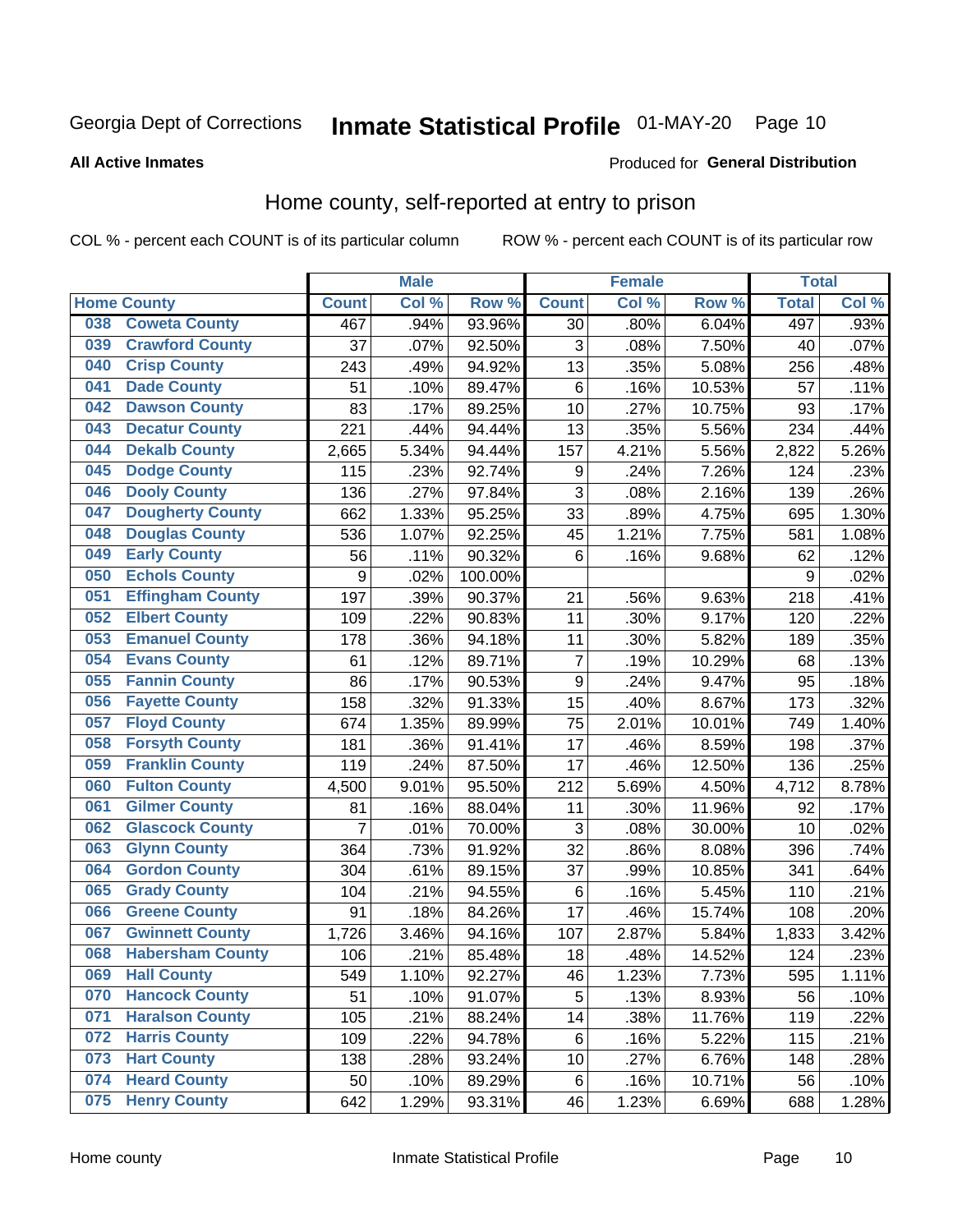# Inmate Statistical Profile 01-MAY-20 Page 11

#### **All Active Inmates**

### Produced for General Distribution

### Home county, self-reported at entry to prison

COL % - percent each COUNT is of its particular column

|                  |                          |              | <b>Male</b> |                  |                         | <b>Female</b> |        | <b>Total</b> |       |
|------------------|--------------------------|--------------|-------------|------------------|-------------------------|---------------|--------|--------------|-------|
|                  | <b>Home County</b>       | <b>Count</b> | Col %       | Row <sup>%</sup> | <b>Count</b>            | Col %         | Row %  | <b>Total</b> | Col % |
| 076              | <b>Houston County</b>    | 558          | 1.12%       | 92.08%           | 48                      | 1.29%         | 7.92%  | 606          | 1.13% |
| 077              | <b>Irwin County</b>      | 57           | .11%        | 93.44%           | 4                       | .11%          | 6.56%  | 61           | .11%  |
| 078              | <b>Jackson County</b>    | 235          | .47%        | 92.52%           | 19                      | .51%          | 7.48%  | 254          | .47%  |
| 079              | <b>Jasper County</b>     | 89           | .18%        | 93.68%           | 6                       | .16%          | 6.32%  | 95           | .18%  |
| 080              | <b>Jeff Davis County</b> | 81           | .16%        | 94.19%           | 5                       | .13%          | 5.81%  | 86           | .16%  |
| 081              | <b>Jefferson County</b>  | 170          | .34%        | 94.44%           | 10                      | .27%          | 5.56%  | 180          | .34%  |
| 082              | <b>Jenkins County</b>    | 70           | .14%        | 94.59%           | 4                       | .11%          | 5.41%  | 74           | .14%  |
| 083              | <b>Johnson County</b>    | 34           | .07%        | 91.89%           | 3                       | .08%          | 8.11%  | 37           | .07%  |
| 084              | <b>Jones County</b>      | 110          | .22%        | 91.67%           | 10                      | .27%          | 8.33%  | 120          | .22%  |
| 085              | <b>Lamar County</b>      | 64           | .13%        | 90.14%           | $\overline{7}$          | .19%          | 9.86%  | 71           | .13%  |
| 086              | <b>Lanier County</b>     | 72           | .14%        | 96.00%           | 3                       | .08%          | 4.00%  | 75           | .14%  |
| 087              | <b>Laurens County</b>    | 262          | .52%        | 91.29%           | 25                      | .67%          | 8.71%  | 287          | .53%  |
| 088              | <b>Lee County</b>        | 101          | .20%        | 98.06%           | $\overline{2}$          | .05%          | 1.94%  | 103          | .19%  |
| 089              | <b>Liberty County</b>    | 191          | .38%        | 93.63%           | 13                      | .35%          | 6.37%  | 204          | .38%  |
| 090              | <b>Lincoln County</b>    | 31           | .06%        | 88.57%           | $\overline{\mathbf{4}}$ | .11%          | 11.43% | 35           | .07%  |
| 091              | <b>Long County</b>       | 44           | .09%        | 88.00%           | 6                       | .16%          | 12.00% | 50           | .09%  |
| 092              | <b>Lowndes County</b>    | 381          | .76%        | 95.25%           | 19                      | .51%          | 4.75%  | 400          | .75%  |
| 093              | <b>Lumpkin County</b>    | 82           | .16%        | 91.11%           | $\bf 8$                 | .21%          | 8.89%  | 90           | .17%  |
| 094              | <b>Macon County</b>      | 60           | .12%        | 88.24%           | 8                       | .21%          | 11.76% | 68           | .13%  |
| 095              | <b>Madison County</b>    | 169          | .34%        | 91.35%           | 16                      | .43%          | 8.65%  | 185          | .34%  |
| 096              | <b>Marion County</b>     | 49           | .10%        | 87.50%           | 7                       | .19%          | 12.50% | 56           | .10%  |
| 097              | <b>Mcduffie County</b>   | 135          | .27%        | 95.74%           | 6                       | .16%          | 4.26%  | 141          | .26%  |
| 098              | <b>Mcintosh County</b>   | 55           | .11%        | 93.22%           | $\overline{\mathbf{4}}$ | .11%          | 6.78%  | 59           | .11%  |
| 099              | <b>Meriwether County</b> | 179          | .36%        | 93.72%           | 12                      | .32%          | 6.28%  | 191          | .36%  |
| 100              | <b>Miller County</b>     | 32           | .06%        | 91.43%           | 3                       | .08%          | 8.57%  | 35           | .07%  |
| 101              | <b>Mitchell County</b>   | 150          | .30%        | 94.94%           | 8                       | .21%          | 5.06%  | 158          | .29%  |
| 102              | <b>Monroe County</b>     | 106          | .21%        | 93.81%           | $\overline{7}$          | .19%          | 6.19%  | 113          | .21%  |
| 103              | <b>Montgomery County</b> | 70           | .14%        | 86.42%           | 11                      | .30%          | 13.58% | 81           | .15%  |
| 104              | <b>Morgan County</b>     | 109          | .22%        | 93.97%           | $\overline{7}$          | .19%          | 6.03%  | 116          | .22%  |
| 105              | <b>Murray County</b>     | 185          | .37%        | 85.25%           | 32                      | .86%          | 14.75% | 217          | .40%  |
| 106              | <b>Muscogee County</b>   | 1,038        | 2.08%       | 95.14%           | 53                      | 1.42%         | 4.86%  | 1,091        | 2.03% |
| 107              | <b>Newton County</b>     | 541          | 1.08%       | 91.23%           | 52                      | 1.40%         | 8.77%  | 593          | 1.11% |
| 108              | <b>Oconee County</b>     | 53           | .11%        | 89.83%           | 6                       | .16%          | 10.17% | 59           | .11%  |
| 109              | <b>Oglethorpe County</b> | 56           | .11%        | 91.80%           | 5                       | .13%          | 8.20%  | 61           | .11%  |
| 110              | <b>Paulding County</b>   | 317          | .64%        | 87.57%           | 45                      | 1.21%         | 12.43% | 362          | .67%  |
| 111              | <b>Peach County</b>      | 106          | .21%        | 92.98%           | 8                       | .21%          | 7.02%  | 114          | .21%  |
| $\overline{112}$ | <b>Pickens County</b>    | 112          | .22%        | 91.80%           | 10                      | .27%          | 8.20%  | 122          | .23%  |
| 113              | <b>Pierce County</b>     | 99           | .20%        | 90.83%           | 10                      | .27%          | 9.17%  | 109          | .20%  |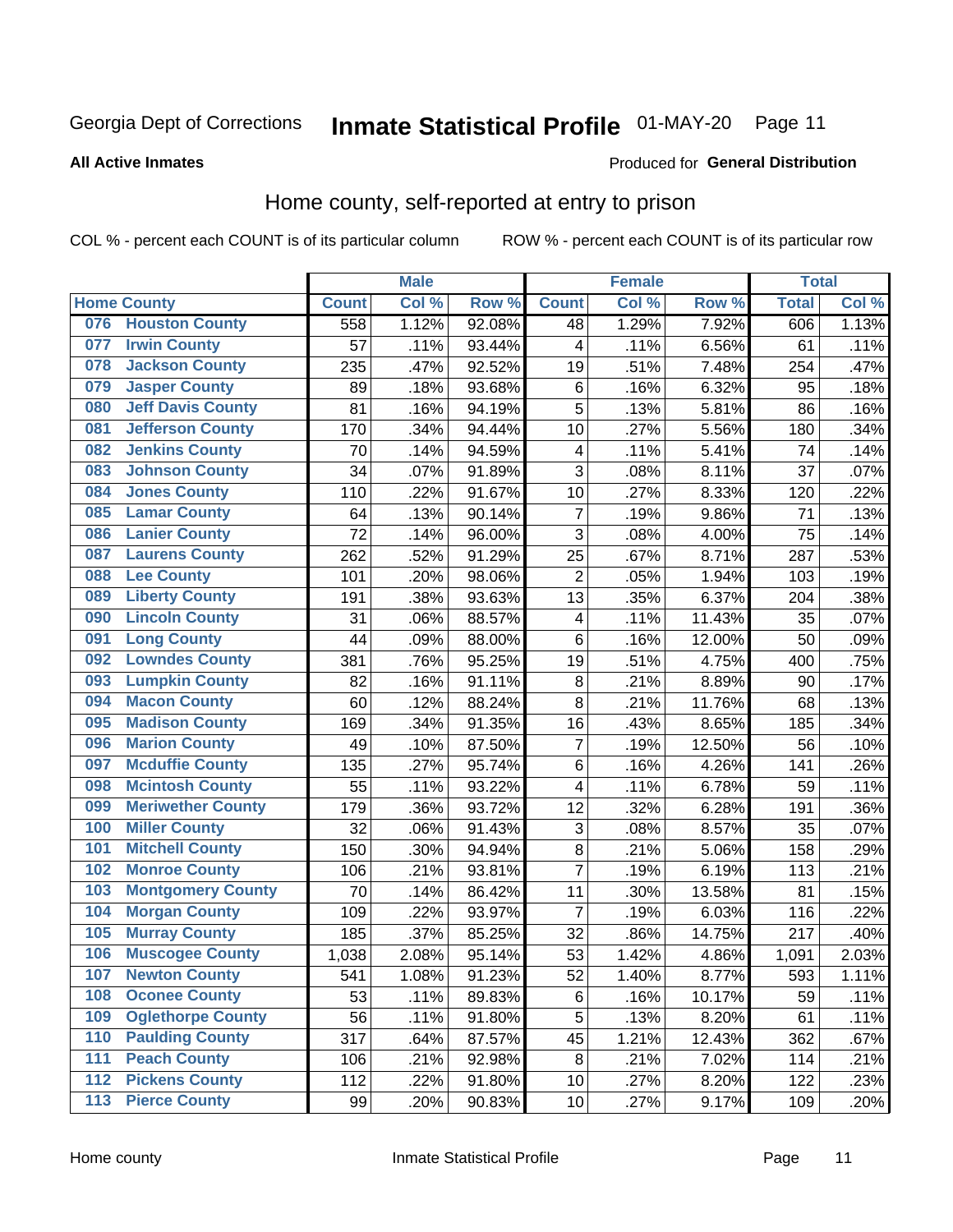# Inmate Statistical Profile 01-MAY-20 Page 12

#### **All Active Inmates**

#### Produced for General Distribution

### Home county, self-reported at entry to prison

COL % - percent each COUNT is of its particular column

|                  |                          |              | <b>Male</b> |                  |                | <b>Female</b> |        | <b>Total</b>    |       |
|------------------|--------------------------|--------------|-------------|------------------|----------------|---------------|--------|-----------------|-------|
|                  | <b>Home County</b>       | <b>Count</b> | Col %       | Row <sup>%</sup> | <b>Count</b>   | Col %         | Row %  | <b>Total</b>    | Col % |
| 114              | <b>Pike County</b>       | 36           | .07%        | 92.31%           | 3              | .08%          | 7.69%  | $\overline{39}$ | .07%  |
| 115              | <b>Polk County</b>       | 227          | .45%        | 89.72%           | 26             | .70%          | 10.28% | 253             | .47%  |
| 116              | <b>Pulaski County</b>    | 50           | .10%        | 86.21%           | $\bf 8$        | .21%          | 13.79% | 58              | .11%  |
| 117              | <b>Putnam County</b>     | 125          | .25%        | 93.28%           | 9              | .24%          | 6.72%  | 134             | .25%  |
| 118              | <b>Quitman County</b>    | 14           | .03%        | 100.00%          |                |               |        | 14              | .03%  |
| 119              | <b>Rabun County</b>      | 51           | .10%        | 83.61%           | 10             | .27%          | 16.39% | 61              | .11%  |
| 120              | <b>Randolph County</b>   | 51           | .10%        | 91.07%           | 5              | .13%          | 8.93%  | 56              | .10%  |
| 121              | <b>Richmond County</b>   | 1,635        | 3.28%       | 94.18%           | 101            | 2.71%         | 5.82%  | 1,736           | 3.24% |
| 122              | <b>Rockdale County</b>   | 345          | .69%        | 92.49%           | 28             | .75%          | 7.51%  | 373             | .70%  |
| 123              | <b>Schley County</b>     | 19           | .04%        | 100.00%          |                |               |        | 19              | .04%  |
| 124              | <b>Screven County</b>    | 103          | .21%        | 95.37%           | 5              | .13%          | 4.63%  | 108             | .20%  |
| 125              | <b>Seminole County</b>   | 70           | .14%        | 93.33%           | 5              | .13%          | 6.67%  | 75              | .14%  |
| 126              | <b>Spalding County</b>   | 420          | .84%        | 93.54%           | 29             | .78%          | 6.46%  | 449             | .84%  |
| 127              | <b>Stephens County</b>   | 118          | .24%        | 89.39%           | 14             | .38%          | 10.61% | 132             | .25%  |
| 128              | <b>Stewart County</b>    | 28           | .06%        | 100.00%          |                |               |        | 28              | .05%  |
| 129              | <b>Sumter County</b>     | 175          | .35%        | 95.63%           | 8              | .21%          | 4.37%  | 183             | .34%  |
| 130              | <b>Talbot County</b>     | 38           | .08%        | 95.00%           | $\overline{2}$ | .05%          | 5.00%  | 40              | .07%  |
| 131              | <b>Taliaferro County</b> | $\,6$        | .01%        | 85.71%           | $\mathbf{1}$   | .03%          | 14.29% | $\overline{7}$  | .01%  |
| 132              | <b>Tattnall County</b>   | 190          | .38%        | 92.23%           | 16             | .43%          | 7.77%  | 206             | .38%  |
| 133              | <b>Taylor County</b>     | 55           | .11%        | 87.30%           | 8              | .21%          | 12.70% | 63              | .12%  |
| 134              | <b>Telfair County</b>    | 83           | .17%        | 97.65%           | $\overline{2}$ | .05%          | 2.35%  | 85              | .16%  |
| $\overline{135}$ | <b>Terrell County</b>    | 65           | .13%        | 98.48%           | $\mathbf{1}$   | .03%          | 1.52%  | 66              | .12%  |
| 136              | <b>Thomas County</b>     | 182          | .36%        | 96.81%           | $\,6$          | .16%          | 3.19%  | 188             | .35%  |
| 137              | <b>Tift County</b>       | 272          | .54%        | 95.44%           | 13             | .35%          | 4.56%  | 285             | .53%  |
| 138              | <b>Toombs County</b>     | 263          | .53%        | 92.61%           | 21             | .56%          | 7.39%  | 284             | .53%  |
| 139              | <b>Towns County</b>      | 27           | .05%        | 79.41%           | $\overline{7}$ | .19%          | 20.59% | 34              | .06%  |
| 140              | <b>Treutlen County</b>   | 40           | .08%        | 85.11%           | 7              | .19%          | 14.89% | 47              | .09%  |
| 141              | <b>Troup County</b>      | 520          | 1.04%       | 93.36%           | 37             | .99%          | 6.64%  | 557             | 1.04% |
| $\overline{142}$ | <b>Turner County</b>     | 62           | .12%        | 95.38%           | 3              | .08%          | 4.62%  | 65              | .12%  |
| 143              | <b>Twiggs County</b>     | 52           | .10%        | 94.55%           | 3              | .08%          | 5.45%  | 55              | .10%  |
| 144              | <b>Union County</b>      | 101          | .20%        | 87.07%           | 15             | .40%          | 12.93% | 116             | .22%  |
| 145              | <b>Upson County</b>      | 159          | .32%        | 95.21%           | $\bf 8$        | .21%          | 4.79%  | 167             | .31%  |
| 146              | <b>Walker County</b>     | 369          | .74%        | 90.22%           | 40             | 1.07%         | 9.78%  | 409             | .76%  |
| 147              | <b>Walton County</b>     | 449          | .90%        | 90.71%           | 46             | 1.23%         | 9.29%  | 495             | .92%  |
| 148              | <b>Ware County</b>       | 255          | .51%        | 95.51%           | 12             | .32%          | 4.49%  | 267             | .50%  |
| 149              | <b>Warren County</b>     | 29           | .06%        | 90.63%           | $\sqrt{3}$     | .08%          | 9.38%  | 32              | .06%  |
| 150              | <b>Washington County</b> | 186          | .37%        | 92.54%           | 15             | .40%          | 7.46%  | 201             | .37%  |
| 151              | <b>Wayne County</b>      | 191          | .38%        | 93.63%           | 13             | .35%          | 6.37%  | 204             | .38%  |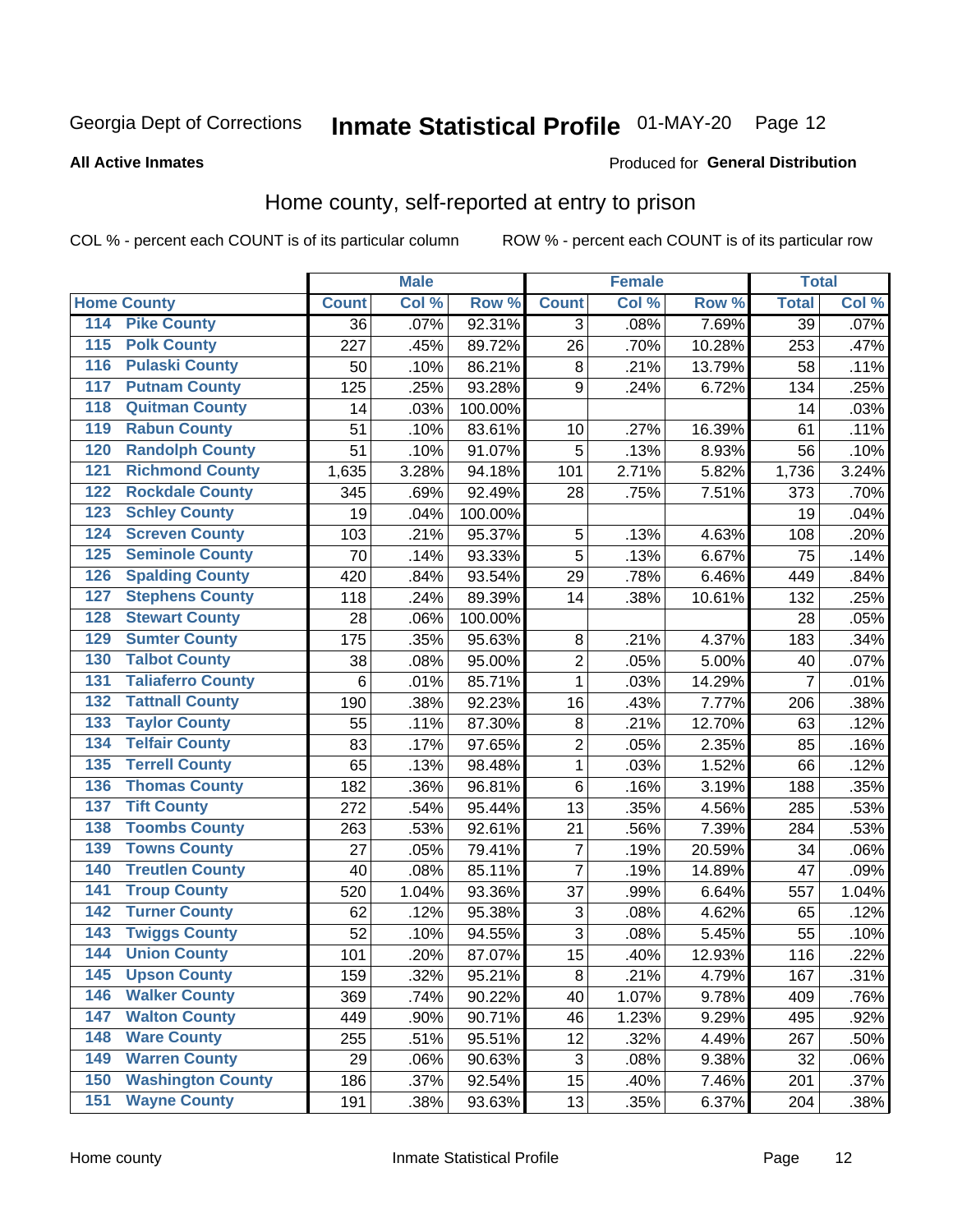# Inmate Statistical Profile 01-MAY-20 Page 13

**All Active Inmates** 

#### Produced for General Distribution

### Home county, self-reported at entry to prison

COL % - percent each COUNT is of its particular column

|     |                             |              | <b>Male</b> |        |                | <b>Female</b> |        | <b>Total</b> |       |
|-----|-----------------------------|--------------|-------------|--------|----------------|---------------|--------|--------------|-------|
|     | <b>Home County</b>          | <b>Count</b> | Col %       | Row %  | <b>Count</b>   | Col %         | Row %  | <b>Total</b> | Col % |
| 152 | <b>Webster County</b>       | ⇁            | .01%        | 77.78% | $\overline{2}$ | .05%          | 22.22% | 9            | .02%  |
| 153 | <b>Wheeler County</b>       | 87           | $.17\%$     | 96.67% | 3              | .08%          | 3.33%  | 90           | .17%  |
| 154 | <b>White County</b>         | 87           | $.17\%$     | 90.63% | 9              | .24%          | 9.38%  | 96           | .18%  |
| 155 | <b>Whitfield County</b>     | 518          | 1.04%       | 89.16% | 63             | 1.69%         | 10.84% | 581          | 1.08% |
| 156 | <b>Wilcox County</b>        | 57           | .11%        | 96.61% | $\overline{2}$ | .05%          | 3.39%  | 59           | .11%  |
| 157 | <b>Wilkes County</b>        | 56           | .11%        | 93.33% | 4              | .11%          | 6.67%  | 60           | .11%  |
| 158 | <b>Wilkinson County</b>     | 51           | .10%        | 94.44% | 3              | .08%          | 5.56%  | 54           | .10%  |
| 159 | <b>Worth County</b>         | 115          | .23%        | 94.26% | 7              | .19%          | 5.74%  | 122          | .23%  |
| 999 | <b>Other Custody/Out Of</b> | 118          | .24%        | 95.16% | 6              | .16%          | 4.84%  | 124          | .23%  |
|     | <b>State</b>                |              |             |        |                |               |        |              |       |
|     | <b>Total Rported</b>        | 49,921       | 100%        | 93.05% | 3,727          | 100%          | 6.95%  | 53,648       | 100%  |

| 'Not<br><b>Reported</b> |        |     |        |
|-------------------------|--------|-----|--------|
| <b>Total</b>            | 49,921 | 272 | 53,648 |

|  | Mode (most frequent) | <b>Fulton County</b> | <b>Fulton County</b> | <b>Fulton County</b> |
|--|----------------------|----------------------|----------------------|----------------------|
|--|----------------------|----------------------|----------------------|----------------------|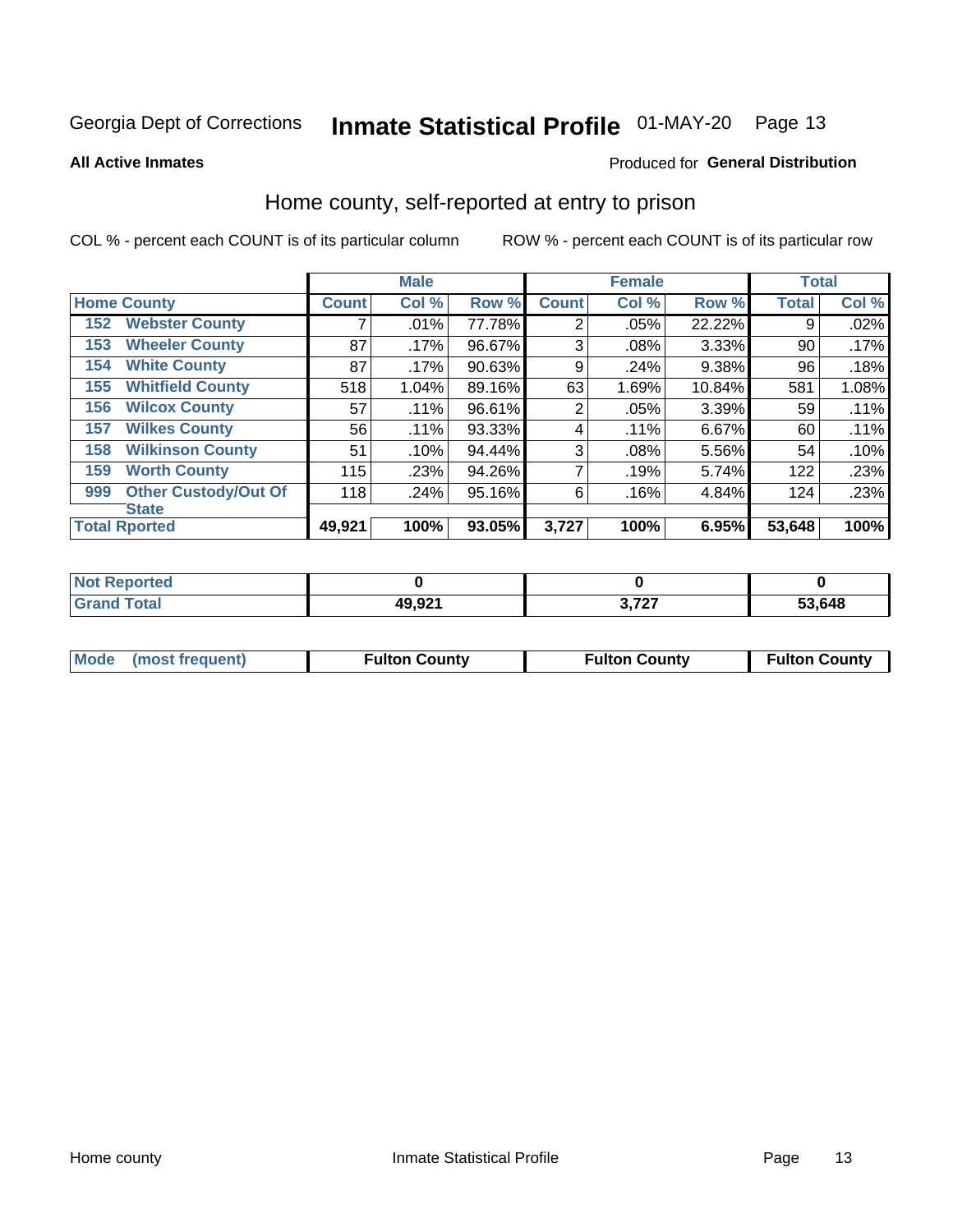# Inmate Statistical Profile 01-MAY-20 Page 14

#### **All Active Inmates**

### Produced for General Distribution

### Employment status before prison, self-reported at entry to prison

COL % - percent each COUNT is of its particular column

|                           | <b>Male</b> |          |         |              | <b>Female</b> | <b>Total</b> |        |        |
|---------------------------|-------------|----------|---------|--------------|---------------|--------------|--------|--------|
| <b>Employment Status</b>  | Count l     | Col %    | Row %   | <b>Count</b> | Col %         | Row %        | Total  | Col %  |
| <b>Full Time</b><br>01    | 13,722      | 45.39%   | 95.29%  | 678          | 34.14%        | 4.71%        | 14,400 | 44.70% |
| <b>Part Time</b><br>02    | 2,113       | 6.99%    | 92.55%  | 170          | 8.56%         | 7.45%        | 2,283  | 7.09%  |
| Unempl $<$ 6M<br>03       | ∣ 903. ا    | $6.30\%$ | 98.04%  | 38           | 1.91%         | 1.96%        | 1,941  | 6.03%  |
| Unempl > 6M<br>04         | 7,157       | 23.68%   | 91.42%  | 672          | 33.84%        | 8.58%        | 7,829  | 24.30% |
| <b>Never Worked</b><br>05 | 3,229       | 10.68%   | 95.42%  | 155          | 7.80%         | 4.58%        | 3,384  | 10.50% |
| <b>Student</b><br>06      | 823         | 2.72%    | 95.48%  | 39           | 1.96%         | 4.52%        | 862    | 2.68%  |
| <b>Incapable</b><br>07    | 1,281       | 4.24%    | 84.55%  | 234          | 11.78%        | 15.45%       | 1,515  | 4.70%  |
| <b>UNKNOWN</b><br>20      |             | $.01\%$  | 100.00% |              |               |              |        | .01%   |
| <b>Total Reported</b>     | 30,229      | 100%     | 93.84%  | 1,986        | 100%          | 6.16%        | 32,215 | 100%   |

| <b>Not Reported</b> | 19,693 | 741. ا          | 1,434<br>ີ |
|---------------------|--------|-----------------|------------|
| <b>Grand Total</b>  | 49,922 | דמד נ<br>J.I 41 | 53,649     |

| <b>Mode (most frequent)</b> | $^{\prime\prime}$ Time | <b>Time</b><br>rull i |
|-----------------------------|------------------------|-----------------------|
|                             |                        |                       |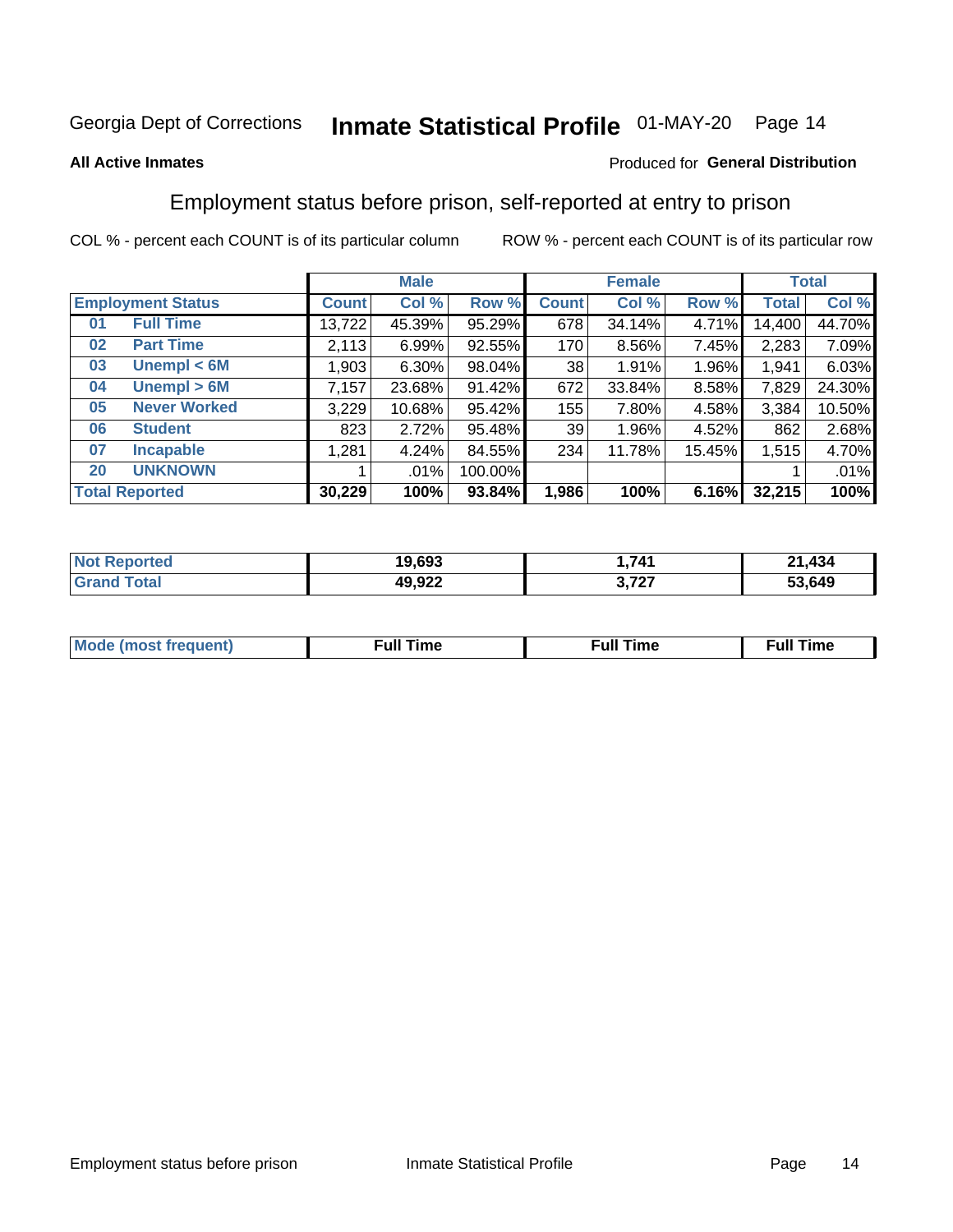### **All Active Inmates**

Produced for General Distribution

### Age at admission

COL % - percent each COUNT is of its particular column

|                         |                | <b>Male</b> |         |              | <b>Female</b> |        |              | <b>Total</b> |
|-------------------------|----------------|-------------|---------|--------------|---------------|--------|--------------|--------------|
| <b>Age At Admission</b> | <b>Count</b>   | Col %       | Row %   | <b>Count</b> | Col %         | Row %  | <b>Total</b> | Col %        |
| 14                      | $\overline{7}$ | 0.01%       | 87.50%  | 1            | 0.03%         | 12.50% | 8            | 0.01%        |
| 15                      | 37             | 0.07%       | 100.00% |              |               |        | 37           | 0.07%        |
| 16                      | 111            | 0.22%       | 98.23%  | $\mathbf 2$  | 0.05%         | 1.77%  | 113          | 0.21%        |
| $\overline{17}$         | 610            | 1.22%       | 95.31%  | 30           | 0.80%         | 4.69%  | 640          | 1.19%        |
| $\overline{18}$         | 1,282          | 2.57%       | 96.75%  | 43           | 1.15%         | 3.25%  | 1,325        | 2.47%        |
| 19                      | 1,743          | 3.49%       | 96.51%  | 63           | 1.69%         | 3.49%  | 1,806        | 3.37%        |
| 20                      | 1,988          | 3.98%       | 95.58%  | 92           | 2.47%         | 4.42%  | 2,080        | 3.88%        |
| $\overline{21}$         | 1,966          | 3.94%       | 95.30%  | 97           | 2.60%         | 4.70%  | 2,063        | 3.85%        |
| $\overline{22}$         | 1,993          | 3.99%       | 94.90%  | 107          | 2.87%         | 5.10%  | 2,100        | 3.91%        |
| 23                      | 1,923          | 3.85%       | 94.26%  | 117          | 3.14%         | 5.74%  | 2,040        | 3.80%        |
| 24                      | 1,866          | 3.74%       | 92.93%  | 142          | 3.81%         | 7.07%  | 2,008        | 3.74%        |
| $\overline{25}$         | 1,859          | 3.72%       | 93.14%  | 137          | 3.68%         | 6.86%  | 1,996        | 3.72%        |
| 26                      | 1,863          | 3.73%       | 93.20%  | 136          | 3.65%         | 6.80%  | 1,999        | 3.73%        |
| $\overline{27}$         | 1,885          | 3.78%       | 93.59%  | 129          | 3.46%         | 6.41%  | 2,014        | 3.75%        |
| 28                      | 1,770          | 3.55%       | 92.77%  | 138          | 3.70%         | 7.23%  | 1,908        | 3.56%        |
| 29                      | 1,764          | 3.53%       | 91.78%  | 158          | 4.24%         | 8.22%  | 1,922        | 3.58%        |
| 30                      | 1,674          | 3.35%       | 92.23%  | 141          | 3.78%         | 7.77%  | 1,815        | 3.38%        |
| 31                      | 1,556          | 3.12%       | 91.96%  | 136          | 3.65%         | 8.04%  | 1,692        | 3.15%        |
| 32                      | 1,495          | 2.99%       | 91.05%  | 147          | 3.94%         | 8.95%  | 1,642        | 3.06%        |
| 33                      | 1,492          | 2.99%       | 91.70%  | 135          | 3.62%         | 8.30%  | 1,627        | 3.03%        |
| 34                      | 1,385          | 2.77%       | 91.24%  | 133          | 3.57%         | 8.76%  | 1,518        | 2.83%        |
| 35                      | 1,361          | 2.73%       | 92.27%  | 114          | 3.06%         | 7.73%  | 1,475        | 2.75%        |
| 36                      | 1,311          | 2.63%       | 93.18%  | 96           | 2.58%         | 6.82%  | 1,407        | 2.62%        |
| $\overline{37}$         | 1,319          | 2.64%       | 92.11%  | 113          | 3.03%         | 7.89%  | 1,432        | 2.67%        |
| 38                      | 1,236          | 2.48%       | 92.03%  | 107          | 2.87%         | 7.97%  | 1,343        | 2.50%        |
| 39                      | 1,141          | 2.29%       | 92.16%  | 97           | 2.60%         | 7.84%  | 1,238        | 2.31%        |
| 40                      | 1,120          | 2.24%       | 91.65%  | 102          | 2.74%         | 8.35%  | 1,222        | 2.28%        |
| 41                      | 1,026          | 2.06%       | 91.85%  | 91           | 2.44%         | 8.15%  | 1,117        | 2.08%        |
| 42                      | 911            | 1.82%       | 92.68%  | 72           | 1.93%         | 7.32%  | 983          | 1.83%        |
| 43                      | 844            | 1.69%       | 91.34%  | 80           | 2.15%         | 8.66%  | 924          | 1.72%        |
| 44                      | 752            | 1.51%       | 91.37%  | 71           | 1.91%         | 8.63%  | 823          | 1.53%        |
| 45                      | 770            | 1.54%       | 92.44%  | 63           | 1.69%         | 7.56%  | 833          | 1.55%        |
| 46                      | 741            | 1.48%       | 91.03%  | 73           | 1.96%         | 8.97%  | 814          | 1.52%        |
| 47                      | 693            | 1.39%       | 90.83%  | 70           | 1.88%         | 9.17%  | 763          | 1.42%        |
| 48                      | 670            | 1.34%       | 92.16%  | 57           | 1.53%         | 7.84%  | 727          | 1.36%        |
| 49                      | 583            | 1.17%       | 90.39%  | 62           | 1.66%         | 9.61%  | 645          | 1.20%        |
| 50                      | 561            | 1.12%       | 90.48%  | 59           | 1.58%         | 9.52%  | 620          | 1.16%        |
| 51                      | 473            | 0.95%       | 93.48%  | 33           | 0.89%         | 6.52%  | 506          | 0.94%        |
| 52                      | 516            | 1.03%       | 93.31%  | 37           | 0.99%         | 6.69%  | 553          | 1.03%        |
| 53                      | 471            | 0.94%       | 91.99%  | 41           | 1.10%         | 8.01%  | 512          | 0.95%        |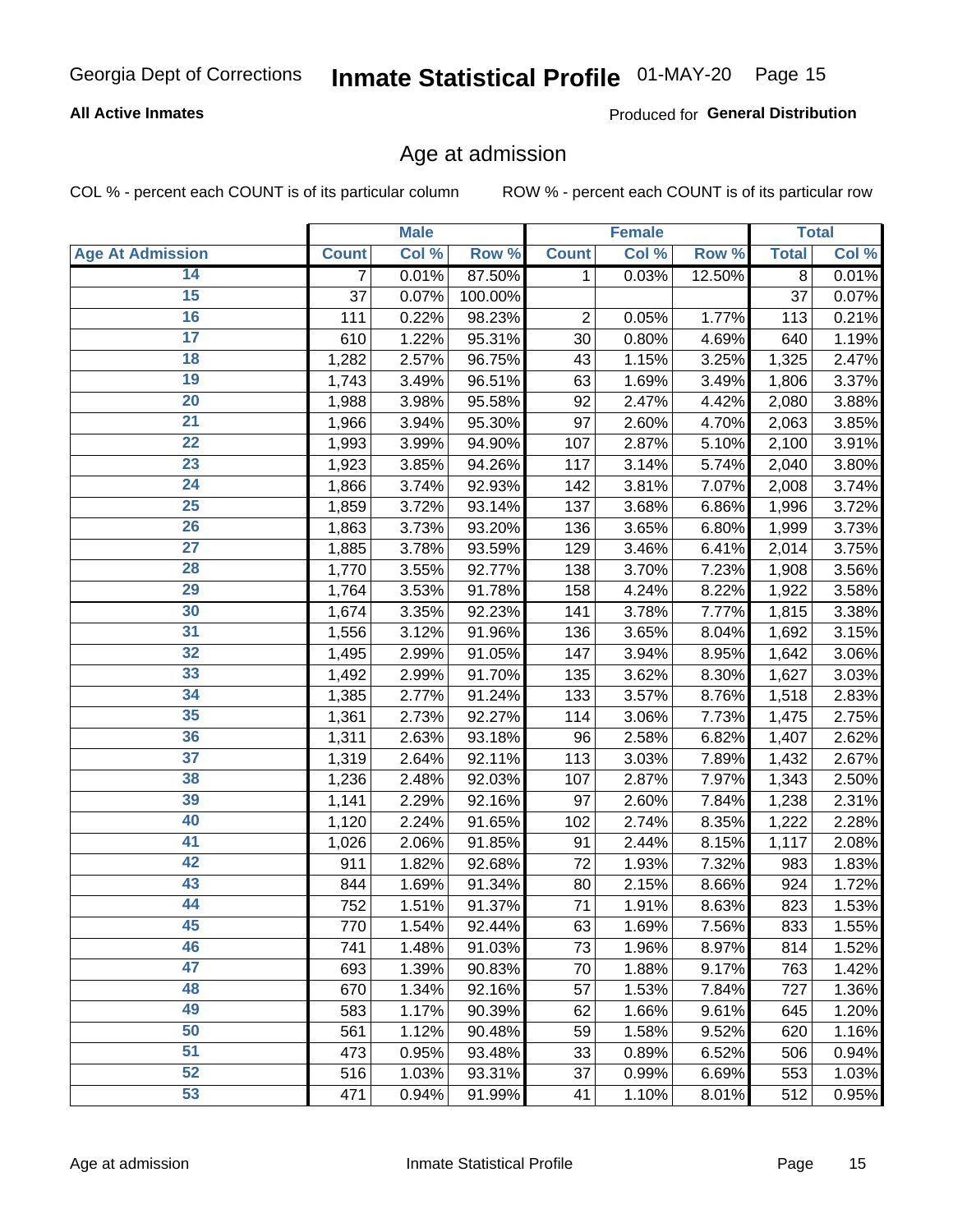### **All Active Inmates**

Produced for General Distribution

### Age at admission

COL % - percent each COUNT is of its particular column

|                         |                         | <b>Male</b> |         |                  | <b>Female</b> |       |                         | <b>Total</b> |
|-------------------------|-------------------------|-------------|---------|------------------|---------------|-------|-------------------------|--------------|
| <b>Age At Admission</b> | <b>Count</b>            | Col %       | Row %   | <b>Count</b>     | Col %         | Row % | <b>Total</b>            | Col %        |
| 54                      | 419                     | 0.84%       | 92.49%  | 34               | 0.91%         | 7.51% | 453                     | 0.84%        |
| $\overline{55}$         | 376                     | 0.75%       | 92.84%  | 29               | 0.78%         | 7.16% | 405                     | 0.75%        |
| 56                      | 350                     | 0.70%       | 92.35%  | 29               | 0.78%         | 7.65% | 379                     | 0.71%        |
| $\overline{57}$         | 315                     | 0.63%       | 94.31%  | 19               | 0.51%         | 5.69% | 334                     | 0.62%        |
| 58                      | 277                     | 0.55%       | 93.58%  | 19               | 0.51%         | 6.42% | 296                     | 0.55%        |
| 59                      | 213                     | 0.43%       | 92.21%  | 18               | 0.48%         | 7.79% | 231                     | 0.43%        |
| 60                      | 210                     | 0.42%       | 94.17%  | 13               | 0.35%         | 5.83% | 223                     | 0.42%        |
| 61                      | 180                     | 0.36%       | 95.24%  | 9                | 0.24%         | 4.76% | 189                     | 0.35%        |
| 62                      | 143                     | 0.29%       | 94.08%  | $\boldsymbol{9}$ | 0.24%         | 5.92% | 152                     | 0.28%        |
| 63                      | 124                     | 0.25%       | 93.94%  | 8                | 0.21%         | 6.06% | 132                     | 0.25%        |
| 64                      | 95                      | 0.19%       | 97.94%  | $\overline{2}$   | 0.05%         | 2.06% | 97                      | 0.18%        |
| 65                      | 85                      | 0.17%       | 97.70%  | $\overline{2}$   | 0.05%         | 2.30% | 87                      | 0.16%        |
| 66                      | 60                      | 0.12%       | 95.24%  | $\overline{3}$   | 0.08%         | 4.76% | 63                      | 0.12%        |
| 67                      | 57                      | 0.11%       | 98.28%  | $\mathbf{1}$     | 0.03%         | 1.72% | 58                      | 0.11%        |
| 68                      | 48                      | 0.10%       | 92.31%  | 4                | 0.11%         | 7.69% | 52                      | 0.10%        |
| 69                      | 36                      | 0.07%       | 97.30%  | 1                | 0.03%         | 2.70% | 37                      | 0.07%        |
| 70                      | 33                      | 0.07%       | 100.00% |                  |               |       | 33                      | 0.06%        |
| $\overline{71}$         | 21                      | 0.04%       | 95.45%  | $\mathbf{1}$     | 0.03%         | 4.55% | 22                      | 0.04%        |
| $\overline{72}$         | 22                      | 0.04%       | 91.67%  | $\overline{2}$   | 0.05%         | 8.33% | 24                      | 0.04%        |
| $\overline{73}$         | 22                      | 0.04%       | 100.00% |                  |               |       | 22                      | 0.04%        |
| $\overline{74}$         | 10                      | 0.02%       | 90.91%  | $\mathbf{1}$     | 0.03%         | 9.09% | 11                      | 0.02%        |
| 75                      | 12                      | 0.02%       | 92.31%  | 1                | 0.03%         | 7.69% | 13                      | 0.02%        |
| 76                      | 9                       | 0.02%       | 100.00% |                  |               |       | 9                       | 0.02%        |
| $\overline{77}$         | $\overline{\mathbf{4}}$ | 0.01%       | 100.00% |                  |               |       | $\overline{\mathbf{4}}$ | 0.01%        |
| 78                      | 9                       | 0.02%       | 100.00% |                  |               |       | 9                       | 0.02%        |
| 79                      | $\mathbf 1$             | 0.01%       | 100.00% |                  |               |       | $\mathbf{1}$            | 0.01%        |
| 80                      | $\mathbf{3}$            | 0.01%       | 100.00% |                  |               |       | 3                       | 0.01%        |
| $\overline{81}$         | $\overline{\mathbf{4}}$ | 0.01%       | 100.00% |                  |               |       | 4                       | 0.01%        |
| 82                      | 6                       | 0.01%       | 100.00% |                  |               |       | 6                       | 0.01%        |
| 83                      | 4                       | 0.01%       | 100.00% |                  |               |       | 4                       | 0.01%        |
| 84                      | $\overline{2}$          | 0.01%       | 100.00% |                  |               |       | $\overline{2}$          | 0.01%        |
| 86                      | $\mathbf 1$             | 0.01%       | 100.00% |                  |               |       | 1                       | 0.01%        |
| 87                      | $\mathbf{1}$            | 0.01%       | 100.00% |                  |               |       | $\mathbf{1}$            | 0.01%        |
| <b>Total Reported</b>   | 49,920                  | 100%        | 93.05%  | 3,727            | 100%          | 6.95% | 53,647                  | 100%         |

| ueo<br>--<br>. |              |                |        |
|----------------|--------------|----------------|--------|
|                | 4992'<br>___ | 0.707<br>,,,,, | 53.648 |

| 55.4F<br>Mear<br>$\sim$<br>ـة.34<br>33.15<br>SS 24<br>. |
|---------------------------------------------------------|
|---------------------------------------------------------|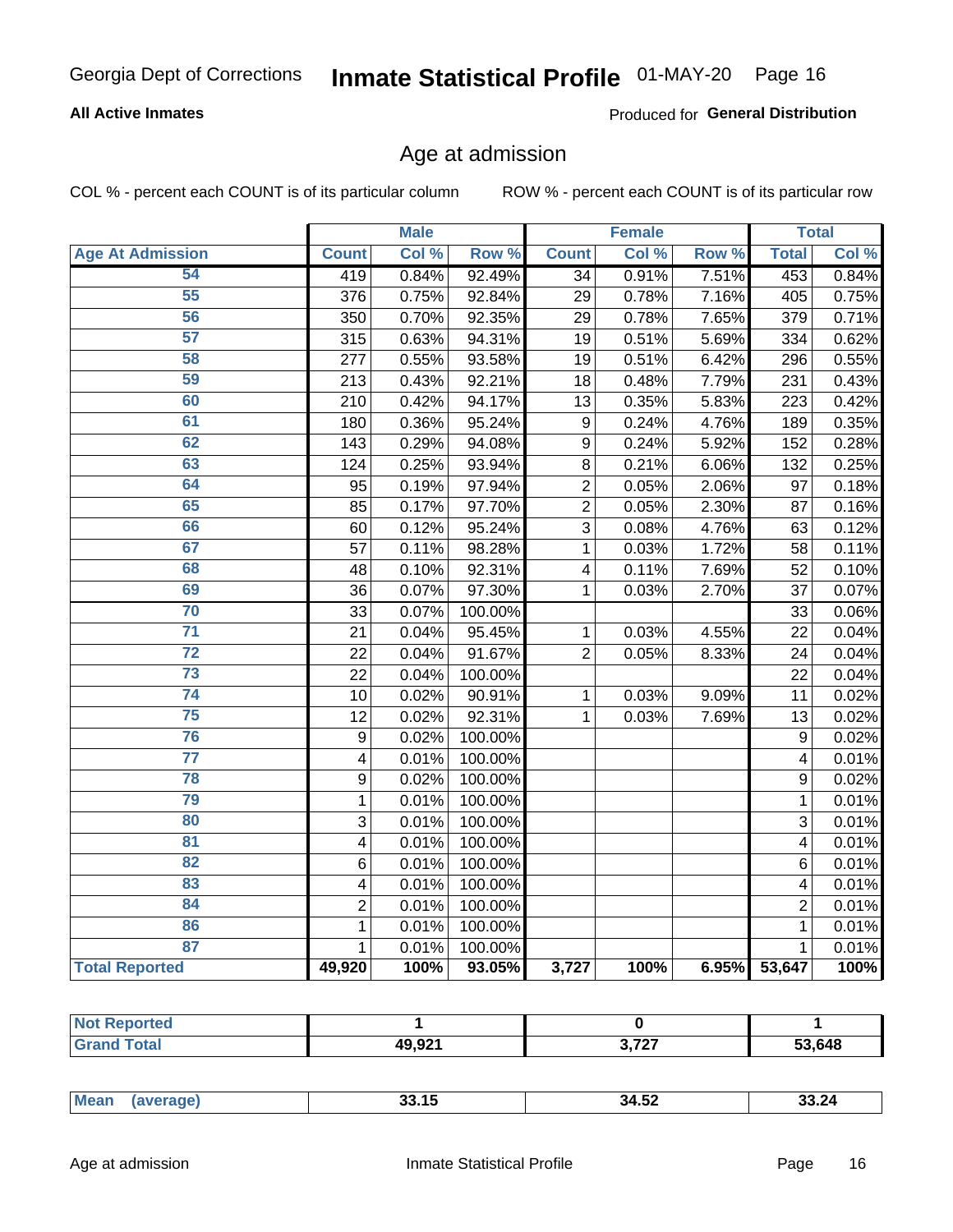**All Active Inmates** 

# Inmate Statistical Profile 01-MAY-20 Page 17

# Age at admission

COL % - percent each COUNT is of its particular column

ROW % - percent each COUNT is of its particular row

Produced for General Distribution

|                                  | <b>Male</b> | <b>Female</b> | <b>Total</b> |
|----------------------------------|-------------|---------------|--------------|
| MetiRap(aniektig)                |             | 33            | 31           |
| <b>Micaded Tomadst frequent)</b> |             | 29            | 22           |
|                                  |             |               |              |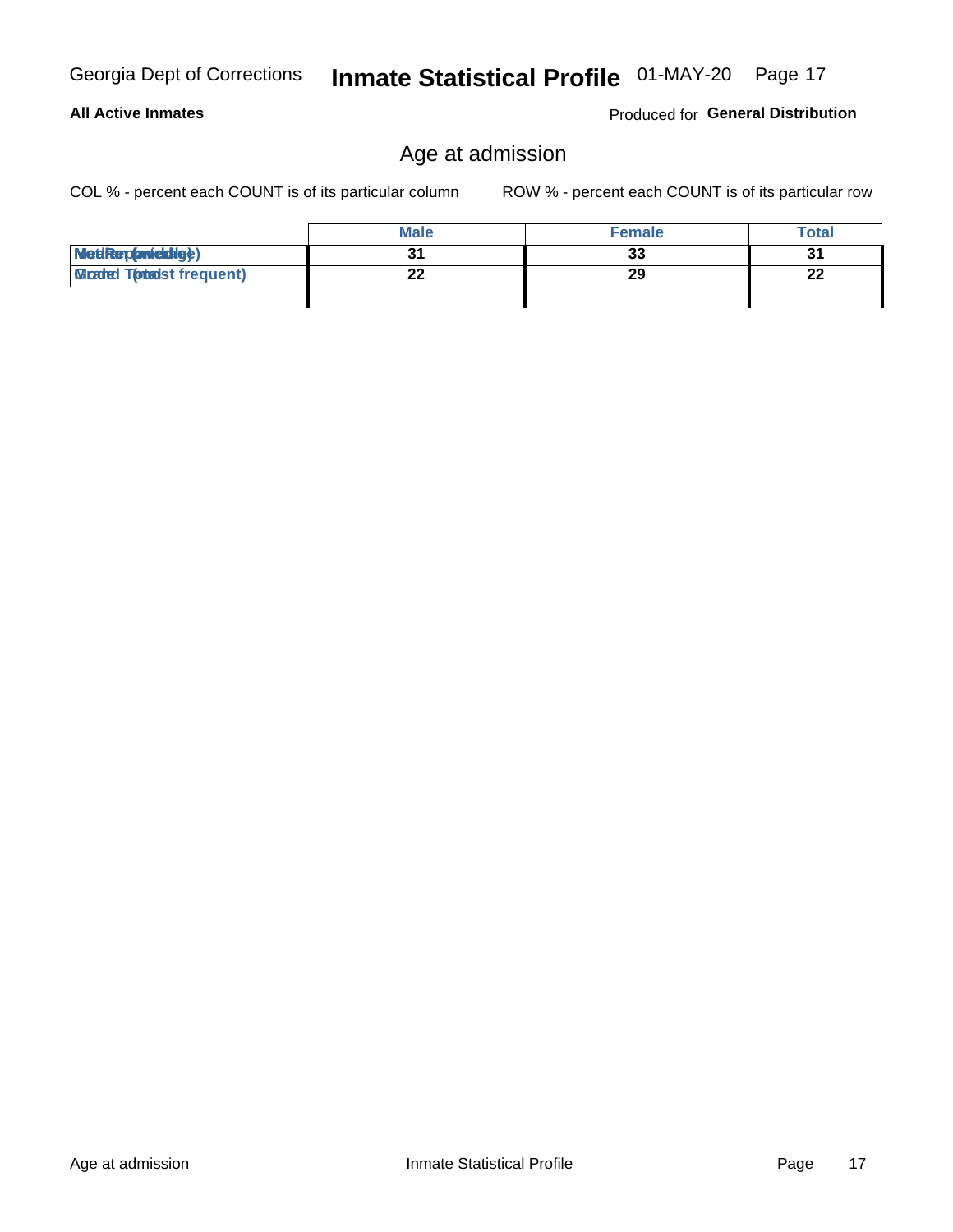### **All Active Inmates**

### Produced for General Distribution

### Height, measured at entry to prison

COL % - percent each COUNT is of its particular column

|                         |                  | <b>Male</b> |         |                         | <b>Female</b> |        |                | <b>Total</b> |
|-------------------------|------------------|-------------|---------|-------------------------|---------------|--------|----------------|--------------|
| <b>Height</b>           | <b>Count</b>     | Col %       | Row %   | <b>Count</b>            | Col %         | Row %  | <b>Total</b>   | Col %        |
| $\overline{\mathbf{0}}$ | $\overline{719}$ | 1.44%       | 94.11%  | 45                      | 1.21%         | 5.89%  | 764            | 1.42%        |
| 4'02''                  | 1                | 0.01%       | 100.00% |                         |               |        | 1              | 0.01%        |
| 4'03''                  | 3                | 0.01%       | 100.00% |                         |               |        | 3              | 0.01%        |
| 4'04"                   | 1                | 0.01%       | 50.00%  | 1                       | 0.03%         | 50.00% | $\overline{2}$ | 0.01%        |
| 4'05"                   | 3                | 0.01%       | 75.00%  | $\mathbf{1}$            | 0.03%         | 25.00% | 4              | 0.01%        |
| 4'06"                   | 1                | 0.01%       | 100.00% |                         |               |        | 1              | 0.01%        |
| 4'07"                   | 1                | 0.01%       | 33.33%  | 2                       | 0.05%         | 66.67% | 3              | 0.01%        |
| 4'08"                   | 6                | 0.01%       | 60.00%  | 4                       | 0.11%         | 40.00% | 10             | 0.02%        |
| 4'09"                   | $\overline{2}$   | 0.01%       | 15.38%  | 11                      | 0.30%         | 84.62% | 13             | 0.02%        |
| 4'10''                  | 6                | 0.01%       | 30.00%  | 14                      | 0.38%         | 70.00% | 20             | 0.04%        |
| 4'11''                  | 22               | 0.04%       | 18.33%  | 98                      | 2.63%         | 81.67% | 120            | 0.22%        |
| 5'00''                  | 103              | 0.21%       | 44.40%  | 129                     | 3.46%         | 55.60% | 232            | 0.43%        |
| 5'01"                   | 101              | 0.20%       | 31.08%  | 224                     | 6.01%         | 68.92% | 325            | 0.61%        |
| 5'02"                   | 265              | 0.53%       | 42.26%  | 362                     | 9.71%         | 57.74% | 627            | 1.17%        |
| 5'03''                  | 399              | 0.80%       | 46.18%  | 465                     | 12.48%        | 53.82% | 864            | 1.61%        |
| 5'04"                   | 930              | 1.86%       | 63.14%  | 543                     | 14.57%        | 36.86% | 1,473          | 2.75%        |
| 5'05"                   | 1,752            | 3.51%       | 79.96%  | 439                     | 11.78%        | 20.04% | 2,191          | 4.08%        |
| 5'06''                  | 3,417            | 6.84%       | 88.02%  | 465                     | 12.48%        | 11.98% | 3,882          | 7.24%        |
| 5'07"                   | 3,988            | 7.99%       | 91.09%  | 390                     | 10.46%        | 8.91%  | 4,378          | 8.16%        |
| 5'08''                  | 4,823            | 9.66%       | 95.79%  | 212                     | 5.69%         | 4.21%  | 5,035          | 9.39%        |
| 5'09''                  | 6,295            | 12.61%      | 97.54%  | 159                     | 4.27%         | 2.46%  | 6,454          | 12.03%       |
| 5'10''                  | 5,385            | 10.79%      | 98.46%  | 84                      | 2.25%         | 1.54%  | 5,469          | 10.19%       |
| 5'11''                  | 5,947            | 11.91%      | 99.27%  | 44                      | 1.18%         | 0.73%  | 5,991          | 11.17%       |
| 6'00''                  | 5,522            | 11.06%      | 99.66%  | 19                      | 0.51%         | 0.34%  | 5,541          | 10.33%       |
| 6'01''                  | 4,071            | 8.15%       | 99.75%  | 10                      | 0.27%         | 0.25%  | 4,081          | 7.61%        |
| 6'02"                   | 2,982            | 5.97%       | 99.97%  | 1                       | 0.03%         | 0.03%  | 2,983          | 5.56%        |
| 6'03''                  | 1,625            | 3.26%       | 99.75%  | $\overline{\mathbf{4}}$ | 0.11%         | 0.25%  | 1,629          | 3.04%        |
| 6'04"                   | 885              | 1.77%       | 99.89%  | 1                       | 0.03%         | 0.11%  | 886            | 1.65%        |
| 6'05"                   | 369              | 0.74%       | 100.00% |                         |               |        | 369            | 0.69%        |
| 6'06''                  | 163              | 0.33%       | 100.00% |                         |               |        | 163            | 0.30%        |
| 6'07''                  | 57               | 0.11%       | 100.00% |                         |               |        | 57             | 0.11%        |
| 6'08"                   | 31               | 0.06%       | 100.00% |                         |               |        | 31             | 0.06%        |
| 6'09''                  | 23               | 0.05%       | 100.00% |                         |               |        | 23             | 0.04%        |
| 6'10''                  | 7                | 0.01%       | 100.00% |                         |               |        | $\overline{7}$ | 0.01%        |
| 6'11''                  | 8                | 0.02%       | 100.00% |                         |               |        | 8              | 0.01%        |
| 7'00"                   | 6                | 0.01%       | 100.00% |                         |               |        | 6              | 0.01%        |
| 7'02"                   | 1                | 0.01%       | 100.00% |                         |               |        | 1              | 0.01%        |
| 7'03''                  | 1                | 0.01%       | 100.00% |                         |               |        | 1              | 0.01%        |
| <b>Total Reported</b>   | 49,921           | 100%        | 93.05%  | 3,727                   | 100%          | 6.95%  | 53,648         | 100%         |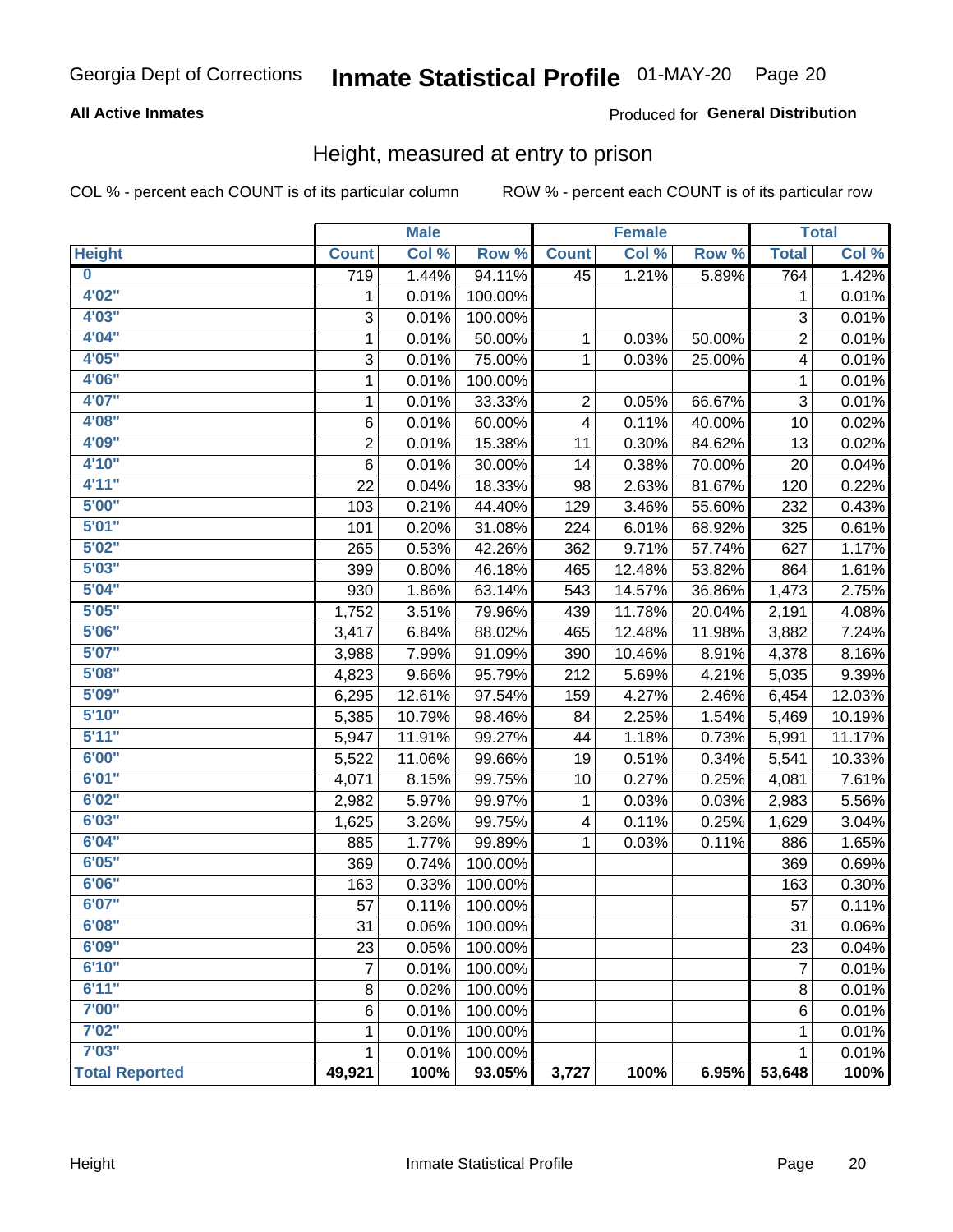### **All Active Inmates**

Produced for General Distribution

### Height, measured at entry to prison

COL % - percent each COUNT is of its particular column

|                     | <b>Male</b> | <b>Female</b> | Total  |
|---------------------|-------------|---------------|--------|
| <b>Not Reported</b> |             |               |        |
| <b>Grand Total</b>  | 49,921      | 3,727         | 53,648 |

| <b>Mean</b> | 'average) | EI4 OIL | 5'05" | 5'10" |
|-------------|-----------|---------|-------|-------|
|             |           |         |       |       |
| $M_{\odot}$ | frequent) | 5'09"   | 5'04" | 5'09" |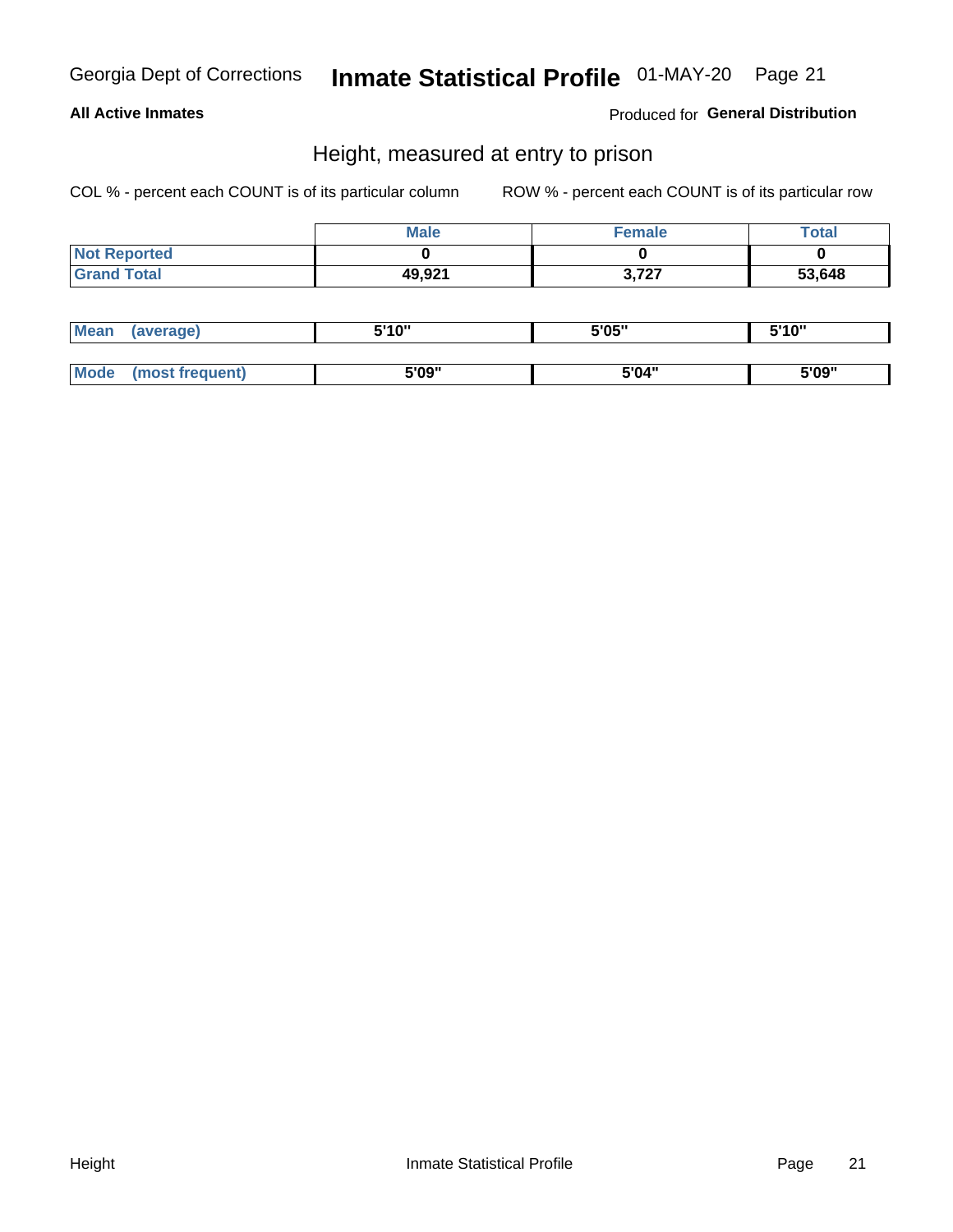**All Active Inmates** 

Produced for General Distribution

### Weight, measured at entry to prison

COL % - percent each COUNT is of its particular column ROW % - percent each COUNT is of its particular row

|                                     |              | <b>Male</b> |         |                          | <b>Female</b> |                  |              | <b>Total</b>         |
|-------------------------------------|--------------|-------------|---------|--------------------------|---------------|------------------|--------------|----------------------|
| <b>Weight</b>                       | <b>Count</b> | Col %       | Row %   | <b>Count</b>             | Col %         | Row <sup>%</sup> | <b>Total</b> | Col %                |
| <b>Under 80 pounds</b>              | 10           | 0.02%       | 90.91%  | 1                        | 0.03%         | 9.09%            | 11           | 0.02%                |
| 90 - 99 pounds                      | 3            | 0.01%       | 50.00%  | 3                        | 0.08%         | 50.00%           | $\,6$        | 0.01%                |
| 100 - 109 pounds                    | 42           | 0.09%       | 52.50%  | 38                       | 1.03%         | 47.50%           | 80           | 0.15%                |
| 110 - 119 pounds                    | 129          | 0.26%       | 62.02%  | 79                       | 2.15%         | 37.98%           | 208          | 0.39%                |
| 120 - 129 pounds                    | 566          | 1.15%       | 75.87%  | 180                      | 4.89%         | 24.13%           | 746          | 1.41%                |
| 130 - 139 pounds                    | 1,715        | 3.49%       | 85.96%  | 280                      | 7.61%         | 14.04%           | 1,995        | 3.77%                |
| 140 - 149 pounds                    | 3,390        | 6.89%       | 90.11%  | 372                      | 10.11%        | 9.89%            | 3,762        | 7.11%                |
| 150 - 159 pounds                    | 5,076        | 10.32%      | 92.59%  | 406                      | 11.03%        | 7.41%            | 5,482        | 10.37%               |
| 160 - 169 pounds                    | 6,456        | 13.12%      | 93.91%  | 419                      | 11.38%        | 6.09%            | 6,875        | 13.00%               |
| 170 - 179 pounds                    | 6,116        | 12.43%      | 94.19%  | 377                      | 10.24%        | 5.81%            | 6,493        | 12.28%               |
| 180 - 189 pounds                    | 6,336        | 12.88%      | 94.45%  | 372                      | 10.11%        | 5.55%            | 6,708        | 12.68%               |
| 190 - 199 pounds                    | 4,349        | 8.84%       | 95.12%  | 223                      | 6.06%         | 4.88%            | 4,572        | 8.64%                |
| 200 - 209 pounds                    | 3,966        | 8.06%       | 93.80%  | 262                      | 7.12%         | 6.20%            | 4,228        | 7.99%                |
| 210 - 219 pounds                    | 2,856        | 5.80%       | 95.65%  | 130                      | 3.53%         | 4.35%            | 2,986        | 5.65%                |
| 220 - 229 pounds                    | 2,410        | 4.90%       | 94.81%  | 132                      | 3.59%         | 5.19%            | 2,542        | 4.81%                |
| 230 - 239 pounds                    | 1,595        | 3.24%       | 93.99%  | 102                      | 2.77%         | 6.01%            | 1,697        | 3.21%                |
| 240 - 249 pounds                    | 1,267        | 2.57%       | 94.55%  | 73                       | 1.98%         | 5.45%            | 1,340        | 2.53%                |
| 250 - 259 pounds                    | 924          | 1.88%       | 93.52%  | 64                       | 1.74%         | 6.48%            | 988          | 1.87%                |
| 260 - 269 pounds                    | 586          | 1.19%       | 91.14%  | 57                       | 1.55%         | 8.86%            | 643          | 1.22%                |
| 270 - 279 pounds                    | 385          | 0.78%       | 93.90%  | 25                       | 0.68%         | 6.10%            | 410          | 0.78%                |
| 280 - 289 pounds                    | 332          | 0.67%       | 93.00%  | 25                       | 0.68%         | 7.00%            | 357          | 0.68%                |
| 290 - 299 pounds                    | 173          | 0.35%       | 92.02%  | 15                       | 0.41%         | 7.98%            | 188          | 0.36%                |
| 300 - 309 pounds                    | 174          | 0.35%       | 87.88%  | 24                       | 0.65%         | 12.12%           | 198          | 0.37%                |
| 310 - 319 pounds                    | 76           | 0.15%       | 95.00%  | $\overline{\mathcal{A}}$ | 0.11%         | 5.00%            | 80           | 0.15%                |
| 320 - 329 pounds                    | 81           | 0.16%       | 96.43%  | $\mathsf 3$              | 0.08%         | 3.57%            | 84           | 0.16%                |
| 330 - 339 pounds                    | 48           | 0.10%       | 94.12%  | 3                        | 0.08%         | 5.88%            | 51           | 0.10%                |
| 340 - 349 pounds                    | 34           | 0.07%       | 94.44%  | $\overline{2}$           | 0.05%         | 5.56%            | 36           | 0.07%                |
| 350 - 359 pounds                    | 40           | 0.08%       | 93.02%  | 3                        | 0.08%         | 6.98%            | 43           | 0.08%                |
| 360 - 369 pounds                    | 15           | 0.03%       | 100.00% |                          |               |                  | 15           | 0.03%                |
| 370 - 379 pounds                    | 16           | 0.03%       | 94.12%  | $\mathbf{1}$             | 0.03%         | 5.88%            | 17           | 0.03%                |
| 380 - 389 pounds                    | 10           | 0.02%       | 83.33%  | $\overline{2}$           | 0.05%         | 16.67%           | 12           | 0.02%                |
| 390 - 399 pounds                    | 8            | 0.02%       | 88.89%  | 1                        | 0.03%         | 11.11%           | 9            | 0.02%                |
| 400 pounds and over                 | 23           | 0.05%       | 88.46%  | $\overline{3}$           | 0.08%         | 11.54%           | 26           | 0.05%                |
| <b>Total Reported</b>               | 49,207       | 100%        | 93.04%  | 3,681                    | 100%          | 6.96%            | 52,888       | $\overline{100.0\%}$ |
|                                     |              |             |         |                          |               |                  |              |                      |
| <b>Not Reported</b>                 | 714          |             | 46      |                          |               | 760              |              |                      |
| <b>Grand Total</b>                  |              | 49,921      |         | 3,727                    |               |                  | 53,648       |                      |
| <b>Mean</b>                         |              | 185         |         |                          | 176           |                  |              | 185                  |
| (average)<br><b>Median (middle)</b> |              | 180         |         |                          | 170           |                  |              | 180                  |
| <b>Mode</b><br>(most frequent)      |              | 180         |         |                          | 160           |                  |              | 180                  |
|                                     |              |             |         |                          |               |                  |              |                      |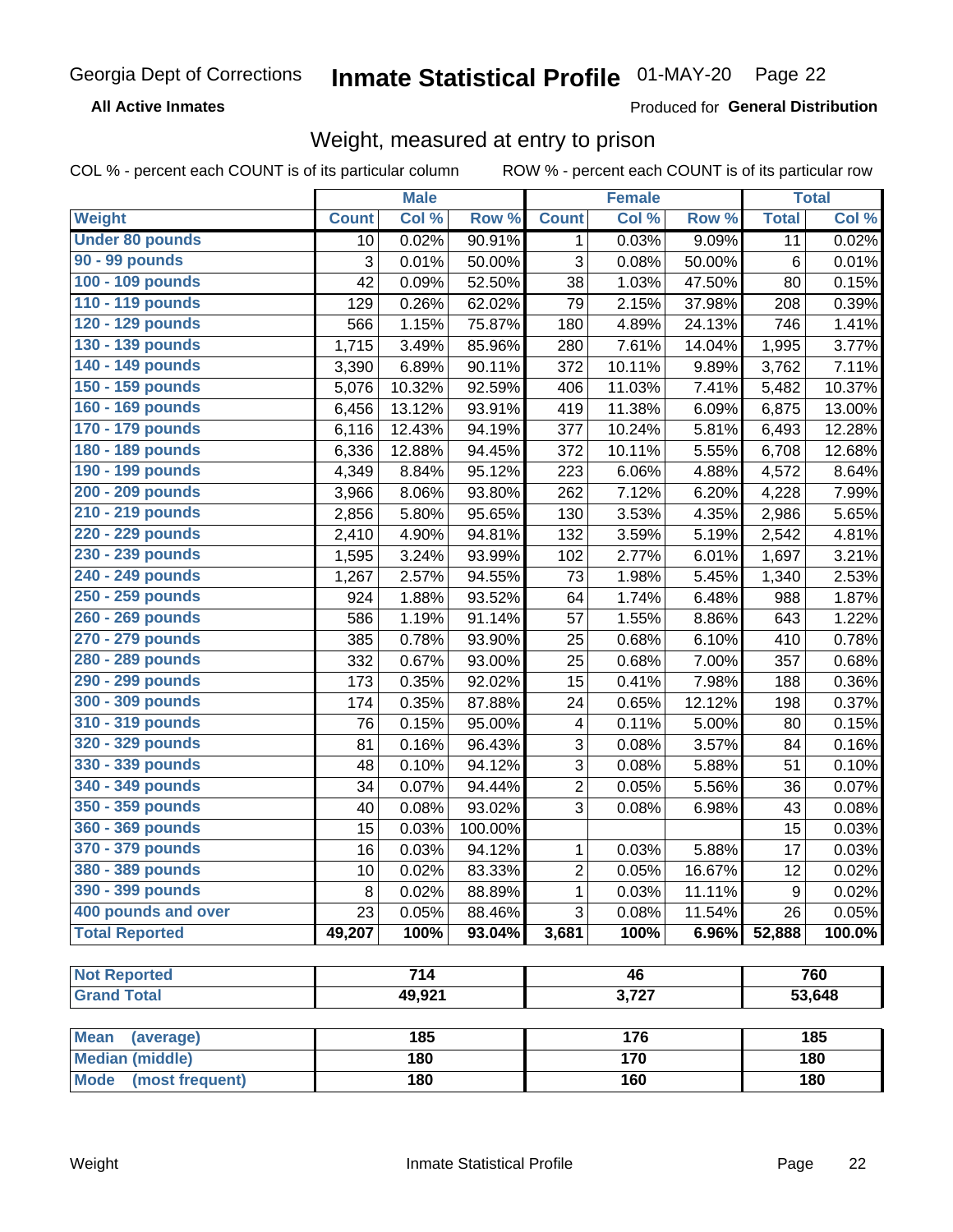# Inmate Statistical Profile 01-MAY-20 Page 23

**All Active Inmates** 

#### Produced for General Distribution

### Veterans validated by Veteran's Administration

COL % - percent each COUNT is of its particular column

|                         |              | <b>Male</b> |         |                    | <b>Female</b> |       |              | <b>Total</b> |
|-------------------------|--------------|-------------|---------|--------------------|---------------|-------|--------------|--------------|
| <b>Military service</b> | <b>Count</b> | Col %       |         | <b>Row % Count</b> | Col %         | Row % | <b>Total</b> | Col %        |
| <b>Others</b><br>0      | 784          | 29.64%      | 96.67%  | 27                 | 49.09%        | 3.33% | 811          | 30.04%       |
| <b>Air Force</b>        | 1,098        | 41.51%      | 98.21%  | 20                 | 36.36%        | 1.79% | 1,118        | 41.41%       |
| 2<br><b>Army</b>        | 148          | 5.60%       | 98.67%  | 2                  | 3.64%         | 1.33% | 150          | 5.56%        |
| <b>Navy</b><br>3        | 341          | 12.89%      | 99.13%  | 3                  | 5.45%         | .87%  | 344          | 12.74%       |
| <b>Marines</b><br>4     | 17           | .64%        | 100.00% |                    |               |       | 17           | .63%         |
| <b>Coast Guard</b><br>5 | 257          | $9.72\%$    | 98.85%  | 3                  | 5.45%         | 1.15% | 260          | 9.63%        |
| <b>Total Reported</b>   | 2,645        | 100%        | 97.96%  | 55                 | 100%          | 2.04% | 2,700        | 100%         |

| rted | 17.27    | <b>2.CZ2</b> | 50,948 |
|------|----------|--------------|--------|
| N    | 47, LI V |              |        |
|      | 49,921   | 272          | 53.648 |

|  |  | <b>Mode (most frequent)</b> | <b>Force</b><br>Aır | วthers | orce |
|--|--|-----------------------------|---------------------|--------|------|
|--|--|-----------------------------|---------------------|--------|------|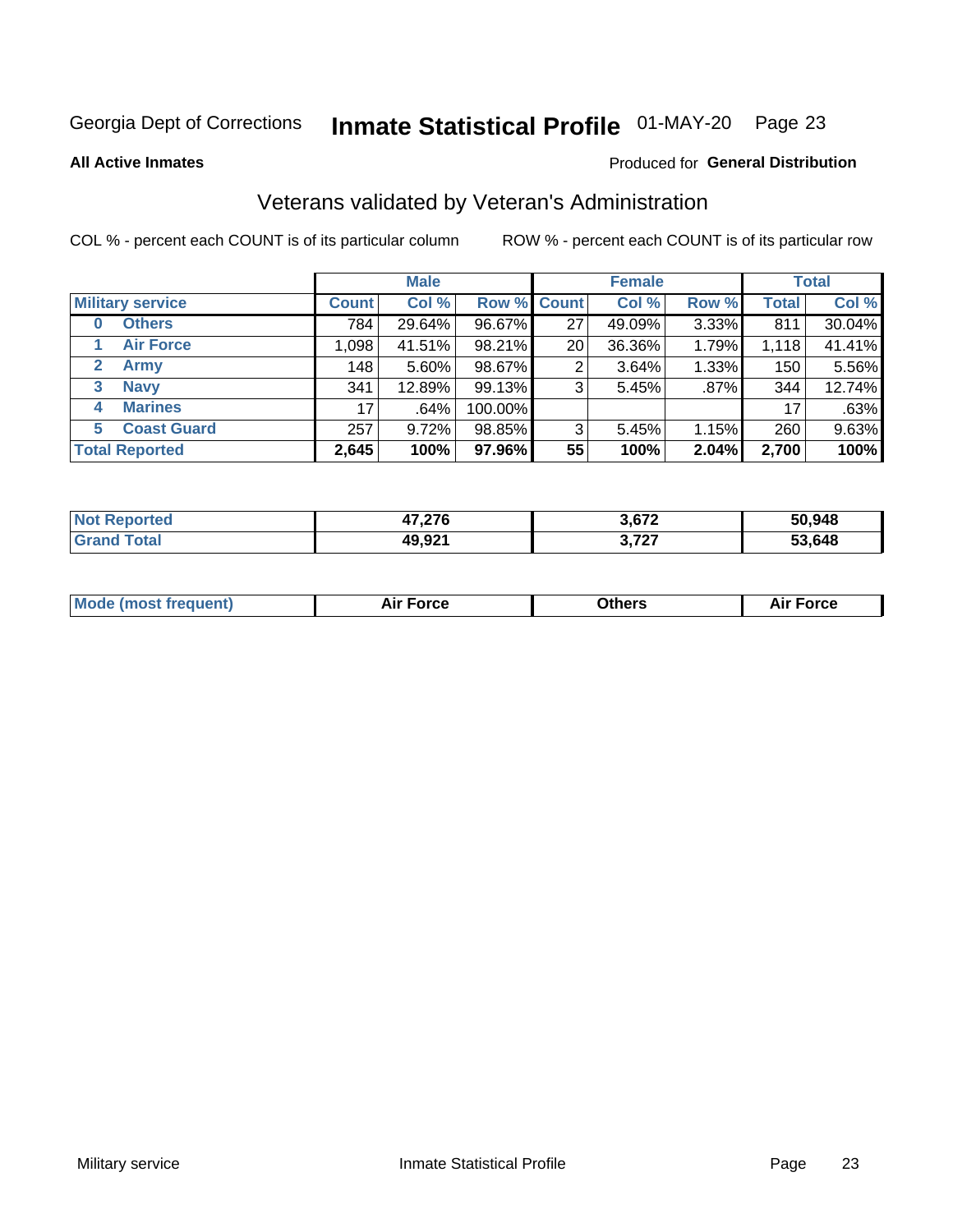# Inmate Statistical Profile 01-MAY-20 Page 24

**All Active Inmates** 

#### Produced for General Distribution

### Type of admission to prison

COL % - percent each COUNT is of its particular column

|    |                                  |              | <b>Male</b> |                    |       | <b>Female</b> |       |              | <b>Total</b> |
|----|----------------------------------|--------------|-------------|--------------------|-------|---------------|-------|--------------|--------------|
|    | <b>Type of Admission</b>         | <b>Count</b> | Col %       | <b>Row % Count</b> |       | Col %         | Row % | <b>Total</b> | Col %        |
| 16 | <b>Population Redistribution</b> | 3            | .01%        | 100.00%            |       |               |       | 3            | .01%         |
| 27 | <b>Boot Camp Plus</b>            |              | .01%        | 100.00%            |       |               |       |              | .01%         |
| 28 | <b>Initial Assignment</b>        | 8            | .02%        | 100.00%            |       |               |       | 8            | .01%         |
| 52 | <b>New Sentence</b>              | 39,921       | 79.98%      | 92.79%             | 3,101 | 83.20%        | 7.21% | 43,022       | 80.21%       |
| 53 | <b>Probation Rev Partial</b>     | 2,208        | 4.42%       | 93.01%             | 166   | 4.45%         | 6.99% | 2,374        | 4.43%        |
| 54 | <b>Probation Rev Remainder</b>   | 3,359        | 6.73%       | 92.64%             | 267   | 7.16%         | 7.36% | 3,626        | 6.76%        |
| 55 | <b>Parole Rev New Sentence</b>   | 2,705        | 5.42%       | 95.45%             | 129   | 3.46%         | 4.55% | 2,834        | 5.28%        |
| 56 | <b>Parole Rev No New</b>         | 1,641        | 3.29%       | 96.30%             | 63    | 1.69%         | 3.70% | 1,704        | 3.18%        |
|    | <b>Sentence</b>                  |              |             |                    |       |               |       |              |              |
| 57 | <b>Released In Error</b>         | 12           | .02%        | 92.31%             | 1     | .03%          | 7.69% | 13           | .02%         |
| 65 | <b>Return Appeal/Bond</b>        | 2            | .01%        | 100.00%            |       |               |       | 2            | .01%         |
| 67 | <b>Admit Fm Other Cust</b>       | 3            | .01%        | 100.00%            |       |               |       | 3            | .01%         |
| 69 | <b>New Sent/Par Rev Pnd</b>      | 2            | .01%        | 100.00%            |       |               |       | 2            | .01%         |
| 70 | <b>Life W/O Parole</b>           | 14           | .03%        | 100.00%            |       |               |       | 14           | .03%         |
| 72 | <b>Par Rev/Rsn Unknown</b>       | 23           | .05%        | 100.00%            |       |               |       | 23           | .04%         |
| 76 | <b>Par Rev/Revoc Center</b>      |              | .01%        | 100.00%            |       |               |       |              | .01%         |
| 82 | <b>Unknown</b>                   | 8            | .02%        | 100.00%            |       |               |       | 8            | .01%         |
|    | <b>Total Reported</b>            | 49,911       | 100%        | 93.05% 3,727       |       | 100%          | 6.95% | 53,638       | 100%         |

| eported<br>NG |        |      | ιч     |
|---------------|--------|------|--------|
| Total         | 49 Q21 | 272  | 53,648 |
| Gr:           | 19.JZ  | 14 I |        |

| <b>Mode (most frequent)</b> | <b>New Sentence</b> | <b>New Sentence</b> | <b>New Sentence</b> |
|-----------------------------|---------------------|---------------------|---------------------|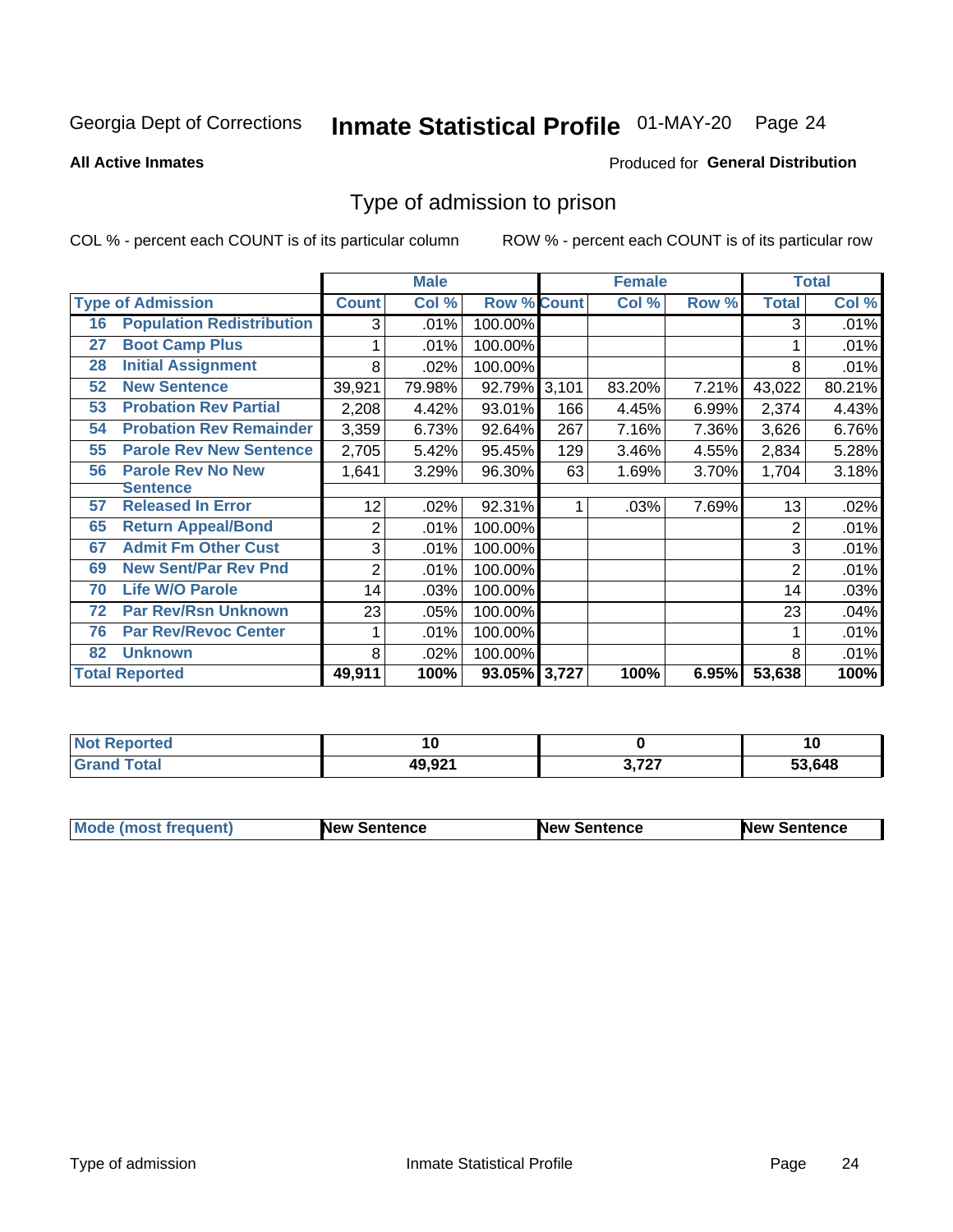# Inmate Statistical Profile 01-MAY-20 Page 25

**All Active Inmates** 

#### Produced for General Distribution

# Current / last supervision level

COL % - percent each COUNT is of its particular column

|                        |              | <b>Male</b> |                    |       | <b>Female</b> |          |        | <b>Total</b> |
|------------------------|--------------|-------------|--------------------|-------|---------------|----------|--------|--------------|
| <b>Security Status</b> | <b>Count</b> | Col %       | <b>Row % Count</b> |       | Col %         | Row %    | Total  | Col %        |
| 3 Minimum              | 3.564        | 7.14%       | 70.87%             | .465  | $39.31\%$     | 29.13%   | 5,029  | $9.38\%$     |
| 4 Medium               | 35,924       | 71.97%      | 94.53%             | 2,078 | 55.76%        | $5.47\%$ | 38,002 | 70.85%       |
| 5 Close                | 10.425       | 20.89%      | 98.27%             | 184   | 4.94%         | 1.73%    | 10,609 | 19.78%       |
| <b>Total Reported</b>  | 49,913       | 100%        | 93.05% 3,727       |       | 100%          | 6.95%    | 53,640 | 100%         |

| <b>Still being diagnosed</b> |        |       |        |
|------------------------------|--------|-------|--------|
| <b>Not Reported</b>          |        |       |        |
| <b>Grand Total</b>           | 49,921 | 3.727 | 53,648 |

| M | . | -- |
|---|---|----|
|   |   |    |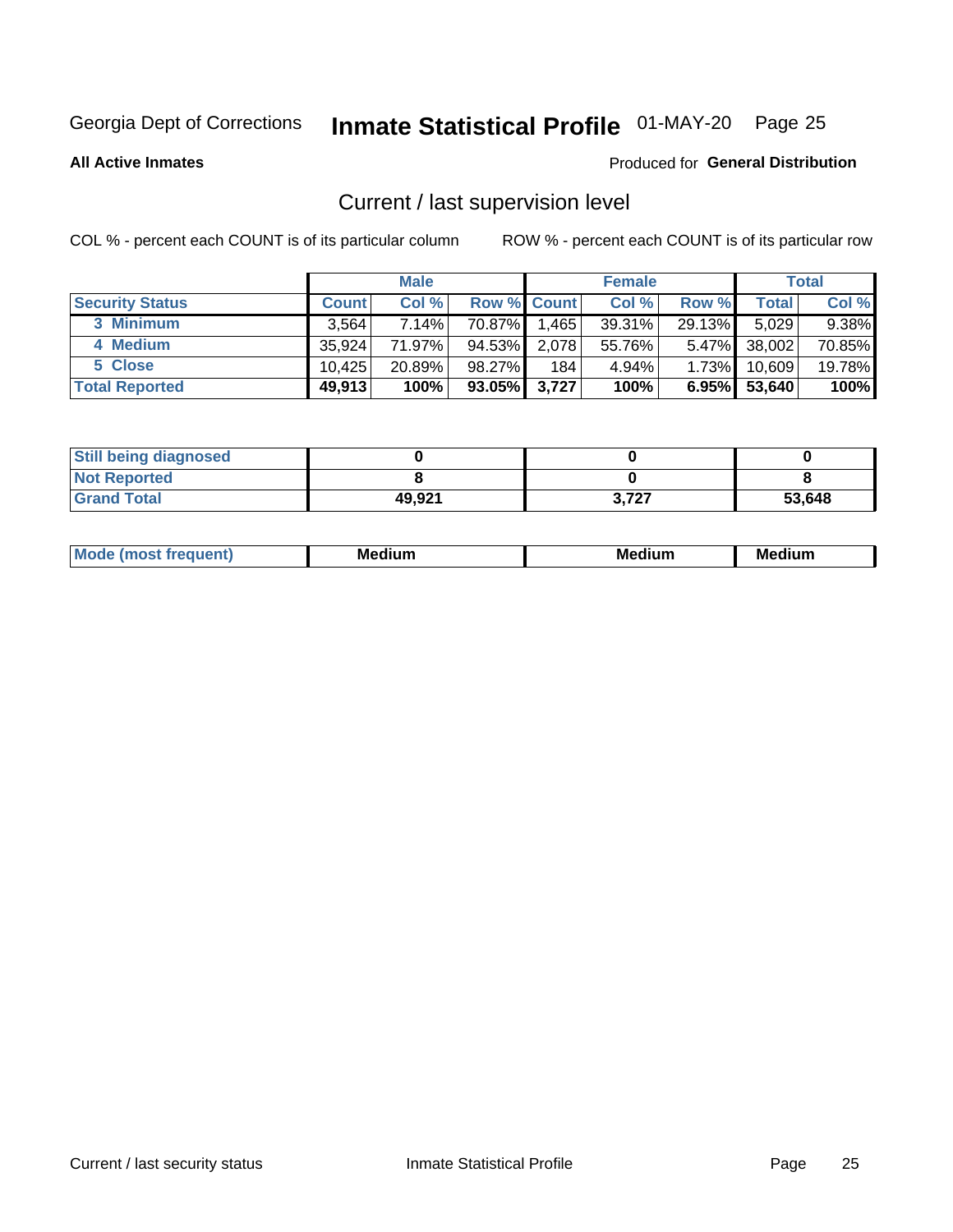# Inmate Statistical Profile 01-MAY-20 Page 26

**All Active Inmates** 

#### Produced for General Distribution

# Current / last type of institution

COL % - percent each COUNT is of its particular column

|                            |              | <b>Male</b> |             |       | <b>Female</b> |         |              | <b>Total</b> |
|----------------------------|--------------|-------------|-------------|-------|---------------|---------|--------------|--------------|
| <b>Type of Institution</b> | <b>Count</b> | Col %       | Row % Count |       | Col %         | Row %   | <b>Total</b> | Col %        |
| <b>County Ci</b>           | 4,587        | 9.25%       | 99.98%      |       | $.03\%$       | .02%    | 4,588        | 8.60%        |
| <b>State Prison</b>        | 35,576       | 71.71%      | 91.05%      | 3,495 | 93.80%        | 8.95%   | 39,071       | 73.26%       |
| <b>Transitional Center</b> | 1,704        | 3.43%       | 89.83%      | 193   | 5.18%         | 10.17%  | 1,897        | 3.56%        |
| <b>Private Prison</b>      | 7,733        | 15.59%      | 100.00%     |       |               |         | 7,733        | 14.50%       |
| <b>County Jail</b>         | 6            | .01%        | 100.00%     |       |               |         | 6            | .01%         |
| <b>Rsat - Center</b>       |              |             |             | 36    | .97%          | 100.00% | 36           | .07%         |
| <b>State Hospital</b>      | 3            | $.01\%$     | 75.00%      |       | .03%          | 25.00%  | 4            | .01%         |
| <b>Total Reported</b>      | 49,609       | 100%        | 93.01%      | 3,726 | 100%          | 6.99%   | 53,335       | 100%         |

| Reported   |        |       |        |
|------------|--------|-------|--------|
| <b>ota</b> | 49,609 | 3,726 | 53,335 |

| <b>Mode (most frequent)</b> | <b>State Prison</b> | <b>State Prison</b> | <b>State Prison</b> |
|-----------------------------|---------------------|---------------------|---------------------|
|                             |                     |                     |                     |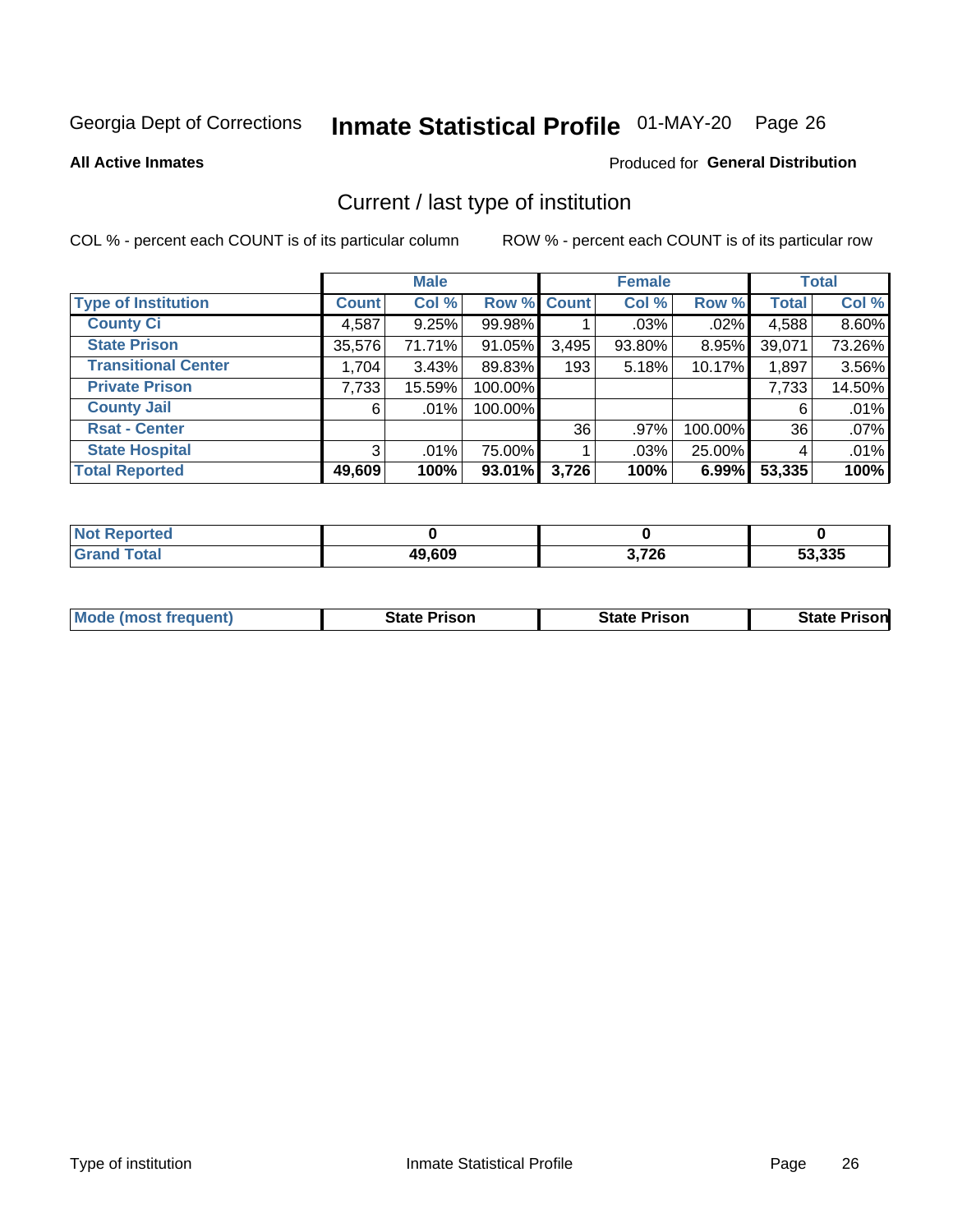# Inmate Statistical Profile 01-MAY-20 Page 27

#### **All Active Inmates**

#### Produced for General Distribution

### Institution type - transitional centers

COL % - percent each COUNT is of its particular column

|                                          |              | <b>Male</b> |         |              | <b>Female</b> |         |                | <b>Total</b> |
|------------------------------------------|--------------|-------------|---------|--------------|---------------|---------|----------------|--------------|
| <b>Institution Type - Trans. Centers</b> | <b>Count</b> | Col %       | Row %   | <b>Count</b> | Col %         | Row %   | <b>Total</b>   | Col %        |
| <b>Albany Tc</b>                         | 2            | .11%        | 100.00% |              |               |         | 2              | .09%         |
| <b>Arrendale State Prison</b>            |              |             |         | 91           | 32.04%        | 100.00% | 91             | 4.22%        |
| <b>Atlanta Tc</b>                        | 255          | 13.63%      | 100.00% |              |               |         | 255            | 11.83%       |
| <b>Augusta Tc</b>                        | 197          | 10.53%      | 100.00% |              |               |         | 197            | 9.14%        |
| <b>Bacon Tc</b>                          | 34           | 1.82%       | 100.00% |              |               |         | 34             | 1.58%        |
| <b>Charles D. Hudson Tc</b>              | 137          | 7.32%       | 100.00% |              |               |         | 137            | 6.36%        |
| <b>Clayton Tc</b>                        | 317          | 16.94%      | 100.00% |              |               |         | 317            | 14.71%       |
| <b>Coastal Tc</b>                        | 208          | 11.12%      | 100.00% |              |               |         | 208            | 9.65%        |
| <b>Columbus Tc</b>                       | 125          | 6.68%       | 100.00% |              |               |         | 125            | 5.80%        |
| <b>Macon Tc</b>                          | 121          | 6.47%       | 100.00% |              |               |         | 121            | 5.61%        |
| <b>Macon Womens Tc</b>                   |              |             |         | 2            | .70%          | 100.00% | $\overline{2}$ | .09%         |
| <b>Metro Tc</b>                          |              |             |         | 191          | 67.25%        | 100.00% | 191            | 8.86%        |
| <b>Phillips State Prison</b>             | 167          | 8.93%       | 100.00% |              |               |         | 167            | 7.75%        |
| <b>Savannah Mens Tc</b>                  | 1            | .05%        | 100.00% |              |               |         |                | .05%         |
| <b>Smith Tc</b>                          | 173          | 9.25%       | 100.00% |              |               |         | 173            | 8.03%        |
| <b>Valdosta Tc</b>                       | 134          | 7.16%       | 100.00% |              |               |         | 134            | 6.22%        |
| <b>Total Reported</b>                    | 1,871        | 100%        | 86.82%  | 284          | 100%          | 13.18%  | 2,155          | 100%         |

| <b>Not Reported</b> |     |            |       |
|---------------------|-----|------------|-------|
| Total               | 07' | nn.<br>∠o⊶ | 2,155 |

| Mode (most frequent) | <b>Clayton Tc</b> | Metro Tc | <b>Clayton Tc</b> |
|----------------------|-------------------|----------|-------------------|
|                      |                   |          |                   |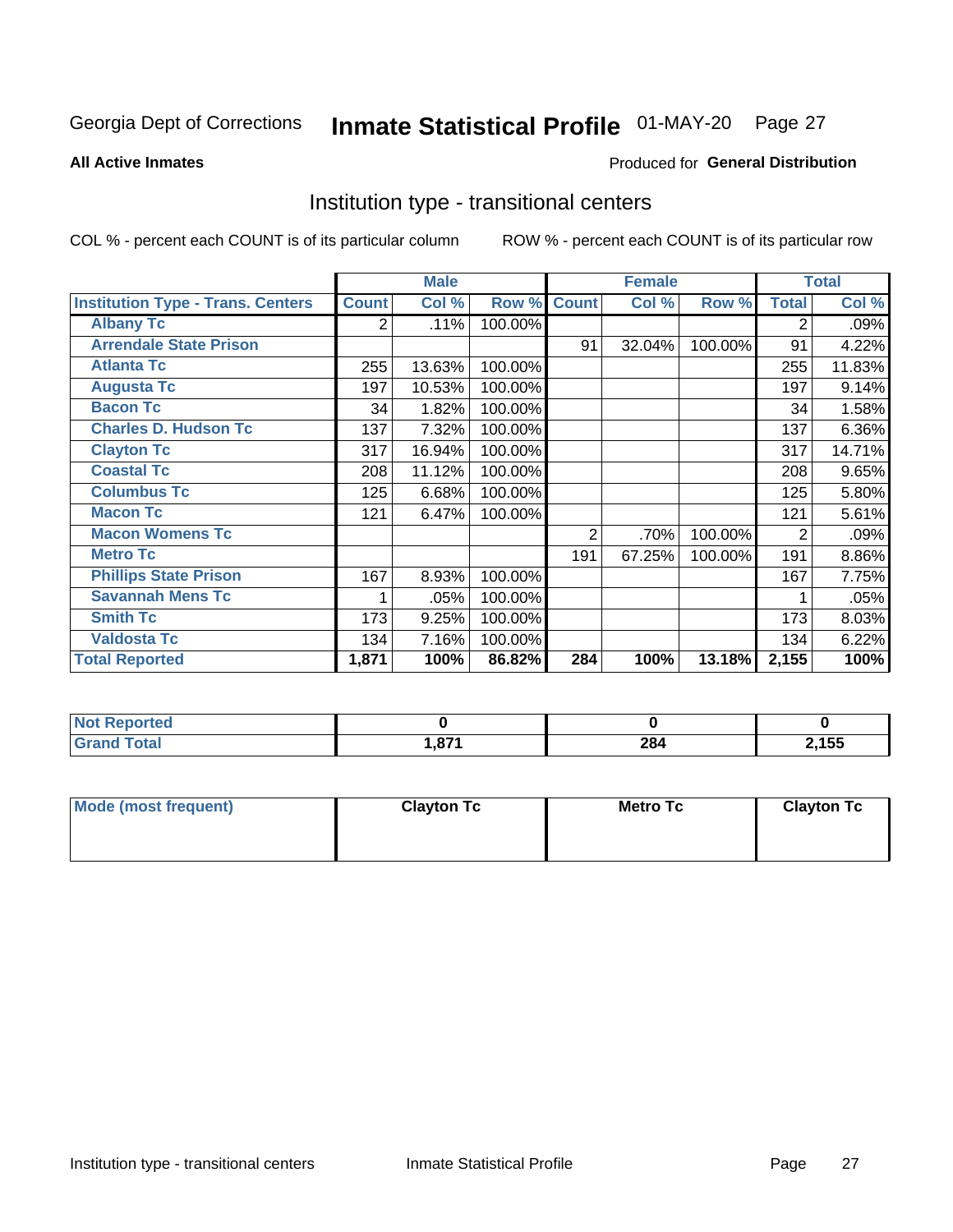# Inmate Statistical Profile 01-MAY-20 Page 28

#### **All Active Inmates**

#### Produced for General Distribution

### Institution type - county prisons

COL % - percent each COUNT is of its particular column

|                                          |                         | <b>Male</b> |         |              | <b>Female</b> |       |                         | <b>Total</b> |
|------------------------------------------|-------------------------|-------------|---------|--------------|---------------|-------|-------------------------|--------------|
| <b>Institution Type - County Prisons</b> | <b>Count</b>            | Col %       | Row %   | <b>Count</b> | Col %         | Row % | <b>Total</b>            | Col %        |
| <b>Adoc</b>                              | 10                      | .22%        | 100.00% |              |               |       | 10                      | .22%         |
| <b>Baldwin County Ci</b>                 | 1                       | .02%        | 100.00% |              |               |       | 1                       | .02%         |
| <b>Bulloch County Ci</b>                 | 146                     | 3.18%       | 100.00% |              |               |       | 146                     | 3.18%        |
| <b>Calhoun County Ci</b>                 | 1                       | .02%        | 100.00% |              |               |       | 1                       | .02%         |
| <b>Carroll County Ci</b>                 | 220                     | 4.80%       | 100.00% |              |               |       | 220                     | 4.80%        |
| <b>Chattooga County Ci</b>               | 1                       | .02%        | 100.00% |              |               |       | 1                       | .02%         |
| <b>Clarke County Ci</b>                  | 136                     | 2.96%       | 100.00% |              |               |       | 136                     | 2.96%        |
| <b>Clayton County Ci</b>                 | 229                     | 4.99%       | 100.00% |              |               |       | 229                     | 4.99%        |
| <b>Colquitt County Ci</b>                | 183                     | 3.99%       | 100.00% |              |               |       | 183                     | 3.99%        |
| <b>Coweta County Ci</b>                  | 219                     | 4.77%       | 100.00% |              |               |       | 219                     | 4.77%        |
| <b>Decatur County Ci</b>                 | 170                     | 3.71%       | 100.00% |              |               |       | 170                     | 3.71%        |
| <b>Effingham County Ci</b>               | 187                     | 4.08%       | 100.00% |              |               |       | 187                     | 4.08%        |
| <b>Floyd County Ci</b>                   | 396                     | 8.63%       | 100.00% |              |               |       | 396                     | 8.63%        |
| <b>Fulton County Ci</b>                  | 7                       | .15%        | 100.00% |              |               |       | 7                       | .15%         |
| <b>Gilmer County Ci</b>                  | $\overline{2}$          | .04%        | 100.00% |              |               |       | $\overline{2}$          | .04%         |
| <b>Grady County Ci</b>                   | $\overline{2}$          | .04%        | 100.00% |              |               |       | $\overline{2}$          | .04%         |
| <b>Gwinnett County Ci</b>                | 198                     | 4.32%       | 100.00% |              |               |       | 198                     | 4.32%        |
| <b>Hall County Ci</b>                    | 200                     | 4.36%       | 100.00% |              |               |       | 200                     | 4.36%        |
| <b>Hancock County Ci</b>                 | 1                       | .02%        | 100.00% |              |               |       | 1                       | .02%         |
| <b>Harris County Ci</b>                  | 137                     | 2.99%       | 100.00% |              |               |       | 137                     | 2.99%        |
| <b>Hart County Ci</b>                    | 4                       | .09%        | 100.00% |              |               |       | 4                       | .09%         |
| <b>Jackson County Ci</b>                 | 135                     | 2.94%       | 100.00% |              |               |       | 135                     | 2.94%        |
| Jefferson County Ci                      | 179                     | 3.90%       | 100.00% |              |               |       | 179                     | 3.90%        |
| <b>Meriwether County Ci</b>              | $\overline{2}$          | .04%        | 100.00% |              |               |       | $\overline{2}$          | .04%         |
| <b>Miller County Ci</b>                  | 1                       | .02%        | 100.00% |              |               |       | $\mathbf{1}$            | .02%         |
| <b>Mitchell County Ci</b>                | 129                     | 2.81%       | 100.00% |              |               |       | 129                     | 2.81%        |
| <b>Morgan County Ci</b>                  | 1                       | .02%        | 100.00% |              |               |       | 1                       | .02%         |
| <b>Muscogee County Ci</b>                | 501                     | 10.92%      | 100.00% |              |               |       | 501                     | 10.92%       |
| <b>Richmond County Ci</b>                | 215                     | 4.69%       | 100.00% |              |               |       | 215                     | 4.69%        |
| <b>Screven County Ci</b>                 | 134                     | 2.92%       | 100.00% |              |               |       | 134                     | 2.92%        |
| <b>Spalding County Ci</b>                | 355                     | 7.74%       | 100.00% |              |               |       | 355                     | 7.74%        |
| <b>Stewart County Ci</b>                 | $\overline{2}$          | .04%        | 100.00% |              |               |       | $\overline{2}$          | .04%         |
| <b>Sumter County Ci</b>                  | 334                     | 7.28%       | 100.00% |              |               |       | 334                     | 7.28%        |
| <b>Terrell County Ci</b>                 | 133                     | 2.90%       | 100.00% |              |               |       | 133                     | 2.90%        |
| <b>Thomas County Ci</b>                  | 4                       | .09%        | 100.00% |              |               |       | 4                       | .09%         |
| <b>Tift County Ci</b>                    | 3                       | .07%        | 100.00% |              |               |       | 3                       | .07%         |
| <b>Upson County Ci</b>                   | 1                       | .02%        | 100.00% |              |               |       | $\mathbf 1$             | .02%         |
| <b>Walker County Ci</b>                  | $\overline{\mathbf{4}}$ | .09%        | 100.00% |              |               |       | $\overline{\mathbf{4}}$ | .09%         |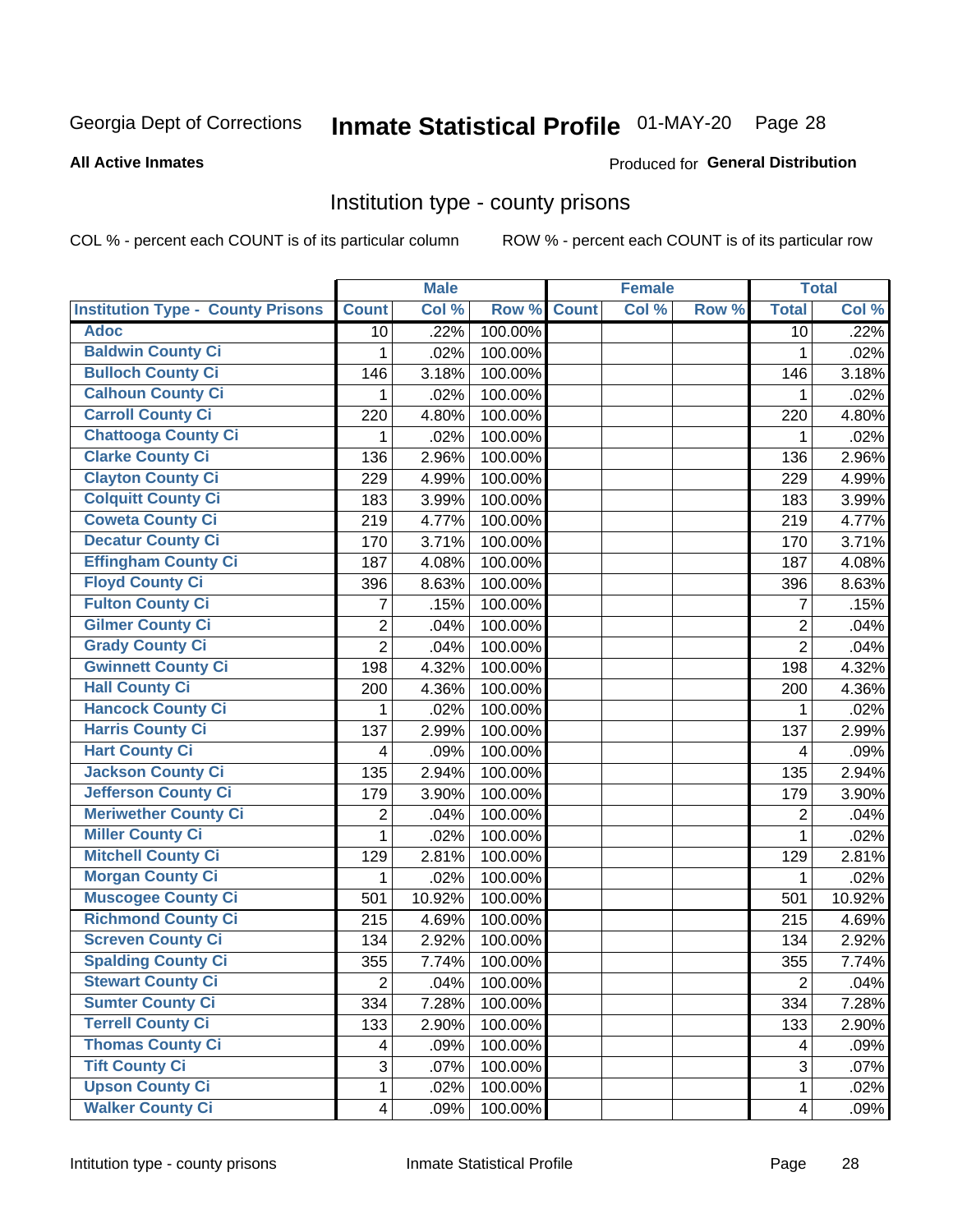# Inmate Statistical Profile 01-MAY-20 Page 29

**All Active Inmates** 

#### Produced for General Distribution

### Institution type - county prisons

COL % - percent each COUNT is of its particular column

|                                          |              | <b>Male</b> |                    | <b>Female</b> |         |       | <b>Total</b> |
|------------------------------------------|--------------|-------------|--------------------|---------------|---------|-------|--------------|
| <b>Institution Type - County Prisons</b> | <b>Count</b> | Col%        | <b>Row % Count</b> | Col%          | Row %   | Total | Col %        |
| <b>Walton County Ci</b>                  | ⌒            | $.04\%$     | 100.00%            |               |         |       | .04%         |
| <b>Wilkes County Ci</b>                  |              | $.04\%$     | 100.00%            |               |         |       | .04%         |
| <b>Womens Ci</b>                         |              |             |                    | 100.00%       | 100.00% |       | .02%         |
| <b>Total Reported</b>                    | 4,587        | 100%        | 99.98%             | 100%          | $.02\%$ | 4,588 | 100%         |

| <b>Tea</b><br>$\sim$ |     |      |
|----------------------|-----|------|
| _____                | EOT | ,588 |

| Mode (most frequent) | <b>Muscogee County Ci</b> | <b>Womens Ci</b> Muscogee County |
|----------------------|---------------------------|----------------------------------|
|----------------------|---------------------------|----------------------------------|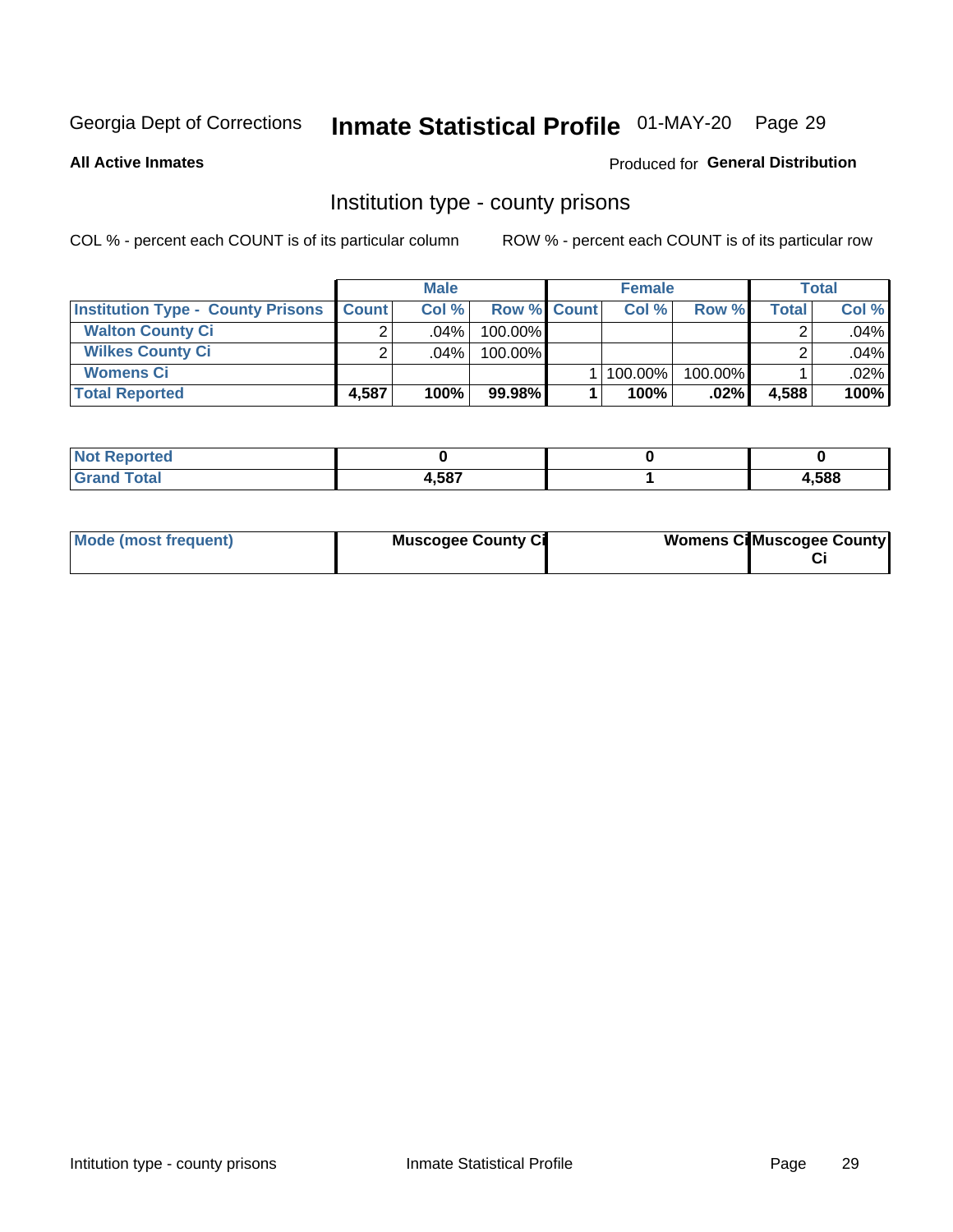# Inmate Statistical Profile 01-MAY-20 Page 30

#### **All Active Inmates**

### **Produced for General Distribution**

### Institution type - state prisons

COL % - percent each COUNT is of its particular column

|                                         |              | <b>Male</b> |         |              | <b>Female</b> |         | <b>Total</b> |       |
|-----------------------------------------|--------------|-------------|---------|--------------|---------------|---------|--------------|-------|
| <b>Institution Type - State Prisons</b> | <b>Count</b> | Col %       | Row %   | <b>Count</b> | Col %         | Row %   | <b>Total</b> | Col % |
| <b>Arrendale State Prison</b>           |              |             |         | 1,570        | 44.92%        | 100.00% | 1,570        | 4.02% |
| <b>Augusta State Med. Prison</b>        | 1,215        | 3.42%       | 99.92%  | 1            | .03%          | .08%    | 1,216        | 3.11% |
| <b>Autry State Prison</b>               | 1,322        | 3.72%       | 100.00% |              |               |         | 1,322        | 3.38% |
| <b>Baldwin State Prison</b>             | 937          | 2.63%       | 100.00% |              |               |         | 937          | 2.40% |
| <b>Burruss Correctional Training</b>    | 717          | 2.02%       | 100.00% |              |               |         | 717          | 1.84% |
| <b>Ctr</b>                              |              |             |         |              |               |         |              |       |
| <b>Calhoun State Prison</b>             | 1,642        | 4.62%       | 100.00% |              |               |         | 1,642        | 4.20% |
| <b>Central State Prison</b>             | 1,124        | 3.16%       | 100.00% |              |               |         | 1,124        | 2.88% |
| <b>Chatham State Prison</b>             | 5            | .01%        | 100.00% |              |               |         | 5            | .01%  |
| <b>Coastal State Prison</b>             | 1,521        | 4.28%       | 100.00% |              |               |         | 1,521        | 3.89% |
| <b>Dodge State Prison</b>               | 1,209        | 3.40%       | 100.00% |              |               |         | 1,209        | 3.09% |
| <b>Dooly State Prison</b>               | 1,683        | 4.73%       | 100.00% |              |               |         | 1,683        | 4.31% |
| <b>Emanuel Womens Facility</b>          |              |             |         | 365          | 10.44%        | 100.00% | 365          | .93%  |
| <b>Ga Diag Class Prison</b>             | 3,865        | 10.86%      | 99.97%  | $\mathbf 1$  | .03%          | .03%    | 3,866        | 9.89% |
| <b>Ga State Prison</b>                  | 1,427        | 4.01%       | 100.00% |              |               |         | 1,427        | 3.65% |
| <b>Hancock State Prison</b>             | 1,155        | 3.25%       | 100.00% |              |               |         | 1,155        | 2.96% |
| <b>Hays State Prison</b>                | 1,041        | 2.93%       | 100.00% |              |               |         | 1,041        | 2.66% |
| <b>Helms Facility</b>                   | 14           | .04%        | 45.16%  | 17           | .49%          | 54.84%  | 31           | .08%  |
| <b>Johnson State Prison</b>             | 1,524        | 4.28%       | 100.00% |              |               |         | 1,524        | 3.90% |
| <b>Lee State Prison</b>                 | 717          | 2.02%       | 100.00% |              |               |         | 717          | 1.84% |
| <b>Long Unit</b>                        | 206          | .58%        | 100.00% |              |               |         | 206          | .53%  |
| <b>Lowndes Unit</b>                     | 5            | .01%        | 100.00% |              |               |         | 5            | .01%  |
| <b>Macon State Prison</b>               | 1,685        | 4.74%       | 100.00% |              |               |         | 1,685        | 4.31% |
| <b>Metro Reentry Facility</b>           | 333          | .94%        | 100.00% |              |               |         | 333          | .85%  |
| <b>Metro State Prison (W)</b>           |              |             |         | 1            | .03%          | 100.00% | 1            | .01%  |
| <b>Montgomery State Prison</b>          | 371          | 1.04%       | 100.00% |              |               |         | 371          | .95%  |
| <b>Phillips State Prison</b>            | 1,060        | 2.98%       | 100.00% |              |               |         | 1,060        | 2.71% |
| <b>Pulaski State Prison</b>             |              |             |         | 1,144        | 32.73%        | 100.00% | 1,144        | 2.93% |
| <b>Putnam State Prison</b>              | 1            | .01%        | 100.00% |              |               |         | 1            | .01%  |
| <b>Rogers State Prison</b>              | 1,331        | 3.74%       | 100.00% |              |               |         | 1,331        | 3.41% |
| <b>Rutledge State Prison</b>            | 620          | 1.74%       | 100.00% |              |               |         | 620          | 1.59% |
| <b>Smith State Prison</b>               | 1,502        | 4.22%       | 100.00% |              |               |         | 1,502        | 3.84% |
| <b>Telfair State Prison</b>             | 1,348        | 3.79%       | 100.00% |              |               |         | 1,348        | 3.45% |
| <b>Valdosta State Prison</b>            | 752          | 2.11%       | 100.00% |              |               |         | 752          | 1.92% |
| <b>Walker State Prison</b>              | 407          | 1.14%       | 100.00% |              |               |         | 407          | 1.04% |
| <b>Ware State Prison</b>                | 1,495        | 4.20%       | 100.00% |              |               |         | 1,495        | 3.83% |
| <b>Washington State Prison</b>          | 1,537        | 4.32%       | 100.00% |              |               |         | 1,537        | 3.93% |
| <b>Wayne State Prison</b>               | 1            | .01%        | 100.00% |              |               |         | 1            | .01%  |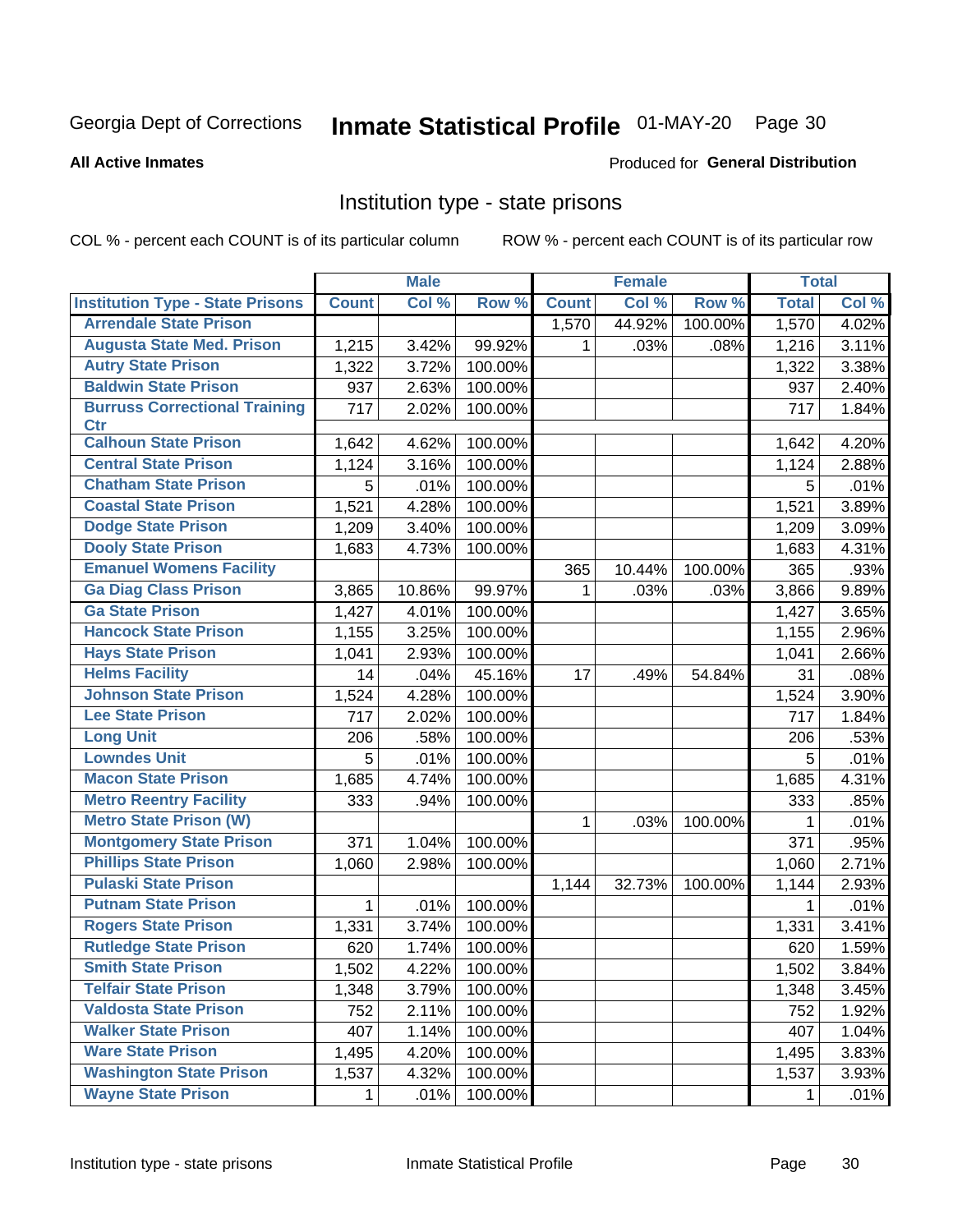# Inmate Statistical Profile 01-MAY-20 Page 31

**All Active Inmates** 

Produced for General Distribution

### Institution type - state prisons

COL % - percent each COUNT is of its particular column

|                                         |              | <b>Male</b>                 |         |              | <b>Female</b>                 | <b>Total</b> |                                |       |
|-----------------------------------------|--------------|-----------------------------|---------|--------------|-------------------------------|--------------|--------------------------------|-------|
| <b>Institution Type - State Prisons</b> | <b>Count</b> | Col %                       | Row %   | <b>Count</b> | Col %                         | Row %        | <b>Total</b>                   | Col % |
| <b>Whitworth Women'S Facility</b>       |              |                             |         | 396          | $11.33\%$                     | 100.00%      | 396                            | 1.01% |
| <b>Wilcox State Prison</b>              | 1,804        | 5.07%                       | 100.00% |              |                               |              | 1,804                          | 4.62% |
| <b>Total Reported</b>                   | 35,576       | 100%                        | 91.05%  | 3,495        | 100%                          | 8.95%        | 39,071                         | 100%  |
|                                         |              |                             |         |              |                               |              |                                |       |
| <b>Not Reported</b>                     |              | 0                           |         |              | 0                             |              | $\bf{0}$                       |       |
| <b>Grand Total</b>                      |              | 35,576                      |         |              | 3,495                         |              | 39,071                         |       |
| <b>Mode (most frequent)</b>             |              | <b>Ga Diag Class Prison</b> |         |              | <b>Arrendale State Prison</b> |              | <b>Ga Diag Class</b><br>Prison |       |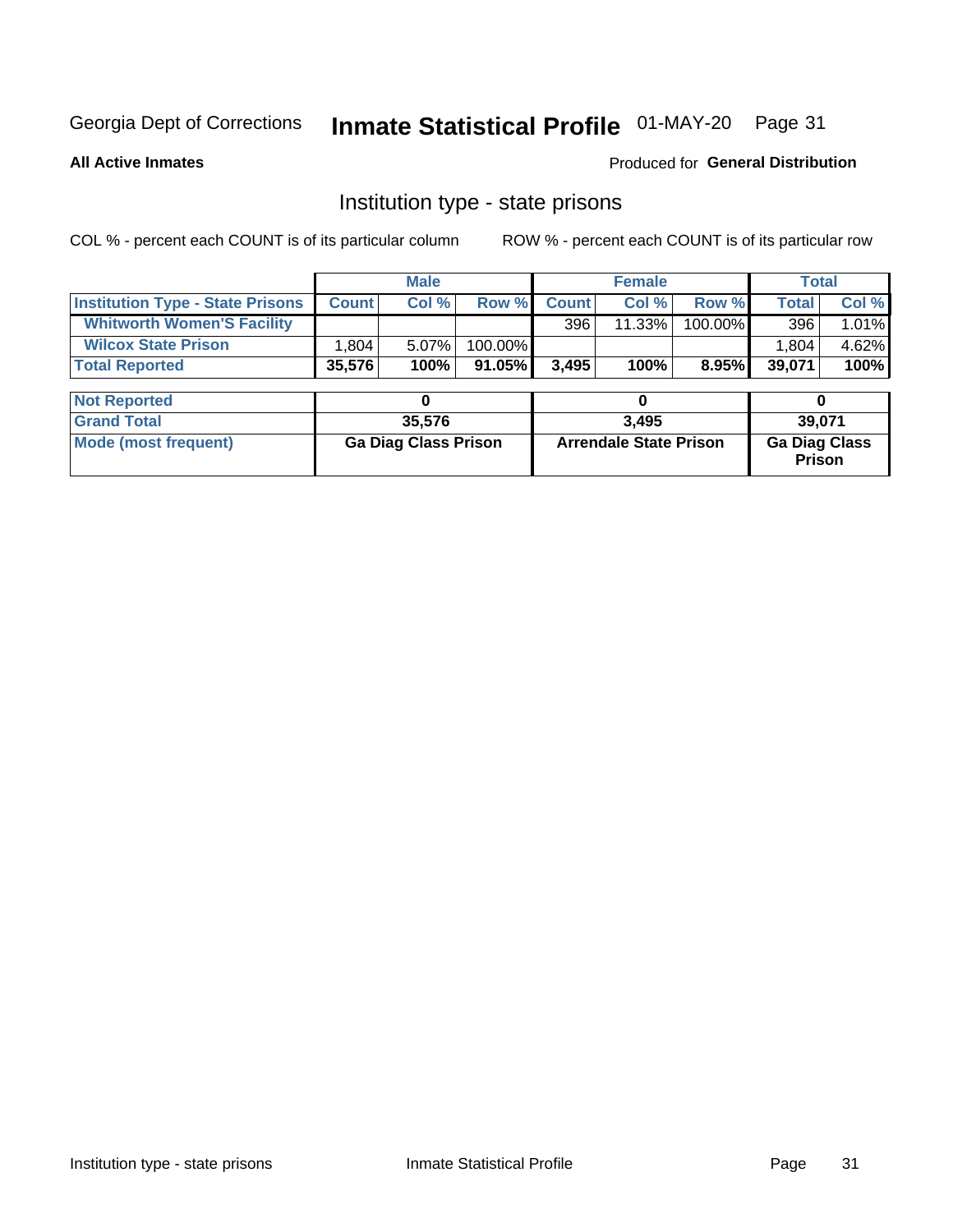# Inmate Statistical Profile 01-MAY-20 Page 32

**All Active Inmates** 

#### Produced for General Distribution

### Institution type - private prisons

COL % - percent each COUNT is of its particular column

|                                           |              | <b>Male</b> |                    | <b>Female</b> |       |       | <b>Total</b> |
|-------------------------------------------|--------------|-------------|--------------------|---------------|-------|-------|--------------|
| <b>Institution Type - Private Prisons</b> | <b>Count</b> | Col %       | <b>Row % Count</b> | Col %         | Row % | Total | Col %        |
| <b>Coffee Corr Facility</b>               | 2.574        | 33.29%      | 100.00%            |               |       | 2,574 | 33.29%       |
| <b>Jenkins Corr Facility</b>              | 1,113        | 14.39%      | $100.00\%$         |               |       | 1,113 | 14.39%       |
| <b>Riverbend Corr Facility</b>            | .456         | 18.83%      | 100.00%            |               |       | 1.456 | 18.83%       |
| <b>Wheeler Corr Facility</b>              | 2.590        | 33.49%      | 100.00%            |               |       | 2,590 | 33.49%       |
| <b>Total Reported</b>                     | 7,733        | 100%        | 100%               |               | %।    | 7,733 | 100%         |

| <b>Reported</b><br>' NOT |               |                 |
|--------------------------|---------------|-----------------|
| <b>Total</b>             | 7722<br>. د ، | 7722<br>, ડર પર |

| <b>Mode (most frequent)</b> | <b>Wheeler Corr Facility</b> | <b>Null</b> | <b>Wheeler Corr</b><br><b>Facility</b> |
|-----------------------------|------------------------------|-------------|----------------------------------------|
|-----------------------------|------------------------------|-------------|----------------------------------------|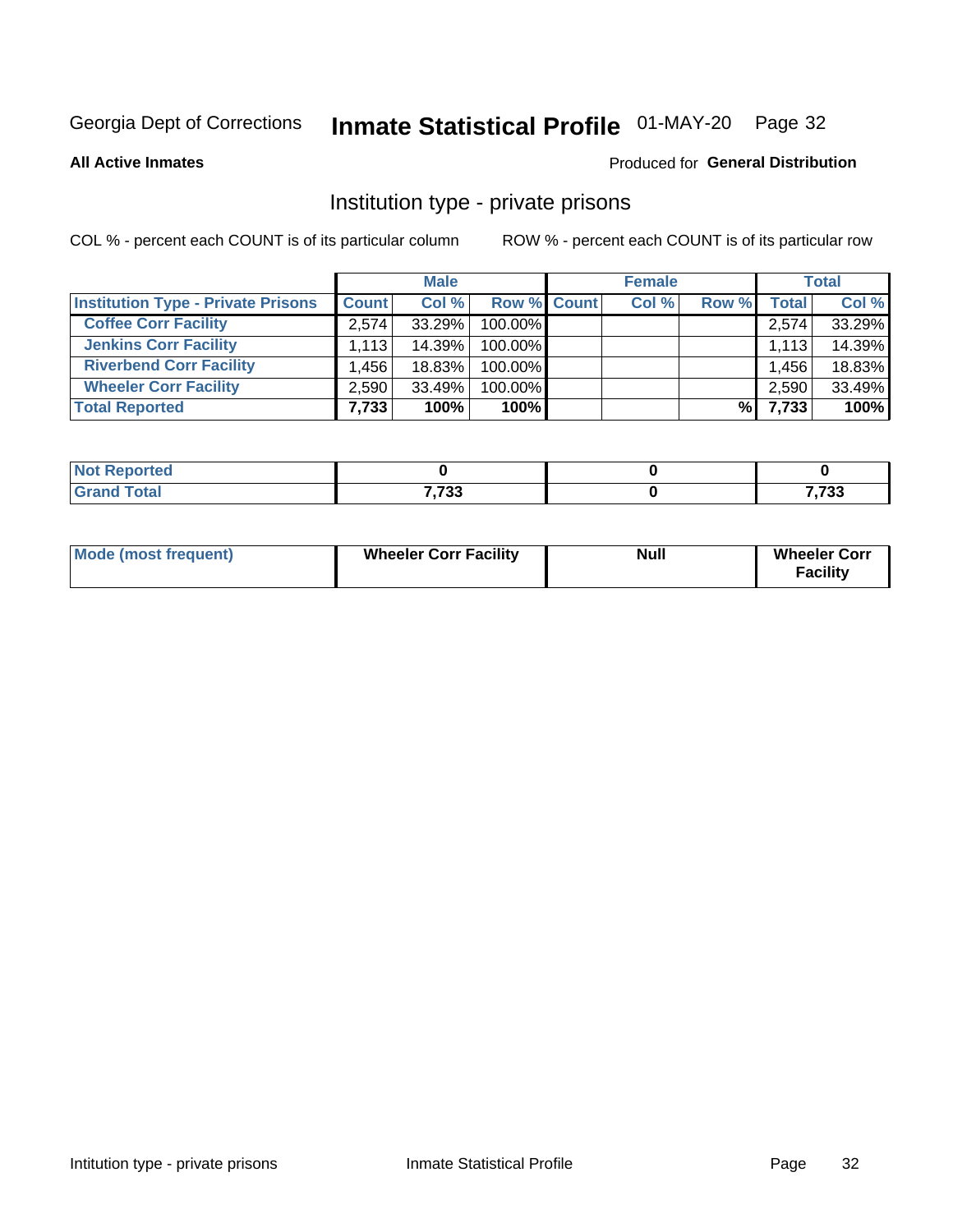# Inmate Statistical Profile 01-MAY-20 Page 33

**All Active Inmates** 

#### Produced for General Distribution

### Institution type - inmate boot camp

COL % - percent each COUNT is of its particular column

|                                      |              | <b>Male</b> |               |              | <b>Female</b> |             | <b>Total</b> |
|--------------------------------------|--------------|-------------|---------------|--------------|---------------|-------------|--------------|
| <b>Institution Type - Boot Camps</b> | <b>Count</b> | Col %       | <b>Row %I</b> | <b>Count</b> | Col %         | Row % Total | Col %        |
| <b>Total Rported</b>                 |              |             |               |              |               |             |              |

| <b>Not Reported</b>            |  |  |
|--------------------------------|--|--|
| <b>Total</b><br>C <sub>r</sub> |  |  |

| Mod<br>uamo | Nul.<br>$- - - - - -$ | <b>Null</b> | . .<br>uu.<br>------ |
|-------------|-----------------------|-------------|----------------------|
|             |                       |             |                      |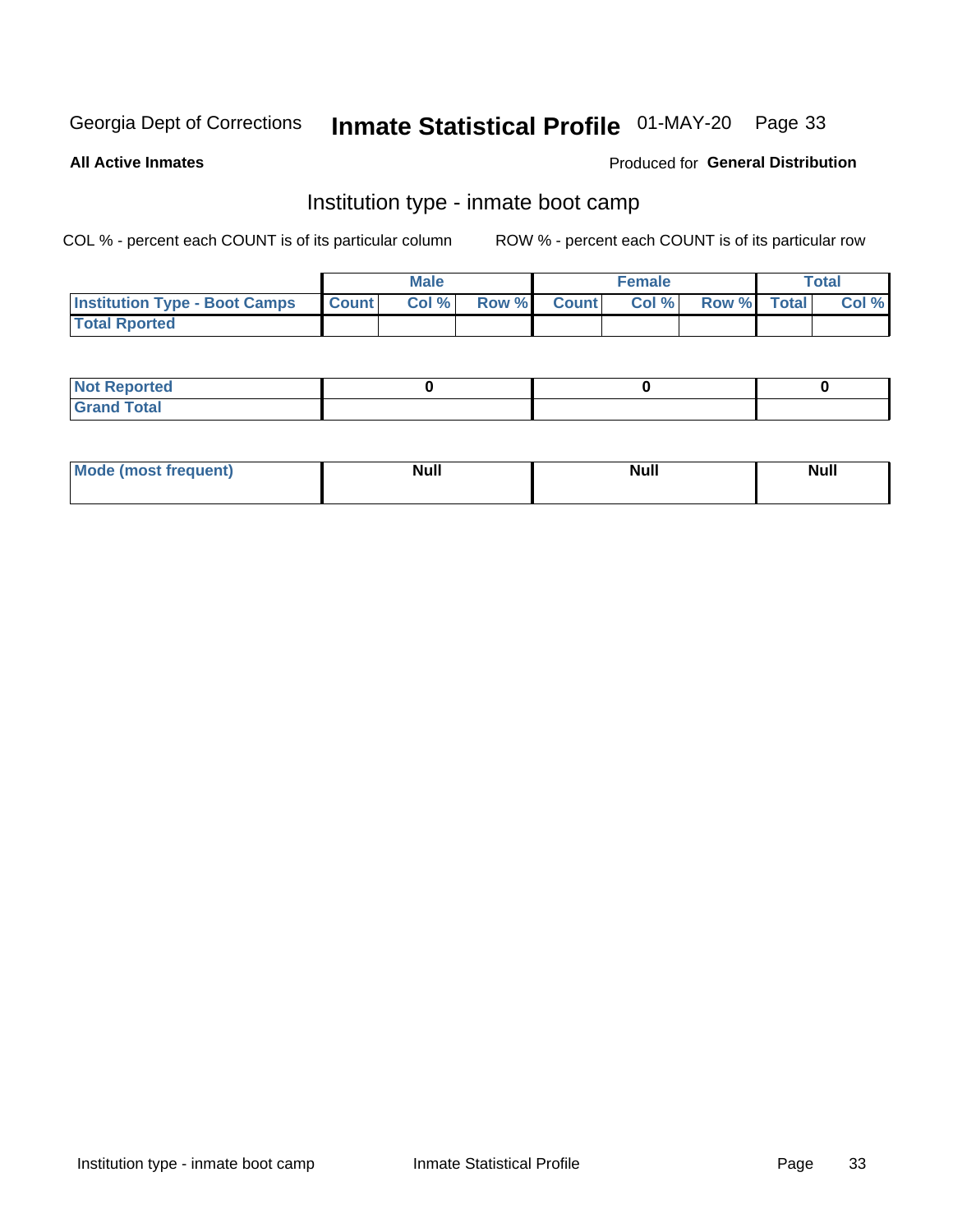# Inmate Statistical Profile 01-MAY-20 Page 34

#### **All Active Inmates**

#### Produced for General Distribution

### Number of disciplinary reports

COL % - percent each COUNT is of its particular column

|                                       |              | <b>Male</b> |             |       | <b>Female</b> |          |        | <b>Total</b> |
|---------------------------------------|--------------|-------------|-------------|-------|---------------|----------|--------|--------------|
| <b>Number of Disciplinary Reports</b> | <b>Count</b> | Col %       | Row % Count |       | Col %         | Row %    | Total  | Col %        |
|                                       | 23,523       | 47.12%      | 90.19%      | 2,560 | 68.69%        | 9.81%    | 26,083 | 48.62%       |
|                                       | 6,429        | 12.88%      | $93.27\%$   | 464   | 12.45%        | 6.73%    | 6,893  | 12.85%       |
|                                       | 3,762        | 7.54%       | 95.60%      | 173   | 4.64%         | 4.40%    | 3,935  | 7.33%        |
| 3                                     | 2,559        | 5.13%       | 96.06%      | 105   | 2.82%         | 3.94%    | 2,664  | 4.97%        |
|                                       | 1,841        | 3.69%       | 96.19%      | 73    | 1.96%         | 3.81%    | 1,914  | 3.57%        |
| 5                                     | .443         | 2.89%       | 96.98%      | 45    | 1.21%         | $3.02\%$ | 1,488  | 2.77%        |
| <b>More Than 5</b>                    | 10,364       | 20.76%      | 97.12%      | 307   | 8.24%         | 2.88%    | 10,671 | 19.89%       |
| <b>Total Reported</b>                 | 49,921       | 100%        | 93.05%      | 3,727 | 100.0%        | 6.95%    | 53,648 | 100%         |

| <b>Not Reported</b> |                   |          |        |
|---------------------|-------------------|----------|--------|
| <b>Total</b>        | 49 921<br>19.JZ 1 | דמד<br>. | 53.648 |

| Mean (average)       | 4.63 | 1.93 | 4.44 |
|----------------------|------|------|------|
| Median (middle)      |      |      |      |
| Mode (most frequent) |      |      |      |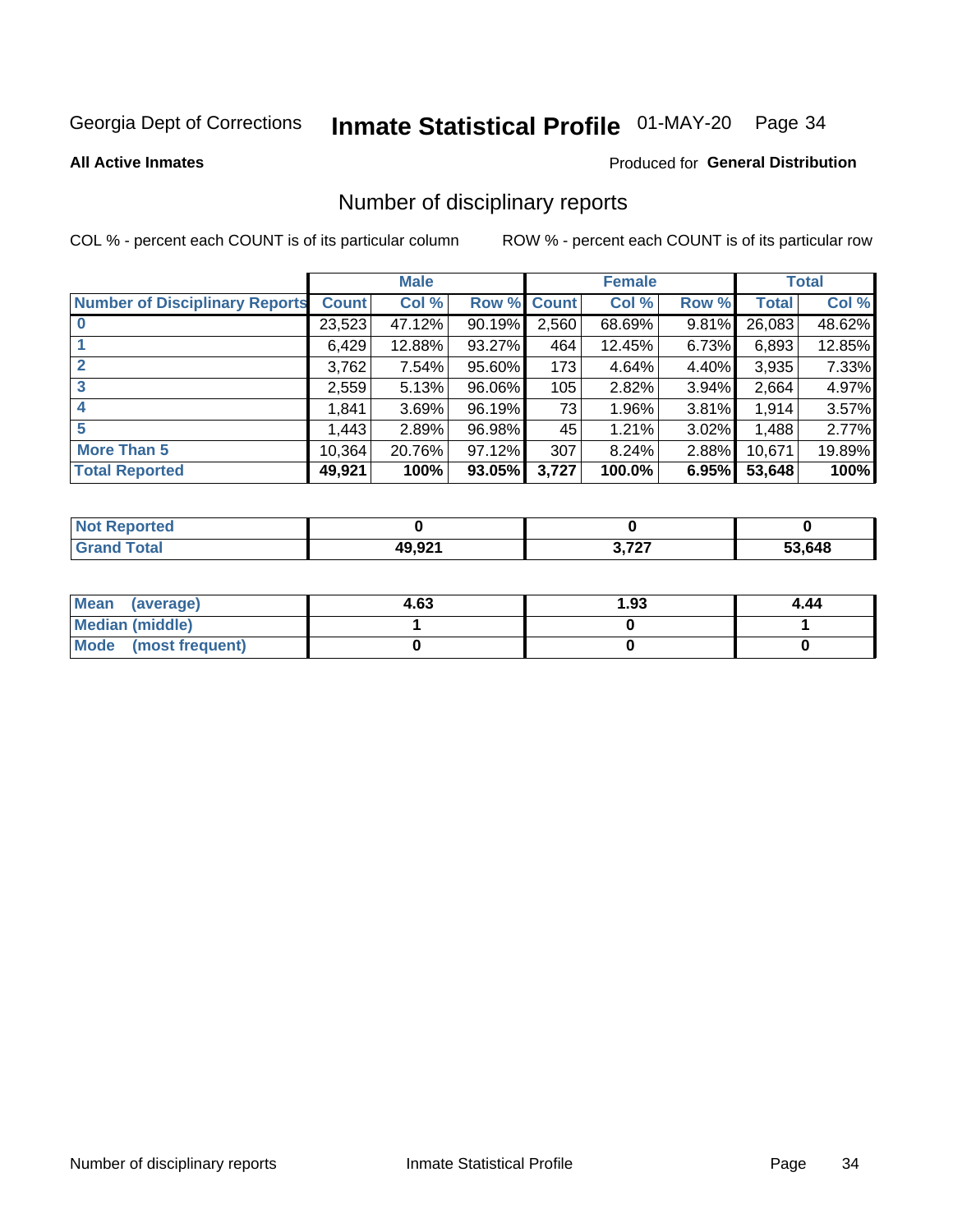# Inmate Statistical Profile 01-MAY-20 Page 35

#### **All Active Inmates**

### **Produced for General Distribution**

### Number of transfers

COL % - percent each COUNT is of its particular column

|                            |         | <b>Male</b> |                    |       | <b>Female</b> |          |              | <b>Total</b> |
|----------------------------|---------|-------------|--------------------|-------|---------------|----------|--------------|--------------|
| <b>Number of Transfers</b> | Count l | Col %       | <b>Row % Count</b> |       | Col %         | Row %    | <b>Total</b> | Col %        |
|                            | 4,602   | 9.22%       | 83.70%             | 896   | 24.04%        | 16.30%   | 5,498        | 10.25%       |
|                            | 15,233  | 30.51%      | 90.88%             | 1,529 | 41.02%        | 9.12%    | 16,762       | 31.24%       |
| $\mathbf{2}$               | 7,820   | 15.66%      | 91.97%             | 683   | 18.33%        | $8.03\%$ | 8,503        | 15.85%       |
| 3                          | 5,161   | 10.34%      | 95.24%             | 258   | 6.92%         | 4.76%    | 5,419        | 10.10%       |
| 4                          | 3.450   | 6.91%       | 96.50%             | 125   | 3.35%         | 3.50%    | 3,575        | 6.66%        |
| 5                          | 2,546   | 5.10%       | 97.18%             | 74    | 1.99%         | 2.82%    | 2,620        | 4.88%        |
| <b>More Than 5</b>         | 11,109  | 22.25%      | 98.56%             | 162   | 4.35%         | $1.44\%$ | 11,271       | 21.01%       |
| <b>Total Reported</b>      | 49,921  | 100%        | 93.05%             | 3,727 | 100%          | 6.95%    | 53,648       | 100%         |

| <b>Not Reported</b> |                   |          |        |
|---------------------|-------------------|----------|--------|
| <b>Total</b>        | 49 921<br>19.JZ 1 | דמד<br>. | 53.648 |

| Mean (average)       | 4.18 | 1.59 | 4.00 |
|----------------------|------|------|------|
| Median (middle)      |      |      |      |
| Mode (most frequent) |      |      |      |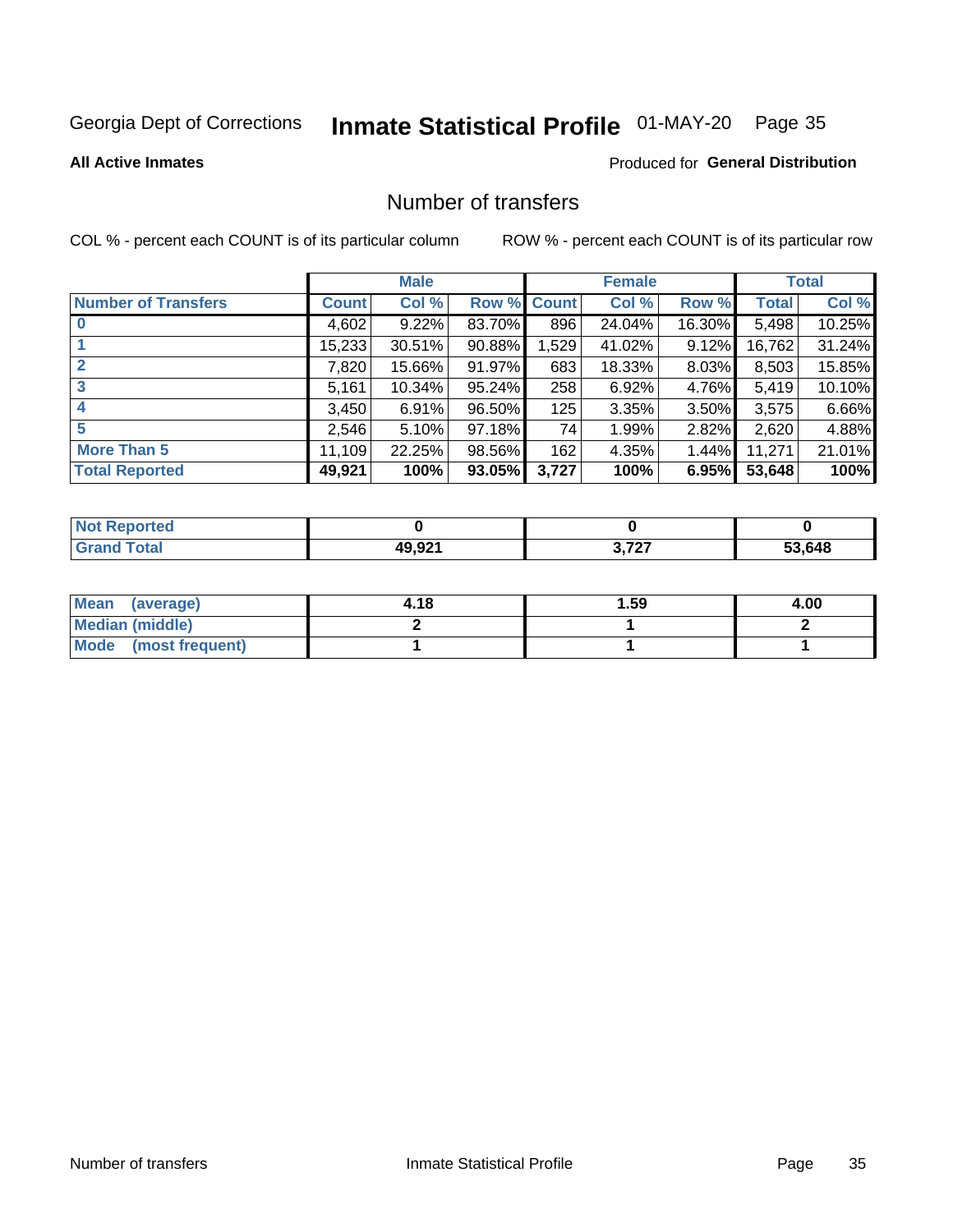# Inmate Statistical Profile 01-MAY-20 Page 36

**All Active Inmates** 

### Produced for General Distribution

# Number of escapes

COL % - percent each COUNT is of its particular column

|                          |              | <b>Male</b> |             |       | <b>Female</b> |       |        | <b>Total</b> |
|--------------------------|--------------|-------------|-------------|-------|---------------|-------|--------|--------------|
| <b>Number of Escapes</b> | <b>Count</b> | Col %       | Row % Count |       | Col %         | Row % | Total  | Col %        |
|                          | 49,355       | 98.87%      | $93.00\%$   | 3,715 | 99.68%        | 7.00% | 53,070 | 98.92%       |
|                          | 541          | 1.08%       | 97.83%      | 12    | 0.32%         | 2.17% | 553    | 1.03%        |
|                          | 22           | 0.04%       | 100.00%     |       |               |       | 22     | 0.04%        |
|                          |              | 0.01%       | 100.00%     |       |               |       | ◠      | 0.01%        |
|                          |              | 0.01%       | 100.00%     |       |               |       |        | 0.01%        |
| <b>Total Reported</b>    | 49,921       | 100%        | $93.05\%$   | 3,727 | 100%          | 6.95% | 53,648 | 100.0%       |

| <b>Not Reported</b> |        |       |        |
|---------------------|--------|-------|--------|
| Total               | 49,921 | 2.727 | 53,648 |

| Mean (average)       |  | .0 <sup>1</sup> |
|----------------------|--|-----------------|
| Median (middle)      |  |                 |
| Mode (most frequent) |  |                 |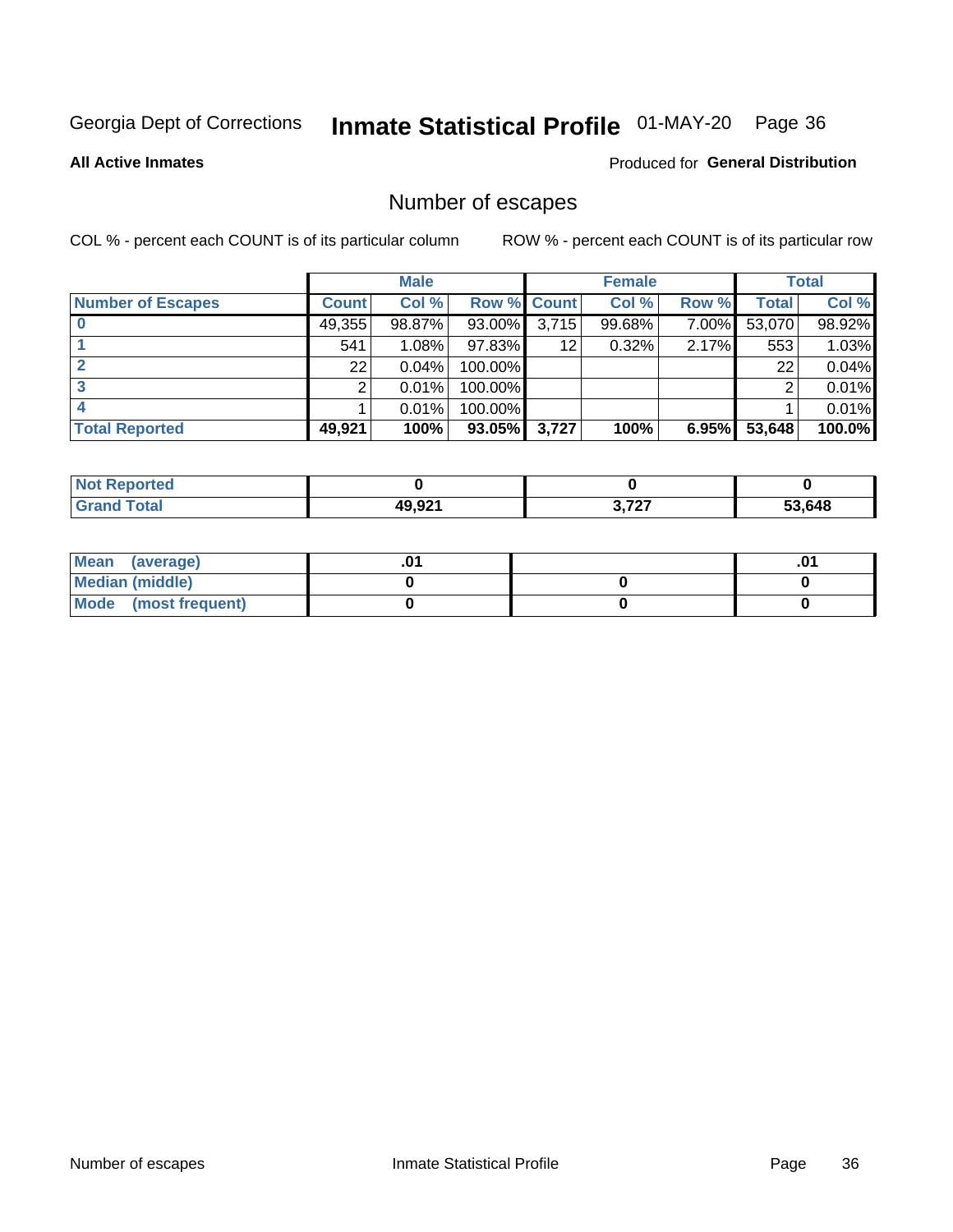# Inmate Statistical Profile 01-MAY-20 Page 37

**All Active Inmates** 

#### Produced for General Distribution

# Split sentences - Probation to follow

COL % - percent each COUNT is of its particular column

|                            |              | <b>Male</b> |                    |     | <b>Female</b> |          |              | <b>Total</b> |
|----------------------------|--------------|-------------|--------------------|-----|---------------|----------|--------------|--------------|
| <b>Probation to follow</b> | <b>Count</b> | Col%        | <b>Row % Count</b> |     | Col %         | Row %    | Total        | Col %        |
| <b>Yes</b>                 | 37.559       | 75.24%      | 92.95% 2.849       |     | 76.44%        | $7.05\%$ | 40,408       | 75.32%       |
| <b>No</b>                  | 12,362       | 24.76%      | 93.37%             | 878 | 23.56%        | $6.63\%$ | 13,240       | 24.68%       |
| <b>Total Reported</b>      | 49,921       | 100%        | $93.05\%$ 3,727    |     | 100%          |          | 6.95% 53,648 | 100%         |

| $AO$ $O2'$<br>--- | , ,,,<br>. .<br>$\sim$ . The contract of the contract of the contract of the contract of the contract of the contract of the contract of the contract of the contract of the contract of the contract of the contract of the contract of the co | 53.648 |
|-------------------|-------------------------------------------------------------------------------------------------------------------------------------------------------------------------------------------------------------------------------------------------|--------|
|                   |                                                                                                                                                                                                                                                 |        |

| M<br>reauent)<br>/٥<br>$\sim$<br>v.,<br>.<br>w<br>$\cdot$ - $\cdot$ |  |  |  |  |  |
|---------------------------------------------------------------------|--|--|--|--|--|
|---------------------------------------------------------------------|--|--|--|--|--|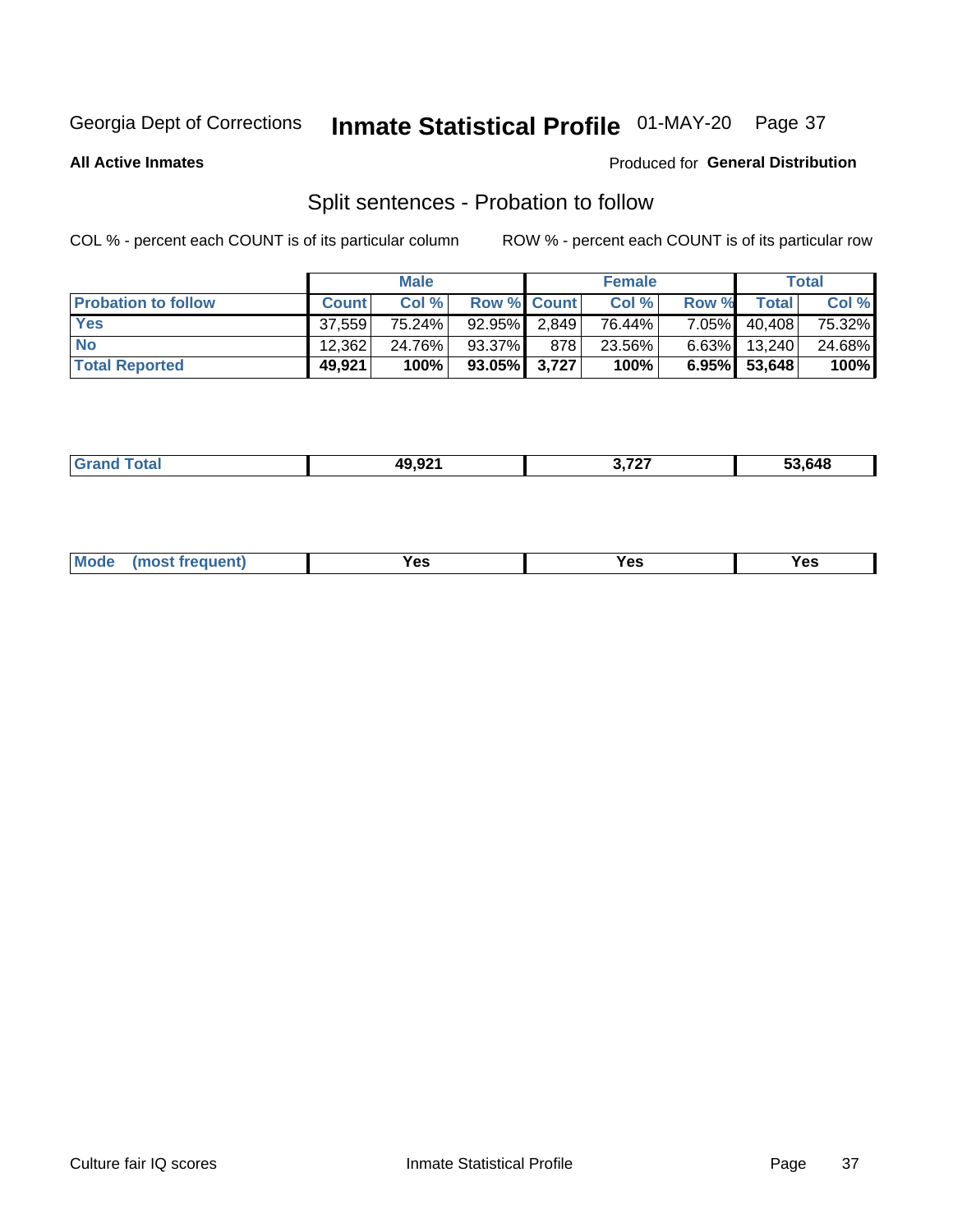# Inmate Statistical Profile 01-MAY-20 Page 38

**All Active Inmates** 

#### Produced for General Distribution

## Probable future release type of still active inmates

COL % - percent each COUNT is of its particular column

|                                         |              | <b>Male</b> |                    |                  | <b>Female</b> |          | <b>Total</b> |        |
|-----------------------------------------|--------------|-------------|--------------------|------------------|---------------|----------|--------------|--------|
| <b>Probable Future Release Type</b>     | <b>Count</b> | Col %       | <b>Row % Count</b> |                  | Col %         | Row %    | <b>Total</b> | Col %  |
| <b>Paroled with probation to follow</b> | 20,683       | 43.48%      | 91.53% 1,913       |                  | 53.32%        | 8.47%    | 22,596       | 44.17% |
| Paroled w/o probation to follow         | 5,594        | 11.76%      | 91.09%             | 547              | 15.25%        | 8.91%    | 6,141        | 12.00% |
| <b>Maxout with probation to follow</b>  | 13,676       | 28.75%      | 94.53%             | 792              | 22.07%        | 5.47%    | 14,468       | 28.28% |
| <b>Maxout w/o probation to follow</b>   | 1,857        | $3.90\%$    | 94.50%             | 108 <sup>1</sup> | 3.01%         | 5.50%    | 1,965        | 3.84%  |
| Life, LWOP or death sentence            | 5,758        | 12.10%      | 96.19%             | 228              | 6.35%         | 3.81%    | 5,986        | 11.70% |
| <b>Total Reported</b>                   | 47,568       | 100%        | $92.99\%$ 3,588    |                  | 100%          | $7.01\%$ | 51,156       | 100%   |

| 75 GU                   |        |       |      |
|-------------------------|--------|-------|------|
| $f$ $f \circ f \circ f$ | 47,568 | 3.588 | ,156 |

| <b>Mode (most frequent)</b> | <b>PAR with PROB follow</b> | <b>PAR with PROB follow</b> | <b>PAR with PROB</b> |
|-----------------------------|-----------------------------|-----------------------------|----------------------|
|                             |                             |                             | follow               |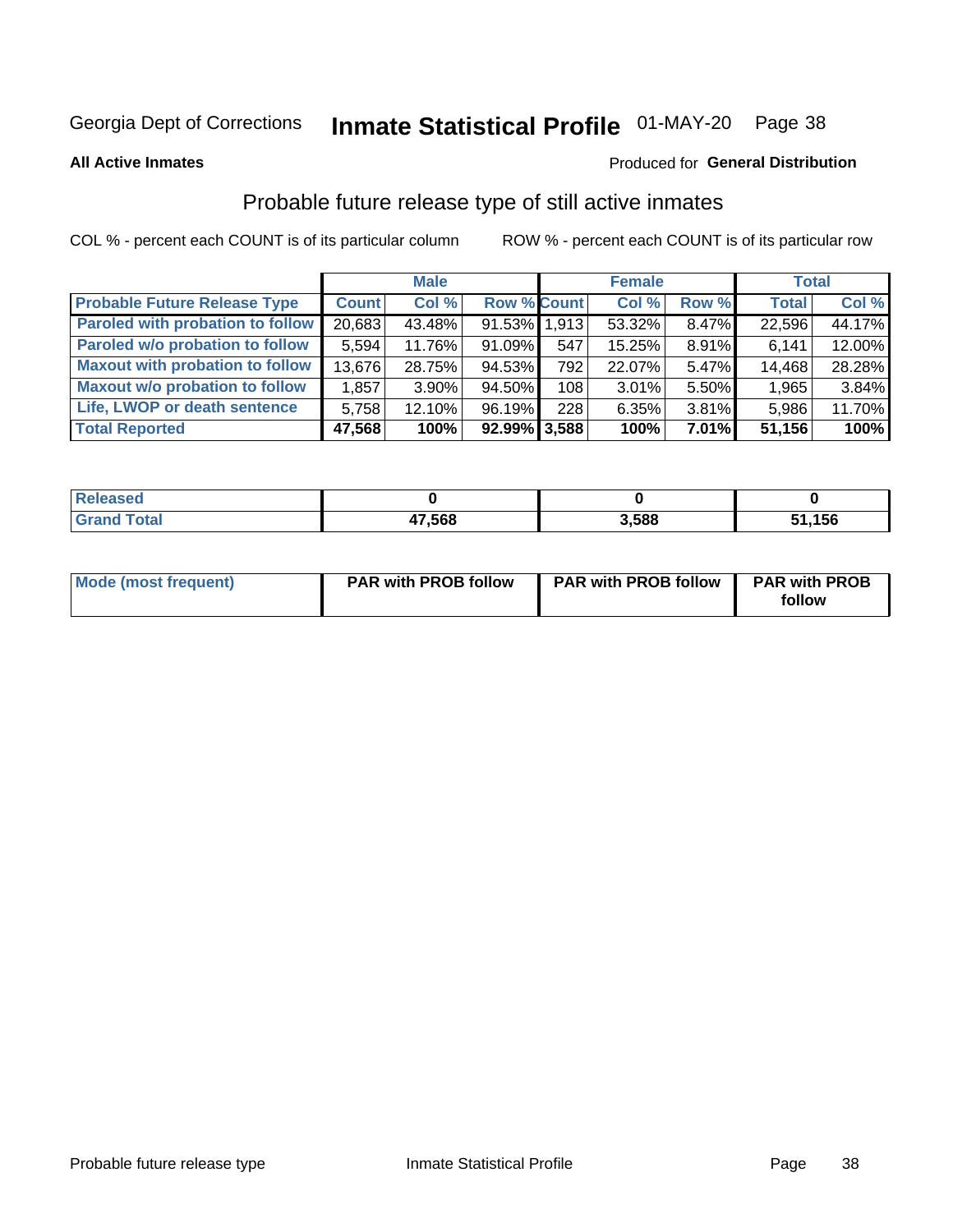### **All Active Inmates**

### **Produced for General Distribution**

### Time served in current (or last) institution

COL % - percent each COUNT is of its particular column

|                            |              | <b>Male</b> |        |              | <b>Female</b> |        |              | <b>Total</b> |
|----------------------------|--------------|-------------|--------|--------------|---------------|--------|--------------|--------------|
| <b>Time In Institution</b> | <b>Count</b> | Col %       | Row %  | <b>Count</b> | Col %         | Row %  | <b>Total</b> | Col %        |
| 0 to 3 months              | 9,087        | 18.20%      | 92.64% | 722          | 19.37%        | 7.36%  | 9,809        | 18.28%       |
| 3.01 to 6 months           | 7,578        | 15.18%      | 92.03% | 656          | 17.60%        | 7.97%  | 8,234        | 15.35%       |
| 6.01 to 9 months           | 6,306        | 12.63%      | 93.27% | 455          | 12.21%        | 6.73%  | 6,761        | 12.60%       |
| 9.01 to 12 months          | 4,078        | 8.17%       | 92.75% | 319          | 8.56%         | 7.25%  | 4,397        | 8.20%        |
| 12.01 to 18 months         | 5,978        | 11.97%      | 93.55% | 412          | 11.05%        | 6.45%  | 6,390        | 11.91%       |
| <b>18.01 to 24 months</b>  | 3,927        | 7.87%       | 93.79% | 260          | 6.98%         | 6.21%  | 4,187        | 7.80%        |
| $2.01$ to 3 years          | 4,555        | 9.12%       | 94.03% | 289          | 7.75%         | 5.97%  | 4,844        | 9.03%        |
| 3.01 to 4 years            | 2,469        | 4.95%       | 94.78% | 136          | 3.65%         | 5.22%  | 2,605        | 4.86%        |
| 4.01 to 5 years            | 1,839        | 3.68%       | 94.40% | 109          | 2.92%         | 5.60%  | 1,948        | 3.63%        |
| 5.01 to 6 years            | 1,238        | 2.48%       | 94.00% | 79           | 2.12%         | 6.00%  | 1,317        | 2.45%        |
| 6.01 to 7 years            | 746          | 1.49%       | 94.19% | 46           | 1.23%         | 5.81%  | 792          | 1.48%        |
| 7.01 to 8 years            | 450          | 0.90%       | 88.58% | 58           | 1.56%         | 11.42% | 508          | 0.95%        |
| 8.01 to 9 years            | 399          | 0.80%       | 93.01% | 30           | 0.80%         | 6.99%  | 429          | 0.80%        |
| 9.01 to 10 years           | 248          | 0.50%       | 77.26% | 73           | 1.96%         | 22.74% | 321          | 0.60%        |
| Over 10 years              | 1,023        | 2.05%       | 92.50% | 83           | 2.23%         | 7.50%  | 1,106        | 2.06%        |
| <b>Total Reported</b>      | 49,921       | 100%        | 93.05% | 3,727        | 100%          | 6.95%  | 53,648       | 100%         |

| orted<br><b>Not</b> |        |                |        |
|---------------------|--------|----------------|--------|
| .'otal              | 49,921 | דמד מ<br>,,,,, | 53.648 |

| <b>Mean</b><br>(average) | 27 months | 22 months | 27 months |  |
|--------------------------|-----------|-----------|-----------|--|
| Median (middle)          | 10 months | 9 months  | 10 months |  |
| Mode (most frequent)     | 0 months  | ' months  | months    |  |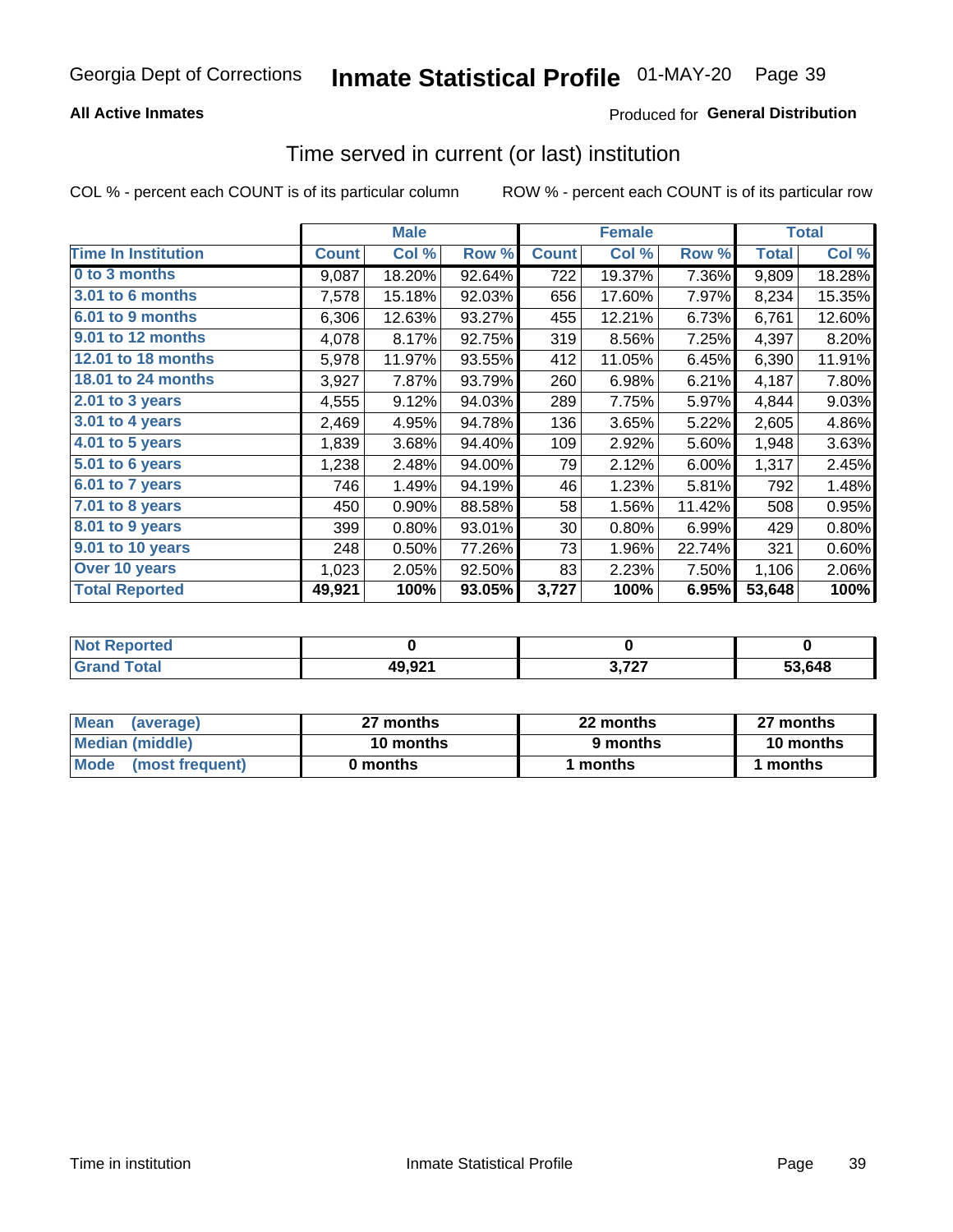#### Inmate Statistical Profile 01-MAY-20 Page 40

#### **All Active Inmates**

#### Produced for General Distribution

### Highest grade level attained

COL % - percent each COUNT is of its particular column

|                              |                 | <b>Male</b> |         |                | <b>Female</b> |        |                 | <b>Total</b> |
|------------------------------|-----------------|-------------|---------|----------------|---------------|--------|-----------------|--------------|
| <b>Grade Level</b>           | <b>Count</b>    | Col %       | Row %   | <b>Count</b>   | Col %         | Row %  | <b>Total</b>    | Col %        |
| No school at all             | $\overline{12}$ | 0.04%       | 100.00% |                |               |        | $\overline{12}$ | 0.03%        |
| <b>Grade 1</b>               | 21              | 0.06%       | 100.00% |                |               |        | 21              | 0.06%        |
| <b>Grade 2</b>               | 24              | 0.07%       | 100.00% |                |               |        | 24              | 0.07%        |
| Grade 3                      | 57              | 0.17%       | 98.28%  | 1              | 0.05%         | 1.72%  | 58              | 0.16%        |
| <b>Grade 4</b>               | 65              | 0.19%       | 92.86%  | 5              | 0.25%         | 7.14%  | 70              | 0.20%        |
| Grade 5                      | 91              | 0.27%       | 95.79%  | 4              | 0.20%         | 4.21%  | 95              | 0.26%        |
| Grade 6                      | 315             | 0.93%       | 96.63%  | 11             | 0.55%         | 3.37%  | 326             | 0.91%        |
| Grade 7                      | 619             | 1.83%       | 95.08%  | 32             | 1.60%         | 4.92%  | 651             | 1.81%        |
| Grade 8                      | 2,216           | 6.54%       | 94.62%  | 126            | 6.30%         | 5.38%  | 2,342           | 6.53%        |
| Grade 9                      | 4,199           | 12.39%      | 96.09%  | 171            | 8.55%         | 3.91%  | 4,370           | 12.18%       |
| Grade 10                     | 5,689           | 16.79%      | 96.03%  | 235            | 11.74%        | 3.97%  | 5,924           | 16.51%       |
| Grade 11                     | 5,690           | 16.79%      | 95.61%  | 261            | 13.04%        | 4.39%  | 5,951           | 16.58%       |
| <b>Grade 12 or GED</b>       | 11,754          | 34.68%      | 93.85%  | 770            | 38.48%        | 6.15%  | 12,524          | 34.90%       |
| <b>Some tech school</b>      | 225             | 0.66%       | 82.72%  | 47             | 2.35%         | 17.28% | 272             | 0.76%        |
| <b>Completed tech school</b> | 252             | 0.74%       | 83.72%  | 49             | 2.45%         | 16.28% | 301             | 0.84%        |
| College, 1 year              | 914             | 2.70%       | 92.32%  | 76             | 3.80%         | 7.68%  | 990             | 2.76%        |
| College, 2 year              | 1,041           | 3.07%       | 88.45%  | 136            | 6.80%         | 11.55% | 1,177           | 3.28%        |
| College, 3 year              | 280             | 0.83%       | 88.89%  | 35             | 1.75%         | 11.11% | 315             | 0.88%        |
| <b>Bachelor's degree</b>     | 333             | 0.98%       | 91.74%  | 30             | 1.50%         | 8.26%  | 363             | 1.01%        |
| <b>Master's degree</b>       | 57              | 0.17%       | 87.69%  | 8              | 0.40%         | 12.31% | 65              | 0.18%        |
| Ph.D. degree                 | 6               | 0.02%       | 75.00%  | $\overline{2}$ | 0.10%         | 25.00% | 8               | 0.02%        |
| Law degree                   | 18              | 0.05%       | 94.74%  | $\mathbf{1}$   | 0.05%         | 5.26%  | 19              | 0.05%        |
| <b>Some medical school</b>   | $\overline{2}$  | 0.01%       | 66.67%  | 1              | 0.05%         | 33.33% | 3               | 0.01%        |
| <b>Medical degree</b>        | $\overline{7}$  | 0.02%       | 100.00% |                |               |        | $\overline{7}$  | 0.02%        |
|                              | 1.              | 0.01%       | 100.00% |                |               |        | 1               | 0.01%        |
| <b>Total Reported</b>        | 33,888          | 100%        | 94.42%  | 2,001          | 100.0%        | 5.58%  | 35,889          | 100.0%       |

| ימה הו                              | ,726<br>. – - | 7759 |
|-------------------------------------|---------------|------|
| ៱៱ ៱៱៱<br>$\cdots$<br>$\sim$ $\sim$ | דמד מ<br>.    | 648  |

| <b>Mean</b><br>(average) | 10.84           | 11.37           | 10.87           |  |
|--------------------------|-----------------|-----------------|-----------------|--|
| Median (middle)          | Grade 11        | Grade 12 or GED | Grade 11        |  |
| Mode (most frequent)     | Grade 12 or GED | Grade 12 or GED | Grade 12 or GED |  |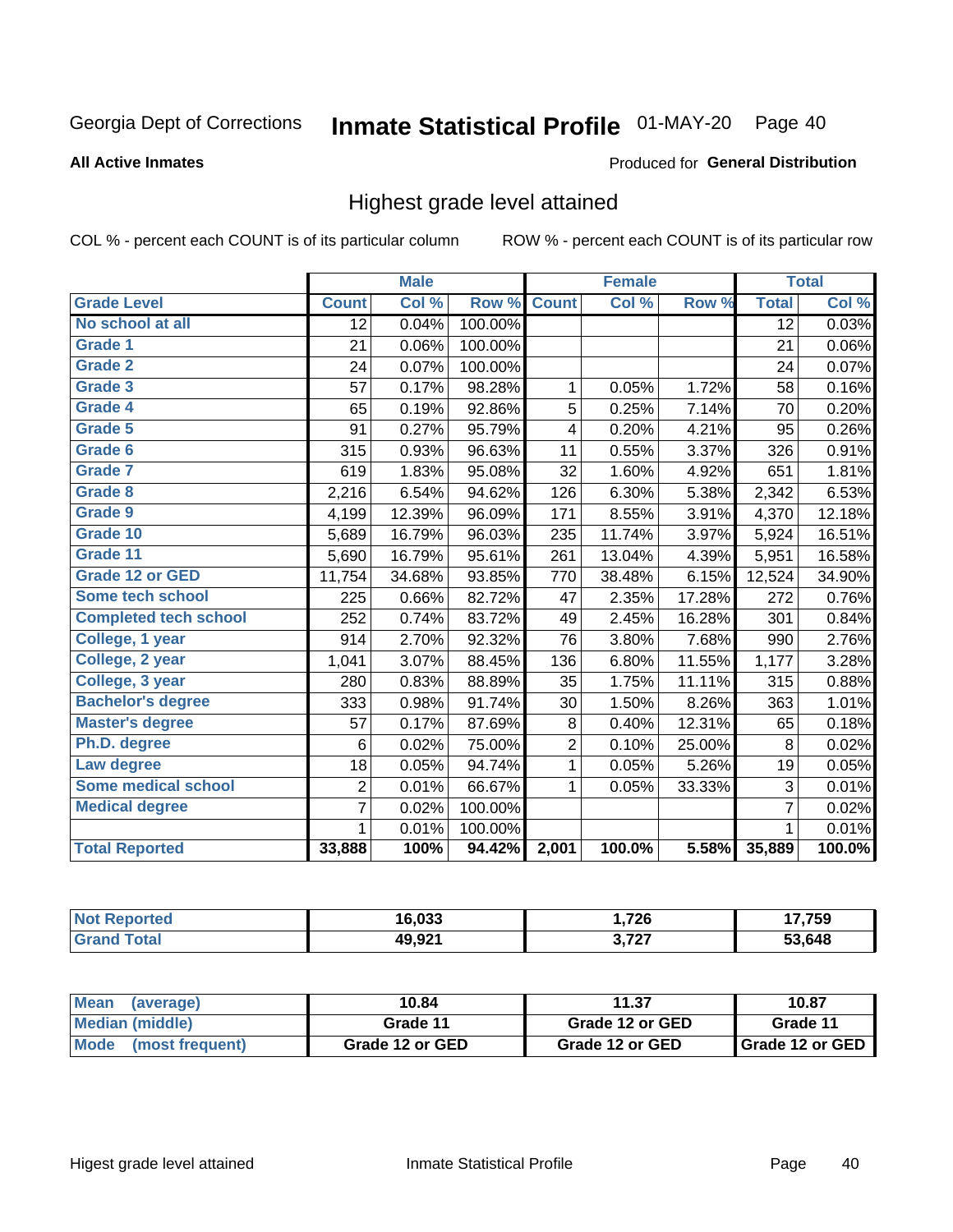# Inmate Statistical Profile 01-MAY-20 Page 41

#### **All Active Inmates**

### **Produced for General Distribution**

### Culture fair IQ scores

COL % - percent each COUNT is of its particular column

|                       |              | <b>Male</b> |             |       | <b>Female</b> |        |              | <b>Total</b> |
|-----------------------|--------------|-------------|-------------|-------|---------------|--------|--------------|--------------|
| <b>IQ Scores</b>      | <b>Count</b> | Col %       | Row % Count |       | Col %         | Row %  | <b>Total</b> | Col %        |
| $60 - 69$             | 939          | 2.32%       | 92.97%      | 71    | 2.18%         | 7.03%  | 1,010        | 2.31%        |
| $70 - 79$             | 2,712        | 6.70%       | 92.37%      | 224   | 6.87%         | 7.63%  | 2,936        | 6.72%        |
| $80 - 89$             | 5,891        | 14.56%      | 88.40%      | 773   | 23.72%        | 11.60% | 6,664        | 15.24%       |
| $90 - 99$             | 11,018       | 27.24%      | 89.56%      | 1,284 | 39.40%        | 10.44% | 12,302       | 28.14%       |
| $100 - 109$           | 11,284       | 27.89%      | 95.43%      | 540   | 16.57%        | 4.57%  | 11,824       | 27.05%       |
| $110 - 119$           | 7,094        | 17.54%      | 97.23%      | 202   | 6.20%         | 2.77%  | 7,296        | 16.69%       |
| $120 - 129$           | ,455         | 3.60%       | 93.03%      | 109   | 3.34%         | 6.97%  | 1,564        | 3.58%        |
| $130 - 139$           | 59           | 0.15%       | 57.84%      | 43    | 1.32%         | 42.16% | 102          | 0.23%        |
| 140 & Up              | 2            | 0.01%       | 13.33%      | 13    | 0.40%         | 86.67% | 15           | 0.03%        |
| <b>Total Reported</b> | 40,454       | 100%        | 92.54%      | 3,259 | 100%          | 7.46%  | 43,713       | 100%         |

| <b>Not Reported</b>         | 8,755  | 324   | 9,079  |
|-----------------------------|--------|-------|--------|
| <b>Not Valid (under 60)</b> | 712    | 144   | 856    |
| <b>Grand Total</b>          | 49,921 | 3,727 | 53,648 |

| <b>Mean</b><br>(average) | 98  | 95 | 98 |
|--------------------------|-----|----|----|
| <b>Median (middle)</b>   | 99  | 94 | 99 |
| Mode<br>(most frequent)  | 101 | 92 | 99 |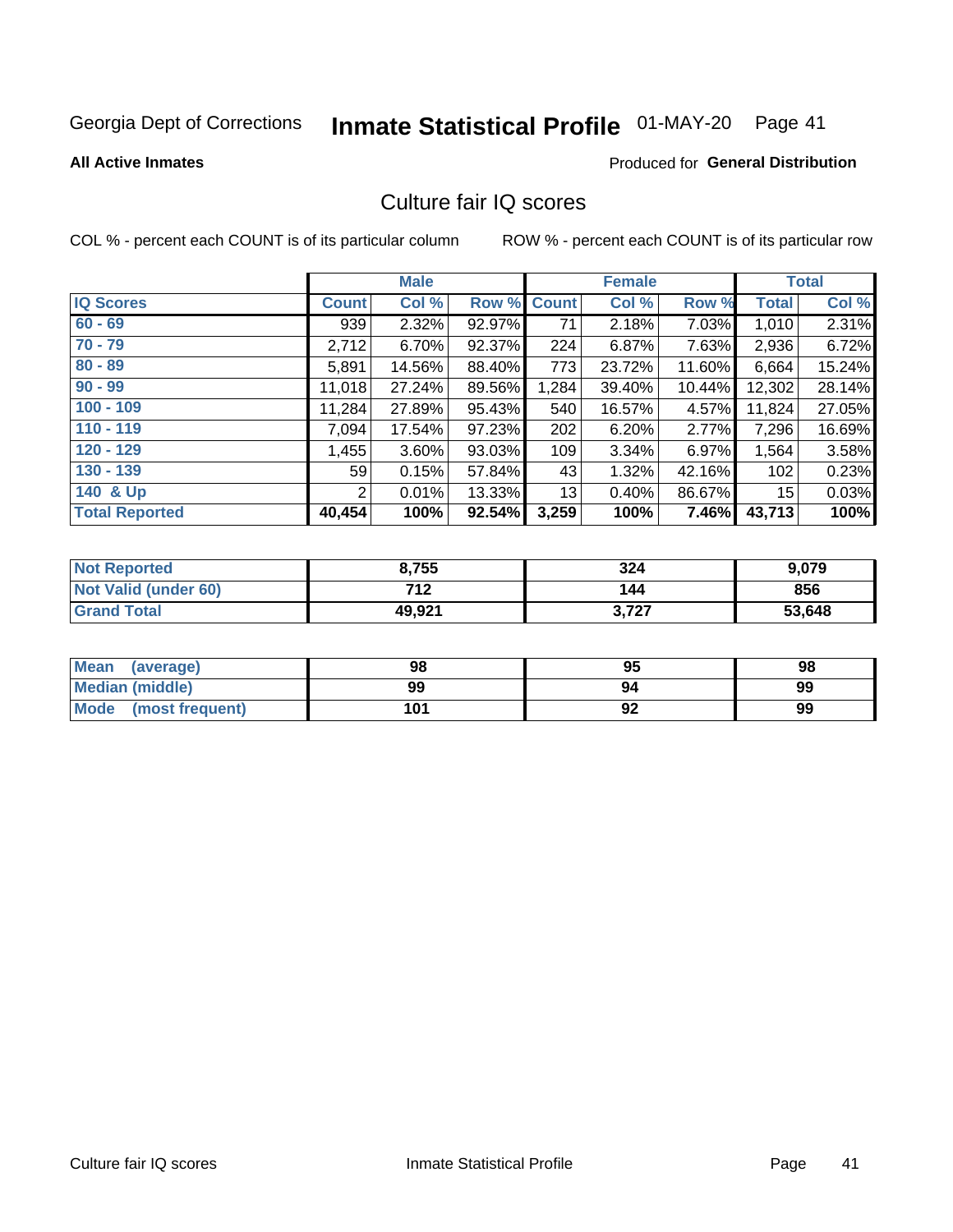# Inmate Statistical Profile 01-MAY-20 Page 42

#### **All Active Inmates**

#### Produced for General Distribution

## Wide Range Achievement Test (WRAT) reading score

COL % - percent each COUNT is of its particular column

|                           |              | <b>Male</b> |        |              | <b>Female</b> |        |              | <b>Total</b> |
|---------------------------|--------------|-------------|--------|--------------|---------------|--------|--------------|--------------|
| <b>WRAT Reading Score</b> | <b>Count</b> | Col %       | Row %  | <b>Count</b> | Col %         | Row %  | <b>Total</b> | Col %        |
| $0.1$ to $0.9$            | 875          | 1.98%       | 99.54% | 4            | 0.12%         | 0.46%  | 879          | 1.85%        |
| 1.0 to 1.9                | 882          | 2.00%       | 98.77% | 11           | 0.32%         | 1.23%  | 893          | 1.88%        |
| 2.0 to 2.9                | 1,501        | 3.40%       | 97.40% | 40           | 1.18%         | 2.60%  | 1,541        | 3.24%        |
| 3.0 to 3.9                | 2,967        | 6.72%       | 96.58% | 105          | 3.09%         | 3.42%  | 3,072        | 6.46%        |
| 4.0 to 4.9                | 3,575        | 8.09%       | 94.83% | 195          | 5.73%         | 5.17%  | 3,770        | 7.92%        |
| 5.0 to 5.9                | 3,610        | 8.17%       | 95.45% | 172          | 5.05%         | 4.55%  | 3,782        | 7.95%        |
| 6.0 to 6.9                | 3,850        | 8.71%       | 94.83% | 210          | 6.17%         | 5.17%  | 4,060        | 8.53%        |
| 7.0 to 7.9                | 1,969        | 4.46%       | 95.26% | 98           | 2.88%         | 4.74%  | 2,067        | 4.34%        |
| 8.0 to 8.9                | 3,574        | 8.09%       | 94.30% | 216          | 6.35%         | 5.70%  | 3,790        | 7.96%        |
| 9.0 to 9.9                | 1,799        | 4.07%       | 93.55% | 124          | 3.64%         | 6.45%  | 1,923        | 4.04%        |
| 10.0 to 10.9              | 2,809        | 6.36%       | 91.80% | 251          | 7.38%         | 8.20%  | 3,060        | 6.43%        |
| 11.0 to 11.9              | 3,351        | 7.58%       | 88.79% | 423          | 12.43%        | 11.21% | 3,774        | 7.93%        |
| 12.0 to 12.9              | 12,893       | 29.18%      | 89.66% | 1,487        | 43.70%        | 10.34% | 14,380       | 30.22%       |
| 13                        | 528          | 1.20%       | 88.74% | 67           | 1.97%         | 11.26% | 595          | 1.25%        |
| <b>Total Reported</b>     | 44,183       | 100%        | 92.85% | 3,403        | 100.0%        | 7.15%  | 47,586       | 100%         |

| <b>Not</b><br><b>Reported</b> | 5,738             | 324          | 6,062  |
|-------------------------------|-------------------|--------------|--------|
| `otal                         | 49 Q21<br>45.JZ I | דמד<br>J.IL. | 53,648 |

| <b>Mean</b><br>(average) | 8.55 | 10.23 | 8.67 |
|--------------------------|------|-------|------|
| Median (middle)          | 8.9  | 11.6  | 8.9  |
| Mode<br>(most frequent)  | 12.9 | 12.9  | 12.9 |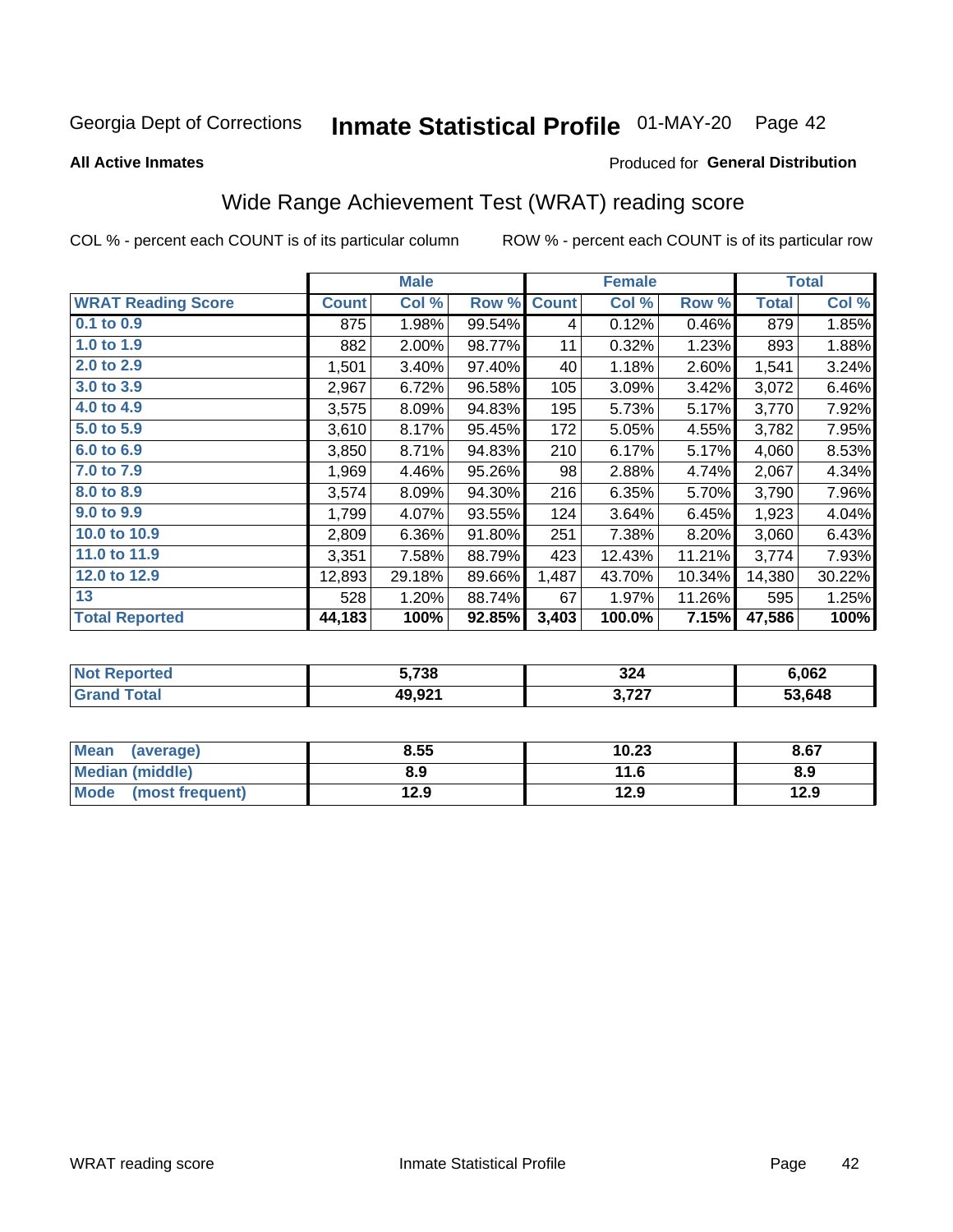# Inmate Statistical Profile 01-MAY-20 Page 43

**All Active Inmates** 

#### Produced for General Distribution

## Wide Range Achievement Test (WRAT) math score

COL % - percent each COUNT is of its particular column

|                              |              | <b>Male</b> |         |              | <b>Female</b> |        |              | <b>Total</b> |
|------------------------------|--------------|-------------|---------|--------------|---------------|--------|--------------|--------------|
| <b>WRAT Mathematic Score</b> | <b>Count</b> | Col %       | Row %   | <b>Count</b> | Col %         | Row %  | <b>Total</b> | Col %        |
| 0.1 to 0.9                   | 330          | 0.75%       | 100.00% |              |               |        | 330          | 0.69%        |
| 1.0 to 1.9                   | 615          | 1.39%       | 98.72%  | 8            | 0.23%         | 1.28%  | 623          | 1.31%        |
| 2.0 to 2.9                   | 1,252        | 2.83%       | 96.98%  | 39           | 1.15%         | 3.02%  | 1,291        | 2.71%        |
| 3.0 to 3.9                   | 2,972        | 6.73%       | 96.97%  | 93           | 2.73%         | 3.03%  | 3,065        | 6.44%        |
| 4.0 to 4.9                   | 5,670        | 12.83%      | 93.49%  | 395          | 11.60%        | 6.51%  | 6,065        | 12.74%       |
| 5.0 to 5.9                   | 7,133        | 16.14%      | 92.16%  | 607          | 17.83%        | 7.84%  | 7,740        | 16.26%       |
| 6.0 to 6.9                   | 8,139        | 18.42%      | 91.38%  | 768          | 22.56%        | 8.62%  | 8,907        | 18.72%       |
| 7.0 to 7.9                   | 3,530        | 7.99%       | 93.31%  | 253          | 7.43%         | 6.69%  | 3,783        | 7.95%        |
| 8.0 to 8.9                   | 4,035        | 9.13%       | 90.65%  | 416          | 12.22%        | 9.35%  | 4,451        | 9.35%        |
| 9.0 to 9.9                   | 2,506        | 5.67%       | 93.19%  | 183          | 5.37%         | 6.81%  | 2,689        | 5.65%        |
| 10.0 to 10.9                 | 958          | 2.17%       | 98.86%  | 11           | 0.32%         | 1.14%  | 969          | 2.04%        |
| 11.0 to 11.9                 | 1,212        | 2.74%       | 89.31%  | 145          | 4.26%         | 10.69% | 1,357        | 2.85%        |
| 12.0 to 12.9                 | 5,770        | 13.06%      | 92.48%  | 469          | 13.77%        | 7.52%  | 6,239        | 13.11%       |
| 13                           | 63           | 0.14%       | 77.78%  | 18           | 0.53%         | 22.22% | 81           | 0.17%        |
| <b>Total Reported</b>        | 44,185       | 100%        | 92.85%  | 3,405        | 100%          | 7.15%  | 47,590       | 100%         |

| <b>NOT</b><br>≺eported | 5,736  | 322            | 6,058  |
|------------------------|--------|----------------|--------|
| <b>otal</b>            | 49,921 | דמד מ<br>J.IZ. | 53.648 |

| <b>Mean</b><br>(average) | 7.08 | 7.52 | 7.11<br>. |
|--------------------------|------|------|-----------|
| Median (middle)          | כ.ס  | 6.9  | ხ.მ       |
| Mode<br>(most frequent)  | 12.9 | 12.9 | 12.9      |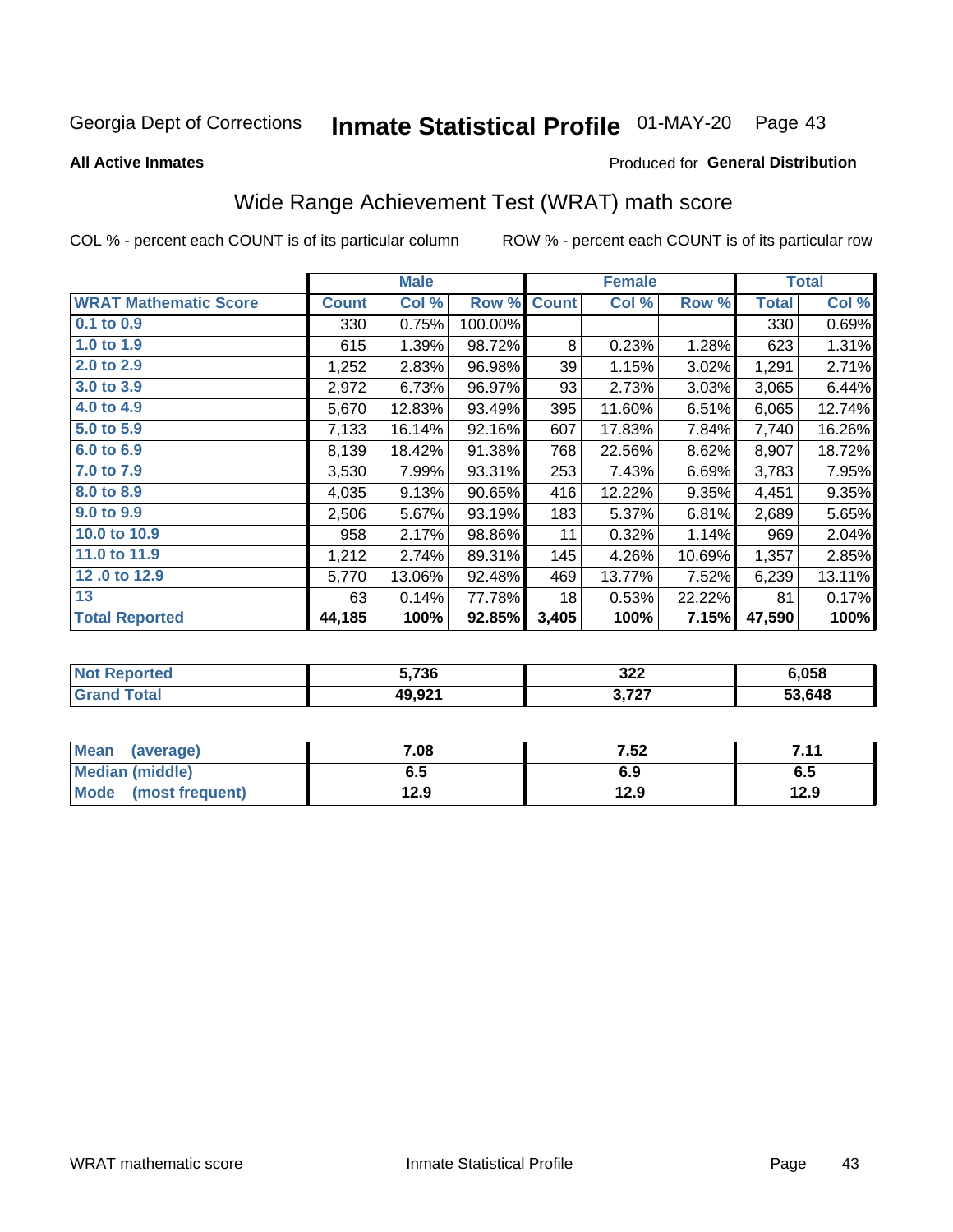#### Inmate Statistical Profile 01-MAY-20 Page 44

#### **All Active Inmates**

#### Produced for General Distribution

### Wide Range Achievement Test (WRAT) spelling score

COL % - percent each COUNT is of its particular column

|                            |         | <b>Male</b> |        |              | <b>Female</b> |        |              | <b>Total</b> |
|----------------------------|---------|-------------|--------|--------------|---------------|--------|--------------|--------------|
| <b>WRAT Spelling Score</b> | Count l | Col %       | Row %  | <b>Count</b> | Col %         | Row %  | <b>Total</b> | Col %        |
| $0.1$ to $0.9$             | 967     | 2.19%       | 99.49% | 5            | 0.15%         | 0.51%  | 972          | 2.04%        |
| 1.0 to 1.9                 | 1,300   | 2.94%       | 98.63% | 18           | 0.53%         | 1.37%  | 1,318        | 2.77%        |
| 2.0 to 2.9                 | 2,413   | 5.46%       | 98.69% | 32           | 0.94%         | 1.31%  | 2,445        | 5.14%        |
| 3.0 to 3.9                 | 3,527   | 7.98%       | 97.97% | 73           | 2.14%         | 2.03%  | 3,600        | 7.56%        |
| 4.0 to 4.9                 | 3,025   | 6.84%       | 97.02% | 93           | 2.73%         | 2.98%  | 3,118        | 6.55%        |
| 5.0 to 5.9                 | 4,001   | 9.05%       | 94.95% | 213          | 6.25%         | 5.05%  | 4,214        | 8.85%        |
| 6.0 to 6.9                 | 4,091   | 9.26%       | 95.03% | 214          | 6.28%         | 4.97%  | 4,305        | 9.04%        |
| 7.0 to 7.9                 | 3,870   | 8.76%       | 94.39% | 230          | 6.75%         | 5.61%  | 4,100        | 8.61%        |
| 8.0 to 8.9                 | 3,866   | 8.75%       | 93.49% | 269          | 7.90%         | 6.51%  | 4,135        | 8.69%        |
| 9.0 to 9.9                 | 2,115   | 4.79%       | 92.89% | 162          | 4.76%         | 7.11%  | 2,277        | 4.78%        |
| 10.0 to 10.9               | 2,138   | 4.84%       | 92.51% | 173          | 5.08%         | 7.49%  | 2,311        | 4.85%        |
| 11.0 to 11.9               | 2,981   | 6.74%       | 88.75% | 378          | 11.10%        | 11.25% | 3,359        | 7.06%        |
| 12.0 to 12.9               | 9,658   | 21.85%      | 86.49% | 1,509        | 44.30%        | 13.51% | 11,167       | 23.46%       |
| 13                         | 245     | 0.55%       | 86.88% | 37           | 1.09%         | 13.12% | 282          | 0.59%        |
| <b>Total Reported</b>      | 44,197  | 100%        | 92.84% | 3,406        | 100%          | 7.16%  | 47,603       | 100%         |

| тео | 724    | 321            | 6,045  |
|-----|--------|----------------|--------|
|     | 49,921 | דמד ו<br>,,,,, | 53.648 |

| <b>Mean</b><br>(average) | 7.82 | 10.21 | 7.99 |
|--------------------------|------|-------|------|
| Median (middle)          | .    | 11.6  | .    |
| Mode<br>(most frequent)  | 12.9 | 12.9  | 12.9 |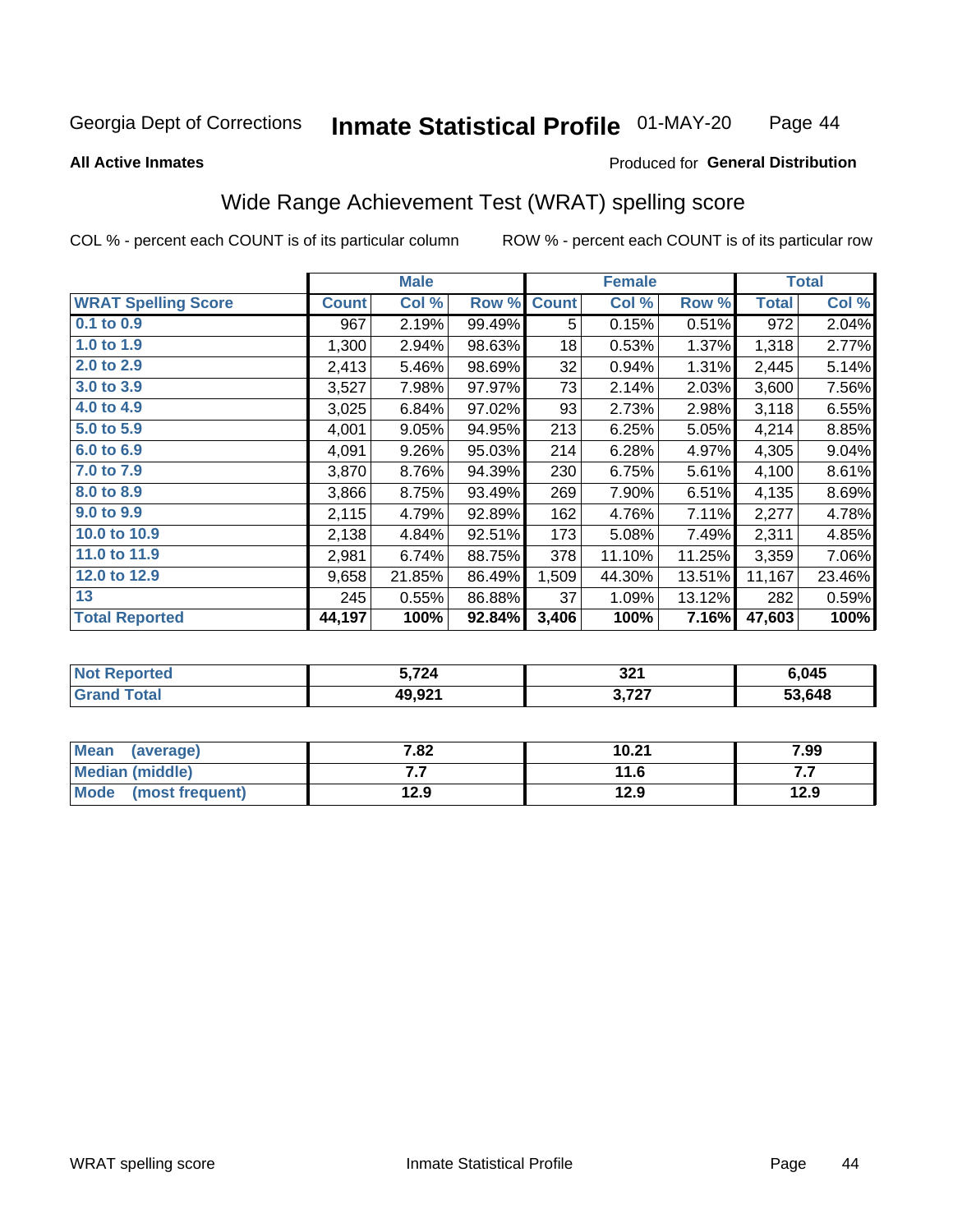# Inmate Statistical Profile 01-MAY-20 Page 45

**All Active Inmates** 

#### Produced for General Distribution

### Current / last mental health treatment level

COL % - percent each COUNT is of its particular column

|                                    |              | <b>Male</b> |         |              | <b>Female</b> |        |              | <b>Total</b> |
|------------------------------------|--------------|-------------|---------|--------------|---------------|--------|--------------|--------------|
| <b>Mental Health Treatment Lev</b> | <b>Count</b> | Col %       | Row %   | <b>Count</b> | Col %         | Row %  | <b>Total</b> | Col %        |
| 1 No problem at current time       | 8,363        | 48.34%      | 92.34%  | 694          | 23.78%        | 7.66%  | 9,057        | 44.79%       |
| 2 Receiving outpatient             | 7,188        | 41.55%      | 76.71%  | 2,182        | 74.75%        | 23.29% | 9,370        | 46.34%       |
| <b>Treatment</b>                   |              |             |         |              |               |        |              |              |
| 3 Inpatient, moderate              | 1,385        | 8.01%       | 97.54%  | 35           | 1.20%         | 2.46%  | 1,420        | 7.02%        |
| Treatment                          |              |             |         |              |               |        |              |              |
| 4 Inpatient, intensive             | 349          | 2.02%       | 97.76%  | 8            | 0.27%         | 2.24%  | 357          | 1.77%        |
| <b>Treatment</b>                   |              |             |         |              |               |        |              |              |
| <b>5 Undergoing crisis</b>         | 14           | 0.08%       | 100.00% |              |               |        | 14           | 0.07%        |
| <b>stabilization</b>               |              |             |         |              |               |        |              |              |
| <b>6 Hospital for criminally</b>   |              | 0.01%       | 100.00% |              |               |        |              | 0.01%        |
| <b>Tinsane</b>                     |              |             |         |              |               |        |              |              |
| <b>Total Evaluated</b>             | 17,300       | 100%        | 85.56%  | 2,919        | 100%          | 14.44% | 20,219       | 100%         |

| Never had MH evaluation | 32,621 | 808   | 33,429 |
|-------------------------|--------|-------|--------|
| <b>Grand Total</b>      | 49,921 | 3,727 | 53,648 |

| <b>Median (middle)</b>         | <b>Receiving outpatient</b><br>treatment | <b>Receiving outpatient</b><br>treatment | <b>Receiving</b><br>outpatient<br>treatment |  |  |
|--------------------------------|------------------------------------------|------------------------------------------|---------------------------------------------|--|--|
| <b>Mode</b><br>(most frequent) | No problem at current time               | <b>Receiving outpatient</b><br>treatment | Receiving<br>outpatient<br>treatment        |  |  |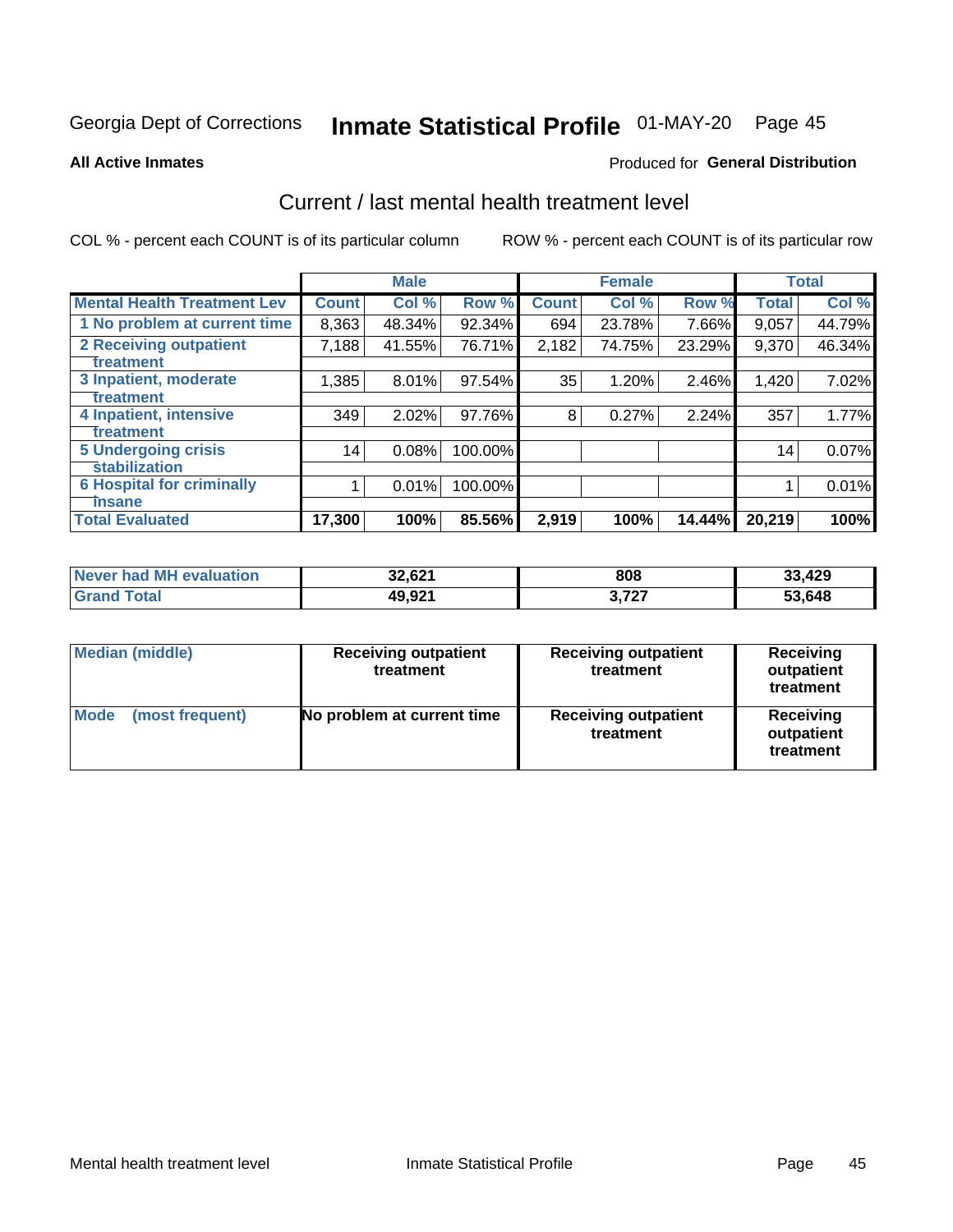### **All Active Inmates**

### Produced for General Distribution

## PULHESDWIT medical scale - 'P' overall condition ('P'hysical)

COL % - percent each COUNT is of its particular column

|                                  |              | <b>Male</b> |        |              | <b>Female</b> |        |                 | <b>Total</b> |
|----------------------------------|--------------|-------------|--------|--------------|---------------|--------|-----------------|--------------|
| 'P' Overall Condition            | <b>Count</b> | Col %       | Row %  | <b>Count</b> | Col %         | Row %  | <b>Total</b>    | Col %        |
| 1 No medical illness             | 33,802       | 74.31%      | 93.95% | 2,178        | 61.82%        | 6.05%  | 35,980          | 73.42%       |
| 2 Well-controlled chronic        | 10,633       | 23.38%      | 89.61% | 1,233        | 35.00%        | 10.39% | 11,866          | 24.21%       |
| <b>lillness</b>                  |              |             |        |              |               |        |                 |              |
| 3 Poorly-controlled chronic      | 956          | 2.10%       | 91.57% | 88           | 2.50%         | 8.43%  | 1,044           | 2.13%        |
| <b>illness</b>                   |              |             |        |              |               |        |                 |              |
| 4 Significant problems requiring | 84           | 0.18%       | 89.36% | 10           | 0.28%         | 10.64% | 94              | 0.19%        |
| special housing                  |              |             |        |              |               |        |                 |              |
| 5 Terminal illness, < 6 months   | 9            | 0.02%       | 90.00% |              | 0.03%         | 10.00% | 10 <sup>1</sup> | 0.02%        |
| to live                          |              |             |        |              |               |        |                 |              |
| 6 Inmate is pregnant             |              | 0.01%       | 7.14%  | 13           | 0.37%         | 92.86% | 14              | 0.03%        |
| <b>Total Reported</b>            | 45,485       | 100%        | 92.81% | 3,523        | 100%          | 7.19%  | 49,008          | 100%         |

| тео | 1,436              | 20 <sub>1</sub><br>–∪4 | .640   |
|-----|--------------------|------------------------|--------|
|     | 49.92 <sup>4</sup> | 707<br>. .             | 53,648 |

| Mode | (most frequent) | 1 No medical illness | 1 No medical illness | 1 No medical<br>illness |
|------|-----------------|----------------------|----------------------|-------------------------|
|------|-----------------|----------------------|----------------------|-------------------------|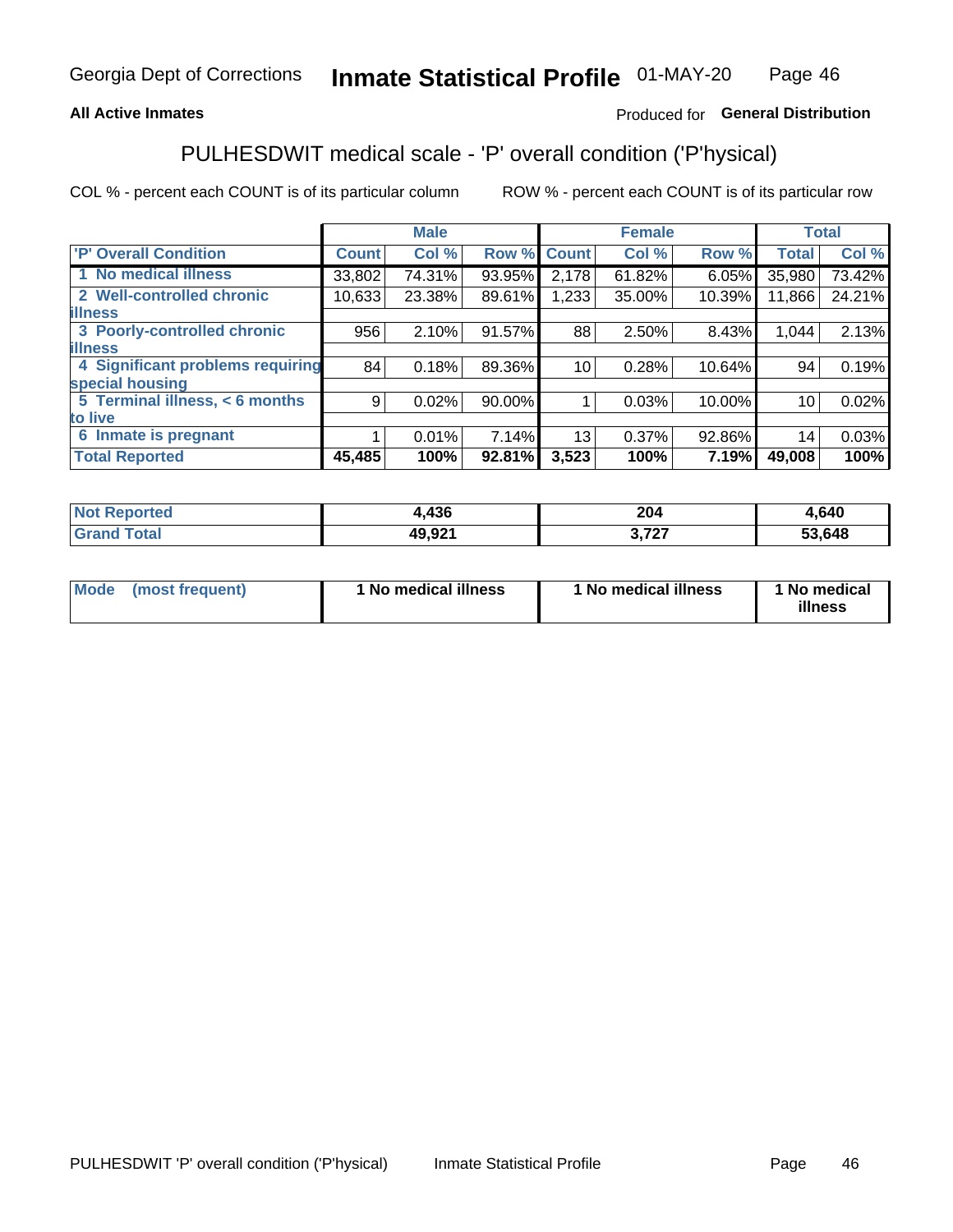#### **All Active Inmates**

### Produced for General Distribution

# PULHESDWIT medical scale - 'U' upper body

COL % - percent each COUNT is of its particular column

|                                                  |              | <b>Male</b> |         |              | <b>Female</b> |       |              | <b>Total</b> |
|--------------------------------------------------|--------------|-------------|---------|--------------|---------------|-------|--------------|--------------|
| <b>U' Upper Body</b>                             | <b>Count</b> | Col %       | Row %   | <b>Count</b> | Col %         | Row % | <b>Total</b> | Col %        |
| 1 Upper bones, joints,<br>muscles all OK         | 43,228       | 95.51%      | 92.81%  | 3,351        | 95.25%        | 7.19% | 46,579       | 95.49%       |
| 2 One or both arms minimally<br>limited          | 1,771        | 3.91%       | 92.53%  | 143          | 4.06%         | 7.47% | 1,914        | 3.92%        |
| 3 One or both arms<br><b>moderately limited</b>  | 211          | 0.47%       | 90.95%  | 21           | 0.60%         | 9.05% | 232          | 0.48%        |
| 4 One arm disabled,<br>paralyzed, or amputated   | 48           | 0.11%       | 94.12%  | 3            | 0.09%         | 5.88% | 51           | 0.10%        |
| 5 Both arms disabled,<br>paralyzed, or amputated | 3            | 0.01%       | 100.00% |              |               |       | 3            | 0.01%        |
| <b>Total Reported</b>                            | 45,261       | 100%        | 92.79%  | 3,518        | 100%          | 7.21% | 48,779       | 100%         |

| <b>Not Reported</b>   | 1,660  | 209             | 4,869  |
|-----------------------|--------|-----------------|--------|
| <b>Total</b><br>Grand | 49,921 | . 707<br>J.I 41 | 53,648 |

| Mode | (most frequent) | 1 Upper bones, joints,<br>muscles all OK | 1 Upper bones, joints,<br>muscles all OK | 1 Upper bones,<br>joints, muscles all<br>ΟK |
|------|-----------------|------------------------------------------|------------------------------------------|---------------------------------------------|
|------|-----------------|------------------------------------------|------------------------------------------|---------------------------------------------|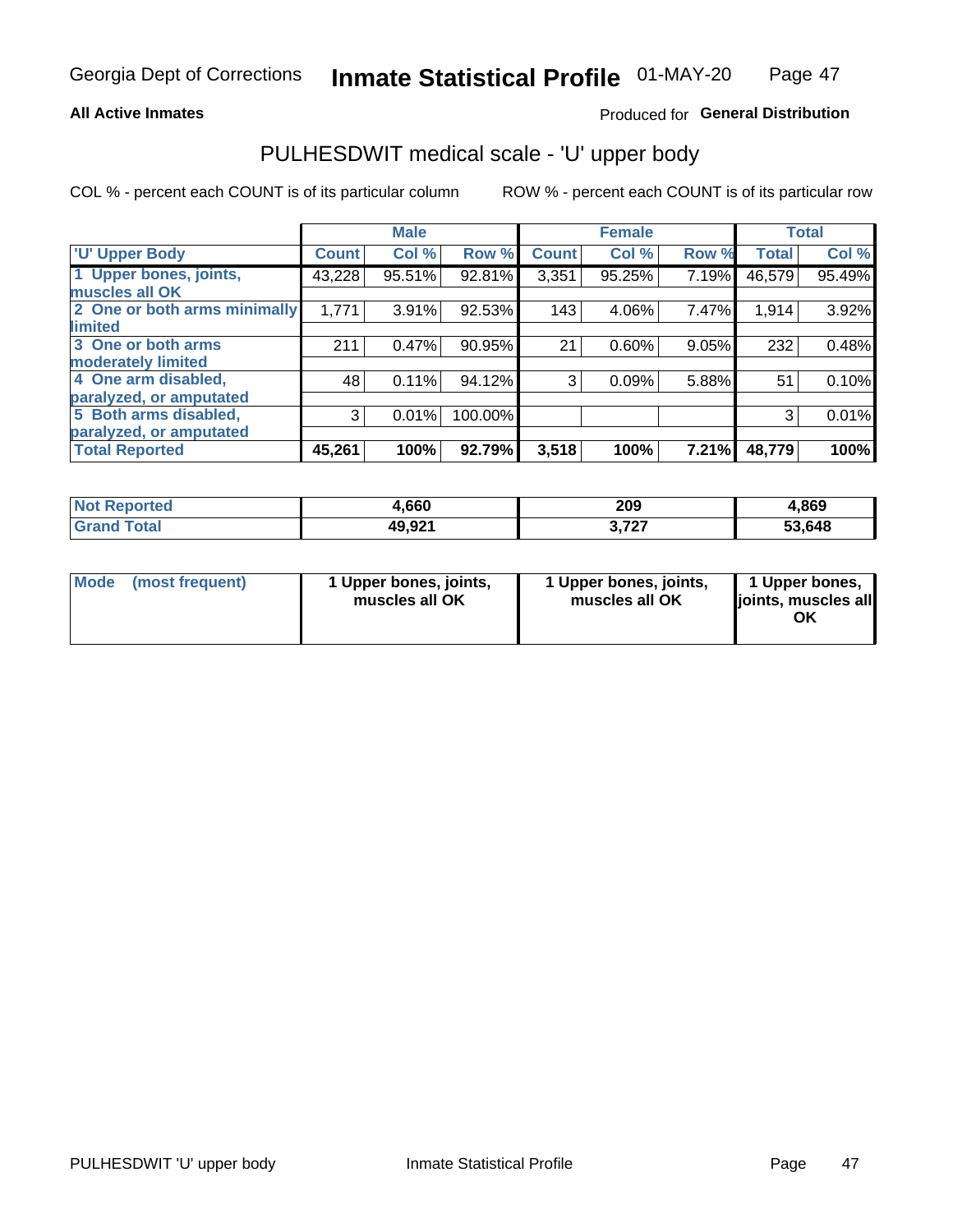#### **All Active Inmates**

### Produced for General Distribution

### PULHESDWIT medical scale - 'L' lower body

COL % - percent each COUNT is of its particular column

|                                |              | <b>Male</b> |         |              | <b>Female</b> |       |              | <b>Total</b> |
|--------------------------------|--------------|-------------|---------|--------------|---------------|-------|--------------|--------------|
| 'L' Lower Body                 | <b>Count</b> | Col %       | Row %   | <b>Count</b> | Col %         | Row % | <b>Total</b> | Col %        |
| 1 Lower bones, joints,         | 40,938       | 90.45%      | 92.80%  | 3,175        | 90.30%        | 7.20% | 44,113       | 90.44%       |
| muscles all OK                 |              |             |         |              |               |       |              |              |
| 2 One or both legs minimally   | 3,543        | 7.83%       | 92.43%  | 290          | 8.25%         | 7.57% | 3,833        | 7.86%        |
| limited                        |              |             |         |              |               |       |              |              |
| 3 One or both legs             | 618          | 1.37%       | 93.78%  | 41           | 1.17%         | 6.22% | 659          | 1.35%        |
| moderately limited             |              |             |         |              |               |       |              |              |
| 4 One leg disabled, paralyzed, | 135          | 0.30%       | 93.10%  | 10           | 0.28%         | 6.90% | 145          | 0.30%        |
| or amputated                   |              |             |         |              |               |       |              |              |
| 5 Both legs disabled,          | 26           | 0.06%       | 100.00% |              |               |       | 26           | 0.05%        |
| paralyzed, or amputated        |              |             |         |              |               |       |              |              |
| <b>Total Reported</b>          | 45,260       | 100%        | 92.79%  | 3,516        | 100%          | 7.21% | 48,776       | 100%         |

| <b>Not Reported</b>     | 4,661  | ດ4⊿<br>- - -    | 4,872  |
|-------------------------|--------|-----------------|--------|
| <b>Total</b><br>' Grand | 49,921 | דמד מ<br>J.I 41 | 53,648 |

| Mode | (most frequent) | 1 Lower bones, joints,<br>muscles all OK | I Lower bones, joints,<br>muscles all OK | 1 Lower bones,<br>joints, muscles all<br>ΟK |
|------|-----------------|------------------------------------------|------------------------------------------|---------------------------------------------|
|------|-----------------|------------------------------------------|------------------------------------------|---------------------------------------------|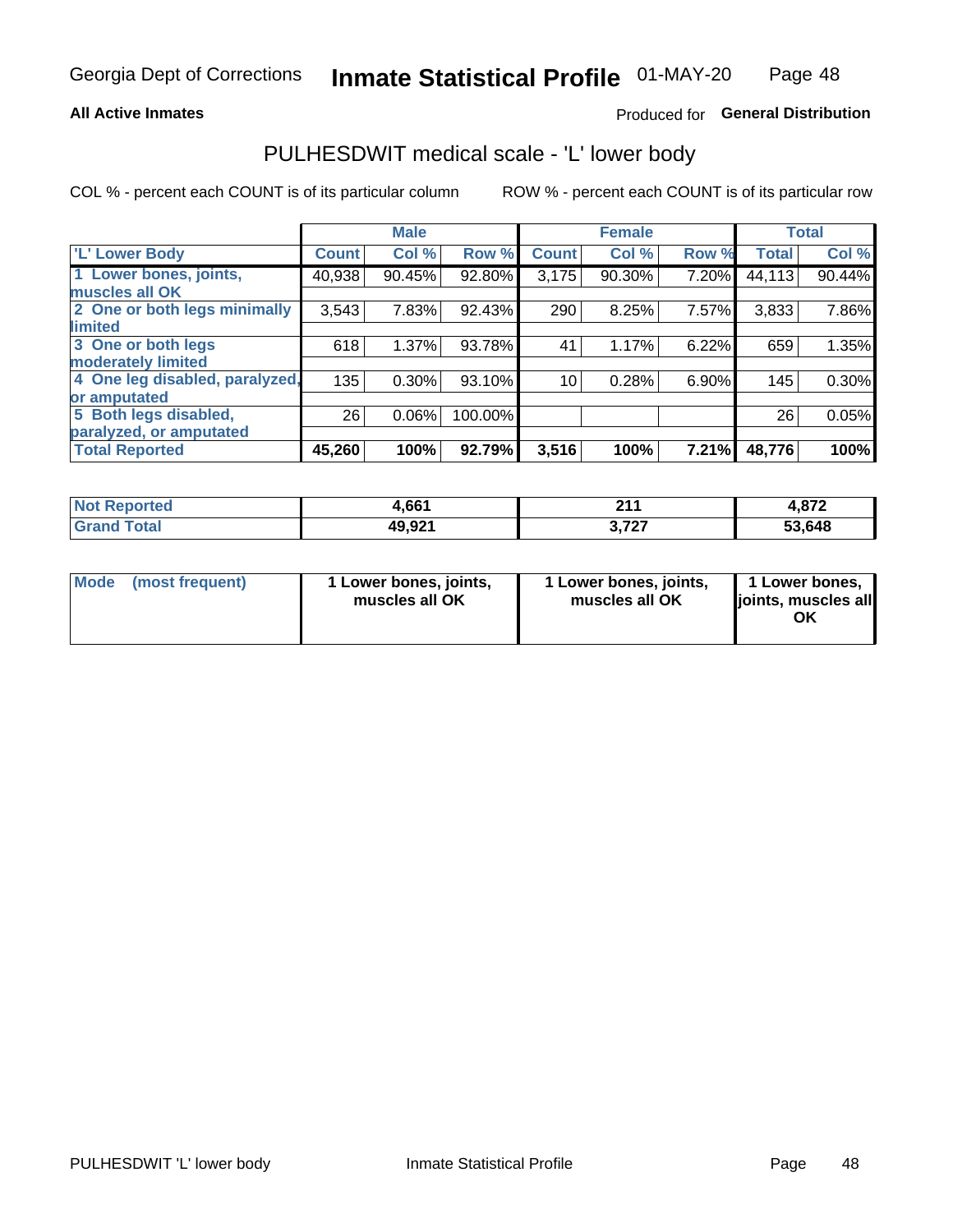#### **All Active Inmates**

### Produced for General Distribution

### PULHESDWIT medical scale - 'H' hearing

COL % - percent each COUNT is of its particular column

|                                |              | <b>Male</b> |             |       | <b>Female</b> |        | <b>Total</b> |        |
|--------------------------------|--------------|-------------|-------------|-------|---------------|--------|--------------|--------|
| <b>'H' Hearing</b>             | <b>Count</b> | Col %       | Row % Count |       | Col %         | Row %  | <b>Total</b> | Col %  |
| 1 Normal hearing both ears     | 44,576       | 98.58%      | 92.81%      | 3,452 | 98.32%        | 7.19%  | 48,028       | 98.56% |
| 2 Some loss in one ear with    | 490          | 1.08%       | 91.59%      | 45    | 1.28%         | 8.41%  | 535          | 1.10%  |
| other OK, or mild loss in both |              |             |             |       |               |        |              |        |
| 3 Total loss in one ear with   | 106          | 0.23%       | 92.17%      | 9     | 0.26%         | 7.83%  | 115          | 0.24%  |
| mild loss in other             |              |             |             |       |               |        |              |        |
| 4 Severe loss in both ears     | 26           | 0.06%       | 83.87%      | 5     | 0.14%         | 16.13% | 31           | 0.06%  |
| 5 Total loss in both ears,     | 21           | 0.05%       | 100.00%     |       |               |        | 21           | 0.04%  |
| requiring special housing      |              |             |             |       |               |        |              |        |
| <b>Total Reported</b>          | 45,219       | 100%        | 92.79%      | 3,511 | 100%          | 7.21%  | 48,730       | 100%   |

| <b>Not Reno</b><br>™orted | 4,702  | <b>040</b><br><b>LIV</b> | 1,918  |
|---------------------------|--------|--------------------------|--------|
| Total                     | 49,921 | דמד<br>J. I <i>L</i> . I | 53,648 |

| Mode (most frequent) | 1 Normal hearing both ears 1 Normal hearing both ears 1 Normal hearing | both ears |
|----------------------|------------------------------------------------------------------------|-----------|
|                      |                                                                        |           |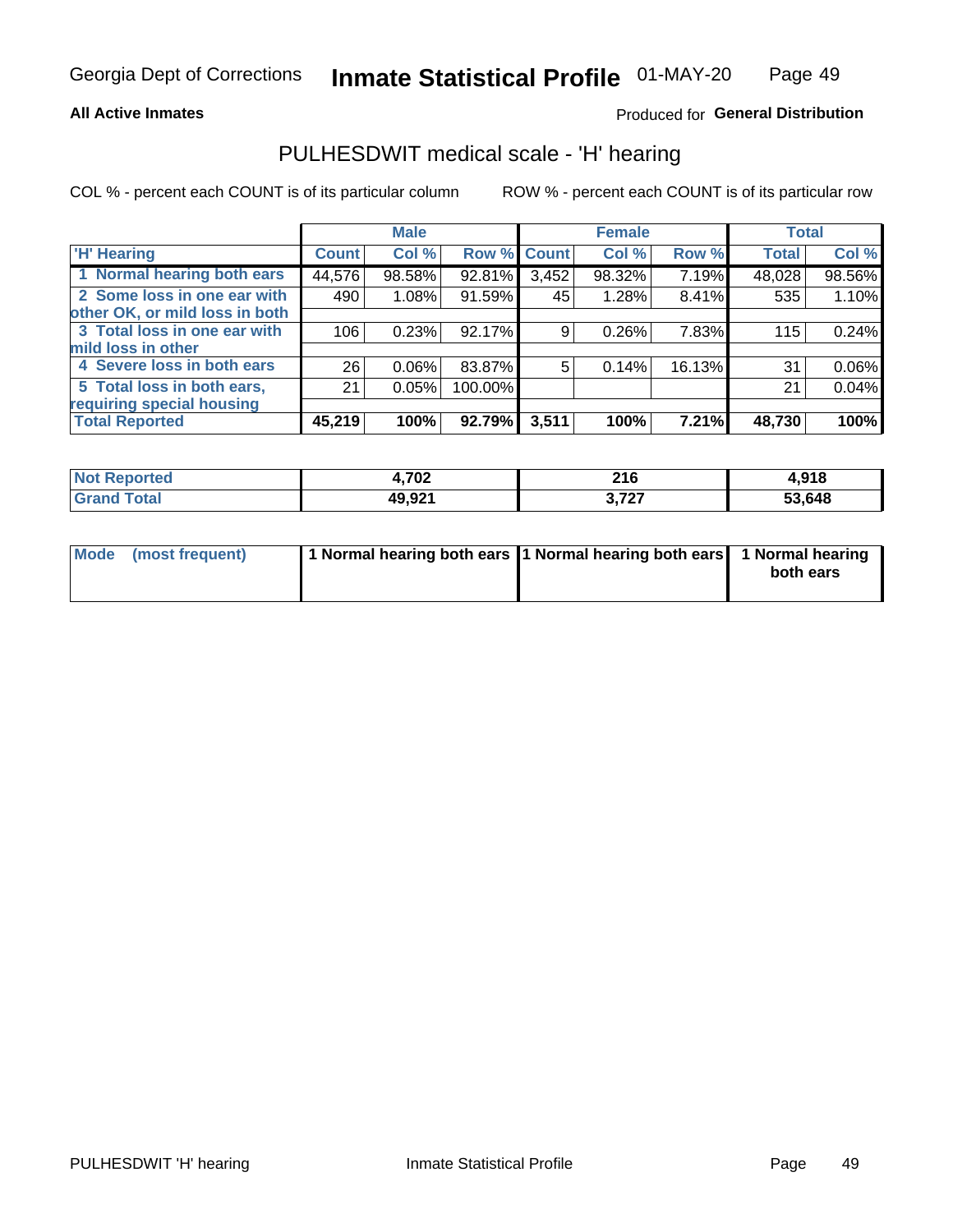#### **All Active Inmates**

### Produced for General Distribution

### PULHESDWIT medical scale - 'E' vision

COL % - percent each COUNT is of its particular column

|                                 |              | <b>Male</b> |        |              | <b>Female</b> |        |              | <b>Total</b> |
|---------------------------------|--------------|-------------|--------|--------------|---------------|--------|--------------|--------------|
| <b>E' Vision</b>                | <b>Count</b> | Col %       | Row %  | <b>Count</b> | Col %         | Row %  | <b>Total</b> | Col %        |
| 1 Correctable to 20/40 in both  | 34,773       | 77.48%      | 94.85% | ا 889.       | 54.05%        | 5.15%  | 36,662       | 75.79%       |
| eyes                            |              |             |        |              |               |        |              |              |
| 2 Correctable to 20/70 in one   | 8,941        | 19.92%      | 87.30% | 1,301        | 37.22%        | 12.70% | 10,242       | 21.17%       |
| eye, may be blind in other      |              |             |        |              |               |        |              |              |
| 3 Correctable to 20/200 in one  | 987          | 2.20%       | 79.73% | 251          | 7.18%         | 20.27% | 1,238        | 2.56%        |
| eye, may be blind in other      |              |             |        |              |               |        |              |              |
| 4 One eye not correctable to    | 156          | 0.35%       | 75.36% | 51           | 1.46%         | 24.64% | 207          | 0.43%        |
| 20/200, other may be blind      |              |             |        |              |               |        |              |              |
| 5 Blind in both eyes, requiring | 21           | 0.05%       | 87.50% | 3            | 0.09%         | 12.50% | 24           | 0.05%        |
| special housing                 |              |             |        |              |               |        |              |              |
| <b>Total Reported</b>           | 44,878       | 100%        | 92.77% | 3,495        | 100%          | 7.23%  | 48,373       | 100%         |

| <b>Not Reported</b> | 5,043  | າາາ<br>232<br>______ | 5,275  |
|---------------------|--------|----------------------|--------|
| <b>Total</b>        | 49,921 | 272<br>J.I LI        | 53,648 |

| Mode (most frequent) | 1 Correctable to 20/40 in both<br>eves | 1 Correctable to 20/40 in   1 Correctable to  <br>both eves | 20/40 in both eyes |
|----------------------|----------------------------------------|-------------------------------------------------------------|--------------------|
|                      |                                        |                                                             |                    |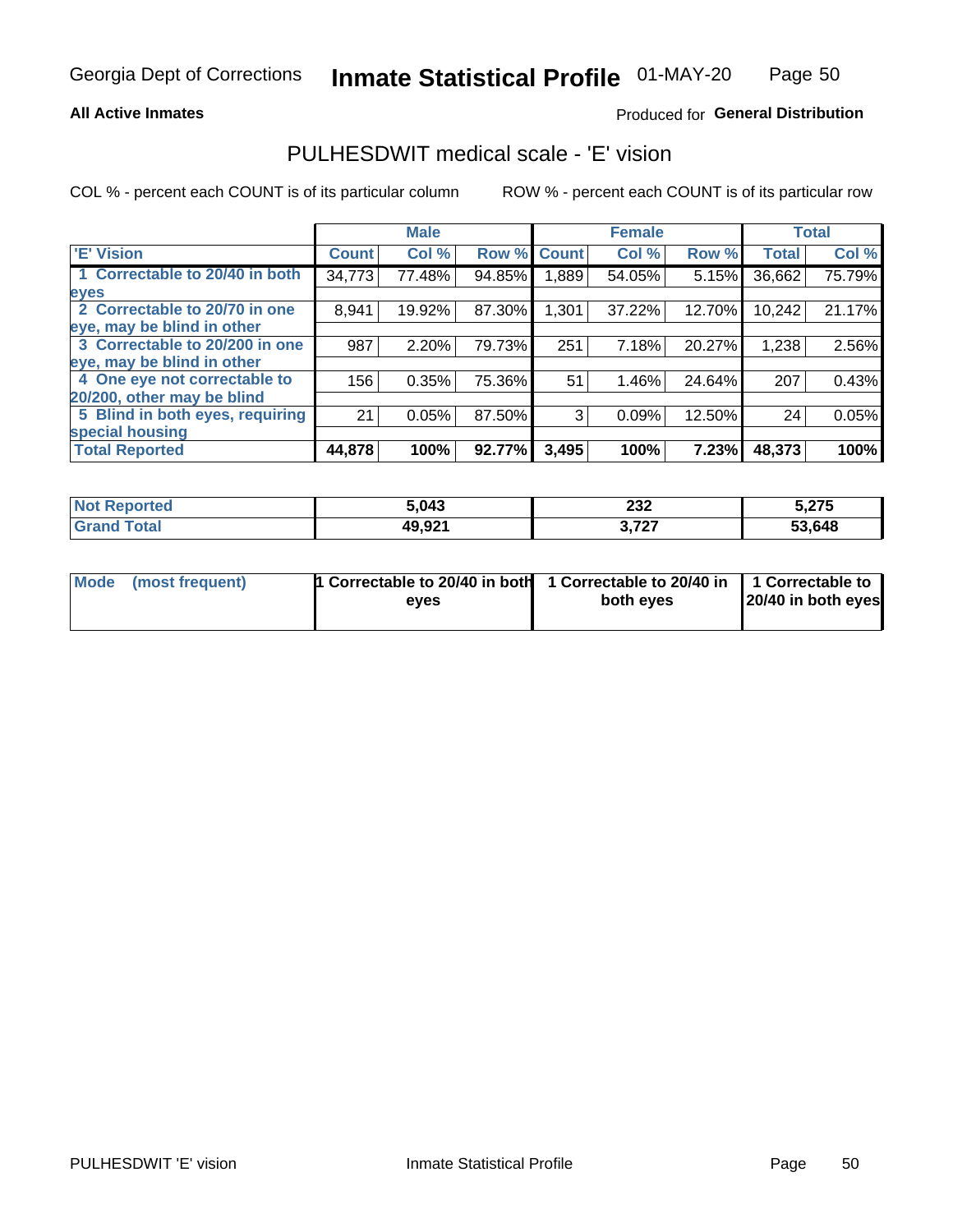#### **All Active Inmates**

### Produced for General Distribution

## PULHESDWIT medical scale - 'S' pSychiatric

COL % - percent each COUNT is of its particular column

|                                        |              | <b>Male</b> |         |              | <b>Female</b> |        |              | <b>Total</b> |
|----------------------------------------|--------------|-------------|---------|--------------|---------------|--------|--------------|--------------|
| 'S' pSychiatric                        | <b>Count</b> | Col %       | Row %   | <b>Count</b> | Col %         | Row %  | <b>Total</b> | Col %        |
| 1 No impairment or disorders           | 40,199       | 90.03%      | 96.88%  | 1,294        | 38.77%        | 3.12%  | 41,493       | 86.46%       |
| 2 Stable, or in remission, or          | 3,573        | $8.00\%$    | 63.87%  | 2,021        | 60.55%        | 36.13% | 5,594        | 11.66%       |
| mild impairment or retardation         |              |             |         |              |               |        |              |              |
| 3 Requires moderate inpatient          | 706          | 1.58%       | 97.65%  | 17           | 0.51%         | 2.35%  | 723          | 1.51%        |
| treatment                              |              |             |         |              |               |        |              |              |
| 4 Requires intensive inpatient         | 170          | 0.38%       | 96.59%  | 6            | 0.18%         | 3.41%  | 176          | 0.37%        |
| treatment                              |              |             |         |              |               |        |              |              |
| <b>5 Requires Crisis Stabilization</b> | 5            | 0.01%       | 100.00% |              |               |        | 5            | 0.01%        |
| Unit (CSU) inpatient care              |              |             |         |              |               |        |              |              |
| <b>Total Reported</b>                  | 44,653       | 100%        | 93.04%  | 3,338        | 100%          | 6.96%  | 47,991       | 100.0%       |

| <b>Not Reported</b>              | 5,268  | 389                          | 5,657            |
|----------------------------------|--------|------------------------------|------------------|
| $\mathsf{Total}$<br><b>Grand</b> | 49,921 | っ フクフ<br>. .<br>$\cdot$ i ai | .648<br>-^<br>ວວ |

| Mode (most frequent) | <b>1 No impairment or disorders 2 Stable, or in remission, 1 No impairment or</b> |                       |           |
|----------------------|-----------------------------------------------------------------------------------|-----------------------|-----------|
|                      |                                                                                   | or mild impairment or | disorders |
|                      |                                                                                   | retardation           |           |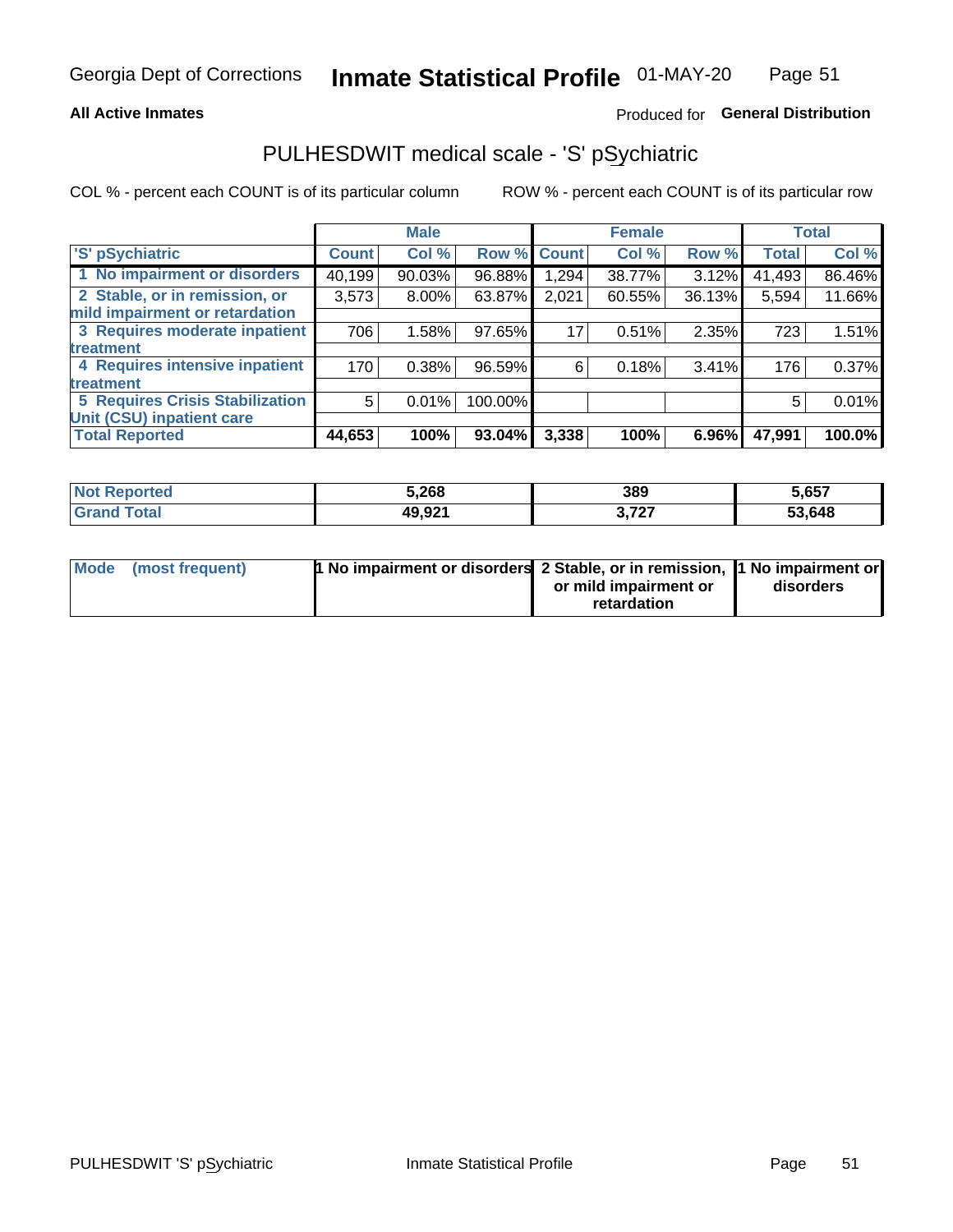#### **All Active Inmates**

### Produced for General Distribution

## PULHESDWIT medical scale - 'D' dental

COL % - percent each COUNT is of its particular column

|                                 |              | <b>Male</b> |             |       | <b>Female</b> |        |              | <b>Total</b> |
|---------------------------------|--------------|-------------|-------------|-------|---------------|--------|--------------|--------------|
| <b>D'</b> Dental                | <b>Count</b> | Col %       | Row % Count |       | Col %         | Row %  | <b>Total</b> | Col %        |
| 1 Minimal routine dental health | 25,643       | 60.47%      | 91.04%      | 2,525 | 74.86%        | 8.96%  | 28,168       | 61.53%       |
| <b>needs</b>                    |              |             |             |       |               |        |              |              |
| 2 Moderate cavities and/or gum  | 14,622       | 34.48%      | 96.12%      | 591   | 17.52%        | 3.88%  | 15,213       | 33.23%       |
| disease                         |              |             |             |       |               |        |              |              |
| 3 Extensive gum disease         | 2,115        | 4.99%       | 89.24%      | 255   | 7.56%         | 10.76% | 2,370        | 5.18%        |
| and/or widespread decay         |              |             |             |       |               |        |              |              |
| 4 Urgent need for dental        | 29           | 0.07%       | 93.55%      | 2     | 0.06%         | 6.45%  | 31           | 0.07%        |
| <b>services</b>                 |              |             |             |       |               |        |              |              |
| <b>Total Reported</b>           | 42,409       | 100%        | 92.63%      | 3,373 | 100%          | 7.37%  | 45,782       | 100.0%       |

| <b>eported</b><br>NO. | <b>7512</b><br>.J I 4 | 354                 | 7,866  |
|-----------------------|-----------------------|---------------------|--------|
| otal                  | 49,921                | 272<br><u>J.ILI</u> | 53,648 |

| Mode | (most frequent) | <b>Minimal routine dental</b><br>health needs | 1 Minimal routine dental 1 Minimal routine<br>health needs | dental health<br>needs |
|------|-----------------|-----------------------------------------------|------------------------------------------------------------|------------------------|
|------|-----------------|-----------------------------------------------|------------------------------------------------------------|------------------------|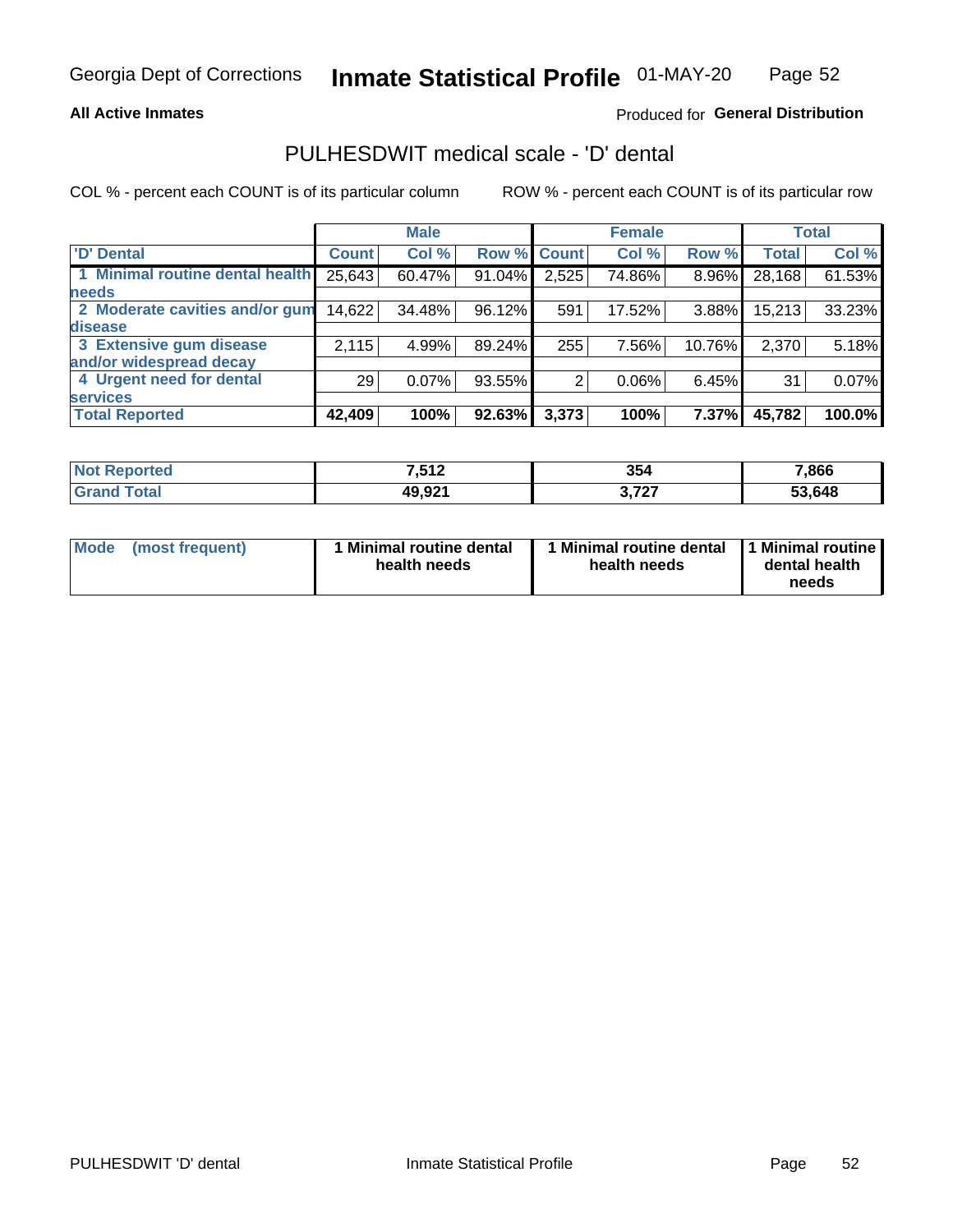#### **All Active Inmates**

### Produced for General Distribution

### PULHESDWIT medical scale - 'W' work ability

COL % - percent each COUNT is of its particular column

|                                 |              | <b>Male</b> |        |             | <b>Female</b> |        |              | <b>Total</b> |
|---------------------------------|--------------|-------------|--------|-------------|---------------|--------|--------------|--------------|
| 'W' work ability                | <b>Count</b> | Col %       |        | Row % Count | Col %         | Row %  | <b>Total</b> | Col %        |
| 1 Unrestricted work or activity | 38,333       | 84.72%      | 93.05% | 2,865       | 81.37%        | 6.95%  | 41,198       | 84.48%       |
| 2 Minor restrictions on type of | 5,475        | 12.10%      | 90.86% | 551         | 15.65%        | 9.14%  | 6,026        | 12.36%       |
| <b>work</b>                     |              |             |        |             |               |        |              |              |
| 3 Moderate restrictions on type | 986          | 2.18%       | 93.82% | 65          | 1.85%         | 6.18%  | 1,051        | 2.16%        |
| lof work                        |              |             |        |             |               |        |              |              |
| 4 Major restrictions on type of | 313          | 0.69%       | 93.43% | 22          | 0.62%         | 6.57%  | 335          | 0.69%        |
| <b>work</b>                     |              |             |        |             |               |        |              |              |
| 5 Cannot work under any         | 138          | 0.31%       | 88.46% | 18          | 0.51%         | 11.54% | 156          | 0.32%        |
| <b>circumstances</b>            |              |             |        |             |               |        |              |              |
| <b>Total Reported</b>           | 45,245       | 100%        | 92.78% | 3,521       | 100%          | 7.22%  | 48,766       | 100.0%       |

| <b>Not Reported</b>   | 676،   | 206          | 4,882  |
|-----------------------|--------|--------------|--------|
| Total<br><b>Grand</b> | 49,921 | 272<br>J.ILI | 53,648 |

| <b>Mode</b>     | 1 Unrestricted work or | 1 Unrestricted work or | 1 Unrestricted   |
|-----------------|------------------------|------------------------|------------------|
| (most frequent) | activity               | activity               | work or activity |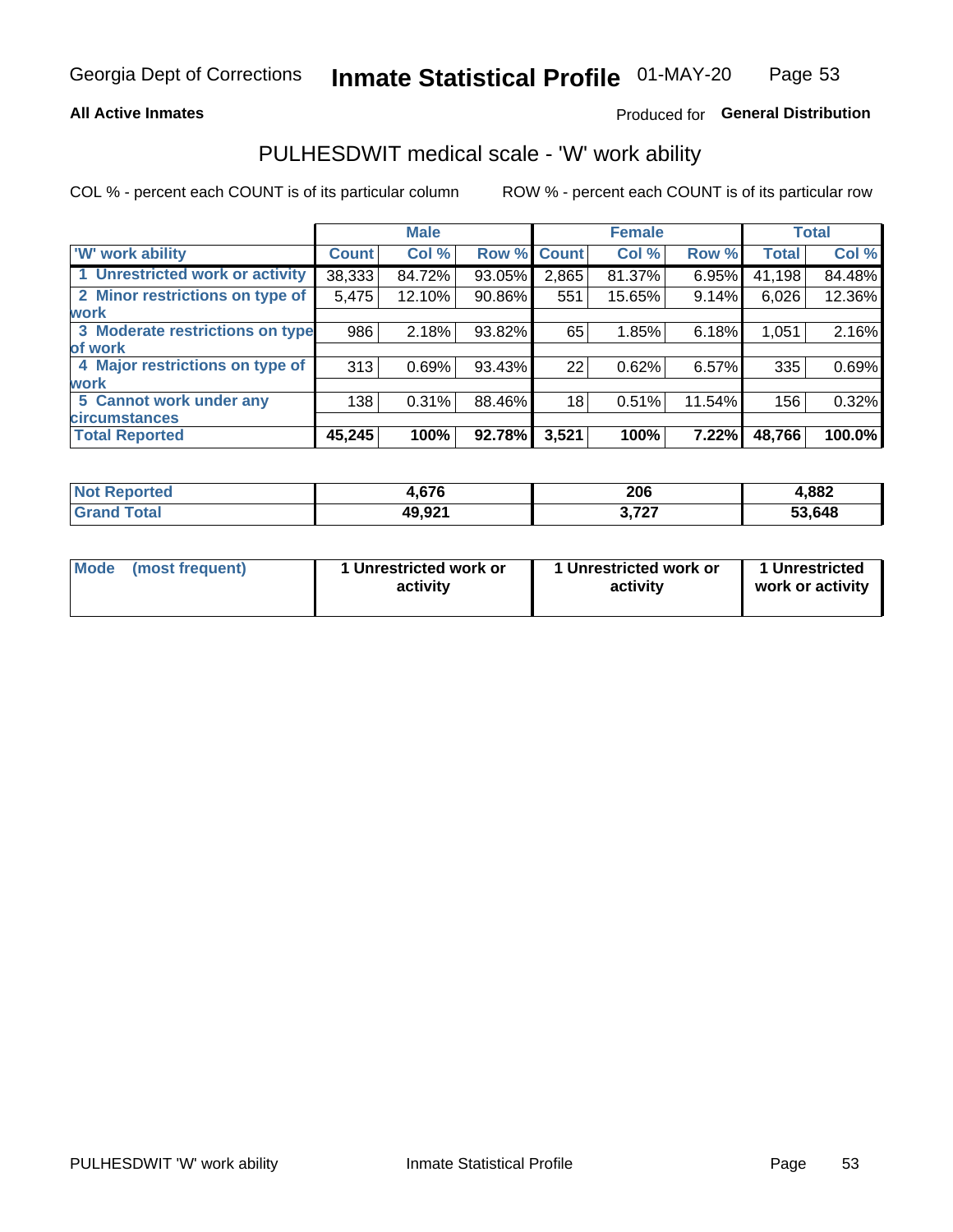#### **All Active Inmates**

### Produced for General Distribution

## PULHESDWIT medical scale - 'I' impairment

COL % - percent each COUNT is of its particular column ROW % - percent each COUNT is of its particular row

|                            |              | <b>Male</b> |             |       | <b>Female</b> |       |              | <b>Total</b> |
|----------------------------|--------------|-------------|-------------|-------|---------------|-------|--------------|--------------|
| 'l' Impairment             | <b>Count</b> | Col %       | Row % Count |       | Col %         | Row % | <b>Total</b> | Col %        |
| 1 No impairments or        | 44,758       | 98.94%      | 92.75%      | 3,499 | 99.54%        | 7.25% | 48,257       | 98.98%       |
| disabilities               |              |             |             |       |               |       |              |              |
| 2 Wheelchair-bound but     | 268          | 0.59%       | $97.81\%$   | 6     | 0.17%         | 2.19% | 274          | 0.56%        |
| otherwise OK               |              |             |             |       |               |       |              |              |
| 3 Needs low-level Assisted | 55           | 0.12%       | 96.49%      | 2     | 0.06%         | 3.51% | 57           | 0.12%        |
| Living (level I)           |              |             |             |       |               |       |              |              |
| 4 Needs moderate Assisted  | 27           | $0.06\%$    | 96.43%      |       | 0.03%         | 3.57% | 28           | 0.06%        |
| Living (level II)          |              |             |             |       |               |       |              |              |
| 5 Needs maximal Assisted   | 129          | 0.29%       | 94.85%      |       | 0.20%         | 5.15% | 136          | 0.28%        |
| <b>Living (level III)</b>  |              |             |             |       |               |       |              |              |
| <b>Total Reported</b>      | 45,237       | 100%        | 92.79%      | 3,515 | 100%          | 7.21% | 48,752       | 100%         |

| <b>Not</b><br>Reported | +.684  | <b>040</b><br>Z I Z | 4,896  |
|------------------------|--------|---------------------|--------|
| Total                  | 49,921 | דמד נ               | 53,648 |

| <b>Mode</b> | (most frequent) | <b>No impairments or</b><br>disabilities | 1 No impairments or<br>disabilities | 1 No impairments<br>or disabilities |
|-------------|-----------------|------------------------------------------|-------------------------------------|-------------------------------------|
|-------------|-----------------|------------------------------------------|-------------------------------------|-------------------------------------|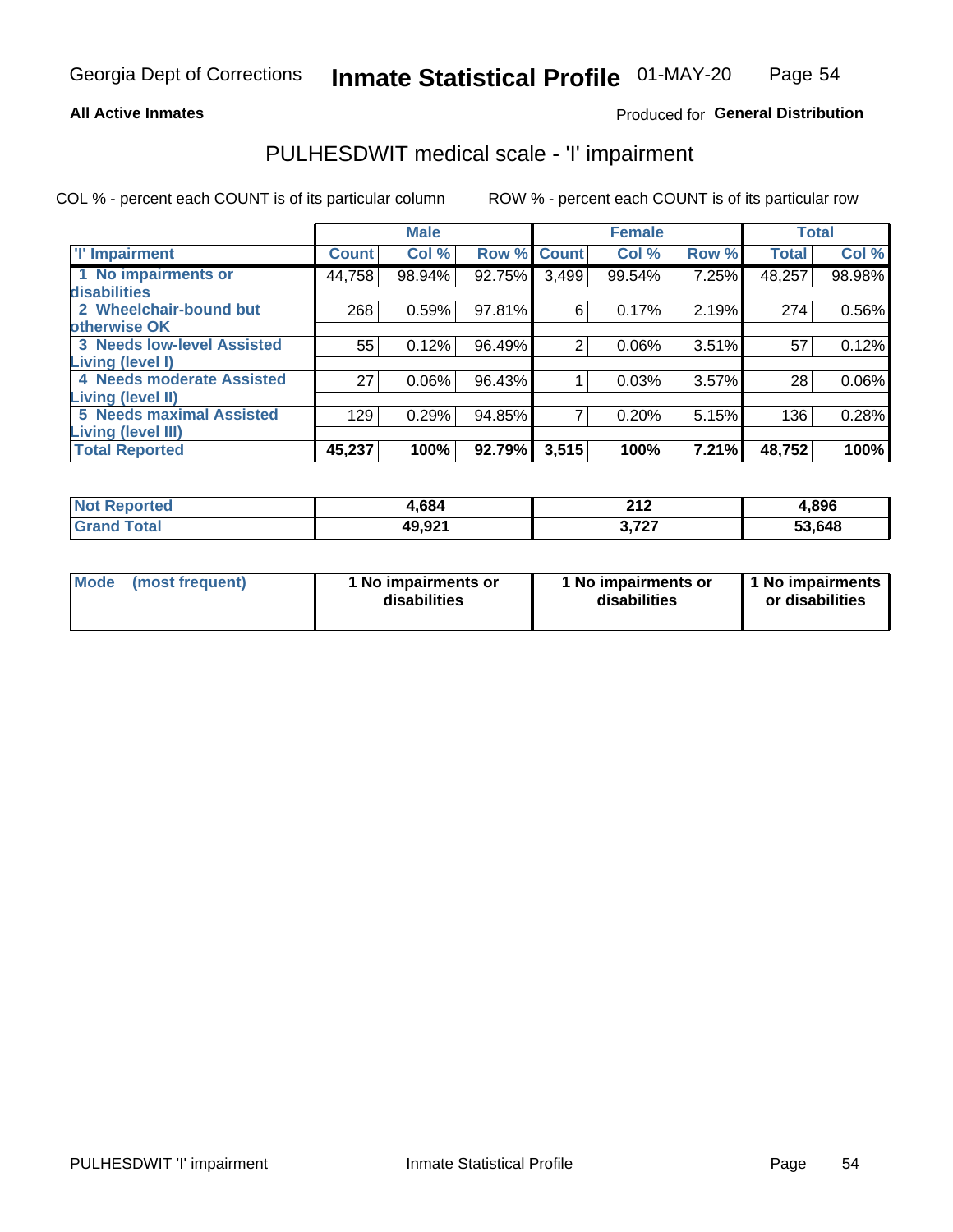#### **All Active Inmates**

### Produced fo General Distribution

### PULHESDWIT medical scale - 'T' transportability

COL % - percent each COUNT is of its particular column

|                              |                    | <b>Male</b> |         |              | <b>Female</b> |        |              | <b>Total</b> |
|------------------------------|--------------------|-------------|---------|--------------|---------------|--------|--------------|--------------|
| <b>T' Transportability</b>   | Count <sup>1</sup> | Col %       | Row %   | <b>Count</b> | Col %         | Row %  | <b>Total</b> | Col %        |
| 1 Can be transported in any  | 45,197             | 99.13%      | 92.83%  | 3,493        | 99.66%        | 7.17%  | 48,690       | 99.17%       |
| ordinary approved vehicle    |                    |             |         |              |               |        |              |              |
| 2 Wheelchair-bound, not      | 103                | 0.23%       | 99.04%  |              | 0.03%         | 0.96%  | 104          | 0.21%        |
| needing special vehicle      |                    |             |         |              |               |        |              |              |
| 3 Wheelchair-bound, requires | 23                 | 0.05%       | 100.00% |              |               |        | 23           | 0.05%        |
| special vehicle              |                    |             |         |              |               |        |              |              |
| 4 Needs specially-equipped   |                    | 0.02%       | 87.50%  |              | 0.03%         | 12.50% | 8            | 0.02%        |
| medical vehicle              |                    |             |         |              |               |        |              |              |
| <b>5 Requires ambulance</b>  | 263                | 0.58%       | 96.34%  | 10           | 0.29%         | 3.66%  | 273          | 0.56%        |
| transport                    |                    |             |         |              |               |        |              |              |
| <b>Total Reported</b>        | 45,593             | 100%        | 92.86%  | 3,505        | 100%          | 7.14%  | 49,098       | 100.0%       |

| <b>ported</b> | 4,328  | າາາ<br>ZZZ | 4,550  |
|---------------|--------|------------|--------|
| <b>otal</b>   | 49,921 | ラヘラ        | 53,648 |

|  | Mode (most frequent) | 1 Can be transported in any 1 Can be transported in any<br>ordinary approved vehicle   ordinary approved vehicle   transported in any |  | 1 Can be<br>  ordinary approved  <br>vehicle |
|--|----------------------|---------------------------------------------------------------------------------------------------------------------------------------|--|----------------------------------------------|
|--|----------------------|---------------------------------------------------------------------------------------------------------------------------------------|--|----------------------------------------------|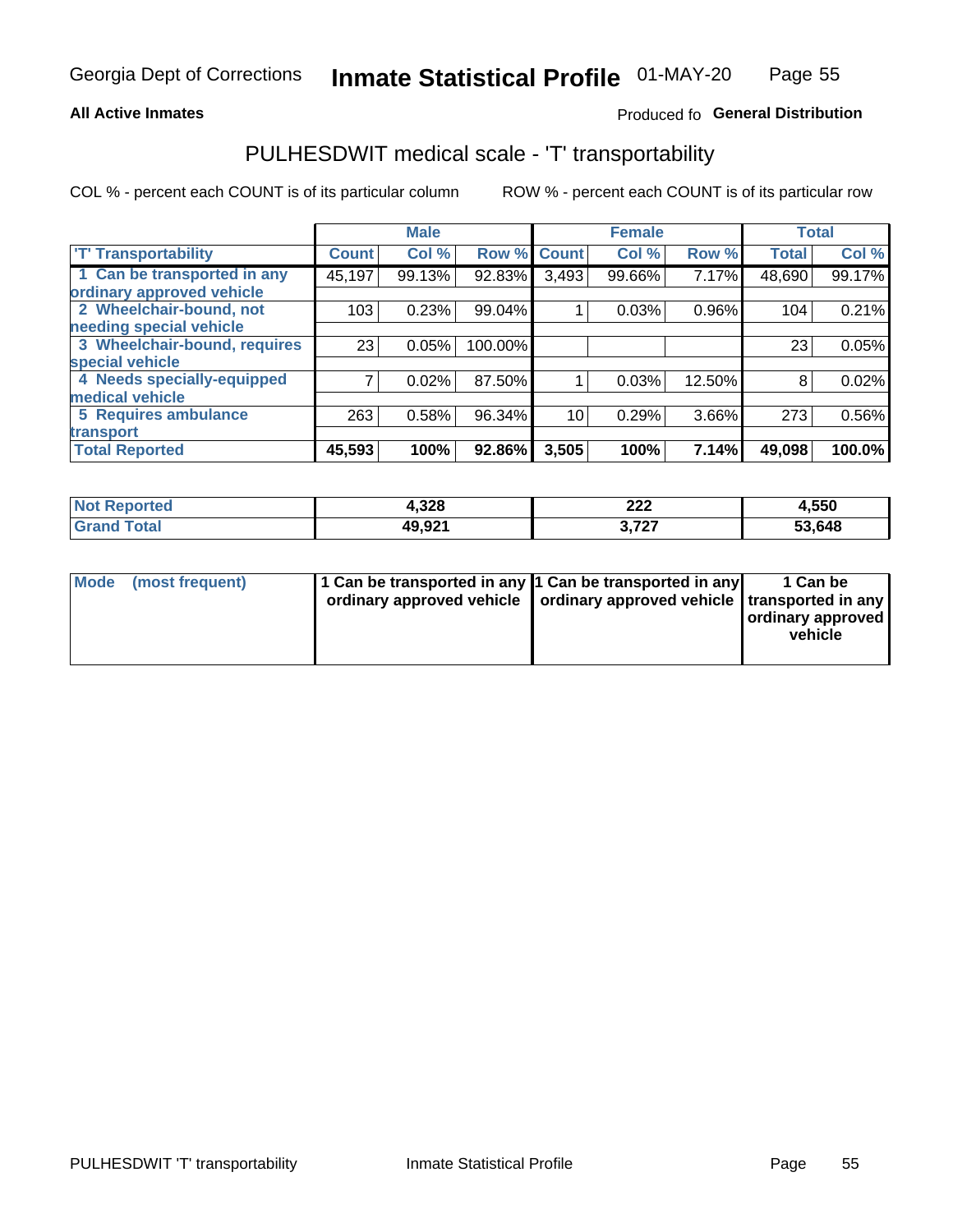# Inmate Statistical Profile 01-MAY-20 Page 56

**All Active Inmates** 

### **Produced for General Distribution**

### Number of prior Georgia incarcerations

COL % - percent each COUNT is of its particular column

|                                       |              | <b>Male</b> |             |       | <b>Female</b> |       |        | <b>Total</b> |
|---------------------------------------|--------------|-------------|-------------|-------|---------------|-------|--------|--------------|
| <b>Num of Prior GA Incarcerations</b> | <b>Count</b> | Col %       | Row % Count |       | Col %         | Row % | Total  | Col %        |
|                                       | 27,857       | 55.80%      | 91.06%      | 2,736 | 73.41%        | 8.94% | 30,593 | 57.03%       |
|                                       | 9,102        | 18.23%      | 94.70%      | 509   | 13.66%        | 5.30% | 9,611  | 17.91%       |
| $\overline{2}$                        | 5,289        | 10.59%      | $95.94\%$   | 224   | 6.01%         | 4.06% | 5,513  | 10.28%       |
| 3                                     | 3,255        | 6.52%       | 96.85%      | 106   | 2.84%         | 3.15% | 3,361  | 6.26%        |
| $\boldsymbol{4}$                      | 1,818        | 3.64%       | 97.06%      | 55    | 1.48%         | 2.94% | 1,873  | 3.49%        |
| 5                                     | 1,061        | 2.13%       | 96.11%      | 43    | 1.15%         | 3.89% | 1,104  | 2.06%        |
| <b>More Than 5</b>                    | 1,539        | 3.08%       | 96.61%      | 54    | 1.45%         | 3.39% | 1,593  | 2.97%        |
| <b>Total Reported</b>                 | 49,921       | 100%        | 93.05%      | 3,727 | 100%          | 6.95% | 53,648 | 100%         |

| <b>Not</b><br>Reported |        |            |        |
|------------------------|--------|------------|--------|
| 「otal<br>"Granu        | 49,921 | דמד מ<br>. | 53,648 |

| Mean (average)       | .07 | 1.03 |
|----------------------|-----|------|
| Median (middle)      |     |      |
| Mode (most frequent) |     |      |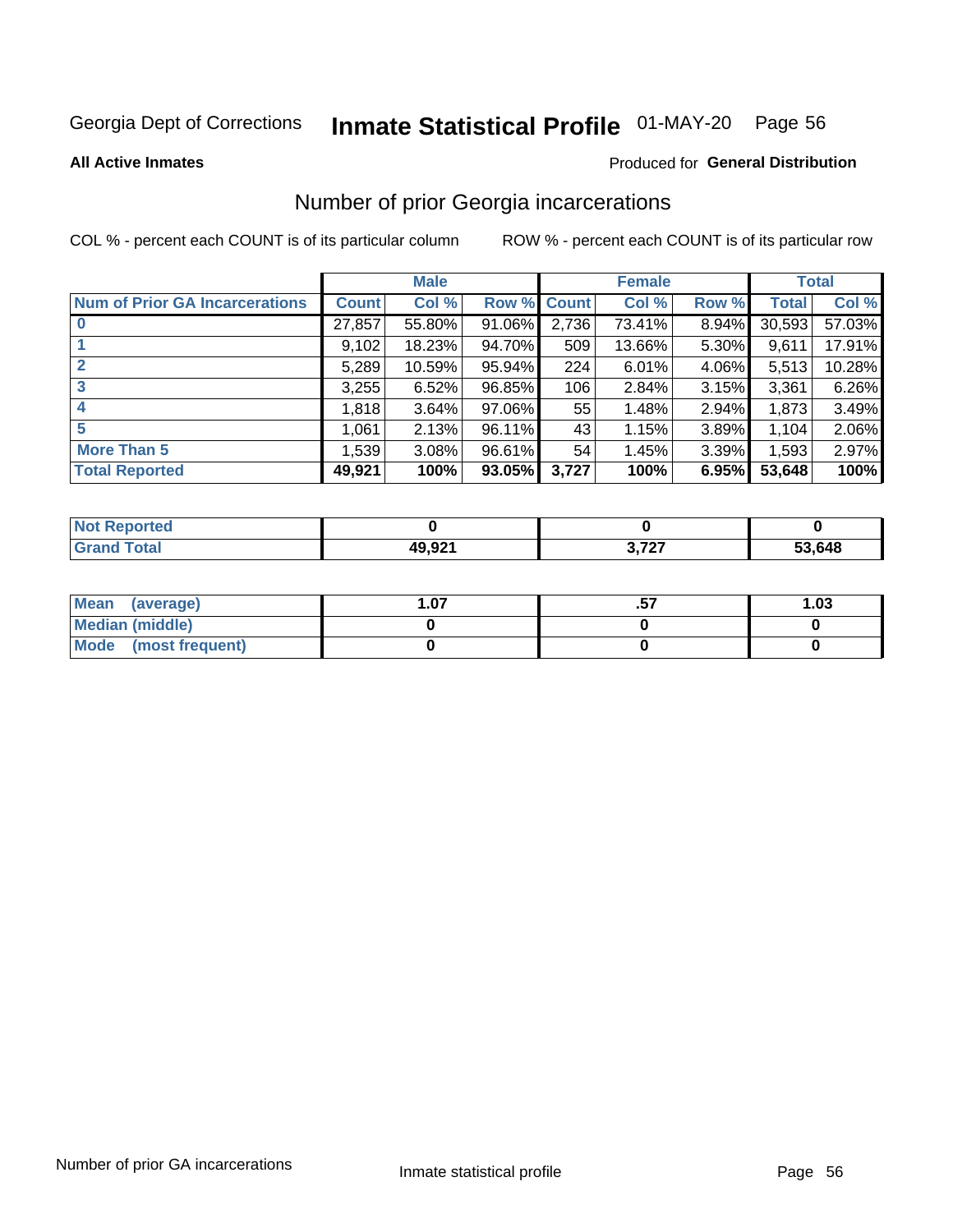#### **Inmate Statistical Profile 01-MAY-20** Page 57

#### **All Active Inmates**

#### Produced for General Distribution

### Prison sentence in years

COL % - percent each COUNT is of its particular column

ROW % - percent each COUNT is of its particular row

|                                 |              | <b>Male</b> |        |              | <b>Female</b> |        |              | <b>Total</b> |
|---------------------------------|--------------|-------------|--------|--------------|---------------|--------|--------------|--------------|
| <b>Prison Sentence In Years</b> | <b>Count</b> | Col %       | Row %  | <b>Count</b> | Col %         | Row %  | <b>Total</b> | Col %        |
| $0 - 1$                         | 471          | 0.94%       | 92.90% | 36           | 0.97%         | 7.10%  | 507          | 0.95%        |
| $1.1 - 2$                       | 742          | 1.49%       | 91.72% | 67           | 1.80%         | 8.28%  | 809          | 1.51%        |
| $2.1 - 3$                       | 1,139        | 2.28%       | 86.55% | 177          | 4.75%         | 13.45% | 1,316        | 2.45%        |
| $3.1 - 4$                       | 943          | 1.89%       | 90.59% | 98           | 2.63%         | 9.41%  | 1,041        | 1.94%        |
| $4.1 - 5$                       | 1,764        | 3.53%       | 89.86% | 199          | 5.34%         | 10.14% | 1,963        | 3.66%        |
| $5.1 - 6$                       | 1,057        | 2.12%       | 90.26% | 114          | 3.06%         | 9.74%  | 1,171        | 2.18%        |
| $6.1 - 7$                       | 992          | 1.99%       | 91.77% | 89           | 2.39%         | 8.23%  | 1,081        | 2.01%        |
| $7.1 - 8$                       | 1,082        | 2.17%       | 92.40% | 89           | 2.39%         | 7.60%  | 1,171        | 2.18%        |
| $8.1 - 9$                       | 1,158        | 2.32%       | 93.39% | 82           | 2.20%         | 6.61%  | 1,240        | 2.31%        |
| $9.1 - 10$                      | 3,365        | 6.74%       | 89.69% | 387          | 10.38%        | 10.31% | 3,752        | 6.99%        |
| $10.1 - 12$                     | 2,086        | 4.18%       | 91.13% | 203          | 5.45%         | 8.87%  | 2,289        | 4.27%        |
| $12.1 - 15$                     | 4,834        | 9.68%       | 92.62% | 385          | 10.33%        | 7.38%  | 5,219        | 9.73%        |
| $15.1 - 20$                     | 9,285        | 18.60%      | 93.32% | 665          | 17.84%        | 6.68%  | 9,950        | 18.55%       |
| 20.1 - Over                     | 11,854       | 23.75%      | 94.46% | 695          | 18.65%        | 5.54%  | 12,549       | 23.39%       |
| <b>Life</b>                     | 7,420        | 14.86%      | 95.14% | 379          | 10.17%        | 4.86%  | 7,799        | 14.54%       |
| <b>Life Without Parole</b>      | 1,601        | 3.21%       | 96.50% | 58           | 1.56%         | 3.50%  | 1,659        | 3.09%        |
| <b>Death</b>                    | 77           | 0.15%       | 98.72% | 1.           | 0.03%         | 1.28%  | 78           | 0.15%        |
| <b>Youthful Offenders</b>       | 51           | 0.10%       | 94.44% | 3            | 0.08%         | 5.56%  | 54           | 0.10%        |
| <b>Total Reported</b>           | 49,921       | 100%        | 93.05% | 3,727        | 100.0%        | 6.95%  | 53,648       | 100%         |

| ported<br>NOT I |        |           |        |
|-----------------|--------|-----------|--------|
| <b>otal</b>     | 49,921 | -707<br>. | 53,648 |

#### **Determinate (numeric) sentences only**

| <b>Mear</b> | or 70<br>- | OF ET<br>-5.57 | <b>OF 77</b><br>---<br>______ |
|-------------|------------|----------------|-------------------------------|
|             |            |                |                               |

All sentences (including determinate), with life, life without parole, and death sentences figured at 45 years

| Mean | 36.84 | 38. 80 | 36.90 |
|------|-------|--------|-------|
|      |       |        |       |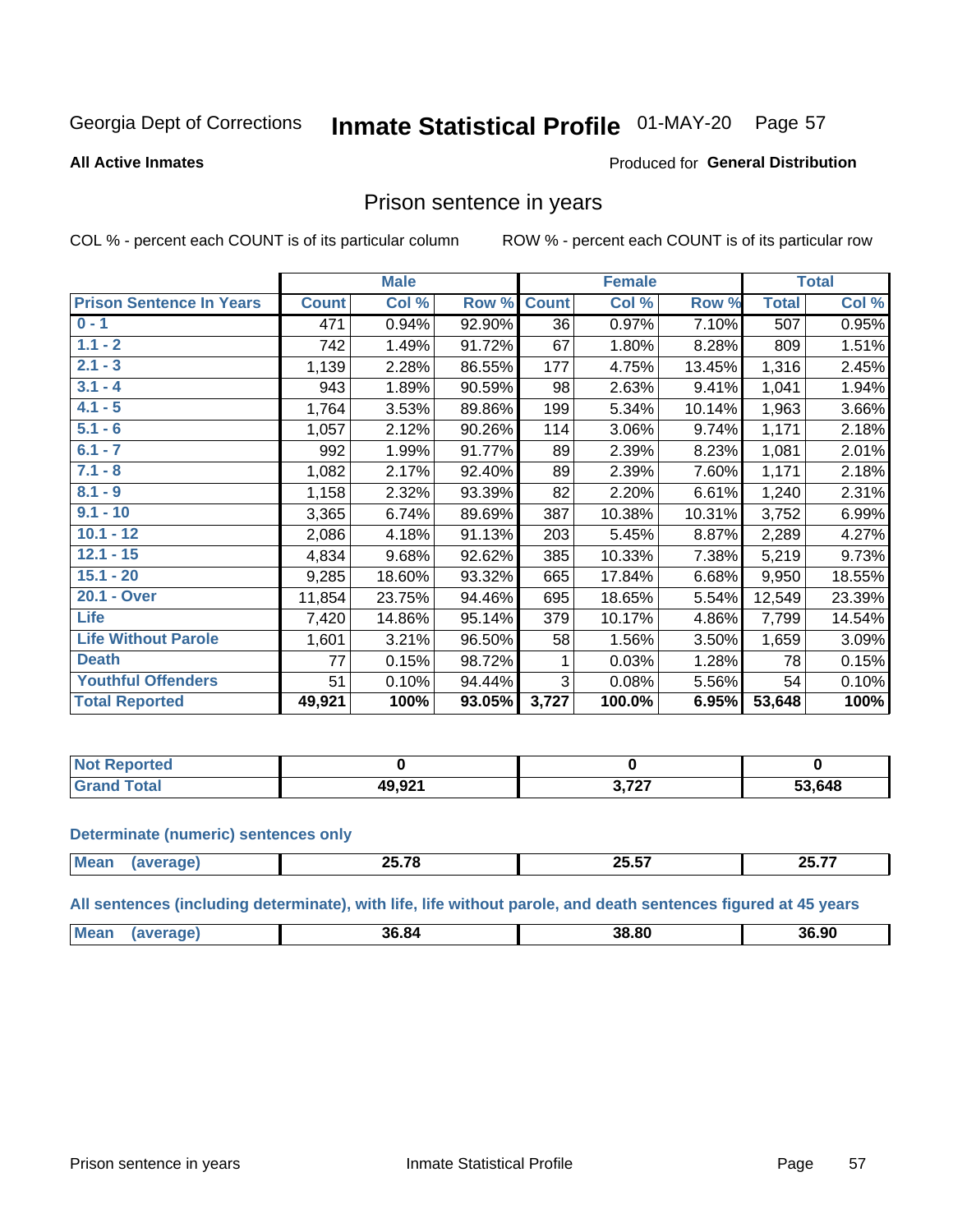# Inmate Statistical Profile 01-MAY-20 Page 58

#### **All Active Inmates**

### **Produced for General Distribution**

### Primary offense, broken out into felonies vs misdemeanors

COL % - percent each COUNT is of its particular column

|                                  |              | <b>Male</b> |              |                    | <b>Female</b>      |       | Total  |        |
|----------------------------------|--------------|-------------|--------------|--------------------|--------------------|-------|--------|--------|
| <b>Felonies and Misdemeanors</b> | <b>Count</b> | Col%        |              | <b>Row % Count</b> | Col%               | Row % | Total, | Col %  |
| <b>Felonies</b>                  | 49,662       | 99.80%      | 93.03%       | 3.718              | 99.92%             | 6.97% | 53,380 | 99.81% |
| <b>Misdemeanors</b>              | 99           | .20%        | 97.06%       |                    | $.08\%$ $^{\circ}$ | 2.94% | 102    | .19%   |
| <b>Total Reported</b>            | 49,761       | 100%        | 93.04% 3,721 |                    | 100%               | 6.96% | 53,482 | 100%   |

| <b>Not</b><br>Reported  | 160    |               | 66     |
|-------------------------|--------|---------------|--------|
| <b>⊺Gran</b> u<br>™otaï | 10 Q21 | <b>10 767</b> | 53.648 |

| <b>Mo</b><br>requent)<br>$\sim$ | nıes | າເes | elonies |
|---------------------------------|------|------|---------|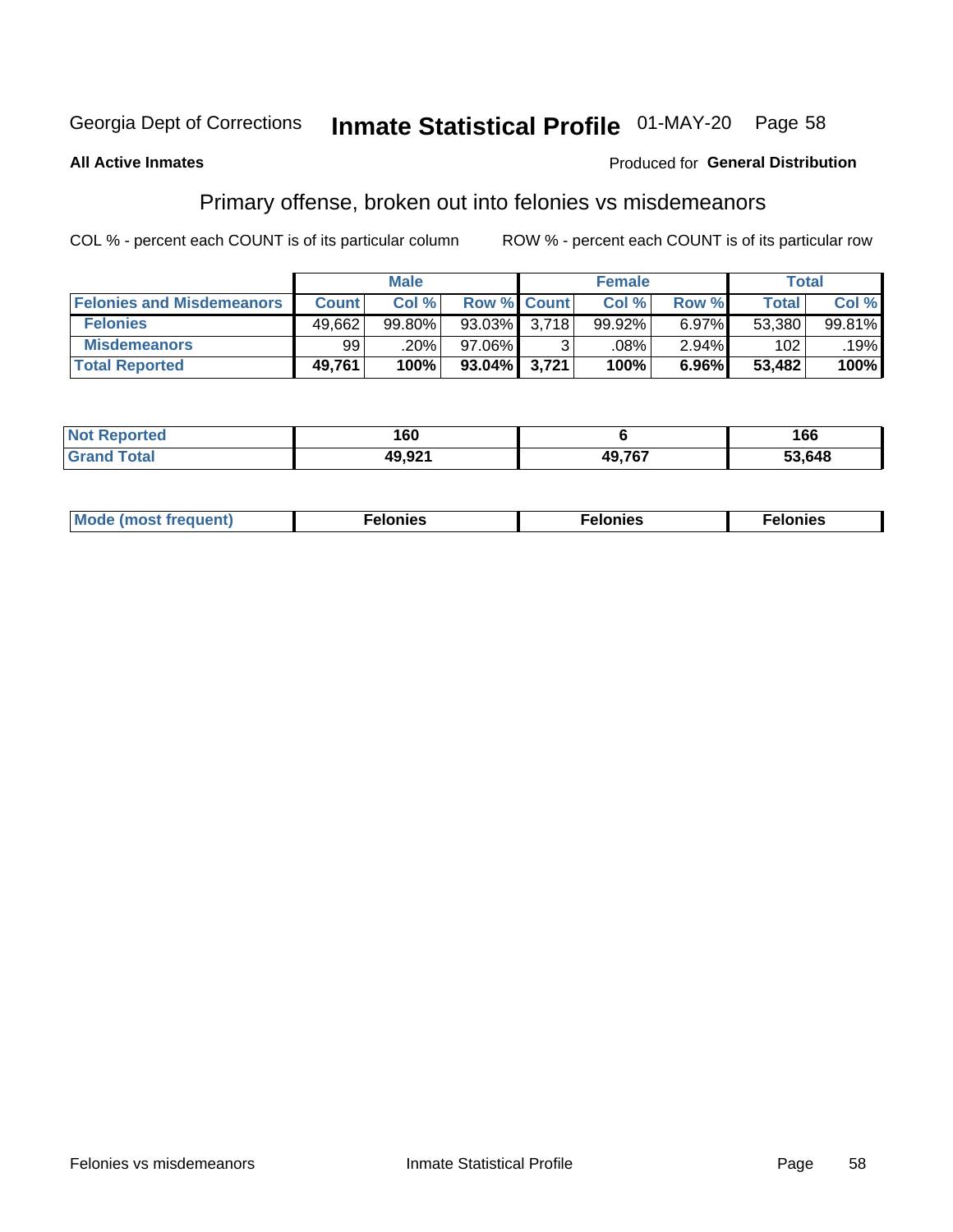# Inmate Statistical Profile 01-MAY-20 Page 59

#### **All Active Inmates**

#### Produced for General Distribution

### Primary offense, broken out into six broad crime categories

COL % - percent each COUNT is of its particular column

|                                  | <b>Male</b>  |        |           | <b>Female</b>      |         |        | <b>Total</b> |        |
|----------------------------------|--------------|--------|-----------|--------------------|---------|--------|--------------|--------|
| <b>Crime Categories</b>          | <b>Count</b> | Col %  |           | <b>Row % Count</b> | Col %   | Row %  | <b>Total</b> | Col %  |
| <b>Violent</b>                   | 26,688       | 53.56% | 93.82%    | 1,757              | 47.14%  | 6.18%  | 28,445       | 53.12% |
| <b>Sex Crime</b><br>$\mathbf{2}$ | 8,708        | 17.48% | 98.47%    | 135                | 3.62%   | 1.53%  | 8,843        | 16.51% |
| 3<br><b>Property</b>             | 6,826        | 13.70% | 89.77%    | 778                | 20.87%  | 10.23% | 7,604        | 14.20% |
| <b>Drug</b><br>4                 | 4,868        | 9.77%  | 85.21%    | 845                | 22.67%  | 14.79% | 5,713        | 10.67% |
| <b>Habit/DUI</b><br>5            | 93           | .19%   | 89.42%    | 11                 | $.30\%$ | 10.58% | 104          | .19%   |
| <b>Other</b><br>6                | 2,643        | 5.30%  | 92.93%    | 201                | 5.39%   | 7.07%  | 2,844        | 5.31%  |
| <b>Total Reported</b>            | 49,826       | 100%   | $93.04\%$ | 3,727              | 100%    | 6.96%  | 53,553       | 100%   |

| Reported<br>NOT. | 0F<br>JJ. |                | 95     |
|------------------|-----------|----------------|--------|
| <b>Total</b>     | 49,921    | דמד י<br>,,,,, | 53,648 |

| Mo<br>uent)<br>nos | .<br>/iolent | <br>Violent | - --<br><b>Tiolent</b> |
|--------------------|--------------|-------------|------------------------|
|                    |              |             |                        |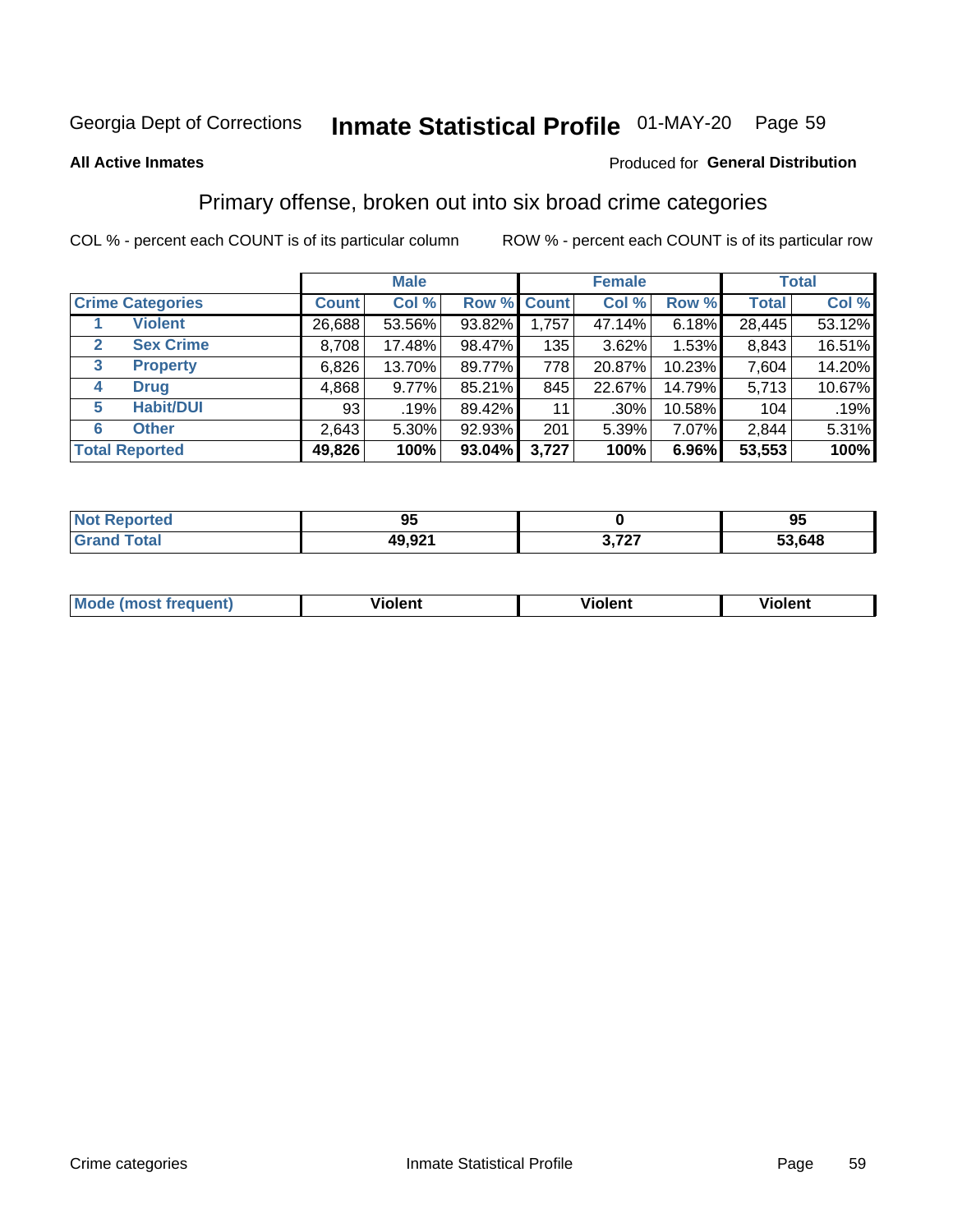# Inmate Statistical Profile 01-MAY-20 Page 60

#### **All Active Inmates**

#### Produced for General Distribution

## Primary offense, detailed offense code

COL % - percent each COUNT is of its particular column

|                                            |                | <b>Male</b> |         |                | <b>Female</b> |         |                | <b>Total</b> |
|--------------------------------------------|----------------|-------------|---------|----------------|---------------|---------|----------------|--------------|
| <b>Primary Offense</b>                     | <b>Count</b>   | Col %       | Row %   | <b>Count</b>   | Col %         | Row %   | <b>Total</b>   | Col %        |
| <b>Abuse Neglect Elder/Disab (2812)</b>    | 44             | .09%        | 70.97%  | 18             | .48%          | 29.03%  | 62             | .12%         |
| Agg Aslt W Intnt To Rape (2095)            | 74             | .15%        | 100.00% |                |               |         | 74             | .14%         |
| <b>Agg Sex Battery Atmpt (2099)</b>        | 3              | .01%        | 100.00% |                |               |         | 3              | .01%         |
| <b>Aggrav Assault (1302)</b>               | 5,295          | 10.63%      | 94.40%  | 314            | 8.43%         | 5.60%   | 5,609          | 10.47%       |
| <b>Aggrav Assault Peace Ofcr</b><br>(1314) | 374            | .75%        | 94.92%  | 20             | .54%          | 5.08%   | 394            | .74%         |
| <b>Aggrav Battery (1305)</b>               | 1,364          | 2.74%       | 93.42%  | 96             | 2.58%         | 6.58%   | 1,460          | 2.73%        |
| <b>Aggrav Battery Peace Ofcr</b><br>(1315) | 29             | .06%        | 96.67%  | 1              | .03%          | 3.33%   | 30             | .06%         |
| <b>Aggrav Ch Molest Atmpt (2096)</b>       | 4              | .01%        | 100.00% |                |               |         | 4              | .01%         |
| <b>Aggrav Child Molestation (2021)</b>     | 1,314          | 2.64%       | 98.50%  | 20             | .54%          | 1.50%   | 1,334          | 2.49%        |
| <b>Aggrav Cruelty To Animals</b><br>(2972) | 15             | .03%        | 88.24%  | $\overline{2}$ | .05%          | 11.76%  | 17             | .03%         |
| <b>Aggrav Sexual Battery (2009)</b>        | 234            | .47%        | 99.15%  | $\overline{2}$ | .05%          | .85%    | 236            | .44%         |
| <b>Aggrav Sodomy (2003)</b>                | 229            | .46%        | 98.71%  | 3              | .08%          | 1.29%   | 232            | .43%         |
| <b>Aggrav Stalking (1321)</b>              | 321            | .64%        | 96.98%  | 10             | .27%          | 3.02%   | 331            | .62%         |
| <b>Aggravated Assault On 65+</b><br>(1304) | 5              | .01%        | 83.33%  | 1              | .03%          | 16.67%  | 6              | .01%         |
| <b>Aiding Escape (2502)</b>                |                |             |         | $\overline{2}$ | .05%          | 100.00% | $\overline{2}$ | .01%         |
| <b>Alter Id (1506)</b>                     | 1              | .01%        | 100.00% |                |               |         | 1              | .01%         |
| <b>Armed Robbery (1902)</b>                | 5,710          | 11.46%      | 96.49%  | 208            | 5.58%         | 3.51%   | 5,918          | 11.05%       |
| Arson 1st Degree (1401)                    | 53             | .11%        | 82.81%  | 11             | .30%          | 17.19%  | 64             | .12%         |
| <b>Arson 2nd Degree (1402)</b>             | 9              | .02%        | 100.00% |                |               |         | 9              | .02%         |
| <b>Arson 3rd Degree (1403)</b>             | 5              | .01%        | 100.00% |                |               |         | 5              | .01%         |
| <b>Ass W/ Int Transmit Hiv (1313)</b>      | 1              | .01%        | 100.00% |                |               |         | 1              | .01%         |
| <b>Atmpt Aggrav Assault (1303)</b>         | 8              | .02%        | 100.00% |                |               |         | 8              | .01%         |
| <b>Atmpt Aggrav Sodomy (2093)</b>          | 4              | .01%        | 100.00% |                |               |         | $\overline{4}$ | .01%         |
| <b>Atmpt Armed Robbery (1992)</b>          | 97             | .19%        | 95.10%  | 5              | .13%          | 4.90%   | 102            | .19%         |
| <b>Atmpt Burglary (1690)</b>               | 23             | .05%        | 95.83%  | 1              | .03%          | 4.17%   | 24             | .04%         |
| <b>Atmpt Child Molestation (2094)</b>      | 39             | .08%        | 97.50%  | 1              | .03%          | 2.50%   | 40             | .07%         |
| <b>Atmpt Kidnap (1390)</b>                 | $\overline{2}$ | .01%        | 100.00% |                |               |         | $\overline{2}$ | .01%         |
| <b>Atmpt Murder (1190)</b>                 | 165            | .33%        | 92.70%  | 13             | .35%          | 7.30%   | 178            | .33%         |
| Atmpt Rape (2091)                          | 50             | .10%        | 98.04%  | $\mathbf{1}$   | .03%          | 1.96%   | 51             | .10%         |
| <b>Atmpt Robbery (1991)</b>                | 31             | .06%        | 96.88%  | 1              | .03%          | 3.13%   | 32             | .06%         |
| <b>Atmpt Sodomy (2092)</b>                 | 1              | .01%        | 100.00% |                |               |         | $\mathbf{1}$   | .01%         |
| <b>Atmpt Theft By Taking (1812)</b>        | 4              | .01%        | 100.00% |                |               |         | $\overline{4}$ | .01%         |
| <b>Atmpt Viol Substance Act (4090)</b>     | 13             | .03%        | 92.86%  | 1              | .03%          | 7.14%   | 14             | .03%         |
| <b>Att/Consprcy Commt C/S/Of</b><br>(4134) | 38             | .08%        | 82.61%  | 8              | .21%          | 17.39%  | 46             | .09%         |
| <b>Bad Checks (1704)</b>                   | $\mathbf{1}$   | .01%        | 100.00% |                |               |         | $\mathbf{1}$   | .01%         |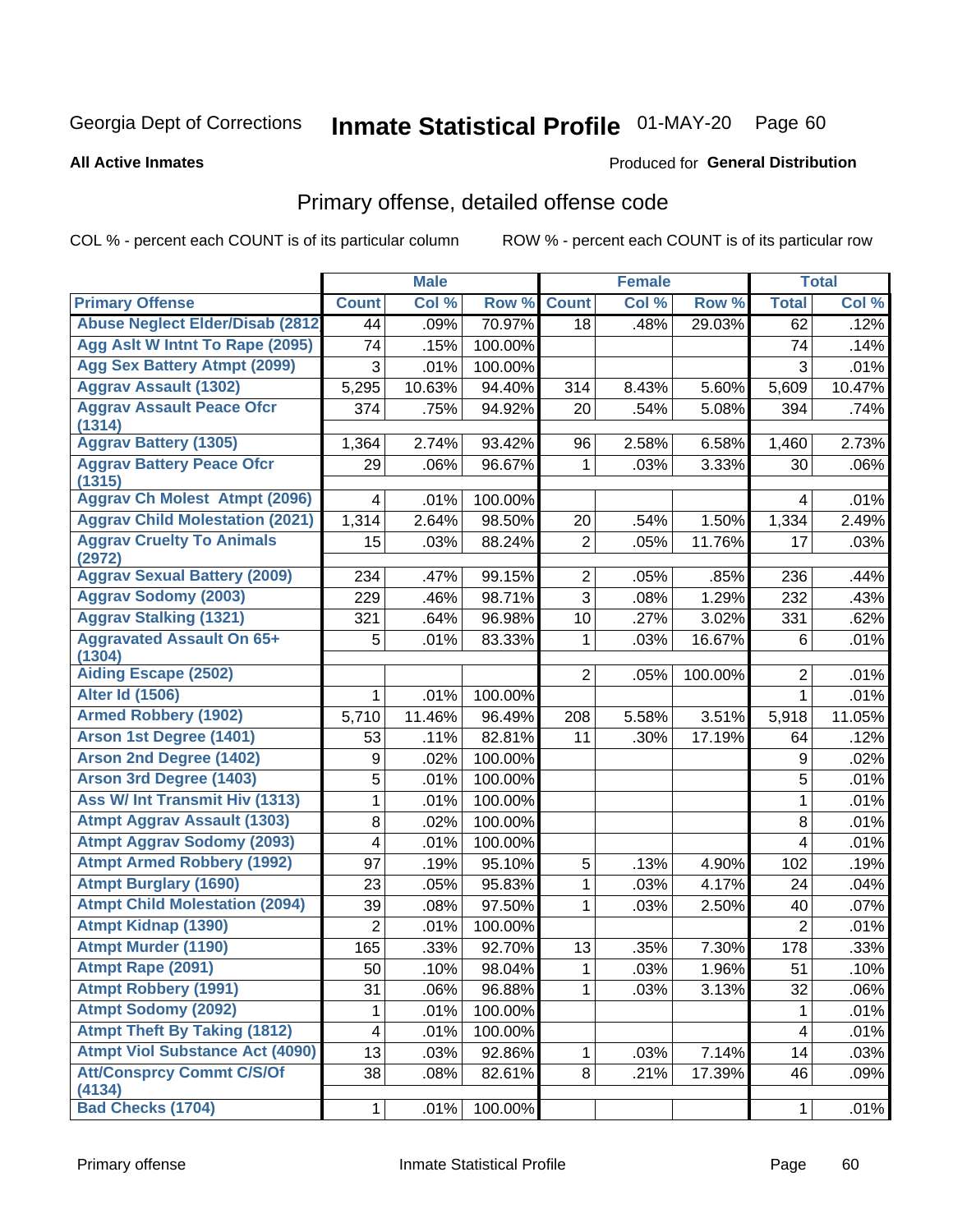# Inmate Statistical Profile 01-MAY-20 Page 61

**All Active Inmates** 

#### Produced for General Distribution

## Primary offense, detailed offense code

COL % - percent each COUNT is of its particular column

|                                            |                | <b>Male</b> |         |                | <b>Female</b> |         |                | <b>Total</b> |
|--------------------------------------------|----------------|-------------|---------|----------------|---------------|---------|----------------|--------------|
| <b>Primary Offense</b>                     | <b>Count</b>   | Col %       | Row %   | <b>Count</b>   | Col %         | Row %   | <b>Total</b>   | Col %        |
| <b>Bail Jumping (2511)</b>                 | 5              | .01%        | 100.00% |                |               |         | 5              | .01%         |
| <b>Bestiality (2004)</b>                   | 1              | .01%        | 100.00% |                |               |         | 1              | .01%         |
| <b>Bigamy (2007)</b>                       | 2              | .01%        | 100.00% |                |               |         | $\overline{2}$ | .01%         |
| <b>Bribery Govt Officer (2301)</b>         |                |             |         | 1              | .03%          | 100.00% | 1              | .01%         |
| Burg 1st Aft 6/30/12 (1611)                | 2,001          | 4.02%       | 93.90%  | 130            | 3.49%         | 6.10%   | 2,131          | 3.98%        |
| Burg 2nd Aft 6/30/12 (1612)                | 669            | 1.34%       | 96.82%  | 22             | .59%          | 3.18%   | 691            | 1.29%        |
| Burg Bef 7/1/12 (1601)                     | 1,661          | 3.33%       | 97.31%  | 46             | 1.23%         | 2.69%   | 1,707          | 3.19%        |
| <b>Carry Pistl Without Licns (2903)</b>    |                | .01%        | 100.00% |                |               |         | 1              | .01%         |
| <b>Carry Weapon At School (2915)</b>       | 6              | .01%        | 100.00% |                |               |         | 6              | .01%         |
| <b>Child Molestation (2019)</b>            | 2,637          | 5.29%       | 97.88%  | 57             | 1.53%         | 2.12%   | 2,694          | 5.03%        |
| <b>Cnspire Traffic Cntrl Sub (4130)</b>    | 5              | .01%        | 83.33%  | 1              | .03%          | 16.67%  | 6              | .01%         |
| <b>Computer Pornography (1760)</b>         | 104            | .21%        | 100.00% |                |               |         | 104            | .19%         |
| <b>Computer Theft (1761)</b>               | 4              | .01%        | 80.00%  | 1              | .03%          | 20.00%  | 5              | .01%         |
| <b>Computer Trespass (1762)</b>            | $\overline{2}$ | .01%        | 66.67%  | 1              | .03%          | 33.33%  | 3              | .01%         |
| <b>Conceal Death Of Another (1125)</b>     | 14             | .03%        | 70.00%  | 6              | .16%          | 30.00%  | 20             | .04%         |
| <b>Conspiracy (9901)</b>                   | 21             | .04%        | 87.50%  | 3              | .08%          | 12.50%  | 24             | .04%         |
| <b>Conspire Restrain Free (2308)</b>       |                |             |         | 1              | .03%          | 100.00% | 1              | .01%         |
| <b>Convsn Paymnts Real Propy</b><br>(1811) | 1              | .01%        | 100.00% |                |               |         | 1              | .01%         |
| Crim Use W/Alt Id Mark (7010)              | 3              | .01%        | 100.00% |                |               |         | 3              | .01%         |
| <b>Crml Atmpt Felony (7027)</b>            | 9              | .02%        | 81.82%  | $\overline{2}$ | .05%          | 18.18%  | 11             | .02%         |
| <b>Crmnl Atmpt (9905)</b>                  | $\overline{2}$ | .01%        | 100.00% |                |               |         | $\overline{2}$ | .01%         |
| Crmnl Damage 1st Degree (1501)             | 22             | .04%        | 100.00% |                |               |         | 22             | .04%         |
| <b>Crmnl Damage 2nd Degree</b>             | 74             | .15%        | 91.36%  | $\overline{7}$ | .19%          | 8.64%   | 81             | .15%         |
| (1502)                                     |                |             |         |                |               |         |                |              |
| <b>Crmnl Interfere Govt Prop (2613)</b>    | 16             | .03%        | 80.00%  | $\overline{4}$ | .11%          | 20.00%  | 20             | .04%         |
| <b>Crmnl Poss Explosives (1404)</b>        | 1              | .01%        | 100.00% |                |               |         | 1              | .01%         |
| <b>Crmnl Solicitation (9910)</b>           | 3              | .01%        | 100.00% |                |               |         | 3              | .01%         |
| <b>Cruelty To An Inmate (2810)</b>         | 1              | .01%        | 100.00% |                |               |         | 1              | .01%         |
| <b>Cruelty To Children (2801)</b>          | 304            | .61%        | 75.25%  | 100            | 2.68%         | 24.75%  | 404            | .75%         |
| <b>Cruelty To Elder Person (2811)</b>      | 23             | .05%        | 65.71%  | 12             | .32%          | 34.29%  | 35             | .07%         |
| <b>Distr Mat Depict Nudity (2102)</b>      | 1              | .01%        | 100.00% |                |               |         | 1              | .01%         |
| Dogfighting (2718)                         | 1              | .01%        | 100.00% |                |               |         | 1              | .01%         |
| Drv W/ Improp Veh Reg (7013)               | $\overline{2}$ | .01%        | 66.67%  | 1.             | .03%          | 33.33%  | 3              | .01%         |
| <b>Drv W/Susp License (7011)</b>           | 1              | .01%        | 100.00% |                |               |         | 1              | .01%         |
| <b>Drvng Habtl Violator (5004)</b>         | 6              | .01%        | 100.00% |                |               |         | 6              | .01%         |
| <b>Embracery (2407)</b>                    | 1              | .01%        | 100.00% |                |               |         | 1              | .01%         |
| <b>Entering Vehicle (1880)</b>             | 95             | .19%        | 96.94%  | 3 <sup>1</sup> | .08%          | 3.06%   | 98             | .18%         |
| <b>Entice Child Attempted (2090)</b>       | 6              | .01%        | 100.00% |                |               |         | 6              | .01%         |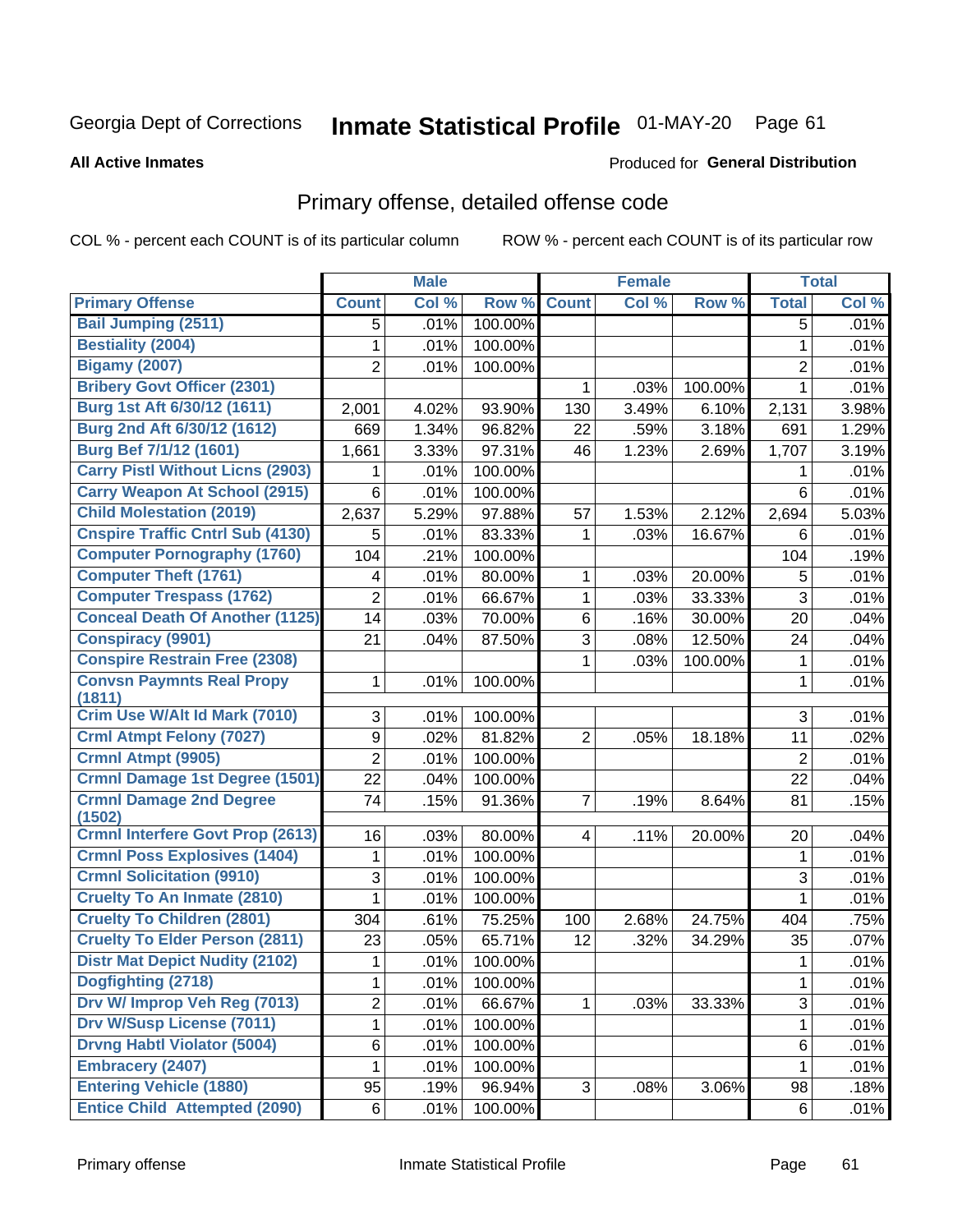# Inmate Statistical Profile 01-MAY-20 Page 62

#### **All Active Inmates**

#### Produced for General Distribution

## Primary offense, detailed offense code

COL % - percent each COUNT is of its particular column

|                                            |                | <b>Male</b> |         |                | <b>Female</b> |         |                | <b>Total</b> |
|--------------------------------------------|----------------|-------------|---------|----------------|---------------|---------|----------------|--------------|
| <b>Primary Offense</b>                     | <b>Count</b>   | Col %       | Row %   | <b>Count</b>   | Col %         | Row %   | <b>Total</b>   | Col %        |
| <b>Enticing Child-Indec Purp (2020)</b>    | 77             | .15%        | 91.67%  | $\overline{7}$ | .19%          | 8.33%   | 84             | .16%         |
| <b>Escape (2501)</b>                       | 32             | .06%        | 91.43%  | 3              | .08%          | 8.57%   | 35             | .07%         |
| <b>Exploit Disabled/Elder (7022)</b>       | 14             | .03%        | 48.28%  | 15             | .40%          | 51.72%  | 29             | .05%         |
| <b>False Certificates (2311)</b>           | 1              | .01%        | 100.00% |                |               |         | $\mathbf{1}$   | .01%         |
| <b>False Imprisonment (1308)</b>           | 196            | .39%        | 95.61%  | 9              | .24%          | 4.39%   | 205            | .38%         |
| <b>False Public Alarm (2609)</b>           | 1              | .01%        | 100.00% |                |               |         | 1              | .01%         |
| <b>False Statements Govt (2408)</b>        | 14             | .03%        | 70.00%  | 6              | .16%          | 30.00%  | 20             | .04%         |
| <b>False Swearng Writtn Stmt</b><br>(2205) |                |             |         | 1              | .03%          | 100.00% | $\mathbf{1}$   | .01%         |
| <b>Family Violence Battery (1301)</b>      | 150            | .30%        | 97.40%  | 4              | .11%          | 2.60%   | 154            | .29%         |
| Feticide (1121)                            | 2              | .01%        | 100.00% |                |               |         | $\overline{2}$ | .01%         |
| <b>Feticide By Vehicle (1118)</b>          | 6              | .01%        | 100.00% |                |               |         | $6\phantom{1}$ | .01%         |
| <b>Financial Identity Fraud (1756)</b>     | 61             | .12%        | 70.93%  | 25             | .67%          | 29.07%  | 86             | .16%         |
| <b>Fleeing/Eluding Police (2316)</b>       | 503            | 1.01%       | 94.55%  | 29             | .78%          | 5.45%   | 532            | .99%         |
| Forg 1st Aft 6/30/12 (1711)                | 110            | .22%        | 70.06%  | 47             | 1.26%         | 29.94%  | 157            | .29%         |
| Forg 1st Bef 7/1/12 (1701)                 | 124            | .25%        | 71.26%  | 50             | 1.34%         | 28.74%  | 174            | .32%         |
| Forg 2nd Aft 6/30/12 (1712)                | 33             | .07%        | 78.57%  | 9              | .24%          | 21.43%  | 42             | .08%         |
| Forg 2nd Bef 7/1/12 (1702)                 | $\overline{2}$ | .01%        | 66.67%  | 1              | .03%          | 33.33%  | $\mathfrak{S}$ | .01%         |
| Forg 3rd Aft 6/30/12 (1713)                | 51             | .10%        | 80.95%  | 12             | .32%          | 19.05%  | 63             | .12%         |
| Forg 4th Aft 6/30/12 (1714)                | 12             | .02%        | 66.67%  | 6              | .16%          | 33.33%  | 18             | .03%         |
| <b>Forgery Credit Card (1752)</b>          | $\overline{c}$ | .01%        | 66.67%  | 1              | .03%          | 33.33%  | $\mathfrak{S}$ | .01%         |
| <b>Fraudulent Access Compute</b>           | $\overline{2}$ | .01%        | 100.00% |                |               |         | $\overline{2}$ | .01%         |
| (1796)                                     |                |             |         |                |               |         |                |              |
| <b>Fraudulent Checks (1750)</b>            | 1              | .01%        | 50.00%  | 1              | .03%          | 50.00%  | $\overline{2}$ | .01%         |
| <b>Fraudulent Credit Card (1753)</b>       | 65             | .13%        | 66.33%  | 33             | .89%          | 33.67%  | 98             | .18%         |
| <b>Gang Participation (9914)</b>           | 57             | .11%        | 98.28%  | 1              | .03%          | 1.72%   | 58             | .11%         |
| <b>Guard Line W/Weapon/Drugs</b><br>(2963) | 24             | .05%        | 72.73%  | 9              | .24%          | 27.27%  | 33             | .06%         |
| <b>Habit Traf Viol/Impaired (5005)</b>     | 7              | .01%        | 100.00% |                |               |         | $\overline{7}$ | .01%         |
| <b>Habit Traf Viol/Other (5006)</b>        | $\,6$          | .01%        | 85.71%  | 1              | .03%          | 14.29%  | $\overline{7}$ | .01%         |
| <b>Hijacking Motor Vehicle (1911)</b>      | 46             | .09%        | 100.00% |                |               |         | 46             | .09%         |
| <b>Hindering Appreh Or Pun (2503)</b>      | 5              | .01%        | 83.33%  | 1              | .03%          | 16.67%  | $\,6$          | .01%         |
| Hit-Run W/Injury/Fatality (5007)           | 39             | .08%        | 84.78%  | 7              | .19%          | 15.22%  | 46             | .09%         |
| Home Invasion 1st Degree (7007)            | 22             | .04%        | 88.00%  | 3              | .08%          | 12.00%  | 25             | .05%         |
| <b>Home Invasion 2nd Degree</b><br>(7008)  | $\overline{2}$ | .01%        | 100.00% |                |               |         | $\overline{2}$ | .01%         |
| Homicide By Vessel (1124)                  | 40             | .08%        | 88.89%  | 5              | .13%          | 11.11%  | 45             | .08%         |
| <b>Illegal Attm To Obt Drugs (4011)</b>    | 1              | .01%        | 33.33%  | $\overline{2}$ | .05%          | 66.67%  | 3              | .01%         |
| <b>Impersonating Officer (2405)</b>        | $\overline{2}$ | .01%        | 100.00% |                |               |         | $\overline{2}$ | .01%         |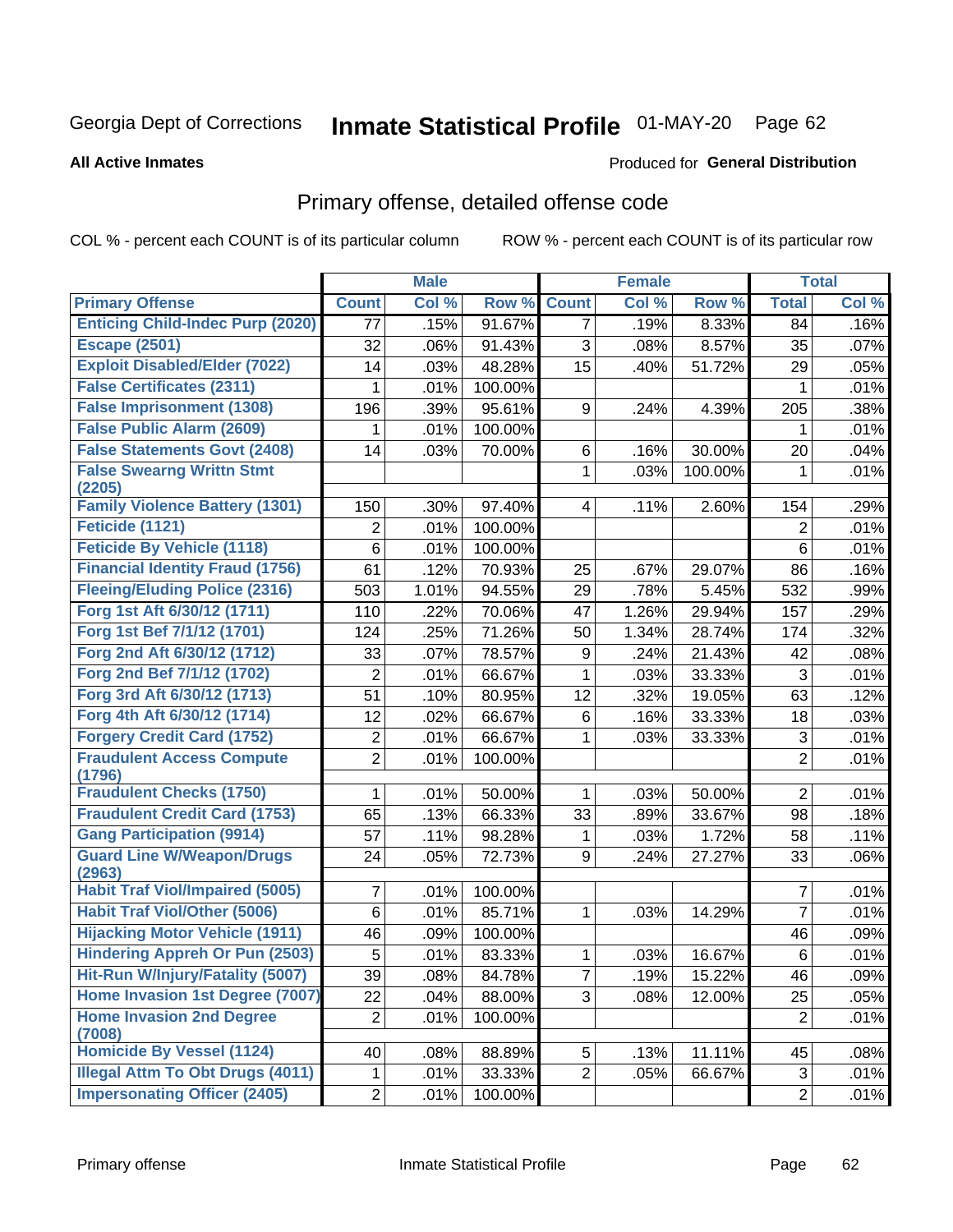# Inmate Statistical Profile 01-MAY-20 Page 63

#### **All Active Inmates**

#### Produced for General Distribution

## Primary offense, detailed offense code

COL % - percent each COUNT is of its particular column

|                                                              |                | <b>Male</b> |                  |                | <b>Female</b> |        |                | <b>Total</b> |
|--------------------------------------------------------------|----------------|-------------|------------------|----------------|---------------|--------|----------------|--------------|
| <b>Primary Offense</b>                                       | <b>Count</b>   | Col %       | Row <sup>%</sup> | <b>Count</b>   | Col %         | Row %  | <b>Total</b>   | Col %        |
| <b>Impersonation (2404)</b>                                  | 3 <sup>1</sup> | .01%        | 75.00%           | $\mathbf 1$    | .03%          | 25.00% | $\overline{4}$ | .01%         |
| <b>Incest (2006)</b>                                         | 228            | .46%        | 99.13%           | 2              | .05%          | .87%   | 230            | .43%         |
| <b>Incest Atmpt (2098)</b>                                   | 1              | .01%        | 100.00%          |                |               |        | 1              | .01%         |
| <b>Inciting To Insurrection (2203)</b>                       | 4              | .01%        | 80.00%           | 1              | .03%          | 20.00% | 5              | .01%         |
| <b>Influencing Witness (2313)</b>                            | 5              | .01%        | 100.00%          |                |               |        | 5              | .01%         |
| <b>Injury By Vehicle (1318)</b>                              | 105            | .21%        | 84.00%           | 20             | .54%          | 16.00% | 125            | .23%         |
| <b>Insurance Fraud (7023)</b>                                | 1              | .01%        | 100.00%          |                |               |        | 1              | .01%         |
| <b>Insurrection (2202)</b>                                   | 6              | .01%        | 85.71%           | 1              | .03%          | 14.29% | $\overline{7}$ | .01%         |
| <b>Interfere Electronic Dvce (2614)</b>                      | 3              | .01%        | 100.00%          |                |               |        | 3              | .01%         |
| <b>Interference With Custody (1312)</b>                      | 14             | .03%        | 87.50%           | $\overline{2}$ | .05%          | 12.50% | 16             | .03%         |
| <b>Involuntary Manslaughter (1103)</b>                       | 173            | .35%        | 88.72%           | 22             | .59%          | 11.28% | 195            | .36%         |
| Kidnapping (1311)                                            | 1,447          | 2.90%       | 96.79%           | 48             | 1.29%         | 3.21%  | 1,495          | 2.79%        |
| <b>Livestock Theft (1817)</b>                                | 5              | .01%        | 100.00%          |                |               |        | 5              | .01%         |
| <b>Lottery Violation (2730)</b>                              | $\overline{2}$ | .01%        | 66.67%           | 1              | .03%          | 33.33% | 3              | .01%         |
| Manf Methamph 200-399 Gm                                     | 6              | .01%        | 100.00%          |                |               |        | 6              | .01%         |
| (4144)                                                       |                |             |                  |                |               |        |                |              |
| Manf Methamph 28-199 Gm<br>(4143)                            | 11             | .02%        | 84.62%           | $\overline{2}$ | .05%          | 15.38% | 13             | .02%         |
| Manf Methamph 400+ Gm (4145)                                 | 1              | .01%        | 100.00%          |                |               |        | 1.             | .01%         |
| <b>Manf Methamph Unspec Amt</b>                              | 85             | .17%        | 92.39%           | $\overline{7}$ | .19%          | 7.61%  | 92             | .17%         |
| (4147)                                                       |                |             |                  |                |               |        |                |              |
| <b>Manufac Marijuana (7012)</b>                              | 22             | .04%        | 95.65%           | 1              | .03%          | 4.35%  | 23             | .04%         |
| <b>Manufact Meth Near Child (2803)</b>                       | 12             | .02%        | 85.71%           | $\overline{2}$ | .05%          | 14.29% | 14             | .03%         |
| <b>Misc Assault/Battery (1300)</b>                           | 10             | .02%        | 90.91%           | 1              | .03%          | 9.09%  | 11             | .02%         |
| <b>Misc Correctionl Inst Off (6200)</b>                      | 8              | .02%        | 100.00%          |                |               |        | 8              | .01%         |
| <b>Misc Drugs Trafficking (4100)</b>                         | 4              | .01%        | 100.00%          |                |               |        | 4              | .01%         |
| <b>Misc Forgery (1700)</b>                                   | 4              | .01%        | 100.00%          |                |               |        | 4              | .01%         |
| <b>Misc Fraud (1799)</b>                                     | 7              | .01%        | 58.33%           | 5              | .13%          | 41.67% | 12             | .02%         |
| <b>Misc Homicide Offense (1100)</b>                          | 5              | .01%        | 83.33%           | 1              | .03%          | 16.67% | 6              | .01%         |
| <b>Misc Mrals/Pblic H/Safty (6000)</b>                       | 3              | .01%        | 100.00%          |                |               |        | 3              | .01%         |
| <b>Misc Obscenity (2100)</b>                                 | 10             | .02%        | 100.00%          |                |               |        | 10             | .02%         |
| <b>Misc Public Order (2200)</b>                              | 1              | .01%        | 100.00%          |                |               |        | 1              | .01%         |
| <b>Misc Sexual Offense (2000)</b>                            | 23             | .05%        | 95.83%           | $\mathbf{1}$   | .03%          | 4.17%  | 24             | .04%         |
| <b>Murder (1101)</b>                                         | 6,309          | 12.66%      | 93.56%           | 434            | 11.64%        | 6.44%  | 6,743          | 12.59%       |
| <b>Murder Conspire To Commit</b>                             | 15             | .03%        | 88.24%           | $\overline{2}$ | .05%          | 11.76% | 17             | .03%         |
| (1191)<br><b>Mutiny In Penal Inst (2507)</b>                 |                |             |                  |                |               |        |                |              |
|                                                              | 10             | .02%        | 100.00%          |                |               |        | 10             | .02%         |
| Necrophilia (2022)<br><b>Obstr Of Law Enf Officer (2314)</b> | 1.             | .01%        | 100.00%          |                |               |        | 1.             | .01%         |
|                                                              | 364            | .73%        | 91.92%           | 32             | $.86\%$       | 8.08%  | 396            | .74%         |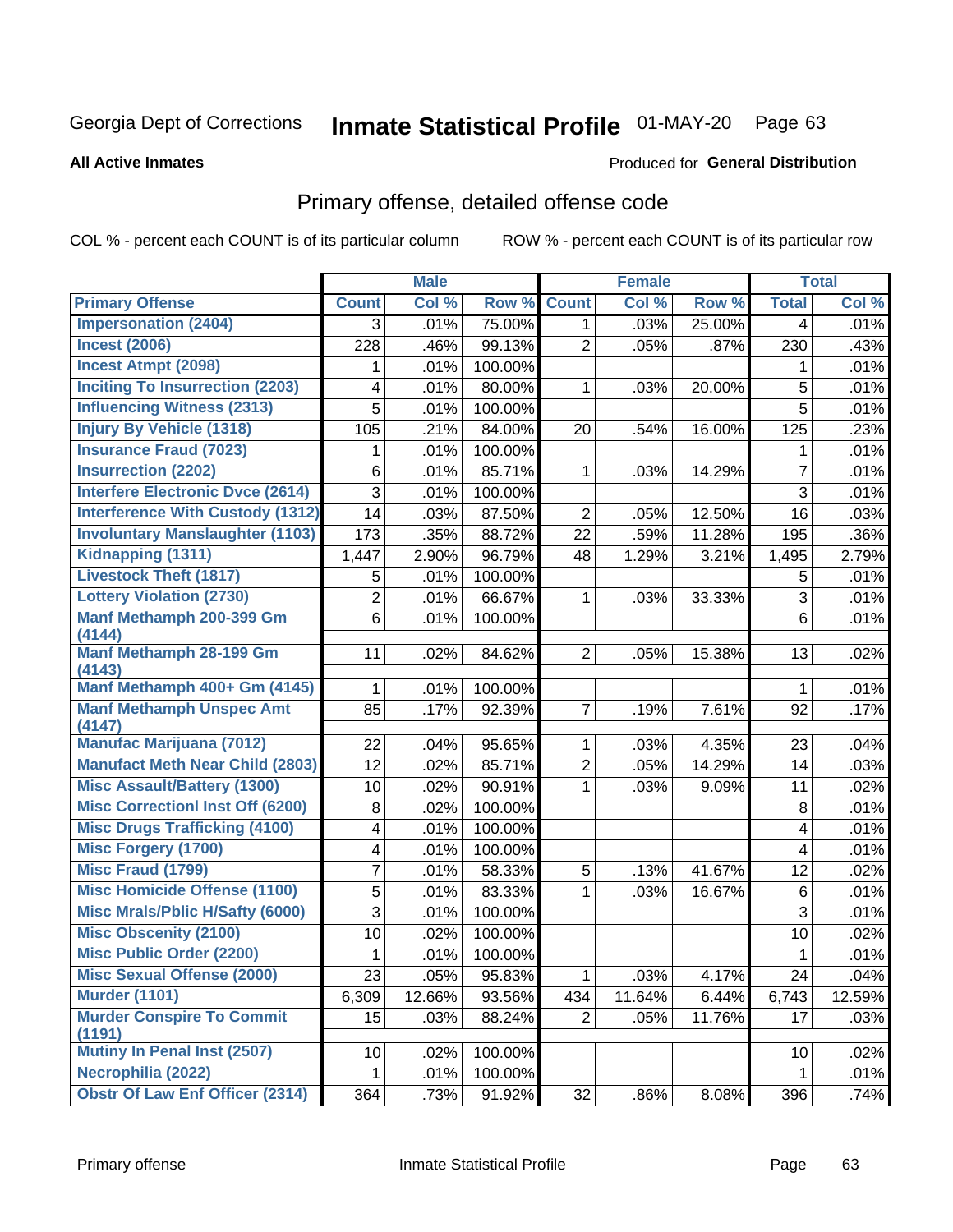# Inmate Statistical Profile 01-MAY-20 Page 64

#### **All Active Inmates**

#### Produced for General Distribution

## Primary offense, detailed offense code

COL % - percent each COUNT is of its particular column

|                                            |                  | <b>Male</b> |         |                | <b>Female</b> |        |                | <b>Total</b> |
|--------------------------------------------|------------------|-------------|---------|----------------|---------------|--------|----------------|--------------|
| <b>Primary Offense</b>                     | <b>Count</b>     | Col %       | Row %   | <b>Count</b>   | Col %         | Row %  | <b>Total</b>   | Col %        |
| <b>Pandering By Compulsion (2017)</b>      | 3                | .01%        | 100.00% |                |               |        | 3              | $.01\%$      |
| Party To A Crime (9911)                    | 1                | .01%        | 100.00% |                |               |        | 1              | .01%         |
| Peeping Tom (3002)                         | 15               | .03%        | 100.00% |                |               |        | 15             | .03%         |
| <b>Perjury (2401)</b>                      | 2                | .01%        | 66.67%  | 1              | .03%          | 33.33% | 3              | .01%         |
| <b>Pimping A Minor Under 18 (2016)</b>     | $\boldsymbol{9}$ | .02%        | 81.82%  | $\overline{2}$ | .05%          | 18.18% | 11             | .02%         |
| Poss Alprazolam (7003)                     | 11               | .02%        | 91.67%  | 1              | .03%          | 8.33%  | 12             | .02%         |
| Poss By Inm Proh Items (7015)              | 14               | .03%        | 82.35%  | 3              | .08%          | 17.65% | 17             | .03%         |
| <b>Poss Contraband Articles (5171)</b>     | $\overline{2}$   | .01%        | 100.00% |                |               |        | $\overline{2}$ | .01%         |
| <b>Poss Dep Stim Cntrf Drugs</b><br>(4007) | 49               | .10%        | 62.82%  | 29             | .78%          | 37.18% | 78             | .15%         |
| <b>Poss Drug Related Matri (4016)</b>      | 25               | .05%        | 78.13%  | $\overline{7}$ | .19%          | 21.88% | 32             | .06%         |
| Poss Ephedrine (4030)                      | 1                | .01%        | 100.00% |                |               |        | 1              | .01%         |
| Poss Firearm 1st Offender (2913)           | 124              | .25%        | 96.12%  | 5              | .13%          | 3.88%  | 129            | .24%         |
| <b>Poss Firearm Convct Felon</b>           | 1,184            | 2.38%       | 96.34%  | 45             | 1.21%         | 3.66%  | 1,229          | 2.29%        |
| (2914)                                     |                  |             |         |                |               |        |                |              |
| Poss Hydrocodone (7004)                    | 10               | .02%        | 62.50%  | 6              | .16%          | 37.50% | 16             | .03%         |
| <b>Poss Knife During Crime (2911)</b>      | 6                | .01%        | 100.00% |                |               |        | $\,6$          | .01%         |
| Poss Mda/Extsy (4033)                      | 3                | .01%        | 75.00%  | 1              | .03%          | 25.00% | $\overline{4}$ | .01%         |
| Poss Methamphetamine (4031)                | 505              | 1.01%       | 74.81%  | 170            | 4.56%         | 25.19% | 675            | 1.26%        |
| <b>Poss Narcotics Opiates (4006)</b>       | 59               | .12%        | 71.08%  | 24             | .64%          | 28.92% | 83             | .15%         |
| <b>Poss Of Certain Weapons (2912)</b>      | 19               | .04%        | 100.00% |                |               |        | 19             | .04%         |
| <b>Poss Of Cocaine (4022)</b>              | 241              | .48%        | 85.77%  | 40             | 1.07%         | 14.23% | 281            | .52%         |
| <b>Poss Of Firearm Dur Crime</b><br>(2910) | 994              | 1.99%       | 95.30%  | 49             | 1.31%         | 4.70%  | 1,043          | 1.95%        |
| Poss Of Marijuana (4009)                   | 53               | .11%        | 96.36%  | $\overline{2}$ | .05%          | 3.64%  | 55             | .10%         |
| Poss Schedule I Drug (7034)                | 2                | .01%        | 100.00% |                |               |        | $\overline{2}$ | .01%         |
| <b>Poss Tools Commit Crime (1602)</b>      | 18               | .04%        | 94.74%  | 1              | .03%          | 5.26%  | 19             | .04%         |
| Poss W Int Dis Other Drug (4053)           | 112              | .22%        | 89.60%  | 13             | .35%          | 10.40% | 125            | .23%         |
| <b>Poss W Int Dist Cocaine (4050)</b>      | 213              | .43%        | 95.95%  | 9              | .24%          | 4.05%  | 222            | .41%         |
| Poss W Int Dist Marijuana (4051)           | 574              | 1.15%       | 94.41%  | 34             | .91%          | 5.59%  | 608            | 1.14%        |
| Poss W Int Dist Meth (4052)                | 520              | 1.04%       | 79.03%  | 138            | 3.70%         | 20.97% | 658            | 1.23%        |
| Poss Within 1000 Hous Pit (7009)           | 8                | .02%        | 88.89%  | 1              | .03%          | 11.11% | 9              | .02%         |
| <b>Poss Wpn Drugs By Prisnr</b><br>(2965)  | 26               | .05%        | 89.66%  | $\overline{3}$ | .08%          | 10.34% | 29             | .05%         |
| <b>Prov Sex Mater To Minors (2110)</b>     | $\overline{2}$   | .01%        | 100.00% |                |               |        | 2              | .01%         |
| <b>Racketeering (3404)</b>                 | 120              | .24%        | 76.43%  | 37             | .99%          | 23.57% | 157            | .29%         |
| <b>Rape (2001)</b>                         | 1,880            | 3.77%       | 99.52%  | 9              | .24%          | .48%   | 1,889          | 3.53%        |
| <b>Reck Cond Infected Person</b><br>(1317) | 9                | .02%        | 90.00%  | 1              | .03%          | 10.00% | 10             | .02%         |
| <b>Recv Gds Srvs Fraud Obtnd</b>           | 1                | .01%        | 100.00% |                |               |        | 1              | .01%         |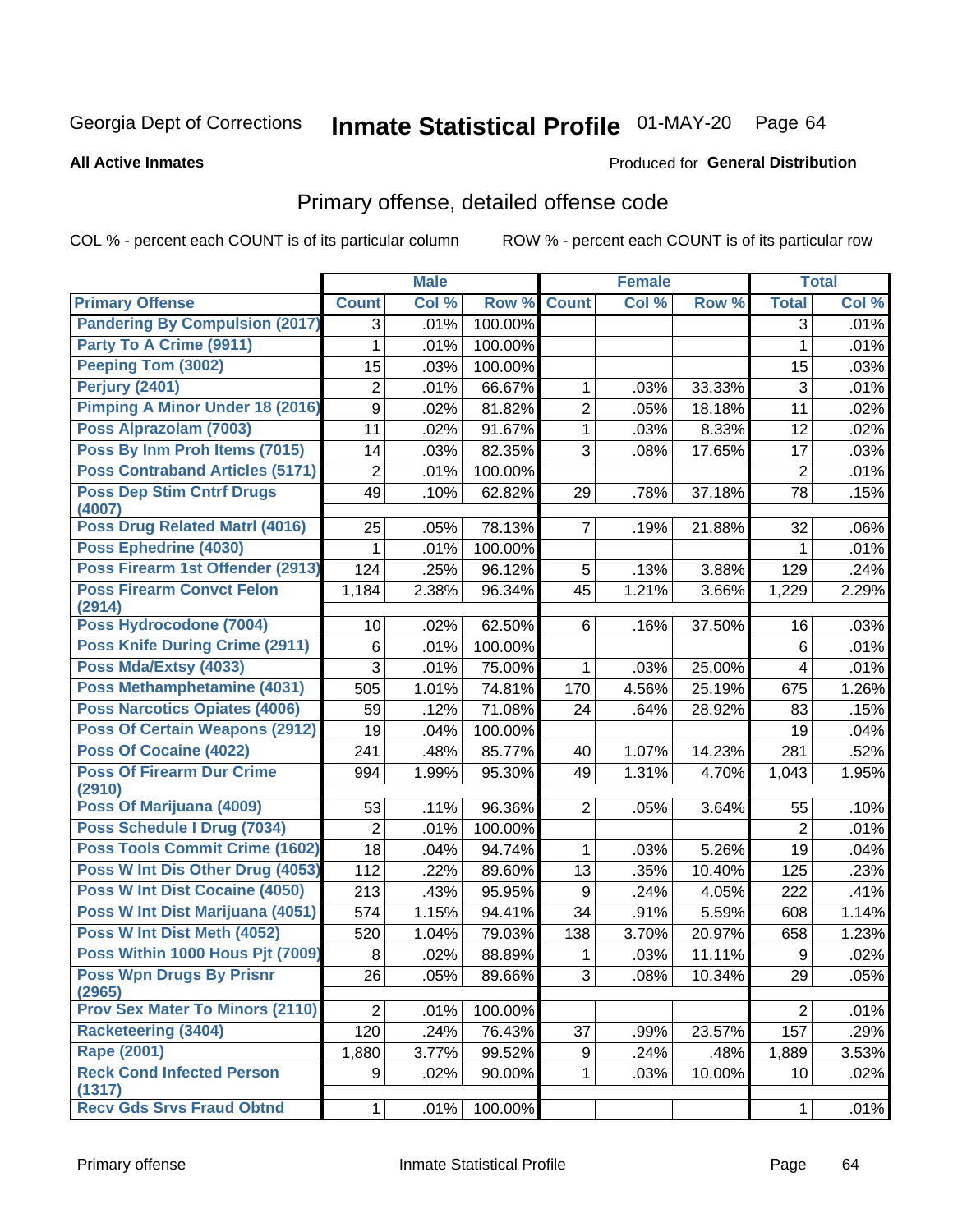# Inmate Statistical Profile 01-MAY-20 Page 65

#### **All Active Inmates**

### **Produced for General Distribution**

### Primary offense, detailed offense code

COL % - percent each COUNT is of its particular column

|                                            |                | <b>Male</b> |         |                | <b>Female</b> |        |                | <b>Total</b> |
|--------------------------------------------|----------------|-------------|---------|----------------|---------------|--------|----------------|--------------|
| <b>Primary Offense</b>                     | <b>Count</b>   | Col %       | Row %   | <b>Count</b>   | Col %         | Row %  | <b>Total</b>   | Col%         |
| (1755)                                     |                |             |         |                |               |        |                |              |
| <b>Remov/Atmpt Wpn Pub Offl</b><br>(7021)  | 3              | .01%        | 100.00% |                |               |        | 3              | .01%         |
| <b>Robbery (1901)</b>                      | 948            | 1.90%       | 93.12%  | 70             | 1.88%         | 6.88%  | 1,018          | 1.90%        |
| <b>Robbery By Force (1903)</b>             | 189            | .38%        | 95.45%  | 9              | .24%          | 4.55%  | 198            | .37%         |
| <b>Robbery By Intimidation (1904)</b>      | 246            | .49%        | 93.18%  | 18             | .48%          | 6.82%  | 264            | .49%         |
| <b>Robbery By Sudden Snatch</b>            | 127            | .25%        | 91.37%  | 12             | .32%          | 8.63%  | 139            | .26%         |
| (1905)                                     |                |             |         |                |               |        |                |              |
| S/D Cocaine (4021)                         | 317            | .64%        | 97.84%  | $\overline{7}$ | .19%          | 2.16%  | 324            | .61%         |
| S/D Cont Sub Public (4017)                 | 21             | .04%        | 100.00% |                |               |        | 21             | .04%         |
| S/D Cont Sub School (4018)                 | 19             | .04%        | 95.00%  | 1              | .03%          | 5.00%  | 20             | .04%         |
| S/D Dep Stim Cntrf Drugs (4002)            | 23             | .05%        | 82.14%  | $\overline{5}$ | .13%          | 17.86% | 28             | .05%         |
| <b>S/D Narcotics Opiates (4001)</b>        | 13             | .03%        | 81.25%  | 3              | .08%          | 18.75% | 16             | .03%         |
| S/D Of Marijuana (4004)                    | 145            | .29%        | 95.39%  | $\overline{7}$ | .19%          | 4.61%  | 152            | .28%         |
| Sale Mda/Extsy (4034)                      | 1              | .01%        | 100.00% |                |               |        | 1              | .01%         |
| Sale Methamphetamine (4032)                | 204            | .41%        | 77.86%  | 58             | 1.56%         | 22.14% | 262            | .49%         |
| <b>Sex Exploitation Child (2843)</b>       | 269            | .54%        | 99.63%  | 1              | .03%          | .37%   | 270            | .50%         |
| Sex Offender Fail Registr (2026)           | 523            | 1.05%       | 98.31%  | 9              | .24%          | 1.69%  | 532            | .99%         |
| <b>Sex Offender Fail To Move (2028)</b>    | 6              | .01%        | 100.00% |                |               |        | 6              | .01%         |
| Sexl/Asslt/Agn/Pers/Cstdy (2023)           | 25             | .05%        | 89.29%  | 3              | .08%          | 10.71% | 28             | .05%         |
| <b>Sexual Aslt By Therapist (2024)</b>     | $\overline{2}$ | .01%        | 100.00% |                |               |        | $\overline{2}$ | .01%         |
| <b>Sexual Battery (2011)</b>               | 167            | .34%        | 99.40%  | 1              | .03%          | .60%   | 168            | .31%         |
| <b>Simple Battery (1316)</b>               | 16             | .03%        | 94.12%  | 1              | .03%          | 5.88%  | 17             | .03%         |
| <b>Sodomy (2002)</b>                       | 21             | .04%        | 100.00% |                |               |        | 21             | .04%         |
| <b>Solicit Sodomy From Minor</b>           | 5              | .01%        | 83.33%  | 1              | .03%          | 16.67% | 6              | .01%         |
| (2025)                                     |                |             |         |                |               |        |                |              |
| <b>Stalking (1320)</b>                     | $\overline{2}$ | .01%        | 100.00% |                |               |        | $\overline{2}$ | .01%         |
| <b>Statutory Rape (2018)</b>               | 740            | 1.49%       | 98.14%  | 14             | .38%          | 1.86%  | 754            | 1.41%        |
| <b>Tampering With Evidence (2315)</b>      | 11             | .02%        | 61.11%  | 7              | .19%          | 38.89% | 18             | .03%         |
| <b>Telecommunications Fraud</b><br>(1759)  | 2              | .01%        | 66.67%  | 1              | .03%          | 33.33% | 3              | .01%         |
| <b>Terrorist Threats &amp; Acts (1307)</b> | 357            | .72%        | 95.97%  | 15             | .40%          | 4.03%  | 372            | .69%         |
| <b>Theft Bring Prop In State (1815)</b>    | 11             | .02%        | 91.67%  | $\mathbf 1$    | .03%          | 8.33%  | 12             | .02%         |
| <b>Theft By Conversion (1808)</b>          | 21             | .04%        | 87.50%  | 3              | .08%          | 12.50% | 24             | .04%         |
| <b>Theft By Deception (1803)</b>           | 28             | .06%        | 68.29%  | 13             | .35%          | 31.71% | 41             | .08%         |
| <b>Theft By Rec Stolen Prop (1806)</b>     | 432            | .87%        | 90.57%  | 45             | 1.21%         | 9.43%  | 477            | .89%         |
| <b>Theft By Shoplifting (1821)</b>         | 399            | .80%        | 74.86%  | 134            | 3.60%         | 25.14% | 533            | 1.00%        |
| <b>Theft By Taking (1802)</b>              | 578            | 1.16%       | 83.41%  | 115            | 3.09%         | 16.59% | 693            | 1.29%        |
| <b>Theft Credit Card (1751)</b>            | 22             | .04%        | 73.33%  | 8              | .21%          | 26.67% | 30             | .06%         |
|                                            |                |             |         |                |               |        |                |              |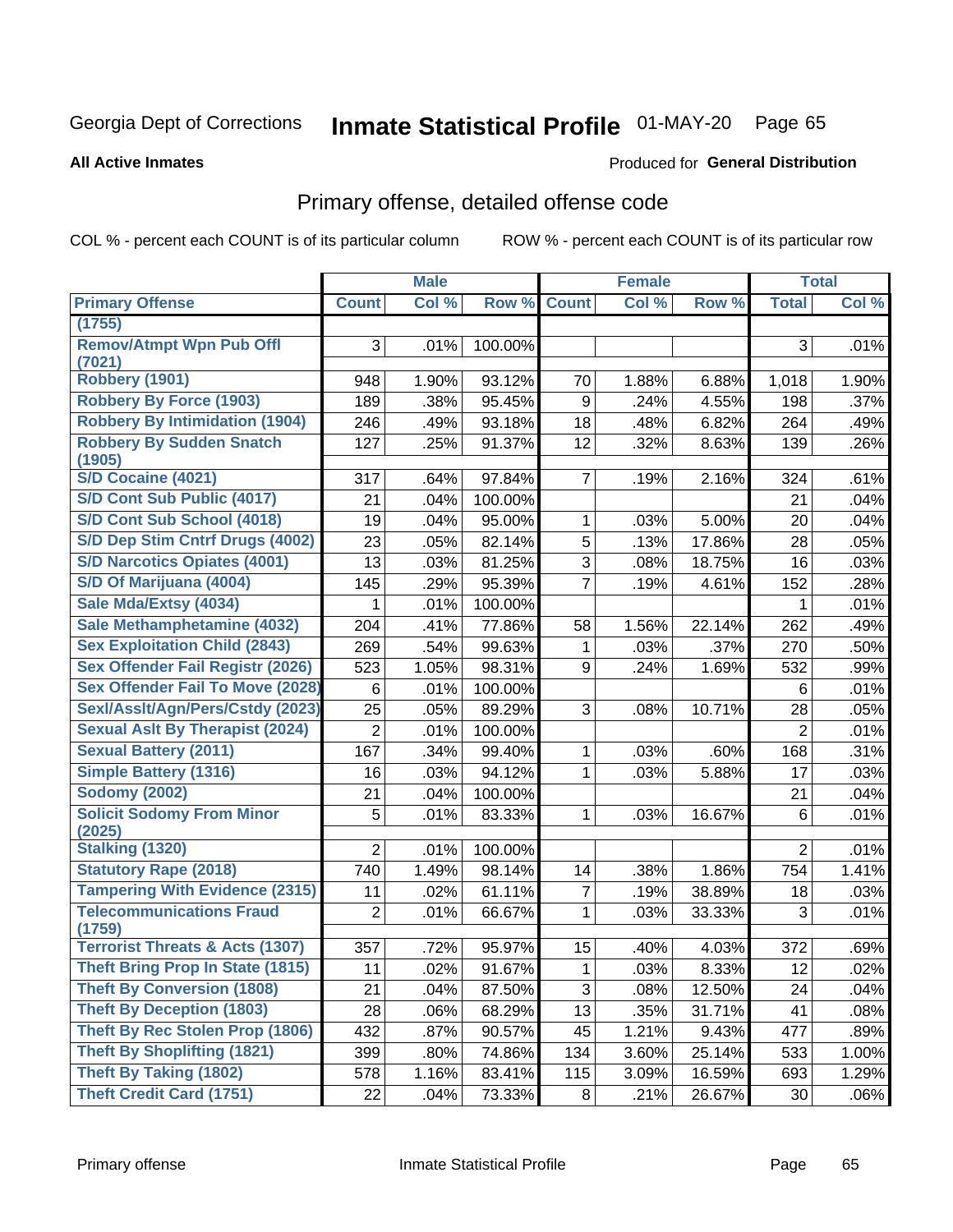# Inmate Statistical Profile 01-MAY-20 Page 66

#### **All Active Inmates**

#### Produced for General Distribution

## Primary offense, detailed offense code

COL % - percent each COUNT is of its particular column

|                                                 |                | <b>Male</b> |         |                         | <b>Female</b> |         |                | <b>Total</b> |
|-------------------------------------------------|----------------|-------------|---------|-------------------------|---------------|---------|----------------|--------------|
| <b>Primary Offense</b>                          | <b>Count</b>   | Col %       | Row %   | <b>Count</b>            | Col %         | Row %   | <b>Total</b>   | Col %        |
| <b>Theft Motorveh Or Part (1813)</b>            | 25             | .05%        | 92.59%  | $\overline{2}$          | .05%          | 7.41%   | 27             | .05%         |
| <b>Theft Of Lost Property (1805)</b>            | 3              | .01%        | 75.00%  | 1                       | .03%          | 25.00%  | 4              | .01%         |
| <b>Theft Of Services (1807)</b>                 | 3              | .01%        | 75.00%  | 1                       | .03%          | 25.00%  | 4              | .01%         |
| <b>Theft Recv Prop Out State (1816)</b>         | 3              | .01%        | 100.00% |                         |               |         | 3              | .01%         |
| <b>Traf Amphtmine 200-399 Gm</b>                | 5              | .01%        | 83.33%  | 1                       | .03%          | 16.67%  | 6              | .01%         |
| (4127)                                          |                |             |         |                         |               |         |                |              |
| <b>Traf Amphtmine 28-199 Gm</b>                 | $\overline{7}$ | .01%        | 58.33%  | 5                       | .13%          | 41.67%  | 12             | .02%         |
| (4126)<br>Traf Amphtmine 400+ Gm (4128)         | 4              | .01%        | 100.00% |                         |               |         | 4              | .01%         |
| <b>Traf Cocaine 201-400 Gm (4102)</b>           | 94             | .19%        | 96.91%  | 3                       | .08%          | 3.09%   | 97             | .18%         |
| <b>Traf Cocaine 401+ Gm (4103)</b>              | 87             |             |         | $\overline{\mathbf{4}}$ |               | 4.40%   | 91             |              |
| Traf Cocaine Less 200 Gm (4101)                 |                | .17%        | 95.60%  |                         | .11%          |         |                | .17%         |
|                                                 | 159            | .32%        | 96.36%  | 6                       | .16%          | 3.64%   | 165            | .31%         |
| <b>Traf Marijna 10-2000 Lb (4121)</b>           | 52             | .10%        | 89.66%  | 6                       | .16%          | 10.34%  | 58             | .11%         |
| <b>Traf Marijna 10001+ Lb (4123)</b>            |                |             |         | 1                       | .03%          | 100.00% | 1              | .01%         |
| Traf Mda/Extsy 200-399gm                        | 2              | .01%        | 100.00% |                         |               |         | $\overline{2}$ | .01%         |
| (4151)<br><b>Traf Mda/Extsy 28-199gm (4150)</b> | 9              | .02%        | 100.00% |                         |               |         | 9              | .02%         |
| Traf Mda/Extsy 400+Gm (4152)                    | $\overline{3}$ |             |         |                         |               |         | 3              | .01%         |
| <b>Traf Methamph 200-399 Gm</b>                 |                | .01%        | 100.00% |                         |               |         |                |              |
| (4141)                                          | 143            | .29%        | 84.62%  | 26                      | .70%          | 15.38%  | 169            | .32%         |
| <b>Traf Methamph 28-199 Gm</b>                  | 467            | .94%        | 79.02%  | 124                     | 3.33%         | 20.98%  | 591            | 1.10%        |
| (4140)                                          |                |             |         |                         |               |         |                |              |
| Traf Methamph 400+ Gm (4142)                    | 96             | .19%        | 88.07%  | 13                      | .35%          | 11.93%  | 109            | .20%         |
| <b>Traf Methamph Unspec Amt</b>                 | 104            | .21%        | 80.62%  | 25                      | .67%          | 19.38%  | 129            | .24%         |
| (4146)                                          |                |             |         |                         |               |         |                |              |
| <b>Traf Methaqualone&lt; 400 Gm</b>             | $\overline{2}$ | .01%        | 100.00% |                         |               |         | $\overline{2}$ | .01%         |
| (4124)<br><b>Traf Narcotic 15-28 Gm (4112)</b>  | 34             | .07%        | 87.18%  | 5                       | .13%          | 12.82%  | 39             | .07%         |
| Traf Narcotic 29+ Gm (4113)                     | 38             | .08%        | 97.44%  | $\mathbf{1}$            | .03%          | 2.56%   | 39             | .07%         |
| <b>Traf Narcotic Less 14 Gm (4111)</b>          | 53             | .11%        | 84.13%  | 10                      | .27%          | 15.87%  | 63             | .12%         |
| <b>Traffick Labor Servitude (1330)</b>          | 1              | .01%        | 100.00% |                         |               |         | 1              | .01%         |
| <b>Traffick Sexual Servitude (1331)</b>         | 22             | .04%        | 91.67%  | $\overline{2}$          |               | 8.33%   |                |              |
| <b>Transactions Cntrft Drugs (4132)</b>         |                |             | 100.00% |                         | .05%          |         | 24             | .04%         |
| <b>Unauth Dist Contrild Sub (4135)</b>          | 1              | .01%        |         |                         |               |         | 1              | .01%         |
|                                                 | 1              | .01%        | 50.00%  | $\mathbf 1$             | .03%          | 50.00%  | $\overline{2}$ | .01%         |
| <b>Unauth Dist Recrd Devices</b><br>(9907)      | 1              | .01%        | 100.00% |                         |               |         | 1              | .01%         |
| <b>Unknown Offense (9999)</b>                   | 8              | .02%        | 100.00% |                         |               |         | 8              | .01%         |
| Uniwfl Mfg/Del/Dist N-C S (4014)                | 3              | .01%        | 100.00% |                         |               |         | 3              | .01%         |
| <b>Use Comm Facity Vio C Sub</b>                | 10             | .02%        | 90.91%  | 1.                      | .03%          | 9.09%   | 11             | .02%         |
| (4133)                                          |                |             |         |                         |               |         |                |              |
| Vandalism To Church Etc (1505)                  | $2\vert$       | .01%        | 100.00% |                         |               |         | $\overline{2}$ | .01%         |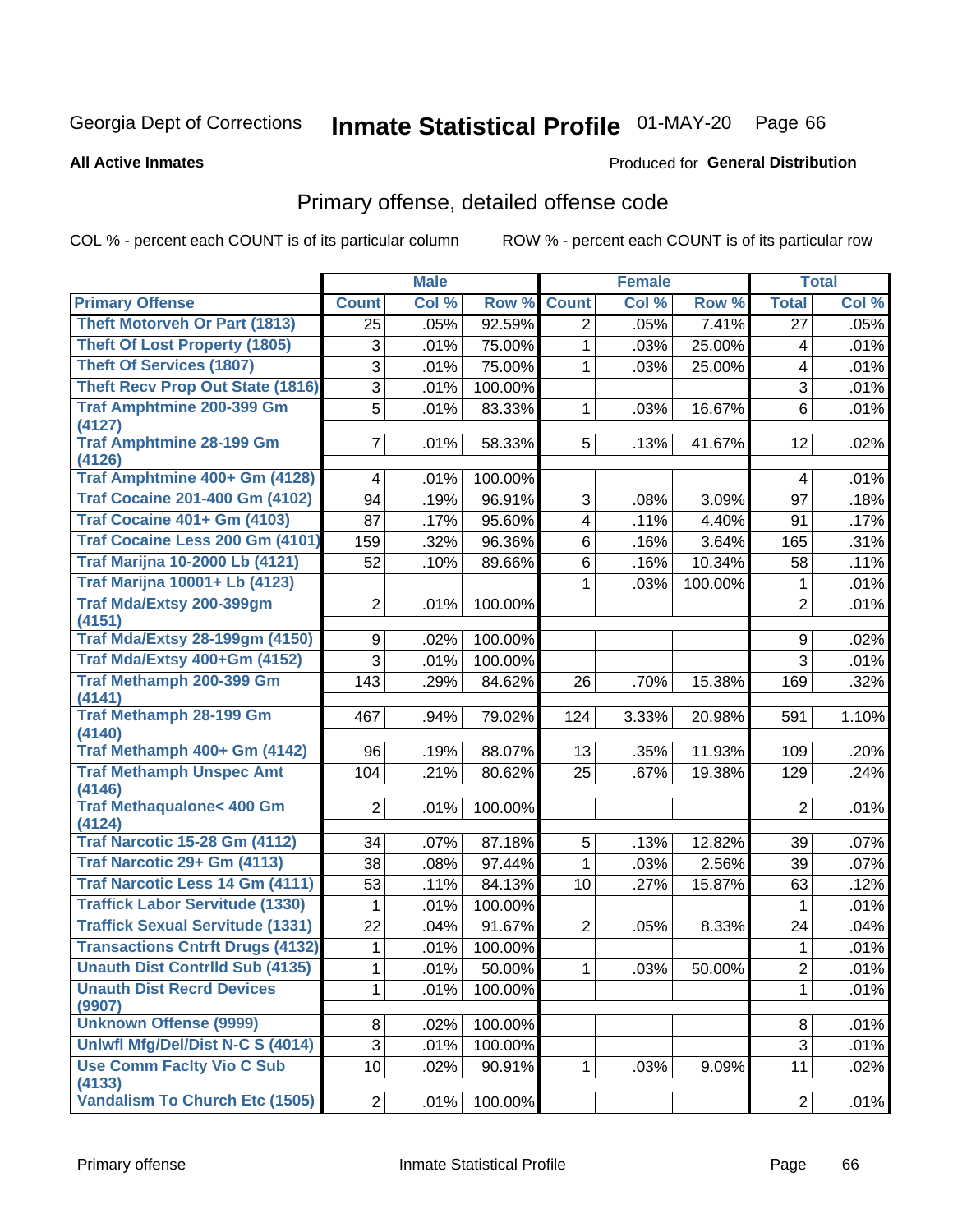# Inmate Statistical Profile 01-MAY-20 Page 67

#### **All Active Inmates**

### Produced for General Distribution

## Primary offense, detailed offense code

COL % - percent each COUNT is of its particular column

|                                            |                | <b>Male</b> |         |                 | <b>Female</b> |         |                         | <b>Total</b> |
|--------------------------------------------|----------------|-------------|---------|-----------------|---------------|---------|-------------------------|--------------|
| <b>Primary Offense</b>                     | <b>Count</b>   | Col %       | Row %   | <b>Count</b>    | Col %         | Row %   | <b>Total</b>            | Col %        |
| <b>Vehicular Homicide (1123)</b>           | 330            | .66%        | 78.38%  | $\overline{91}$ | 2.44%         | 21.62%  | 421                     | .79%         |
| <b>Viol Dngrous Drgs Act (4013)</b>        | 166            | .33%        | 83.42%  | 33              | .89%          | 16.58%  | 199                     | .37%         |
| Viol Ga Cntrl Sbst Act (4012)              | 1              | .01%        | 100.00% |                 |               |         | 1                       | .01%         |
| <b>Viol Motor Vehicle Laws (5001)</b>      | 30             | .06%        | 90.91%  | 3               | .08%          | 9.09%   | 33                      | .06%         |
| <b>Viol Oath Public Offcr (2302)</b>       | 5              | .01%        | 83.33%  | $\mathbf{1}$    | .03%          | 16.67%  | $6\phantom{1}6$         | .01%         |
| <b>Violatn Othr States Law (8001)</b>      | 40             | .08%        | 88.89%  | 5               | .13%          | 11.11%  | 45                      | .08%         |
| <b>Vol Manslaughter Of Fetus</b><br>(1119) | 4              | .01%        | 100.00% |                 |               |         | $\overline{4}$          | .01%         |
| <b>Voluntary Manslaughter (1102)</b>       | 1,119          | 2.25%       | 88.25%  | 149             | 4.00%         | 11.75%  | 1,268                   | 2.37%        |
| <b>Abandonment Of Dep Child (11)</b>       | 4              | .01%        | 100.00% |                 |               |         | $\overline{4}$          | .01%         |
| <b>Assault &amp; Battery (21)</b>          | 5              | .01%        | 100.00% |                 |               |         | 5                       | .01%         |
| <b>Bad Checks (52)</b>                     | $\overline{2}$ | .01%        | 66.67%  | 1               | .03%          | 33.33%  | $\overline{3}$          | .01%         |
| <b>Burglary (45)</b>                       | $\overline{9}$ | .02%        | 100.00% |                 |               |         | $\boldsymbol{9}$        | .02%         |
| <b>Cheating &amp; Swindling (51)</b>       | 1              | .01%        | 100.00% |                 |               |         | $\mathbf{1}$            | .01%         |
| <b>Cpwl &amp; Concealed Weapon (93)</b>    | $\,6$          | .01%        | 100.00% |                 |               |         | 6                       | .01%         |
| <b>Crmnl Attempt (98)</b>                  | 1              | .01%        | 100.00% |                 |               |         | $\mathbf{1}$            | .01%         |
| <b>Dui (72)</b>                            | 5              | .01%        | 100.00% |                 |               |         | $\overline{5}$          | .01%         |
| Escape (92)                                | 3              | .01%        | 100.00% |                 |               |         | $\overline{3}$          | .01%         |
| Forgery (55)                               | 3              | .01%        | 100.00% |                 |               |         | 3                       | .01%         |
| Lottery (54)                               | $\mathbf{1}$   | .01%        | 100.00% |                 |               |         | $\mathbf{1}$            | .01%         |
| <b>Misc Misdemeanor (500)</b>              | $\overline{2}$ | .01%        | 100.00% |                 |               |         | $\overline{2}$          | .01%         |
| <b>Other Misdemeanor (99)</b>              | 16             | .03%        | 94.12%  | 1               | .03%          | 5.88%   | 17                      | .03%         |
| <b>Pointing Gun At Another (96)</b>        | 1              | .01%        | 100.00% |                 |               |         | $\mathbf 1$             | .01%         |
| Poss Ntp Whiskey (64)                      | $\overline{2}$ | .01%        | 100.00% |                 |               |         | $\overline{2}$          | .01%         |
| <b>Prostitution (81)</b>                   |                |             |         | 1               | .03%          | 100.00% | $\mathbf 1$             | .01%         |
| <b>Public Drunkenness (61)</b>             | 4              | .01%        | 100.00% |                 |               |         | $\overline{\mathbf{4}}$ | .01%         |
| Simple Assault (24)                        | 1              | .01%        | 100.00% |                 |               |         | 1                       | .01%         |
| <b>Simple Battery (25)</b>                 | $\overline{2}$ | .01%        | 100.00% |                 |               |         | $\overline{2}$          | .01%         |
| <b>Theft By Taking - Larceny (41)</b>      | 25             | .05%        | 100.00% |                 |               |         | 25                      | .05%         |
| Viol Motor Veh Law (71)                    | 3              | .01%        | 100.00% |                 |               |         | 3                       | .01%         |
| <b>Wife Beating (28)</b>                   | $\overline{2}$ | .01%        | 100.00% |                 |               |         | $\overline{2}$          | .01%         |
| <b>Total Rported</b>                       | 49,826         | 101%        | 93.04%  | 3,727           | 100%          | 6.96%   | 53,553                  | 100%         |

| <b>Reported</b> | m<br>J. |                      | 95     |
|-----------------|---------|----------------------|--------|
| <b>Total</b>    | 49,921  | דמד מ<br>$9.1 \pm .$ | 53,648 |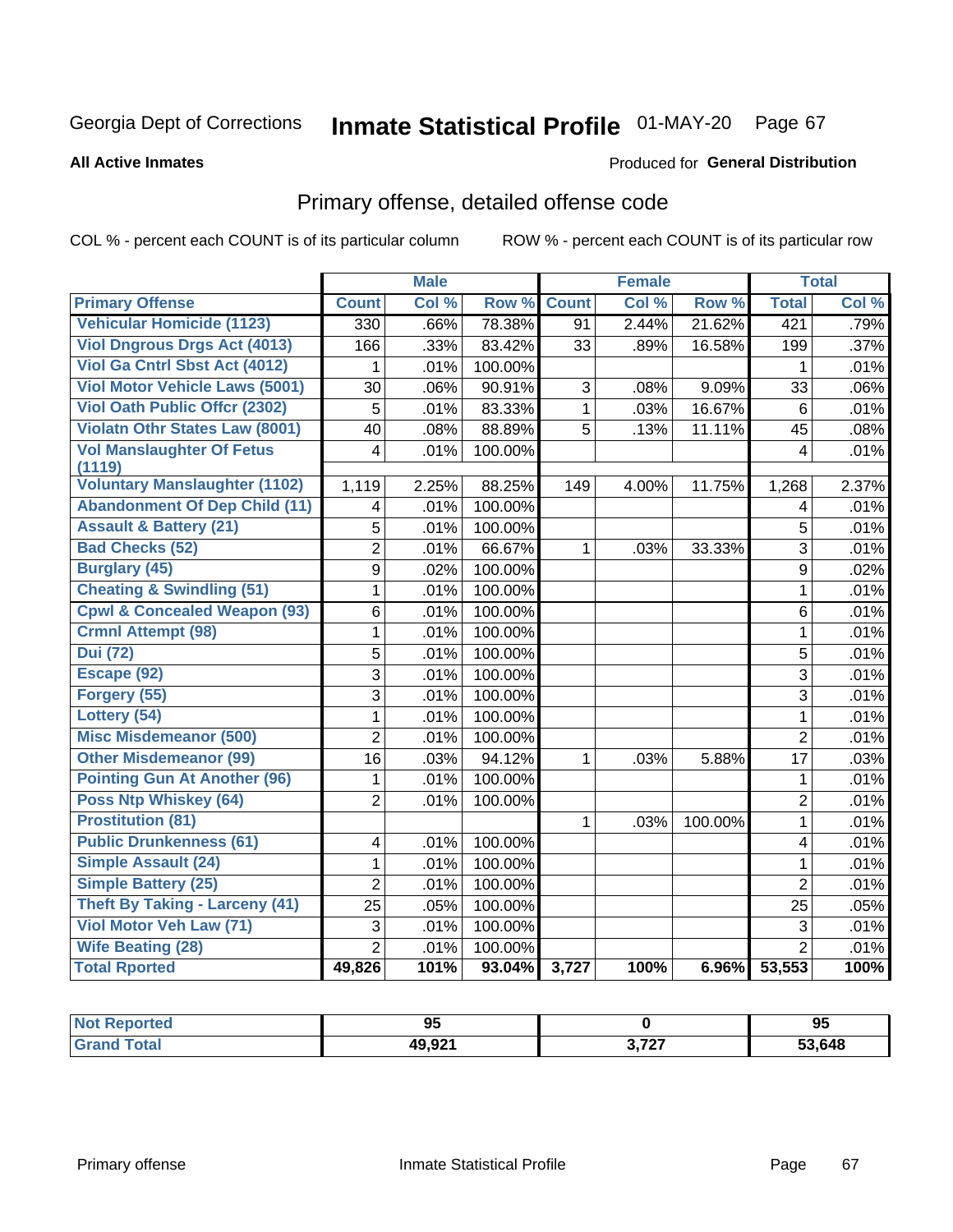# Inmate Statistical Profile 01-MAY-20 Page 68

#### **All Active Inmates**

#### Produced for General Distribution

## Primary offense, detailed offense code

COL % - percent each COUNT is of its particular column

|                      | <b>Male</b> | <b>Female</b> | Total       |
|----------------------|-------------|---------------|-------------|
| Mode (most frequent) | 1101 Murder | 1101 Murder   | 1101 Murder |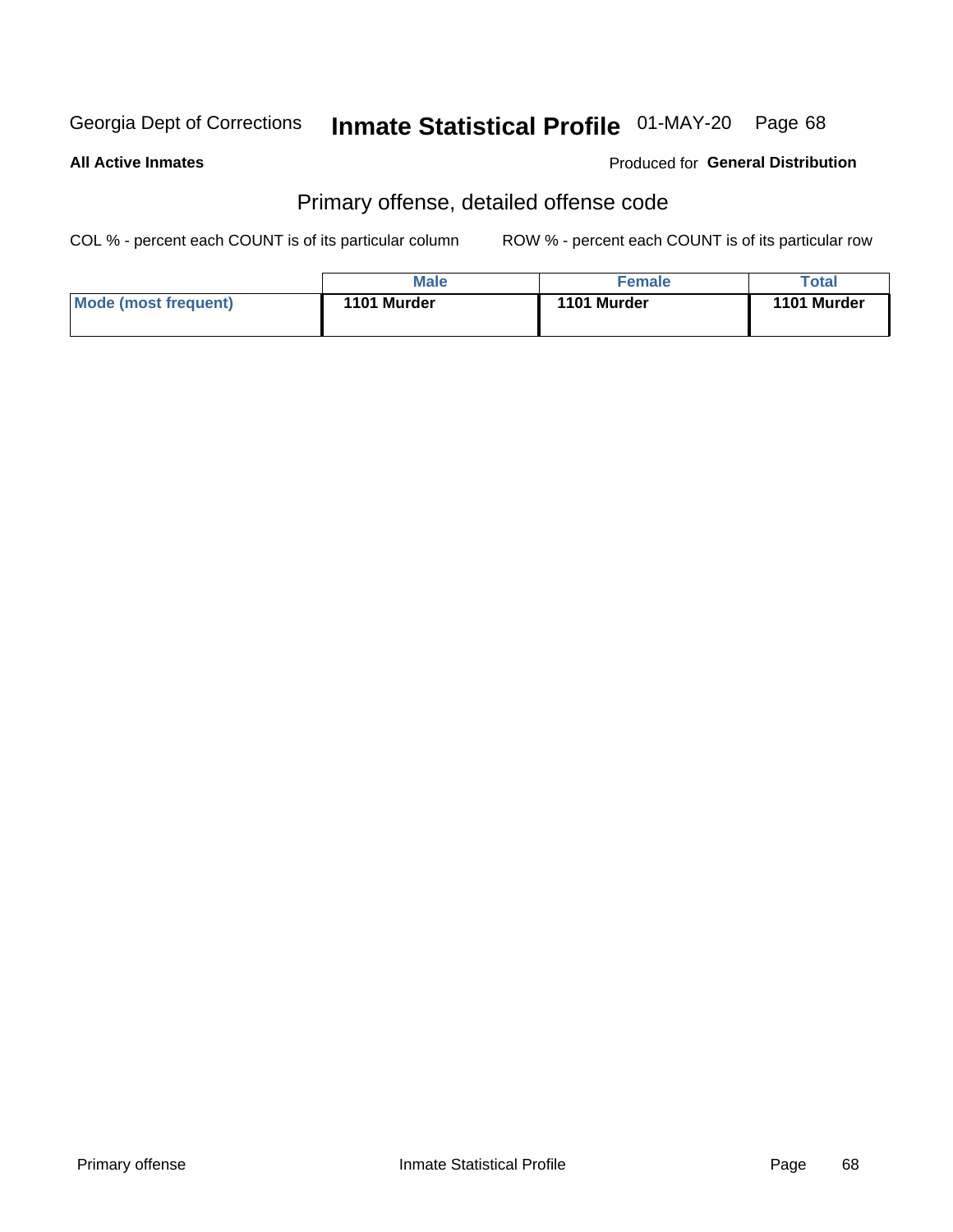# Inmate Statistical Profile 01-MAY-20 Page 68

**All Active Inmates** 

#### Produced for General Distribution

## County of conviction of primary offense

COL % - percent each COUNT is of its particular column

|     |                             |              | <b>Male</b> |         |                         | <b>Female</b> |        |                  | <b>Total</b> |
|-----|-----------------------------|--------------|-------------|---------|-------------------------|---------------|--------|------------------|--------------|
|     | <b>County of Conviction</b> | <b>Count</b> | Col %       | Row %   | <b>Count</b>            | Col %         | Row %  | <b>Total</b>     | Col %        |
| 000 | <b>Unknown</b>              | 210          | .42%        | 95.89%  | 9                       | .24%          | 4.11%  | $\overline{219}$ | .41%         |
| 001 | <b>Appling County</b>       | 108          | .22%        | 95.58%  | 5                       | .13%          | 4.42%  | 113              | .21%         |
| 002 | <b>Atkinson County</b>      | 50           | .10%        | 87.72%  | $\overline{7}$          | .19%          | 12.28% | 57               | .11%         |
| 003 | <b>Bacon County</b>         | 86           | .17%        | 95.56%  | 4                       | .11%          | 4.44%  | 90               | .17%         |
| 004 | <b>Baker County</b>         | 14           | .03%        | 82.35%  | 3                       | .08%          | 17.65% | 17               | .03%         |
| 005 | <b>Baldwin County</b>       | 288          | .58%        | 92.31%  | 24                      | .64%          | 7.69%  | 312              | .58%         |
| 006 | <b>Banks County</b>         | 68           | .14%        | 89.47%  | 8                       | .21%          | 10.53% | 76               | .14%         |
| 007 | <b>Barrow County</b>        | 329          | .66%        | 89.65%  | 38                      | 1.02%         | 10.35% | 367              | .68%         |
| 008 | <b>Bartow County</b>        | 588          | 1.18%       | 87.76%  | 82                      | 2.20%         | 12.24% | 670              | 1.25%        |
| 009 | <b>Ben Hill County</b>      | 231          | .46%        | 93.90%  | 15                      | .40%          | 6.10%  | 246              | .46%         |
| 010 | <b>Berrien County</b>       | 100          | .20%        | 96.15%  | $\overline{\mathbf{4}}$ | .11%          | 3.85%  | 104              | .19%         |
| 011 | <b>Bibb County</b>          | 1,126        | 2.26%       | 94.86%  | 61                      | 1.64%         | 5.14%  | 1,187            | 2.21%        |
| 012 | <b>Bleckley County</b>      | 63           | .13%        | 90.00%  | $\overline{7}$          | .19%          | 10.00% | 70               | .13%         |
| 013 | <b>Brantley County</b>      | 92           | .18%        | 89.32%  | 11                      | .30%          | 10.68% | 103              | .19%         |
| 014 | <b>Brooks County</b>        | 49           | .10%        | 98.00%  | $\mathbf 1$             | .03%          | 2.00%  | 50               | .09%         |
| 015 | <b>Bryan County</b>         | 48           | .10%        | 97.96%  | $\mathbf 1$             | .03%          | 2.04%  | 49               | .09%         |
| 016 | <b>Bulloch County</b>       | 517          | 1.04%       | 92.82%  | 40                      | 1.07%         | 7.18%  | 557              | 1.04%        |
| 017 | <b>Burke County</b>         | 225          | .45%        | 94.94%  | 12                      | .32%          | 5.06%  | 237              | .44%         |
| 018 | <b>Butts County</b>         | 128          | .26%        | 90.78%  | 13                      | .35%          | 9.22%  | 141              | .26%         |
| 019 | <b>Calhoun County</b>       | 24           | .05%        | 85.71%  | $\overline{\mathbf{4}}$ | .11%          | 14.29% | 28               | .05%         |
| 020 | <b>Camden County</b>        | 190          | .38%        | 92.23%  | 16                      | .43%          | 7.77%  | 206              | .38%         |
| 021 | <b>Candler County</b>       | 114          | .23%        | 93.44%  | 8                       | .21%          | 6.56%  | 122              | .23%         |
| 022 | <b>Carroll County</b>       | 613          | 1.23%       | 90.81%  | 62                      | 1.66%         | 9.19%  | 675              | 1.26%        |
| 023 | <b>Catoosa County</b>       | 337          | .68%        | 90.35%  | 36                      | .97%          | 9.65%  | 373              | .70%         |
| 024 | <b>Charlton County</b>      | 73           | .15%        | 86.90%  | 11                      | .30%          | 13.10% | 84               | .16%         |
| 025 | <b>Chatham County</b>       | 1,896        | 3.80%       | 96.05%  | 78                      | 2.09%         | 3.95%  | 1,974            | 3.68%        |
| 026 | <b>Chattahoochee County</b> | 22           | .04%        | 100.00% |                         |               |        | 22               | .04%         |
| 027 | <b>Chattooga County</b>     | 230          | .46%        | 89.84%  | 26                      | .70%          | 10.16% | 256              | .48%         |
| 028 | <b>Cherokee County</b>      | 563          | 1.13%       | 90.81%  | 57                      | 1.53%         | 9.19%  | 620              | 1.16%        |
| 029 | <b>Clarke County</b>        | 538          | 1.08%       | 92.28%  | 45                      | 1.21%         | 7.72%  | 583              | 1.09%        |
| 030 | <b>Clay County</b>          | 22           | .04%        | 84.62%  | $\overline{\mathbf{4}}$ | .11%          | 15.38% | 26               | .05%         |
| 031 | <b>Clayton County</b>       | 1,307        | 2.62%       | 93.36%  | 93                      | 2.50%         | 6.64%  | 1,400            | 2.61%        |
| 032 | <b>Clinch County</b>        | 42           | .08%        | 89.36%  | 5                       | .13%          | 10.64% | 47               | .09%         |
| 033 | <b>Cobb County</b>          | 2,573        | 5.15%       | 92.32%  | 214                     | 5.74%         | 7.68%  | 2,787            | 5.19%        |
| 034 | <b>Coffee County</b>        | 223          | .45%        | 94.09%  | 14                      | .38%          | 5.91%  | 237              | .44%         |
| 035 | <b>Colquitt County</b>      | 226          | .45%        | 96.17%  | 9                       | .24%          | 3.83%  | 235              | .44%         |
| 036 | <b>Columbia County</b>      | 405          | .81%        | 91.01%  | 40                      | 1.07%         | 8.99%  | 445              | .83%         |
| 037 | <b>Cook County</b>          | 112          | .22%        | 93.33%  | 8                       | .21%          | 6.67%  | 120              | .22%         |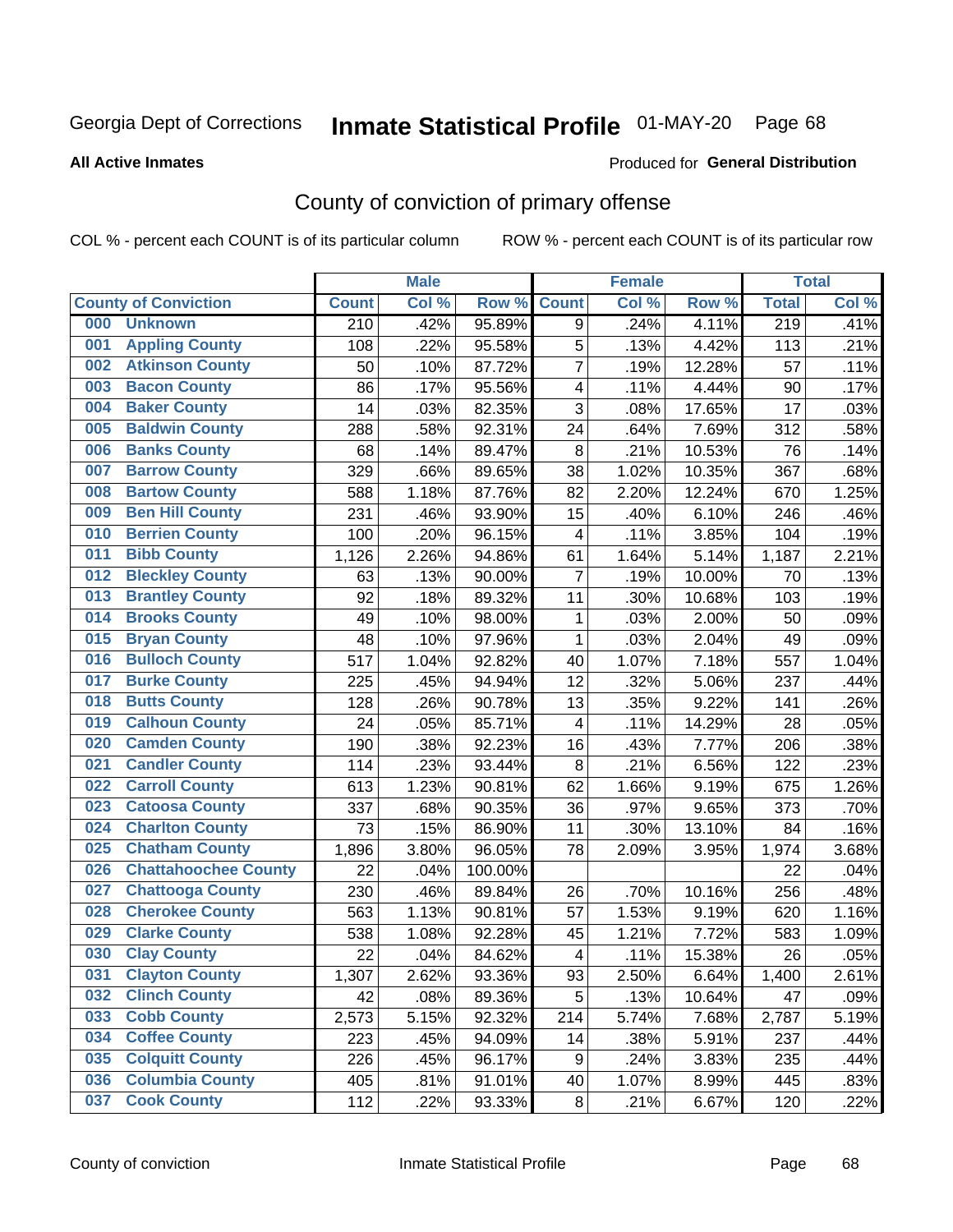# Inmate Statistical Profile 01-MAY-20 Page 69

Produced for General Distribution

#### **All Active Inmates**

## County of conviction of primary offense

COL % - percent each COUNT is of its particular column

|     |                             |              | <b>Male</b> |         |                         | <b>Female</b> |        |              | <b>Total</b> |
|-----|-----------------------------|--------------|-------------|---------|-------------------------|---------------|--------|--------------|--------------|
|     | <b>County of Conviction</b> | <b>Count</b> | Col %       | Row %   | <b>Count</b>            | Col %         | Row %  | <b>Total</b> | Col %        |
| 038 | <b>Coweta County</b>        | 616          | 1.23%       | 94.33%  | 37                      | .99%          | 5.67%  | 653          | 1.22%        |
| 039 | <b>Crawford County</b>      | 23           | .05%        | 95.83%  | 1                       | .03%          | 4.17%  | 24           | .04%         |
| 040 | <b>Crisp County</b>         | 342          | .69%        | 93.44%  | 24                      | .64%          | 6.56%  | 366          | .68%         |
| 041 | <b>Dade County</b>          | 91           | .18%        | 91.92%  | $\bf 8$                 | .21%          | 8.08%  | 99           | .18%         |
| 042 | <b>Dawson County</b>        | 97           | .19%        | 92.38%  | 8                       | .21%          | 7.62%  | 105          | .20%         |
| 043 | <b>Decatur County</b>       | 243          | .49%        | 93.82%  | 16                      | .43%          | 6.18%  | 259          | .48%         |
| 044 | <b>Dekalb County</b>        | 2,853        | 5.72%       | 95.10%  | 147                     | 3.94%         | 4.90%  | 3,000        | 5.59%        |
| 045 | <b>Dodge County</b>         | 125          | .25%        | 94.70%  | $\overline{7}$          | .19%          | 5.30%  | 132          | .25%         |
| 046 | <b>Dooly County</b>         | 132          | .26%        | 94.96%  | $\overline{7}$          | .19%          | 5.04%  | 139          | .26%         |
| 047 | <b>Dougherty County</b>     | 793          | 1.59%       | 95.54%  | 37                      | .99%          | 4.46%  | 830          | 1.55%        |
| 048 | <b>Douglas County</b>       | 994          | 1.99%       | 90.36%  | 106                     | 2.84%         | 9.64%  | 1,100        | 2.05%        |
| 049 | <b>Early County</b>         | 79           | .16%        | 95.18%  | 4                       | .11%          | 4.82%  | 83           | .15%         |
| 050 | <b>Echols County</b>        | 11           | .02%        | 84.62%  | $\overline{2}$          | .05%          | 15.38% | 13           | .02%         |
| 051 | <b>Effingham County</b>     | 248          | .50%        | 88.57%  | 32                      | .86%          | 11.43% | 280          | .52%         |
| 052 | <b>Elbert County</b>        | 139          | .28%        | 93.92%  | $\boldsymbol{9}$        | .24%          | 6.08%  | 148          | .28%         |
| 053 | <b>Emanuel County</b>       | 168          | .34%        | 93.33%  | 12                      | .32%          | 6.67%  | 180          | .34%         |
| 054 | <b>Evans County</b>         | 93           | .19%        | 95.88%  | $\overline{\mathbf{4}}$ | .11%          | 4.12%  | 97           | .18%         |
| 055 | <b>Fannin County</b>        | 97           | .19%        | 88.18%  | 13                      | .35%          | 11.82% | 110          | .21%         |
| 056 | <b>Fayette County</b>       | 333          | .67%        | 90.98%  | 33                      | .89%          | 9.02%  | 366          | .68%         |
| 057 | <b>Floyd County</b>         | 877          | 1.76%       | 90.98%  | 87                      | 2.33%         | 9.02%  | 964          | 1.80%        |
| 058 | <b>Forsyth County</b>       | 371          | .74%        | 92.29%  | 31                      | .83%          | 7.71%  | 402          | .75%         |
| 059 | <b>Franklin County</b>      | 148          | .30%        | 86.55%  | 23                      | .62%          | 13.45% | 171          | .32%         |
| 060 | <b>Fulton County</b>        | 4,954        | 9.92%       | 96.04%  | 204                     | 5.47%         | 3.96%  | 5,158        | 9.61%        |
| 061 | <b>Gilmer County</b>        | 98           | .20%        | 90.74%  | 10                      | .27%          | 9.26%  | 108          | .20%         |
| 062 | <b>Glascock County</b>      | 9            | .02%        | 100.00% |                         |               |        | 9            | .02%         |
| 063 | <b>Glynn County</b>         | 545          | 1.09%       | 94.29%  | 33                      | .89%          | 5.71%  | 578          | 1.08%        |
| 064 | <b>Gordon County</b>        | 395          | .79%        | 89.77%  | 45                      | 1.21%         | 10.23% | 440          | .82%         |
| 065 | <b>Grady County</b>         | 151          | .30%        | 96.18%  | 6                       | .16%          | 3.82%  | 157          | .29%         |
| 066 | <b>Greene County</b>        | 113          | .23%        | 90.40%  | 12                      | .32%          | 9.60%  | 125          | .23%         |
| 067 | <b>Gwinnett County</b>      | 2,571        | 5.15%       | 93.42%  | 181                     | 4.86%         | 6.58%  | 2,752        | 5.13%        |
| 068 | <b>Habersham County</b>     | 126          | .25%        | 92.65%  | 10                      | .27%          | 7.35%  | 136          | .25%         |
| 069 | <b>Hall County</b>          | 698          | 1.40%       | 92.57%  | 56                      | 1.50%         | 7.43%  | 754          | 1.41%        |
| 070 | <b>Hancock County</b>       | 36           | .07%        | 90.00%  | 4                       | .11%          | 10.00% | 40           | .07%         |
| 071 | <b>Haralson County</b>      | 112          | .22%        | 91.06%  | 11                      | .30%          | 8.94%  | 123          | .23%         |
| 072 | <b>Harris County</b>        | 125          | .25%        | 94.70%  | $\overline{7}$          | .19%          | 5.30%  | 132          | .25%         |
| 073 | <b>Hart County</b>          | 178          | .36%        | 93.68%  | 12                      | .32%          | 6.32%  | 190          | .35%         |
| 074 | <b>Heard County</b>         | 51           | .10%        | 94.44%  | 3                       | .08%          | 5.56%  | 54           | .10%         |
| 075 | <b>Henry County</b>         | 706          | 1.41%       | 89.37%  | 84                      | 2.25%         | 10.63% | 790          | 1.47%        |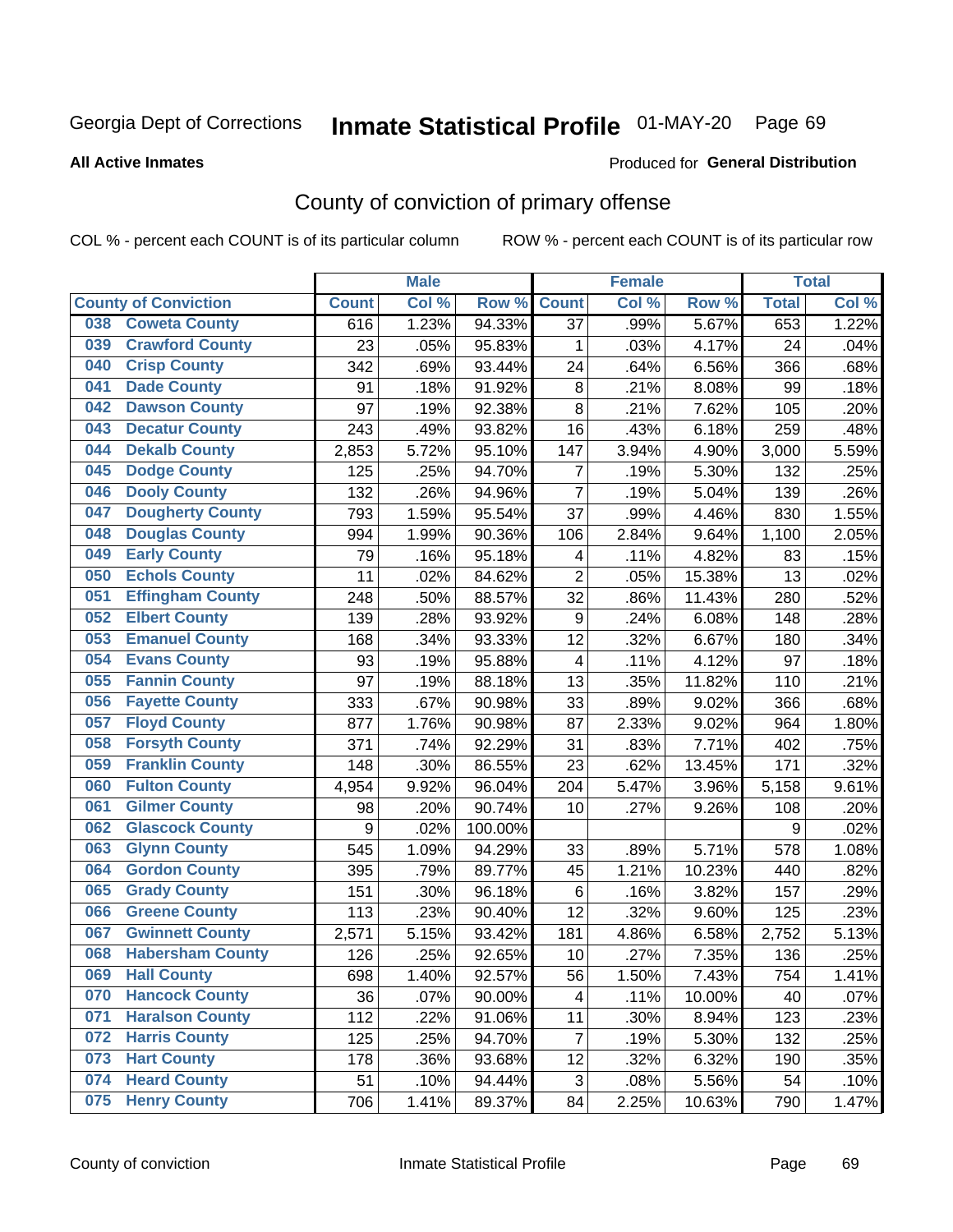# Inmate Statistical Profile 01-MAY-20 Page 70

#### **All Active Inmates**

#### Produced for General Distribution

## County of conviction of primary offense

COL % - percent each COUNT is of its particular column

|     |                             |              | <b>Male</b> |         |                         | <b>Female</b> |        |              | <b>Total</b> |
|-----|-----------------------------|--------------|-------------|---------|-------------------------|---------------|--------|--------------|--------------|
|     | <b>County of Conviction</b> | <b>Count</b> | Col %       | Row %   | <b>Count</b>            | Col %         | Row %  | <b>Total</b> | Col %        |
| 076 | <b>Houston County</b>       | 681          | 1.36%       | 93.16%  | 50                      | 1.34%         | 6.84%  | 731          | 1.36%        |
| 077 | <b>Irwin County</b>         | 63           | .13%        | 94.03%  | 4                       | .11%          | 5.97%  | 67           | .12%         |
| 078 | <b>Jackson County</b>       | 283          | .57%        | 93.40%  | 20                      | .54%          | 6.60%  | 303          | .56%         |
| 079 | <b>Jasper County</b>        | 65           | .13%        | 94.20%  | $\overline{\mathbf{4}}$ | .11%          | 5.80%  | 69           | .13%         |
| 080 | <b>Jeff Davis County</b>    | 92           | .18%        | 94.85%  | 5                       | .13%          | 5.15%  | 97           | .18%         |
| 081 | <b>Jefferson County</b>     | 158          | .32%        | 94.61%  | 9                       | .24%          | 5.39%  | 167          | .31%         |
| 082 | <b>Jenkins County</b>       | 79           | .16%        | 95.18%  | 4                       | .11%          | 4.82%  | 83           | .15%         |
| 083 | <b>Johnson County</b>       | 47           | .09%        | 94.00%  | 3                       | .08%          | 6.00%  | 50           | .09%         |
| 084 | <b>Jones County</b>         | 181          | .36%        | 89.16%  | 22                      | .59%          | 10.84% | 203          | .38%         |
| 085 | <b>Lamar County</b>         | 67           | .13%        | 91.78%  | 6                       | .16%          | 8.22%  | 73           | .14%         |
| 086 | <b>Lanier County</b>        | 39           | .08%        | 92.86%  | 3                       | .08%          | 7.14%  | 42           | .08%         |
| 087 | <b>Laurens County</b>       | 295          | .59%        | 92.48%  | 24                      | .64%          | 7.52%  | 319          | .59%         |
| 088 | <b>Lee County</b>           | 68           | .14%        | 89.47%  | 8                       | .21%          | 10.53% | 76           | .14%         |
| 089 | <b>Liberty County</b>       | 209          | .42%        | 95.00%  | 11                      | .30%          | 5.00%  | 220          | .41%         |
| 090 | <b>Lincoln County</b>       | 31           | .06%        | 96.88%  | 1                       | .03%          | 3.13%  | 32           | .06%         |
| 091 | <b>Long County</b>          | 66           | .13%        | 94.29%  | 4                       | .11%          | 5.71%  | 70           | .13%         |
| 092 | <b>Lowndes County</b>       | 451          | .90%        | 95.15%  | 23                      | .62%          | 4.85%  | 474          | .88%         |
| 093 | <b>Lumpkin County</b>       | 97           | .19%        | 90.65%  | 10                      | .27%          | 9.35%  | 107          | .20%         |
| 094 | <b>Macon County</b>         | 52           | .10%        | 96.30%  | $\overline{2}$          | .05%          | 3.70%  | 54           | .10%         |
| 095 | <b>Madison County</b>       | 136          | .27%        | 91.28%  | 13                      | .35%          | 8.72%  | 149          | .28%         |
| 096 | <b>Marion County</b>        | 32           | .06%        | 91.43%  | 3                       | .08%          | 8.57%  | 35           | .07%         |
| 097 | <b>Mcduffie County</b>      | 182          | .36%        | 95.29%  | 9                       | .24%          | 4.71%  | 191          | .36%         |
| 098 | <b>Mcintosh County</b>      | 61           | .12%        | 89.71%  | $\overline{7}$          | .19%          | 10.29% | 68           | .13%         |
| 099 | <b>Meriwether County</b>    | 177          | .35%        | 91.24%  | 17                      | .46%          | 8.76%  | 194          | .36%         |
| 100 | <b>Miller County</b>        | 33           | .07%        | 97.06%  | 1                       | .03%          | 2.94%  | 34           | .06%         |
| 101 | <b>Mitchell County</b>      | 143          | .29%        | 94.70%  | 8                       | .21%          | 5.30%  | 151          | .28%         |
| 102 | <b>Monroe County</b>        | 152          | .30%        | 91.57%  | 14                      | .38%          | 8.43%  | 166          | .31%         |
| 103 | <b>Montgomery County</b>    | 28           | .06%        | 84.85%  | 5                       | .13%          | 15.15% | 33           | .06%         |
| 104 | <b>Morgan County</b>        | 135          | .27%        | 91.84%  | 12                      | .32%          | 8.16%  | 147          | .27%         |
| 105 | <b>Murray County</b>        | 212          | .42%        | 92.58%  | 17                      | .46%          | 7.42%  | 229          | .43%         |
| 106 | <b>Muscogee County</b>      | 1,233        | 2.47%       | 94.92%  | 66                      | 1.77%         | 5.08%  | 1,299        | 2.42%        |
| 107 | <b>Newton County</b>        | 705          | 1.41%       | 91.09%  | 69                      | 1.85%         | 8.91%  | 774          | 1.44%        |
| 108 | <b>Oconee County</b>        | 55           | .11%        | 100.00% |                         |               |        | 55           | .10%         |
| 109 | <b>Oglethorpe County</b>    | 66           | .13%        | 95.65%  | 3                       | .08%          | 4.35%  | 69           | .13%         |
| 110 | <b>Paulding County</b>      | 239          | .48%        | 93.00%  | 18                      | .48%          | 7.00%  | 257          | .48%         |
| 111 | <b>Peach County</b>         | 80           | .16%        | 94.12%  | 5                       | .13%          | 5.88%  | 85           | .16%         |
| 112 | <b>Pickens County</b>       | 105          | .21%        | 91.30%  | 10                      | .27%          | 8.70%  | 115          | .21%         |
| 113 | <b>Pierce County</b>        | 130          | .26%        | 92.20%  | 11                      | .30%          | 7.80%  | 141          | .26%         |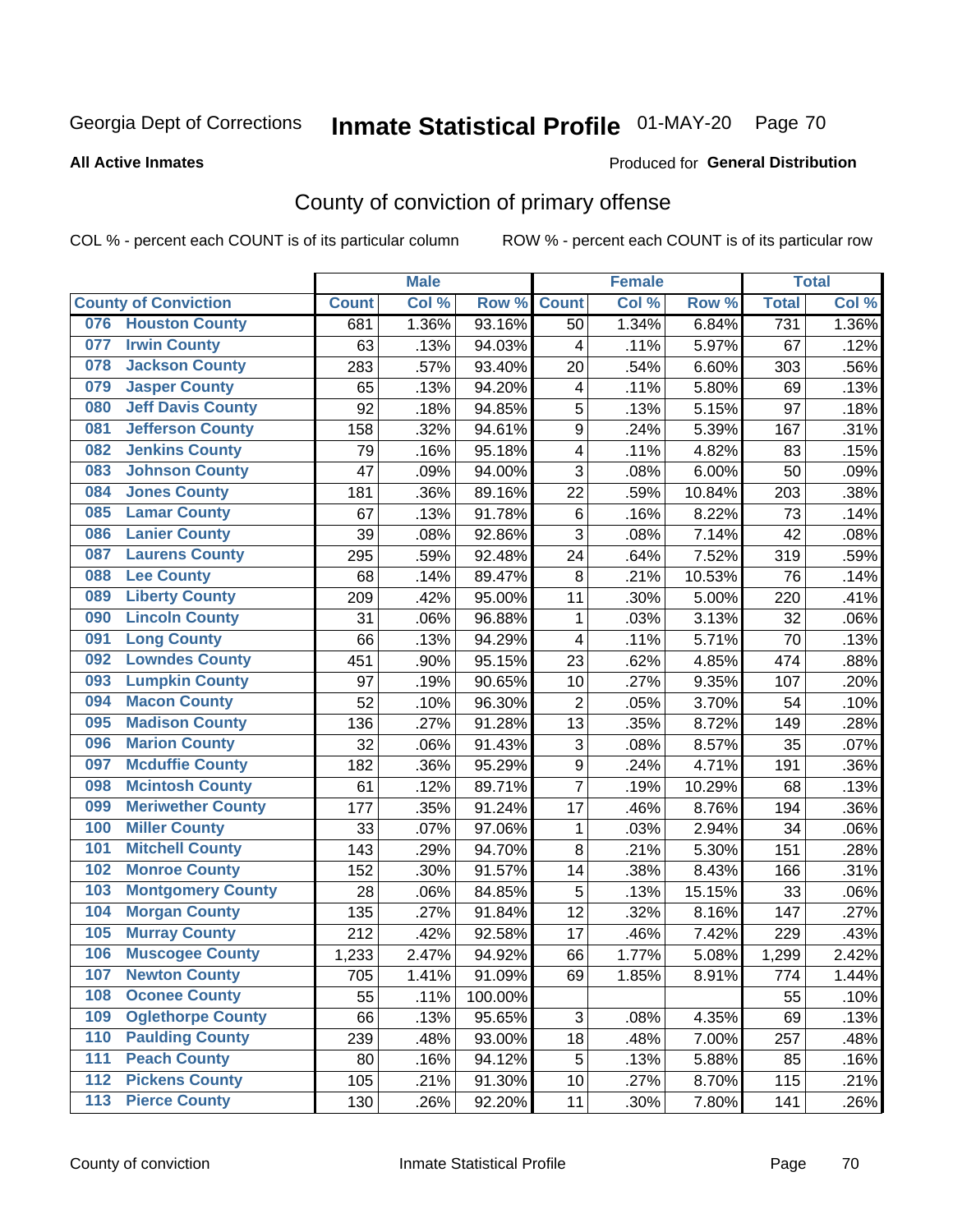# Inmate Statistical Profile 01-MAY-20 Page 71

Produced for General Distribution

#### **All Active Inmates**

## County of conviction of primary offense

COL % - percent each COUNT is of its particular column

|                                        |              | <b>Male</b> |         |                  | <b>Female</b> |        |              | <b>Total</b> |
|----------------------------------------|--------------|-------------|---------|------------------|---------------|--------|--------------|--------------|
| <b>County of Conviction</b>            | <b>Count</b> | Col %       | Row %   | <b>Count</b>     | Col %         | Row %  | <b>Total</b> | Col %        |
| <b>Pike County</b><br>114              | 41           | .08%        | 93.18%  | 3                | .08%          | 6.82%  | 44           | .08%         |
| <b>Polk County</b><br>$\overline{115}$ | 204          | .41%        | 91.07%  | 20               | .54%          | 8.93%  | 224          | .42%         |
| <b>Pulaski County</b><br>116           | 45           | .09%        | 90.00%  | 5                | .13%          | 10.00% | 50           | .09%         |
| <b>Putnam County</b><br>117            | 157          | .31%        | 96.32%  | 6                | .16%          | 3.68%  | 163          | .30%         |
| 118<br><b>Quitman County</b>           | 13           | .03%        | 92.86%  | $\mathbf{1}$     | .03%          | 7.14%  | 14           | .03%         |
| <b>Rabun County</b><br>119             | 71           | .14%        | 91.03%  | $\overline{7}$   | .19%          | 8.97%  | 78           | .15%         |
| <b>Randolph County</b><br>120          | 51           | .10%        | 94.44%  | 3                | .08%          | 5.56%  | 54           | .10%         |
| <b>Richmond County</b><br>121          | 1,865        | 3.74%       | 93.67%  | 126              | 3.38%         | 6.33%  | 1,991        | 3.71%        |
| <b>Rockdale County</b><br>122          | 470          | .94%        | 93.07%  | 35               | .94%          | 6.93%  | 505          | .94%         |
| <b>Schley County</b><br>123            | 14           | .03%        | 100.00% |                  |               |        | 14           | .03%         |
| <b>Screven County</b><br>124           | 110          | .22%        | 94.02%  | $\overline{7}$   | .19%          | 5.98%  | 117          | .22%         |
| <b>Seminole County</b><br>125          | 67           | .13%        | 87.01%  | 10               | .27%          | 12.99% | 77           | .14%         |
| 126<br><b>Spalding County</b>          | 499          | 1.00%       | 91.06%  | 49               | 1.31%         | 8.94%  | 548          | 1.02%        |
| 127<br><b>Stephens County</b>          | 140          | .28%        | 91.50%  | 13               | .35%          | 8.50%  | 153          | .29%         |
| <b>Stewart County</b><br>128           | 30           | .06%        | 90.91%  | 3                | .08%          | 9.09%  | 33           | .06%         |
| <b>Sumter County</b><br>129            | 205          | .41%        | 95.79%  | $\boldsymbol{9}$ | .24%          | 4.21%  | 214          | .40%         |
| <b>Talbot County</b><br>130            | 24           | .05%        | 88.89%  | 3                | .08%          | 11.11% | 27           | .05%         |
| <b>Taliaferro County</b><br>131        | 16           | .03%        | 100.00% |                  |               |        | 16           | .03%         |
| <b>Tattnall County</b><br>132          | 196          | .39%        | 89.09%  | 24               | .64%          | 10.91% | 220          | .41%         |
| <b>Taylor County</b><br>133            | 63           | .13%        | 92.65%  | $\mathbf 5$      | .13%          | 7.35%  | 68           | .13%         |
| <b>Telfair County</b><br>134           | 99           | .20%        | 95.19%  | 5                | .13%          | 4.81%  | 104          | .19%         |
| <b>Terrell County</b><br>135           | 81           | .16%        | 93.10%  | 6                | .16%          | 6.90%  | 87           | .16%         |
| <b>Thomas County</b><br>136            | 199          | .40%        | 96.14%  | 8                | .21%          | 3.86%  | 207          | .39%         |
| <b>Tift County</b><br>137              | 320          | .64%        | 95.24%  | 16               | .43%          | 4.76%  | 336          | .63%         |
| <b>Toombs County</b><br>138            | 327          | .66%        | 91.34%  | 31               | .83%          | 8.66%  | 358          | .67%         |
| <b>Towns County</b><br>139             | 52           | .10%        | 74.29%  | 18               | .48%          | 25.71% | 70           | .13%         |
| <b>Treutlen County</b><br>140          | 67           | .13%        | 95.71%  | 3                | .08%          | 4.29%  | 70           | .13%         |
| <b>Troup County</b><br>141             | 649          | 1.30%       | 92.85%  | 50               | 1.34%         | 7.15%  | 699          | 1.30%        |
| <b>Turner County</b><br>142            | 66           | .13%        | 95.65%  | $\mathsf 3$      | .08%          | 4.35%  | 69           | .13%         |
| <b>Twiggs County</b><br>143            | 53           | .11%        | 94.64%  | 3                | .08%          | 5.36%  | 56           | .10%         |
| <b>Union County</b><br>144             | 122          | .24%        | 84.72%  | 22               | .59%          | 15.28% | 144          | .27%         |
| 145<br><b>Upson County</b>             | 187          | .37%        | 91.22%  | 18               | .48%          | 8.78%  | 205          | .38%         |
| <b>Walker County</b><br>146            | 434          | .87%        | 91.18%  | 42               | 1.13%         | 8.82%  | 476          | .89%         |
| <b>Walton County</b><br>147            | 654          | 1.31%       | 90.83%  | 66               | 1.77%         | 9.17%  | 720          | 1.34%        |
| <b>Ware County</b><br>148              | 291          | .58%        | 92.68%  | 23               | .62%          | 7.32%  | 314          | .59%         |
| <b>Warren County</b><br>149            | 32           | .06%        | 91.43%  | 3                | .08%          | 8.57%  | 35           | .07%         |
| <b>Washington County</b><br>150        | 196          | .39%        | 92.45%  | 16               | .43%          | 7.55%  | 212          | .40%         |
| <b>Wayne County</b><br>151             | 190          | .38%        | 90.05%  | 21               | .56%          | 9.95%  | 211          | .39%         |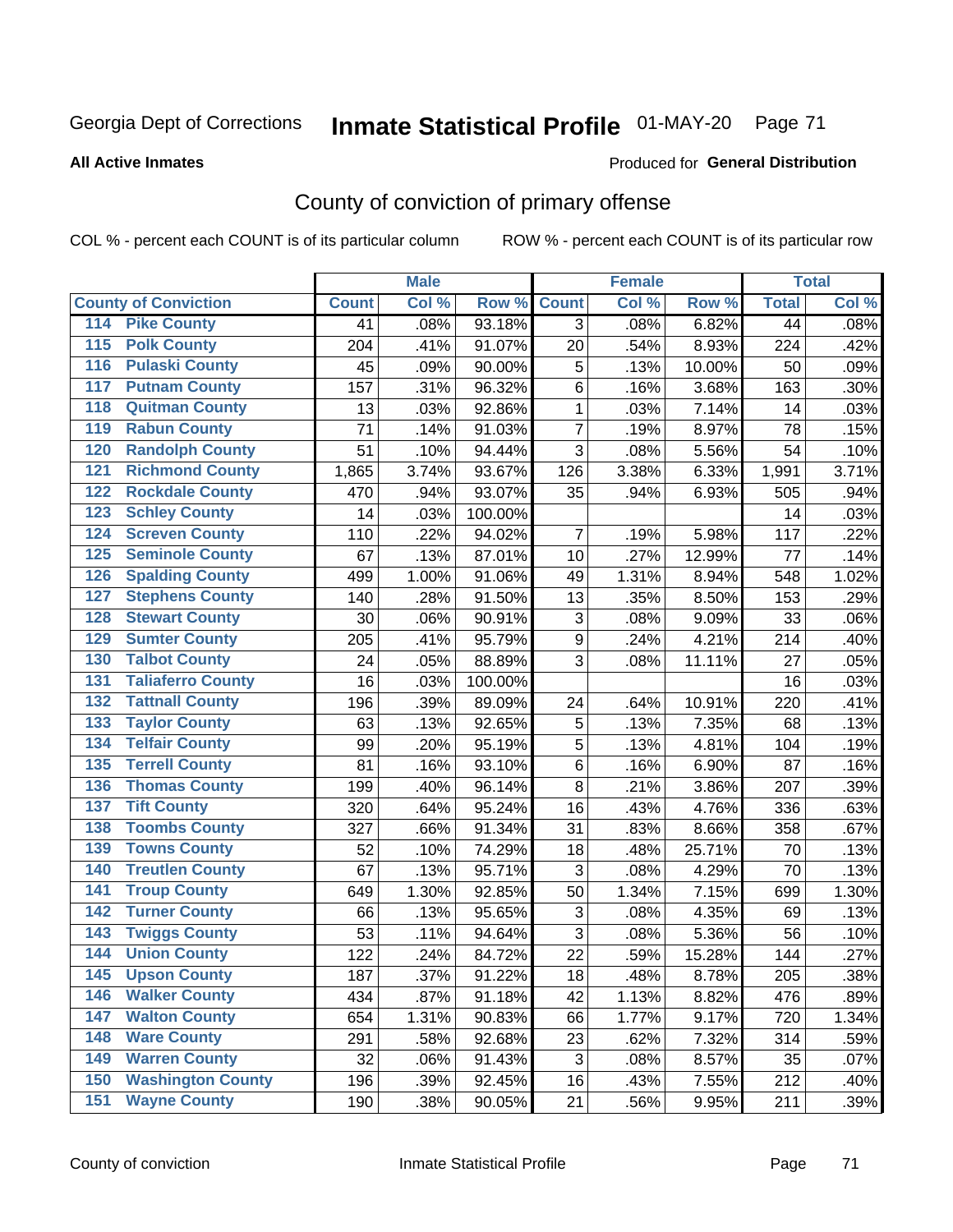# Inmate Statistical Profile 01-MAY-20 Page 72

**All Active Inmates** 

#### Produced for General Distribution

## County of conviction of primary offense

COL % - percent each COUNT is of its particular column

|                                |              | <b>Male</b> |             |                | <b>Female</b> |        |              | <b>Total</b> |
|--------------------------------|--------------|-------------|-------------|----------------|---------------|--------|--------------|--------------|
| <b>County of Conviction</b>    | <b>Count</b> | Col %       | Row % Count |                | Col %         | Row %  | <b>Total</b> | Col %        |
| <b>Webster County</b><br>152   | 6            | $.01\%$     | 75.00%      | 2              | .05%          | 25.00% | 8            | .01%         |
| <b>Wheeler County</b><br>153   | 17           | .03%        | 100.00%     |                |               |        | 17           | .03%         |
| <b>White County</b><br>154     | 92           | .18%        | 89.32%      | 11             | .30%          | 10.68% | 103          | .19%         |
| <b>Whitfield County</b><br>155 | 726          | 1.45%       | 86.63%      | 112            | 3.01%         | 13.37% | 838          | 1.56%        |
| <b>Wilcox County</b><br>156    | 58           | .12%        | 95.08%      | 3              | .08%          | 4.92%  | 61           | .11%         |
| <b>Wilkes County</b><br>157    | 61           | .12%        | 96.83%      | 2              | .05%          | 3.17%  | 63           | .12%         |
| <b>Wilkinson County</b><br>158 | 45           | .09%        | 95.74%      | $\overline{2}$ | .05%          | 4.26%  | 47           | .09%         |
| <b>Worth County</b><br>159     | 117          | .23%        | 92.13%      | 10             | .27%          | 7.87%  | 127          | .24%         |
| <b>Total Rported</b>           | 49,921       | 100%        | 93.05%      | 3,727          | 100%          | 6.95%  | 53,648       | 100%         |

| <b>Not Reported</b> |        |                       |        |
|---------------------|--------|-----------------------|--------|
| <b>Grand Total</b>  | 49,921 | דמד מ<br><b>J.ILI</b> | 53,648 |

| Mode (most frequent) | <b>Fulton County</b> | <b>Cobb County</b> | <b>Fulton County</b> |
|----------------------|----------------------|--------------------|----------------------|
|                      |                      |                    |                      |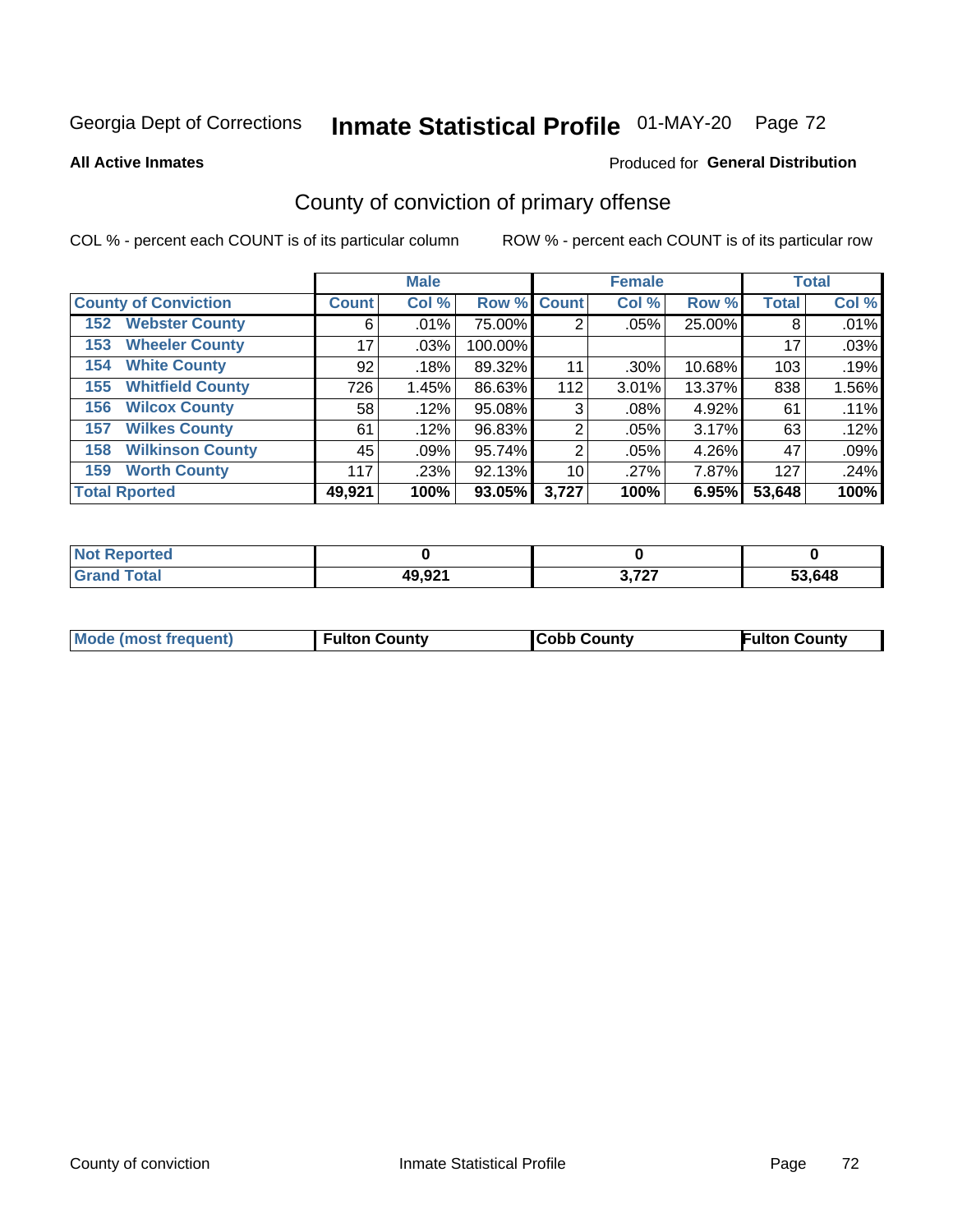### Georgia Dept of Corrections **All Active Inmates**

# Inmate Statistical Profile 01-MAY-20 Page 73

Produced for General Distribution

# Circuit of conviction of primary offense

|                         |                                 |                  | <b>Male</b> |        |                 | <b>Female</b> |        |                  | <b>Total</b> |
|-------------------------|---------------------------------|------------------|-------------|--------|-----------------|---------------|--------|------------------|--------------|
|                         | <b>Circuit of Conviction</b>    | <b>Count</b>     | Col %       | Row %  | <b>Count</b>    | Col %         | Row %  | <b>Total</b>     | Col %        |
| 1                       | <b>Alapaha Circuit</b>          | $\overline{343}$ | .69%        | 92.70% | $\overline{27}$ | .73%          | 7.30%  | $\overline{370}$ | .69%         |
| $\overline{2}$          | <b>Alcovy Circuit</b>           | 1,359            | 2.73%       | 90.96% | 135             | 3.63%         | 9.04%  | 1,494            | 2.80%        |
| $\overline{\mathbf{3}}$ | <b>Atlanta Circuit</b>          | 4,954            | 9.97%       | 96.04% | 204             | 5.49%         | 3.96%  | 5,158            | 9.65%        |
| 4                       | <b>Atlantic Circuit</b>         | 673              | 1.35%       | 92.96% | 51              | 1.37%         | 7.04%  | 724              | 1.36%        |
| 5                       | <b>Augusta Circuit</b>          | 2,495            | 5.02%       | 93.34% | 178             | 4.79%         | 6.66%  | 2,673            | 5.00%        |
| $\overline{\bf{6}}$     | <b>Blue Ridge Circuit</b>       | 563              | 1.13%       | 90.81% | 57              | 1.53%         | 9.19%  | 620              | 1.16%        |
| 7                       | <b>Brunswick Circuit</b>        | 1,125            | 2.26%       | 93.36% | 80              | 2.15%         | 6.64%  | 1,205            | 2.26%        |
| $\overline{\mathbf{8}}$ | <b>Chattahoochee Circuit</b>    | 1,499            | 3.02%       | 94.69% | 84              | 2.26%         | 5.31%  | 1,583            | 2.96%        |
| $\overline{9}$          | <b>Cherokee Circuit</b>         | 983              | 1.98%       | 88.56% | 127             | 3.42%         | 11.44% | 1,110            | 2.08%        |
| 10                      | <b>Clayton Circuit</b>          | 1,307            | 2.63%       | 93.36% | 93              | 2.50%         | 6.64%  | 1,400            | 2.62%        |
| $\overline{11}$         | <b>Cobb Circuit</b>             | 2,573            | 5.18%       | 92.32% | 214             | 5.76%         | 7.68%  | 2,787            | 5.22%        |
| $\overline{12}$         | <b>Conasauga Circuit</b>        | 938              | 1.89%       | 87.91% | 129             | 3.47%         | 12.09% | 1,067            | 2.00%        |
| 13                      | <b>Cordele Circuit</b>          | 763              | 1.53%       | 93.97% | 49              | 1.32%         | 6.03%  | 812              | 1.52%        |
| $\overline{14}$         | <b>Coweta Circuit</b>           | 2,106            | 4.24%       | 92.57% | 169             | 4.55%         | 7.43%  | 2,275            | 4.26%        |
| 15                      | <b>Dougherty Circuit</b>        | 793              | 1.60%       | 95.54% | 37              | 1.00%         | 4.46%  | 830              | 1.55%        |
| 16                      | <b>Dublin Circuit</b>           | 462              | .93%        | 93.33% | 33              | .89%          | 6.67%  | 495              | .93%         |
| 17                      | <b>Eastern Circuit</b>          | 1,896            | 3.81%       | 96.05% | 78              | 2.10%         | 3.95%  | 1,974            | 3.69%        |
| $\overline{18}$         | <b>Flint Circuit</b>            | 706              | 1.42%       | 89.37% | 84              | 2.26%         | 10.63% | 790              | 1.48%        |
| 19                      | <b>Griffin Circuit</b>          | 1,060            | 2.13%       | 91.14% | 103             | 2.77%         | 8.86%  | 1,163            | 2.18%        |
| $\overline{20}$         | <b>Gwinnett Circuit</b>         | 2,571            | 5.17%       | 93.42% | 181             | 4.87%         | 6.58%  | 2,752            | 5.15%        |
| $\overline{21}$         | <b>Houston Circuit</b>          | 681              | 1.37%       | 93.16% | 50              | 1.34%         | 6.84%  | 731              | 1.37%        |
| $\overline{22}$         | <b>Lookout Mountain Circuit</b> | 1,092            | 2.20%       | 90.70% | 112             | 3.01%         | 9.30%  | 1,204            | 2.25%        |
| 23                      | <b>Macon Circuit</b>            | 1,229            | 2.47%       | 94.83% | 67              | 1.80%         | 5.17%  | 1,296            | 2.43%        |
| $\overline{24}$         | <b>Middle Circuit</b>           | 963              | 1.94%       | 92.69% | 76              | 2.04%         | 7.31%  | 1,039            | 1.94%        |
| $\overline{25}$         | <b>Mountain Circuit</b>         | 337              | .68%        | 91.83% | 30              | .81%          | 8.17%  | 367              | .69%         |
| 26                      | <b>Northeastern Circuit</b>     | 795              | 1.60%       | 92.55% | 64              | 1.72%         | 7.45%  | 859              | 1.61%        |
| $\overline{27}$         | <b>Northern Circuit</b>         | 667              | 1.34%       | 91.75% | 60              | 1.61%         | 8.25%  | 727              | 1.36%        |
| 28                      | <b>Ocmulgee Circuit</b>         | 1,020            | 2.05%       | 92.22% | 86              | 2.31%         | 7.78%  | 1,106            | 2.07%        |
| 29                      | <b>Oconee Circuit</b>           | 377              | .76%        | 92.86% | 29              | .78%          | 7.14%  | 406              | .76%         |
| 30                      | <b>Ogeechee Circuit</b>         | 954              | 1.92%       | 92.00% | 83              | 2.23%         | 8.00%  | 1,037            | 1.94%        |
| $\overline{31}$         | <b>Pataula Circuit</b>          | 346              | .70%        | 92.27% | 29              | .78%          | 7.73%  | 375              | .70%         |
| 32                      | <b>Piedmont Circuit</b>         | 680              | 1.37%       | 91.15% | 66              | 1.78%         | 8.85%  | 746              | 1.40%        |
| 33                      | <b>Rome Circuit</b>             | 877              | 1.76%       | 90.98% | 87              | 2.34%         | 9.02%  | 964              | 1.80%        |
| 34                      | <b>South Georgia Circuit</b>    | 575              | 1.16%       | 93.95% | 37              | 1.00%         | 6.05%  | 612              | 1.15%        |
| 35                      | <b>Southern Circuit</b>         | 936              | 1.88%       | 95.61% | 43              | 1.16%         | 4.39%  | 979              | 1.83%        |
| 36                      | <b>Southwestern Circuit</b>     | 375              | .75%        | 93.98% | 24              | .65%          | 6.02%  | 399              | .75%         |
| 37                      | <b>Stone Mountain Circuit</b>   | 2,853            | 5.74%       | 95.10% | 147             | 3.95%         | 4.90%  | 3,000            | 5.61%        |
| 38                      | <b>Tallapoosa Circuit</b>       | 316              | .64%        | 91.07% | 31              | .83%          | 8.93%  | 347              | .65%         |
| 39                      | <b>Tifton Circuit</b>           | 566              | 1.14%       | 94.49% | 33              | .89%          | 5.51%  | 599              | 1.12%        |
| 40                      | <b>Toombs Circuit</b>           | 331              | .67%        | 95.66% | 15              | .40%          | 4.34%  | 346              | .65%         |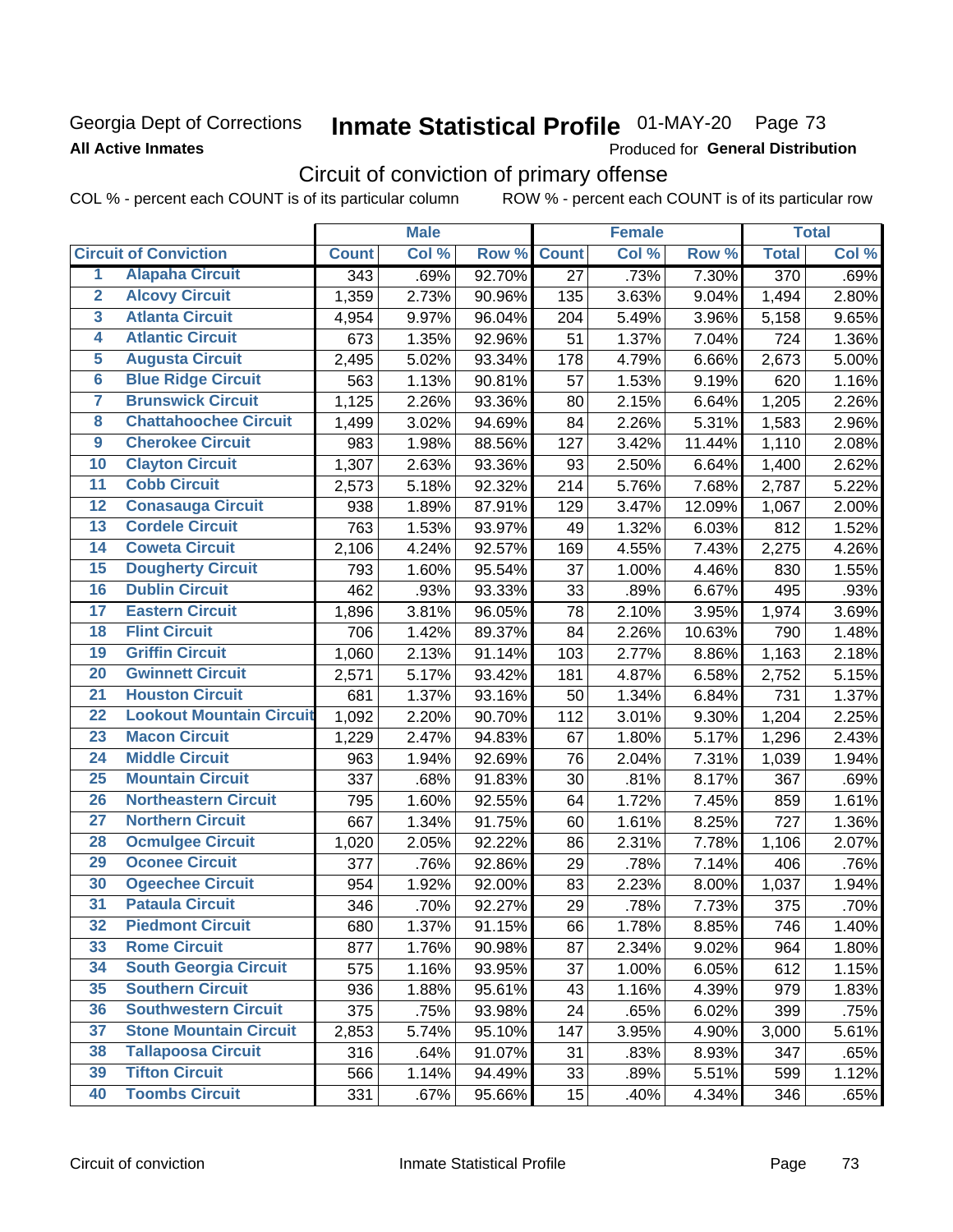### Georgia Dept of Corrections **All Active Inmates**

# Inmate Statistical Profile 01-MAY-20 Page 74

Produced for General Distribution

# Circuit of conviction of primary offense

|                                        |              | <b>Male</b> |        |              | <b>Female</b> |        |              | <b>Total</b> |
|----------------------------------------|--------------|-------------|--------|--------------|---------------|--------|--------------|--------------|
| <b>Circuit of Conviction</b>           | <b>Count</b> | Col %       | Row %  | <b>Count</b> | Col %         | Row %  | <b>Total</b> | Col %        |
| <b>Waycross Circuit</b><br>41          | 895          | 1.80%       | 92.36% | 74           | 1.99%         | 7.64%  | 969          | 1.81%        |
| <b>Western Circuit</b><br>42           | 593          | 1.19%       | 92.95% | 45           | 1.21%         | 7.05%  | 638          | 1.19%        |
| <b>Rockdale Circuit</b><br>43          | 470          | .95%        | 93.07% | 35           | .94%          | 6.93%  | 505          | .95%         |
| <b>Douglas Circuit</b><br>44           | 994          | 2.00%       | 90.36% | 106          | 2.85%         | 9.64%  | 1,100        | 2.06%        |
| <b>Appalachian Circuit</b><br>45       | 300          | $.60\%$     | 90.09% | 33           | .89%          | 9.91%  | 333          | .62%         |
| <b>Enotah Circuit</b><br>46            | 363          | .73%        | 85.61% | 61           | 1.64%         | 14.39% | 424          | .79%         |
| 47<br><b>Bell-Forsyth J.C.</b>         | 371          | .75%        | 92.29% | 31           | .83%          | 7.71%  | 402          | .75%         |
| <b>Towaliga Judicial Circuit</b><br>48 | 347          | .70%        | 91.32% | 33           | .89%          | 8.68%  | 380          | .71%         |
| <b>Paulding Circuit</b><br>49          | 239          | .48%        | 93.00% | 18           | .48%          | 7.00%  | 257          | .48%         |
| <b>Total Rported</b>                   | 49,711       | 100%        | 93.04% | 3,718        | 100%          | 6.96%  | 53,429       | 100%         |
|                                        |              |             |        |              |               |        |              |              |
| <b>Not Reported</b>                    |              | 210         |        |              | 9             |        |              | 219          |
| <b>Grand Total</b>                     |              | 49,921      |        |              | 3,727         |        |              | 53,648       |

| <b>Mode (most frequent)</b> | <b>Atlanta</b> | ddoز | Atlanta |
|-----------------------------|----------------|------|---------|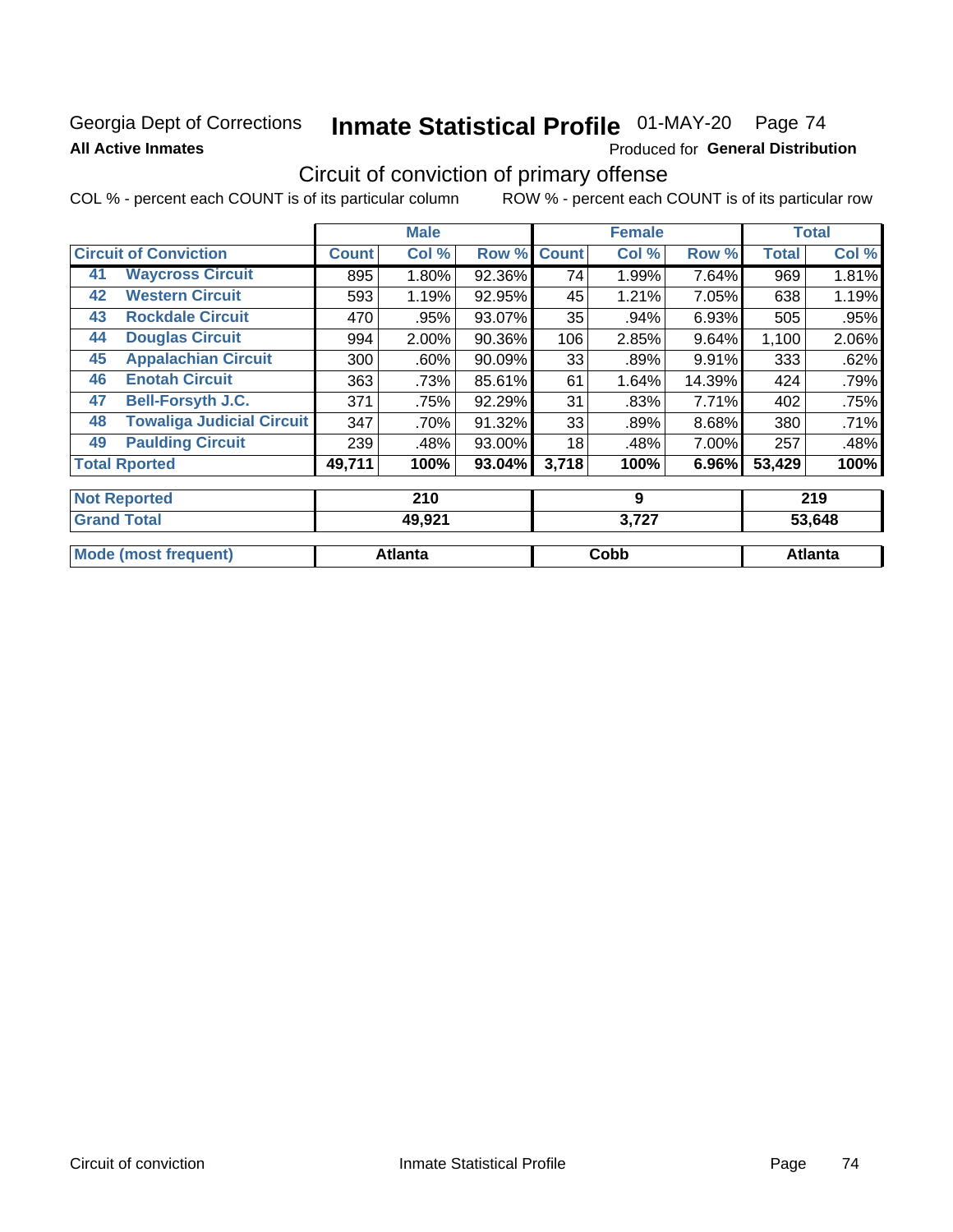#### **All Active Inmates**

#### Produced for **General Distribution**

### Years served (jail + prison) in this incarceration

|                       |              | <b>Male</b> |        |                  | <b>Female</b> |                  |              | <b>Total</b> |
|-----------------------|--------------|-------------|--------|------------------|---------------|------------------|--------------|--------------|
| <b>Years Served</b>   | <b>Count</b> | Col %       | Row %  | <b>Count</b>     | Col %         | Row <sup>%</sup> | <b>Total</b> | Col %        |
| Less than one year    | 8,832        | 17.70%      | 91.07% | 866              | 23.24%        | 8.93%            | 9,698        | 18.09%       |
| 1 to 1.99 years       | 7,418        | 14.87%      | 90.93% | 740              | 19.86%        | 9.07%            | 8,158        | 15.21%       |
| 2 to 2.99 years       | 5,479        | 10.98%      | 91.09% | 536              | 14.39%        | 8.91%            | 6,015        | 11.22%       |
| 3 to 3.99 years       | 4,073        | 8.16%       | 93.59% | 279              | 7.49%         | 6.41%            | 4,352        | 8.12%        |
| 4 to 4.99 years       | 3,384        | 6.78%       | 93.69% | 228              | 6.12%         | 6.31%            | 3,612        | 6.74%        |
| 5 to 5.99 years       | 2,560        | 5.13%       | 92.42% | 210              | 5.64%         | 7.58%            | 2,770        | 5.17%        |
| $6$ to $6.99$ years   | 2,202        | 4.41%       | 94.34% | 132              | 3.54%         | 5.66%            | 2,334        | 4.35%        |
| 7 to 7.99 years       | 1,967        | 3.94%       | 93.62% | 134              | 3.60%         | 6.38%            | 2,101        | 3.92%        |
| 8 to 8.99 years       | 1,785        | 3.58%       | 95.00% | 94               | 2.52%         | 5.00%            | 1,879        | 3.50%        |
| 9 to 9.99 years       | 1,473        | 2.95%       | 94.24% | 90               | 2.42%         | 5.76%            | 1,563        | 2.91%        |
| 10 to 10.99 years     | 1,074        | 2.15%       | 94.21% | 66               | 1.77%         | 5.79%            | 1,140        | 2.13%        |
| 11 to 11.99 years     | 920          | 1.84%       | 96.23% | 36               | 0.97%         | 3.77%            | 956          | 1.78%        |
| 12 to 12.99 years     | 978          | 1.96%       | 95.69% | 44               | 1.18%         | 4.31%            | 1,022        | 1.91%        |
| 13 to 13.99 years     | 799          | 1.60%       | 95.92% | 34               | 0.91%         | 4.08%            | 833          | 1.55%        |
| 14 to 14.99 years     | 684          | 1.37%       | 95.26% | 34               | 0.91%         | 4.74%            | 718          | 1.34%        |
| 15 to 15.99 years     | 509          | 1.02%       | 95.50% | 24               | 0.64%         | 4.50%            | 533          | 0.99%        |
| 16 to 16.99 years     | 504          | 1.01%       | 95.09% | 26               | 0.70%         | 4.91%            | 530          | 0.99%        |
| 17 to 17.99 years     | 499          | 1.00%       | 94.87% | 27               | 0.72%         | 5.13%            | 526          | 0.98%        |
| 18 to 18.99 years     | 444          | 0.89%       | 97.16% | 13               | 0.35%         | 2.84%            | 457          | 0.85%        |
| 19 to 19.99 years     | 440          | 0.88%       | 97.78% | 10               | 0.27%         | 2.22%            | 450          | 0.84%        |
| 20 to 20.99 years     | 368          | 0.74%       | 94.60% | 21               | 0.56%         | 5.40%            | 389          | 0.73%        |
| 21 to 21.99 years     | 299          | 0.60%       | 94.92% | 16               | 0.43%         | 5.08%            | 315          | 0.59%        |
| 22 to 22.99 years     | 382          | 0.77%       | 97.45% | 10               | 0.27%         | 2.55%            | 392          | 0.73%        |
| 23 to 23.99 years     | 340          | 0.68%       | 97.70% | 8                | 0.21%         | 2.30%            | 348          | 0.65%        |
| 24 to 24.99 years     | 324          | 0.65%       | 96.43% | 12               | 0.32%         | 3.57%            | 336          | 0.63%        |
| 25 to 25.99 years     | 301          | 0.60%       | 97.10% | $\boldsymbol{9}$ | 0.24%         | 2.90%            | 310          | 0.58%        |
| 26 to 26.99 years     | 252          | 0.51%       | 97.67% | 6                | 0.16%         | 2.33%            | 258          | 0.48%        |
| 27 to 27.99 years     | 187          | 0.37%       | 98.42% | 3                | 0.08%         | 1.58%            | 190          | 0.35%        |
| 28 to 28.99 years     | 174          | 0.35%       | 96.67% | 6                | 0.16%         | 3.33%            | 180          | 0.34%        |
| 29 to 29.99 years     | 143          | 0.29%       | 98.62% | $\overline{2}$   | 0.05%         | 1.38%            | 145          | 0.27%        |
| Thirty + years        | 1,103        | 2.21%       | 99.10% | 10               | 0.27%         | 0.90%            | 1,113        | 2.08%        |
| <b>Total Reported</b> | 49,897       | 100%        | 93.05% | 3,726            | 100%          | 6.95%            | 53,623       | 100.0%       |

| n rreu |        |               | $\mathbf{r}$<br>~ |
|--------|--------|---------------|-------------------|
|        | 49,921 | 707<br>,,, ., | .648<br>- -       |

| Mean<br>(average)    | 6.98               | 4.4                | 6.8           |
|----------------------|--------------------|--------------------|---------------|
| Median (middle)      | 3.75               | 2.415              | 3.65          |
| Mode (most frequent) | Less than one year | Less than one year | Less than one |
|                      |                    |                    | vear          |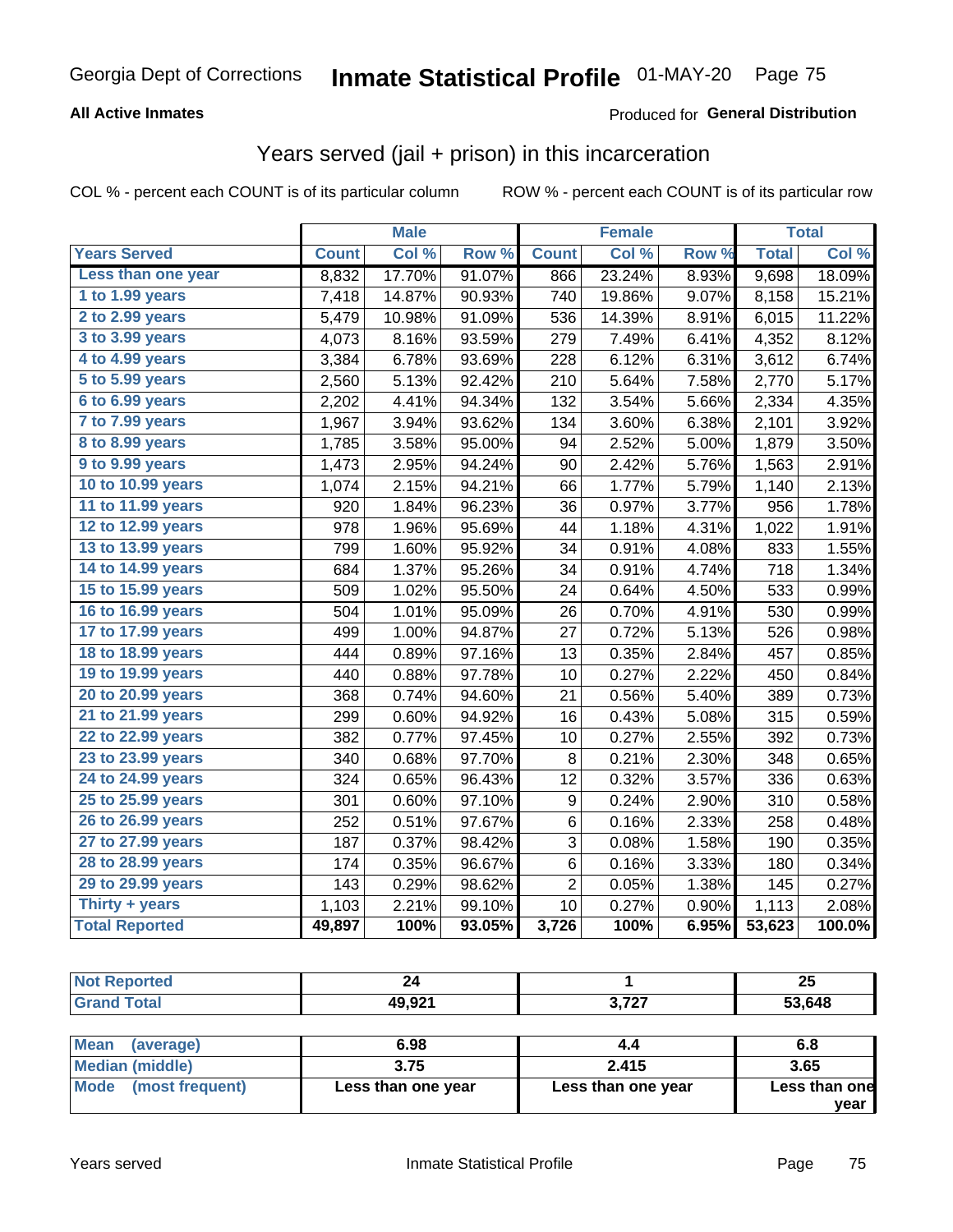#### **All Active Inmates**

Produced for **General Distribution**

### Results of most recent HIV tests

|                         |              | <b>Male</b> |           |              | <b>Female</b> |          |        | <b>Total</b> |
|-------------------------|--------------|-------------|-----------|--------------|---------------|----------|--------|--------------|
| <b>HIV Test Results</b> | <b>Count</b> | Col %       | Row %I    | <b>Count</b> | Col %         | Row %    | Total  | Col %        |
| <b>Positive</b>         | 617          | 1.37%       | 93.20%    | 45           | 1.47%         | $6.80\%$ | 662    | 1.38%        |
| <b>Negative</b>         | 44.409       | $98.62\%$   | 93.64%    | 3,014        | $98.53\%$     | 6.36%    | 47,423 | 98.62%       |
| <b>Indeterminate</b>    | ີ            | 0.01%       | 100.00%   |              |               |          |        | 0.01%        |
| <b>Total Reported</b>   | 45,029       | 100%        | $93.64\%$ | 3,059        | 100%          | $6.36\%$ | 48,088 | 100.0%       |

| <b>Not Reported</b> | 4,892  | 668                            | 5,560  |
|---------------------|--------|--------------------------------|--------|
| Total               | 49,921 | דמד מ<br>0.12.<br>$\mathbf{r}$ | 53,648 |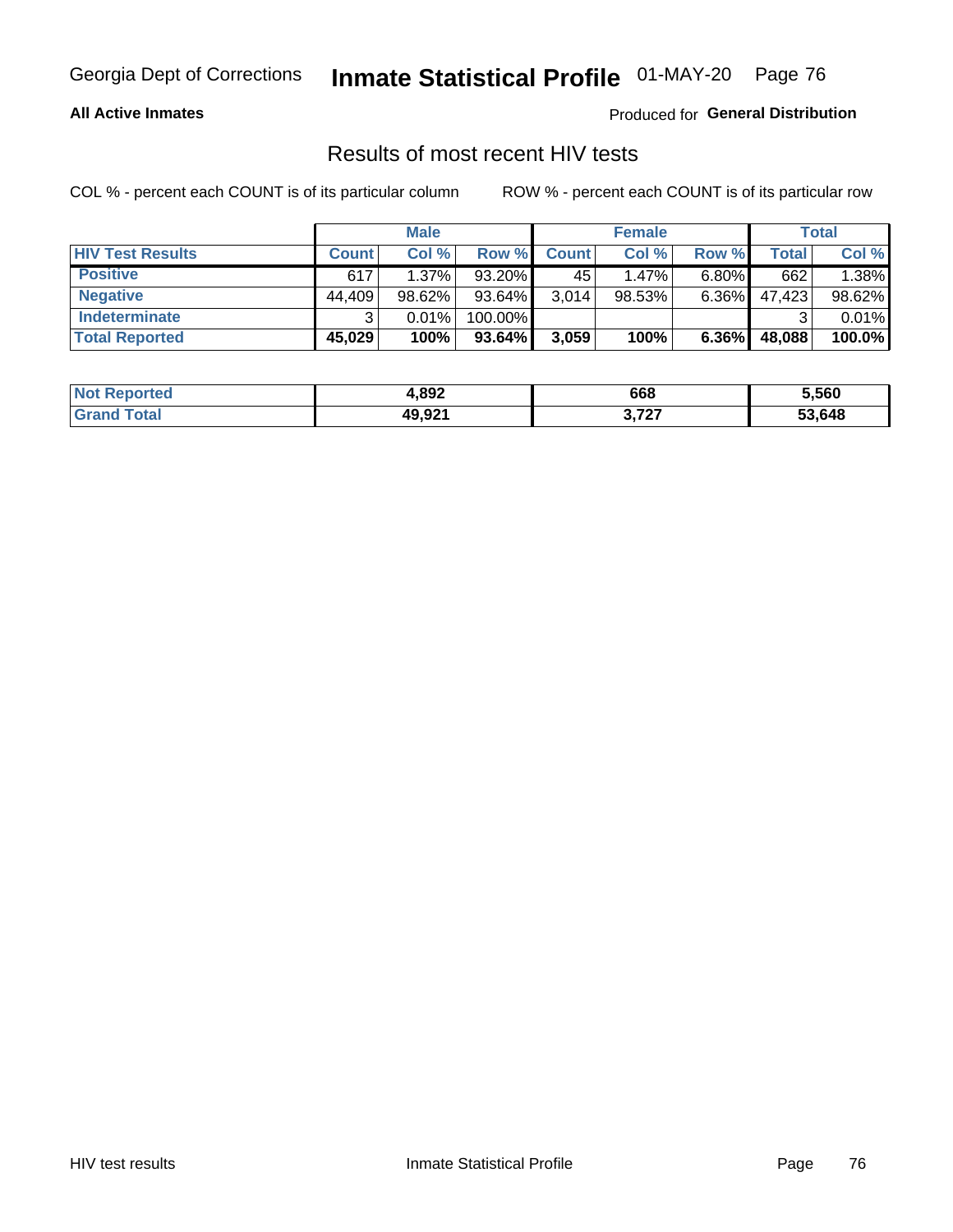#### **All Active Inmates**

#### Produced for **General Distribution**

### Results of most recent tuberculosis test

|                                  |              | <b>Male</b> |           |              | <b>Female</b> |          |        | Total  |
|----------------------------------|--------------|-------------|-----------|--------------|---------------|----------|--------|--------|
| <b>Tuberculosis Test Results</b> | <b>Count</b> | Col%        | Row %     | <b>Count</b> | Col %         | Row %    | Total  | Col %  |
| <b>Positive on current test</b>  | 5.947        | $12.71\%$   | $98.10\%$ | 115          | 3.25%         | 1.90%    | 6,062  | 12.04% |
| <b>Positive on previous test</b> | ົ            | $0.01\%$    | 100.00%   |              |               |          |        | 0.01%  |
| <b>Negative</b>                  | 40.840       | 87.29%      | $92.26\%$ | 3.424        | 96.75%        | $7.74\%$ | 44.264 | 87.95% |
| <b>Total Reported</b>            | 46,789       | 100%        | 92.97%    | 3,539        | 100%          | 7.03%    | 50,328 | 100%   |

| <b>Not Reported</b> | 3,132  | 188                            | 3,320  |
|---------------------|--------|--------------------------------|--------|
| Total<br>Gran       | 49,921 | דמד מ<br>3.12.<br>$\mathbf{r}$ | 53.648 |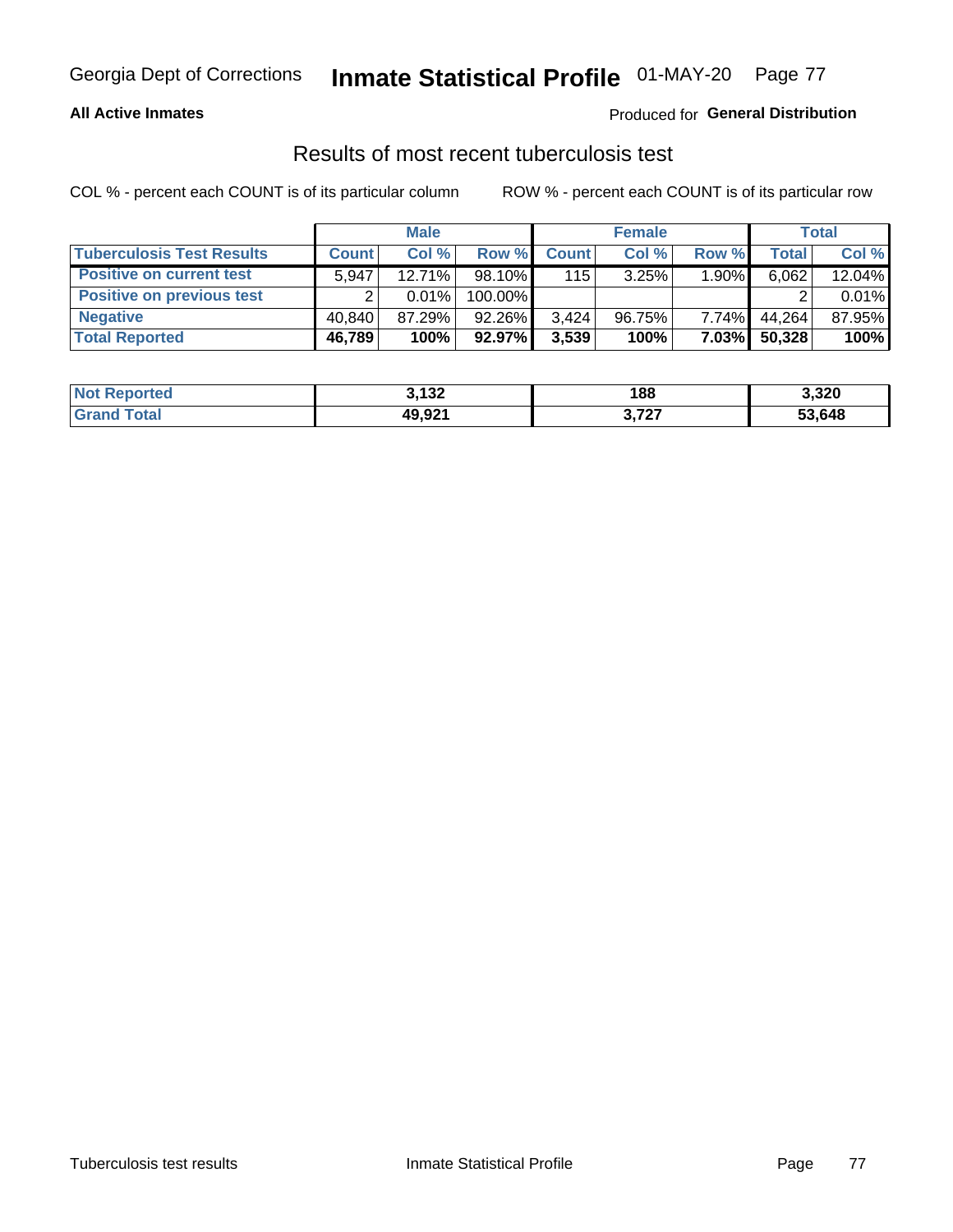#### **All Active Inmates**

Produced for **General Distribution**

### Results of most recent syphilis test

|                                 |              | <b>Male</b> |           |              | <b>Female</b> |          |        | Total  |
|---------------------------------|--------------|-------------|-----------|--------------|---------------|----------|--------|--------|
| <b>Syphilis Test Results</b>    | <b>Count</b> | Col%        | Row %I    | <b>Count</b> | Col %         | Row %I   | Total  | Col %  |
| <b>Positive on current test</b> | 146          | $1.40\%$    | $94.81\%$ |              | $2.16\%$      | $5.19\%$ | 154    | 1.43%  |
| <b>Negative</b>                 | 10.286       | 98.60%      | 96.59%    | 363          | $97.84\%$     | $3.41\%$ | 10.649 | 98.57% |
| <b>Total Reported</b>           | 10,432       | 100%        | 96.57%    | 371          | 100%          | $3.43\%$ | 10,803 | 100%   |

| <b>Not Reported</b> | 39,489 | 3,356 | 42,845 |
|---------------------|--------|-------|--------|
| <b>Grand Total</b>  | 49,921 | 3,727 | 53,648 |